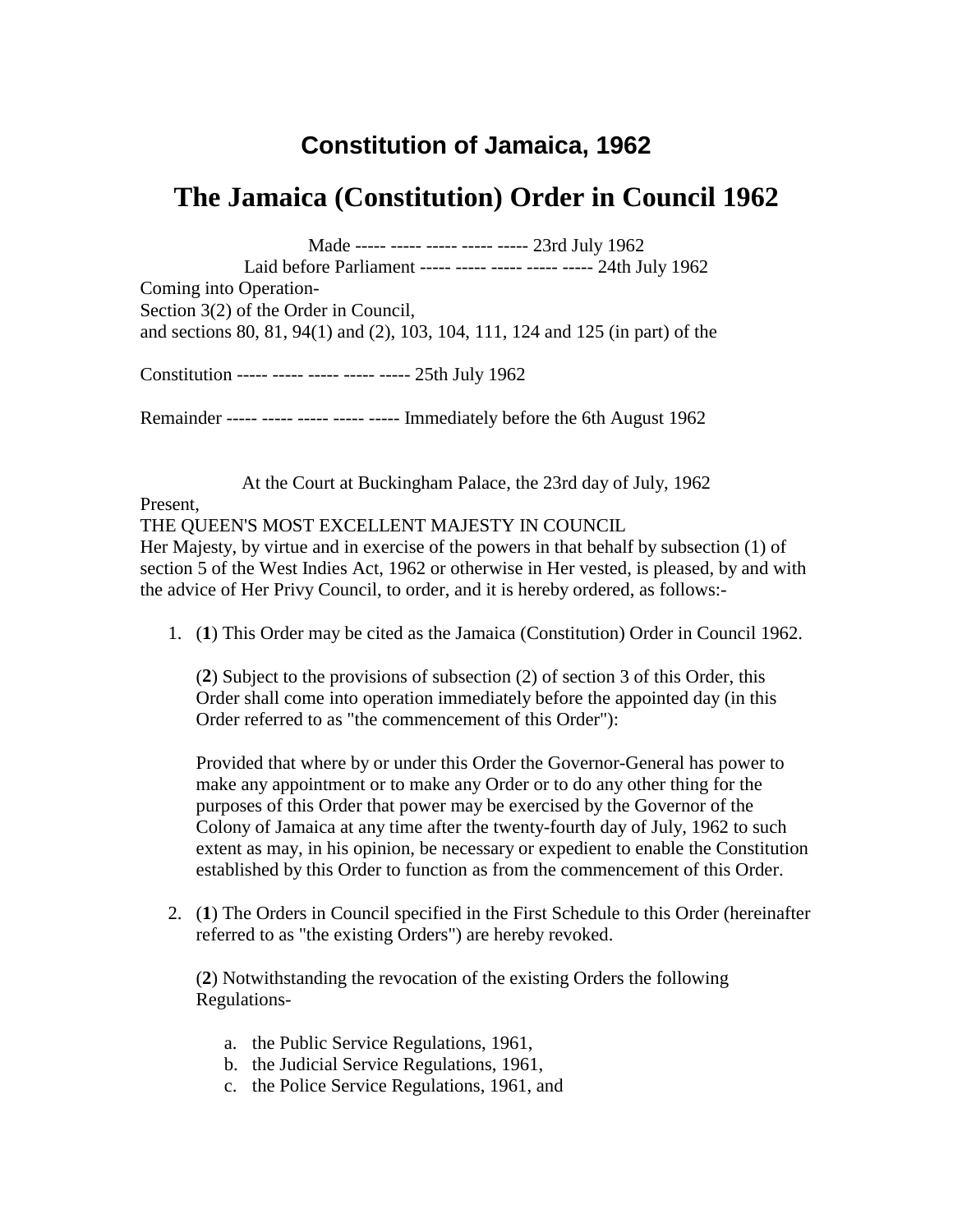d. the Jamaica (Constitution) (Retirement of Entitled Officers) Regulations, 1961,

made thereunder and all amendments thereto shall continue in force subject to such adaptations or modifications as may be made thereto by or under section 4 of this Order and subject to amendment or repeal by the authority having power to amend or revoke the same.

(**3**) With effect from the commencement of this Order paragraph (f) (which specifies Jamaica) of the definition of the "the Territories" in subsection (1) of section 2 of the British Caribbean Court of Appeal Order in Council 1962 is revoked.

3. (**1**) Subject to the provisions of subsection (2) of this section and the other provisions of this Order, the Constitution of Jamaica set out in the Second Schedule to this Order (in this Order referred to as "the Constitution") shall come into force in Jamaica at the commencement of this Order.

(**2**) This subsection and the following provisions of the Constitution-

- a. sections 80 and 81,
- b. subsections (1) and (2) of section 94,
- c. sections 103 and 104,
- d. section 111,
- e. section 124,

section 125 to the extent only as to enable a Director of Public Prosecutions to be appointed before the appointed day, shall come into force in Jamaica on the twenty-fifth day of July 1962:

Provided that in relation to any period prior to the appointed day references in these provisions of the Constitution-

- f. to the Governor-General and the Prime Minister shall be construed as references to the Governor and Premier respectively of the Colony of Jamaica;
- g. to Parliament and to the House of Representatives shall be construed as references to the Legislature and the House of Representatives constituted under the existing Orders; and
- h. to the Chief Justice or a Judge of the Supreme Court shall be construed as references to the Chief Justice or a Judge of the Supreme Court holding office under the existing Orders.
- 4. (**1**) All laws which are in force in Jamaica immediately before the appointed day shall (subject to amendment or repeal by the authority having power to amend or repeal any such law) continue in force on and after that day, and all laws which hav e been made before that day but have not previously been brought into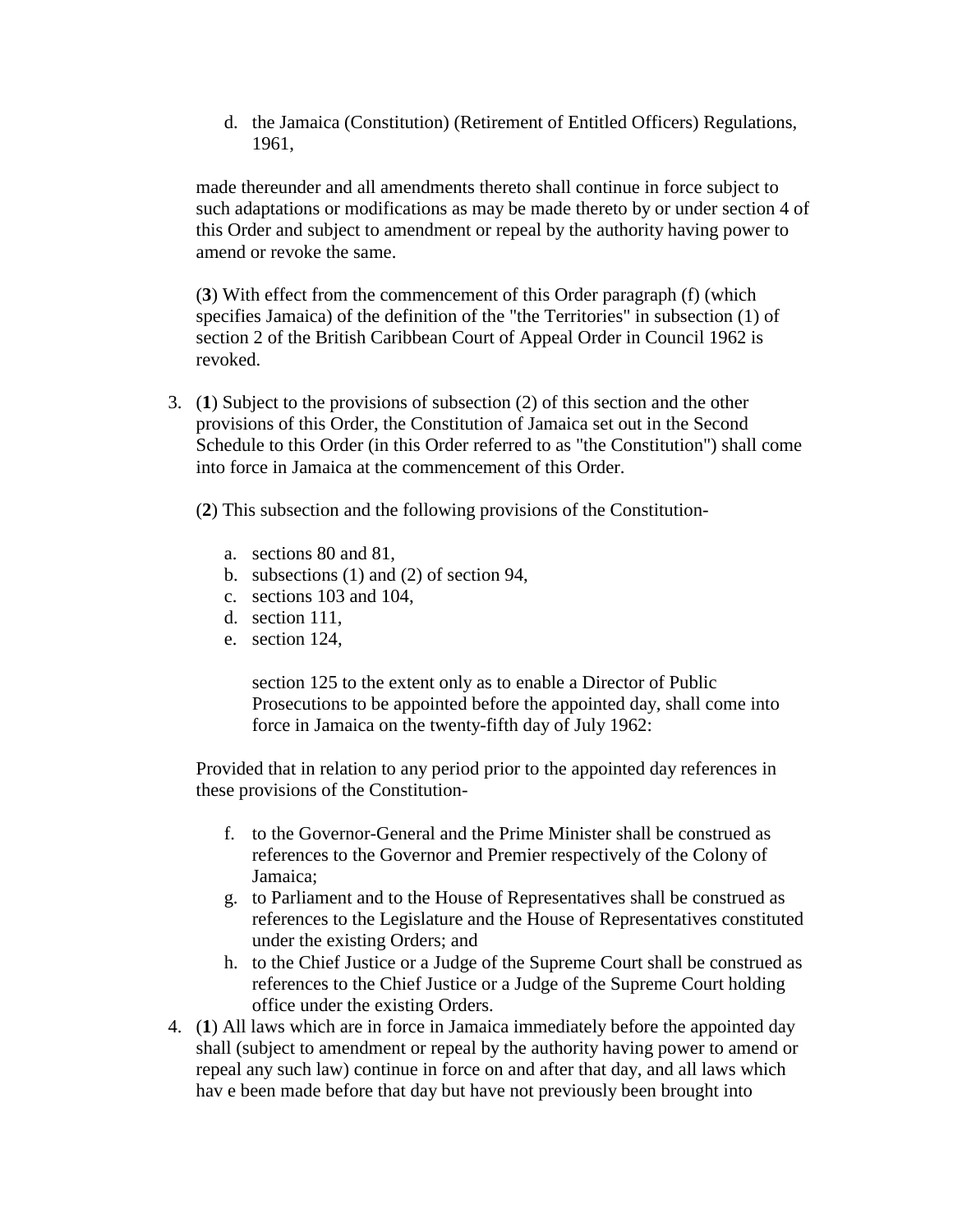operation may (subject as aforesaid) be brought into force, in accordance with any provision in that behalf, on or after that day, but all such laws shall, subject to the provisions of this section, be construed, in relation to any period beginning on or after the appointed day, with such adaptations and modifications as may be necessary to bring them into conformity with the provisions of this Order.

(**2**) Without prejudice to the generality of the preceding subsection, in any law which continues in force on and after the appointed day or which, having been made before that day, is brought into force on or after that day, unless the context other wise requires-

- a. references to the Governor shall, in relation to any period beginning on or after the appointed day, be construed as references to the Governor-General;
- b. references to the Legislature or to either chamber thereof shall, in relation to any period as aforesaid, be construed as references to the Parliament, or to the corresponding House thereof, established by the Constitution;
- c. references to any office (or to the person holding or acting in it) connected with either chamber of the Legislature shall, in relation to any such period as aforesaid be construed as references to the corresponding office (or the person holding or acting in it) constituted by or under the Constitution;
- d. references to the Cabinet, to the premier or to any other Minister shall, in relation to any such period as aforesaid, be construed as references respectively to the Cabinet established by the Constitution to the Prime Minister appointed for the time being under the Constitution and to the corresponding Minister so appointed;
- e. references to the Secretary to the Cabinet shall, in relation to any such period as aforesaid, be construed as references to the Secretary to the Cabinet established by the Constitution;
- f. references to the Privy Council shall, in relation to any such period as aforesaid, be construed as references to the Privy Council established by the Constitution;
- g. references to the Judicial Service Commission, the Public Service Commission or the Police Service Commission shall, in relation to any such period as aforesaid, be construed as references respectively to the Judicial Service Commission, the Public Service Commission or the Police Service Commission established by the Constitution;
- h. references to any other office (or to the person holding or acting in it) constituted by or under the existing Orders or to any other authority or body so constituted shall, in relation to any such period as aforesaid, be construed as references respectively to the corresponding office (or to the person holding or acting in it) or the corresponding authority or body constituted by or under the Constitution.

(**3**) For the purposes of this Order the Senate is the corresponding House to the Legislative Council constituted under the existing Orders.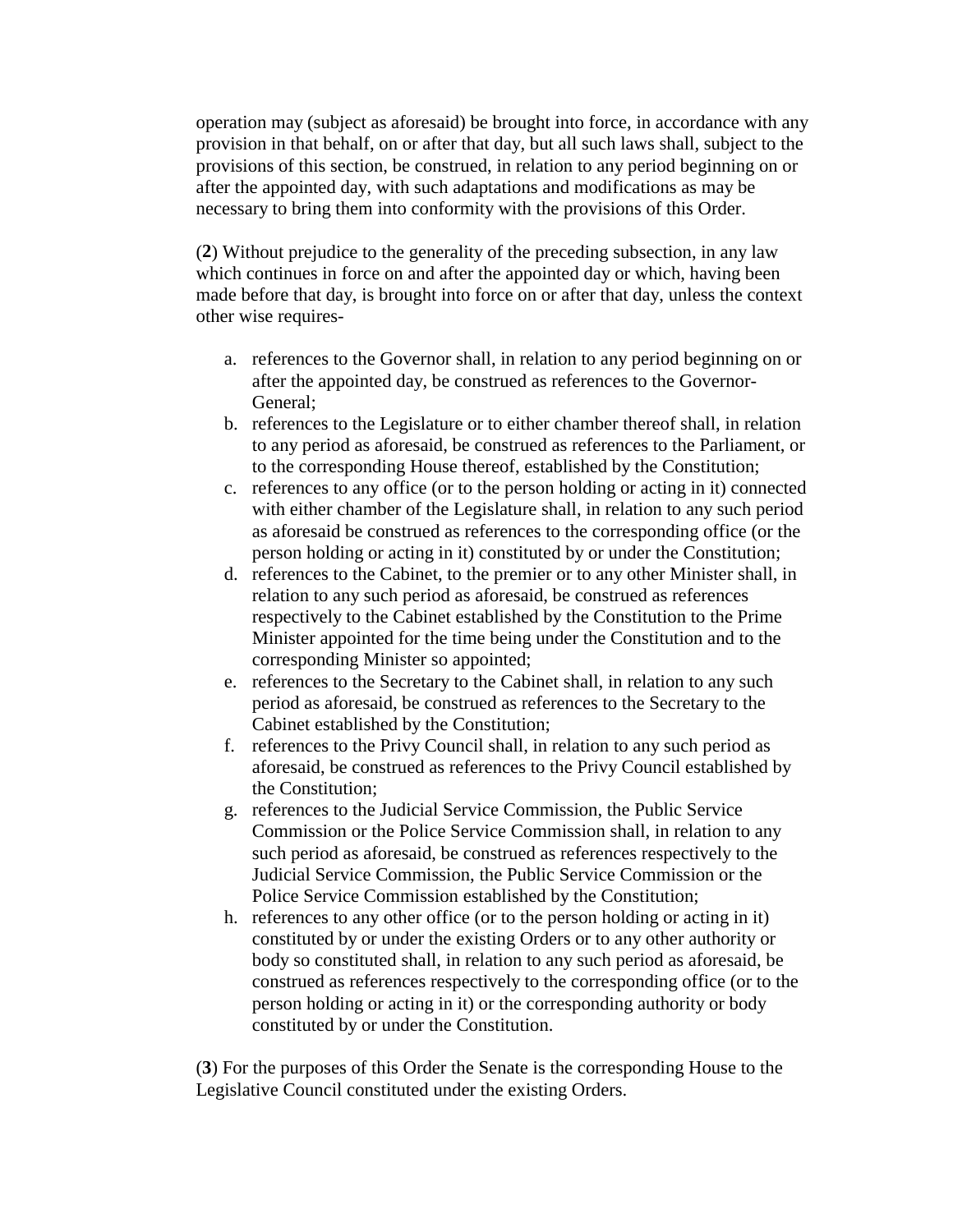(**4**) The Governor-General may, by Order published in the *Gazette*, declare-

- i. for the purposes of paragraphs (c) and (h) of subsection (2) of this section, what is the corresponding office, authority or body referred to in either of those paragraphs; and
- j. for the purposes of paragraph (d) of that subsection, who is the corresponding Minister referred to in that paragraph.
- (**5**)
	- k. The Governor-General may, by Order made at any time within a period of two years commencing with the appointed day and published in the *Gazette*, make such adaptations and modifications in any law which continues in force in Jamaica on and after the appointed day, or which having been made before that day, is brought into force on or after that day, as appear to him to be necessary or expedient by reason of anything contained in this Order.
	- l. Without prejudice to the generality of paragraph (a) of this subsection any Order made thereunder may transfer to the Director of Public Prosecutions any function by any such law vested in the Attorney-General.
	- m. An Order made by the Governor-General under this subsection shall have effect from such date, not earlier than the appointed day, as may be specified therein.
- 5. Without prejudice to the provisions of the preceding section and for the avoidance of doubt, it is hereby declared that any resolution of the House of Representatives passed before the appointed day and any law enacted by the Legislature before that d ay (whether such resolution was passed or such law enacted before or after the making of this Order) relay have effect for the purposes of section 117 of the Constitution as if they were respectively a resolution of the House of Representatives established by the Constitution or a law enacted by the Parliament so established.
- 6. (**1**) Notwithstanding any other provisions of this Order, the House of Representatives constituted under the existing Orders (in this section referred to as "the existing House of Representatives") shall be the House of Representatives of Jamaica during the period beginning with the commencement of this Order and ending with the first dissolution of Parliament thereafter.

(**2**) The persons who immediately before the commencement of this Order are members of the existing House of Representatives shall be members of the House of Representatives established by this Order and as from that time shall be deemed to have been elected as such in pursuance of section 36 of the Constitution and shall hold their seats in that House in accordance with the provisions of the Constitution.

(**3**) The persons who immediately before the commencement of this Order are Speaker and Deputy Speaker of the existing House of Representatives shall be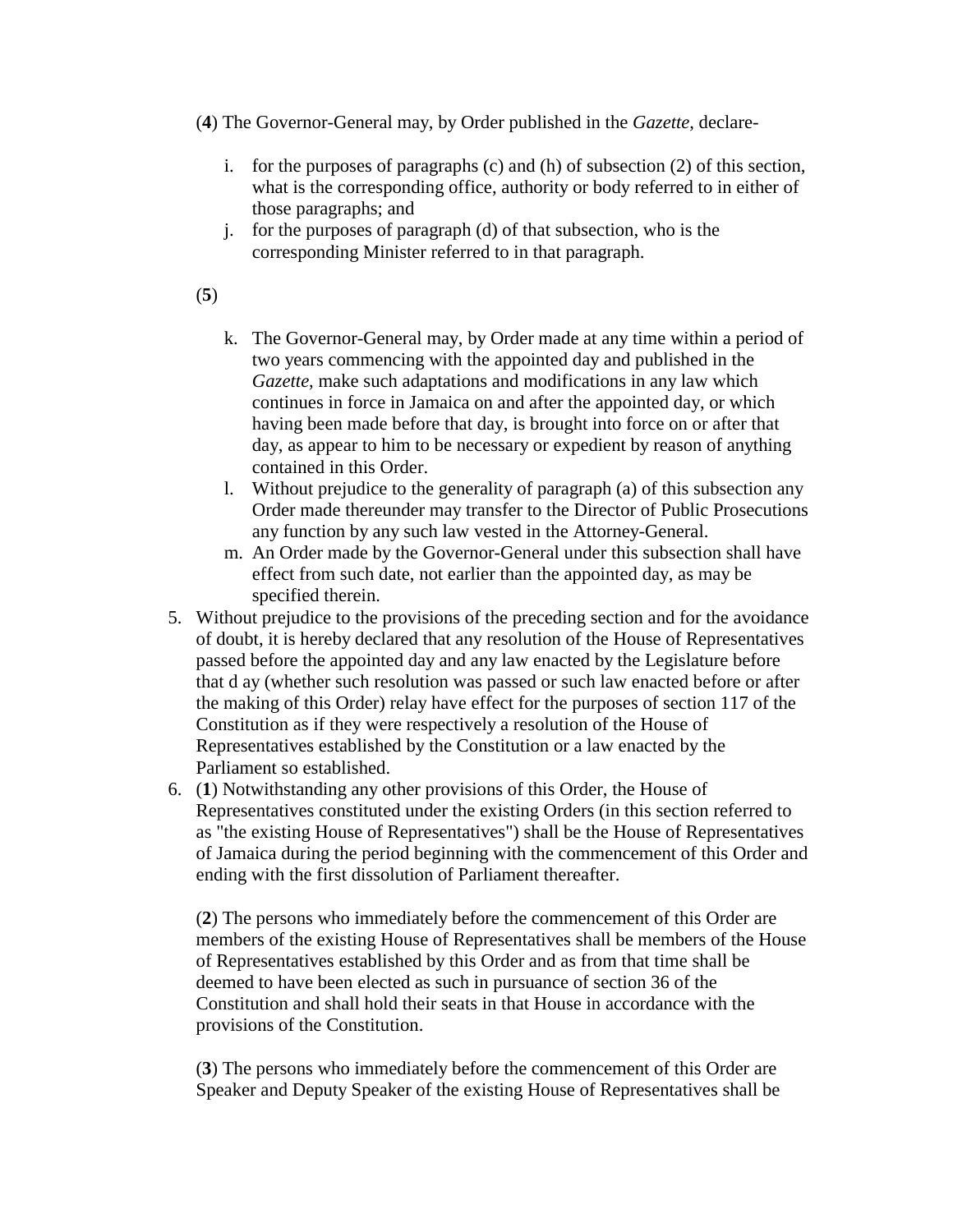Speaker and Deputy Speaker respectively of the House of Representatives established by this Order and as from that time shall be deemed to have been elected as such in pursuance of section 43 of the Constitution and shall hold office in accordance with the provisions of the Constitution.

(**4**) The Standing Orders of the existing House of Representatives as in force immediately before the commencement of this Order shall with such adaptations and modifications as may be necessary to bring them into conformity with this Order, be the first Standing Orders of the House of Representatives established by the Constitution as if they had been made in pursuance of section 51 of the Constitution.

(**5**) Notwithstanding anything contained in subsection (2) of section 64 of the Constitution (but subject to the provisions of subsections (3) and (4) of that section) Parliament shall, unless sooner dissolved, stand dissolved on the tenth day of Apr il 1967.

- 7. The Standing Orders of the Legislative Council constituted under the existing Orders as in force immediately before the commencement of this Order shall, with such adaptations and modifications as may be necessary to bring them into conformity with this Order, be the first Standing Orders of the Senate established by the Constitution as if they had been made in pursuance of section 51 of the Constitution.
- 8. Until other provision is made in that behalf, the salary and allowances payable to members of either House, the President and Deputy President of the Senate, the Speaker and Deputy Speaker of the House of Representatives, Ministers and Parliamentary Secretaries shall be those payable to the persons last holding the corresponding offices immediately before the commencement of this Order.
- 9. (**1**) Any person who, immediately before the commencement of this Order holds office as Clerk or Deputy Clerk of the Legislative Council or of the House of Representatives shall, as from that time, hold the like office of Clerk or Deputy Clerk of the Senate or of the House of Representatives as if he had been appointed thereto under section 47 of the Constitution, and shall, until other provision is made in accordance with the provisions of that section, hold office on the same terms of service a s applied to him immediately before the commencement of this Order.

(**2**) Any other person who, immediately before the commencement of this Order holds an office on the staff of the Clerk of the Legislative Council or on the staff of the Clerk of the House of Representatives shall hold the like office on the staff of the Clerk of the Senate or on the staff of the Clerk of the House of Representatives as from that time as if he had been appointed thereto under section 47 of the Constitution.

10. (**1**) The person who, immediately before the commencement of this Order, holds the office of Premier shall, as from that time hold office as Prime Minister as if he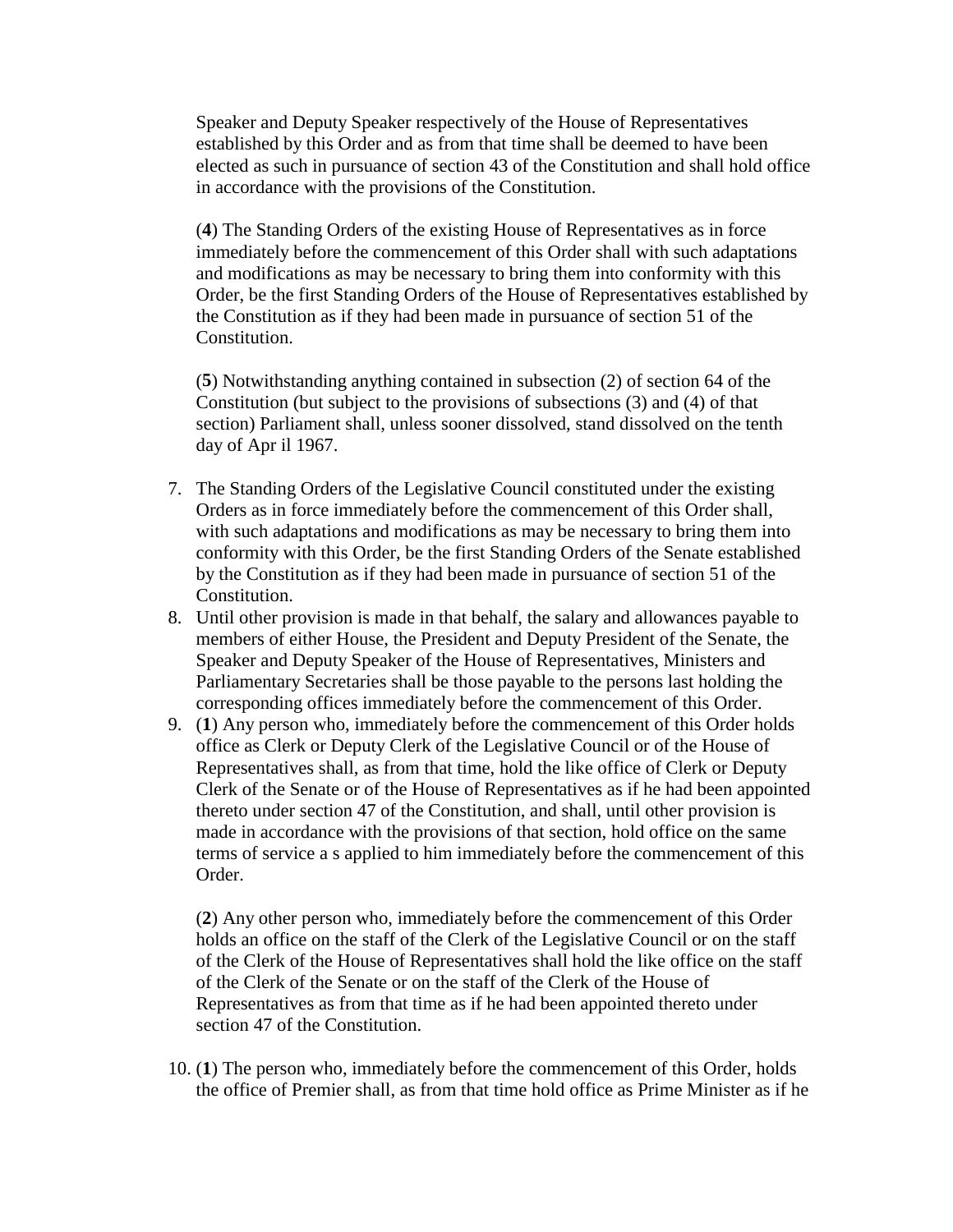had been appointed thereto under section 70 of the Constitution; the persons who, immediately before the commencement of this Order, are members of the House of Representatives and hold office as other Ministers shall, as from that time, similarly hold the like offices under the Constitution; and references in the Constitution to the Cabinet shall be construed accordingly.

(**2**) Where any Minister who holds office as from the commencement of this Order under the provisions of the preceding subsection is, by virtue of a direction given under the existing Orders, charged immediately before the commencement of this Order with responsibility for any subject or department, he shall be deemed as from the commencement of this Order to have been charged with the responsibility for the corresponding subject or department of government under subsection (1) of section 77 of the Constitution.

- 11. Any person who, immediately before the commencement of this Order, is a member of the House of Representatives and holds office as a Parliamentary Secretary shall, as from that time hold office as Parliamentary Secretary as if he had been appointed thereto under the provisions of section 78 of the Constitution.
- 12. The person who, immediately before the commencement of this Order holds office as Secretary of the Cabinet shall, as from that time, hold office as Secretary to the Cabinet as if he had been appointed thereto under the provisions of section 92 of the Constitution.
- 13. (**1**) The Supreme Court in existence immediately before the commencement of this Order shall be the Supreme Court for the purposes of the Constitution, and the Chief Justice and other Judges of the Supreme Court holding office immediately before the commencement of this Order shall, as from that time, continue to hold the like offices as if they had been appointed thereto under the provisions of Chapter VII of the Constitution.

(**2**) Until other provision is made under and in accordance with the provisions of section 101 of the Constitution, the salaries and allowances of the Judges of the Supreme Court shall be the salaries and allowances to which the holders of those offi ces were entitled immediately before the commencement of this Order.

14. (**1**) Any proceedings pending immediately before the commencement of this Order on appeal from the Supreme Court to the British Caribbean Court of Appeal may be continued after the commencement of this Order before the Court of Appeal established by the Constitution.

(**2**) Any judgment of the Supreme Court of the Federation of The West Indies or of the British Caribbean Court of Appeal in an appeal from a court of Jamaica given but not satisfied, before the commencement Order, may be enforced after the commencement of this Order as if it were a judgment of the Court of Appeal established by the Constitution.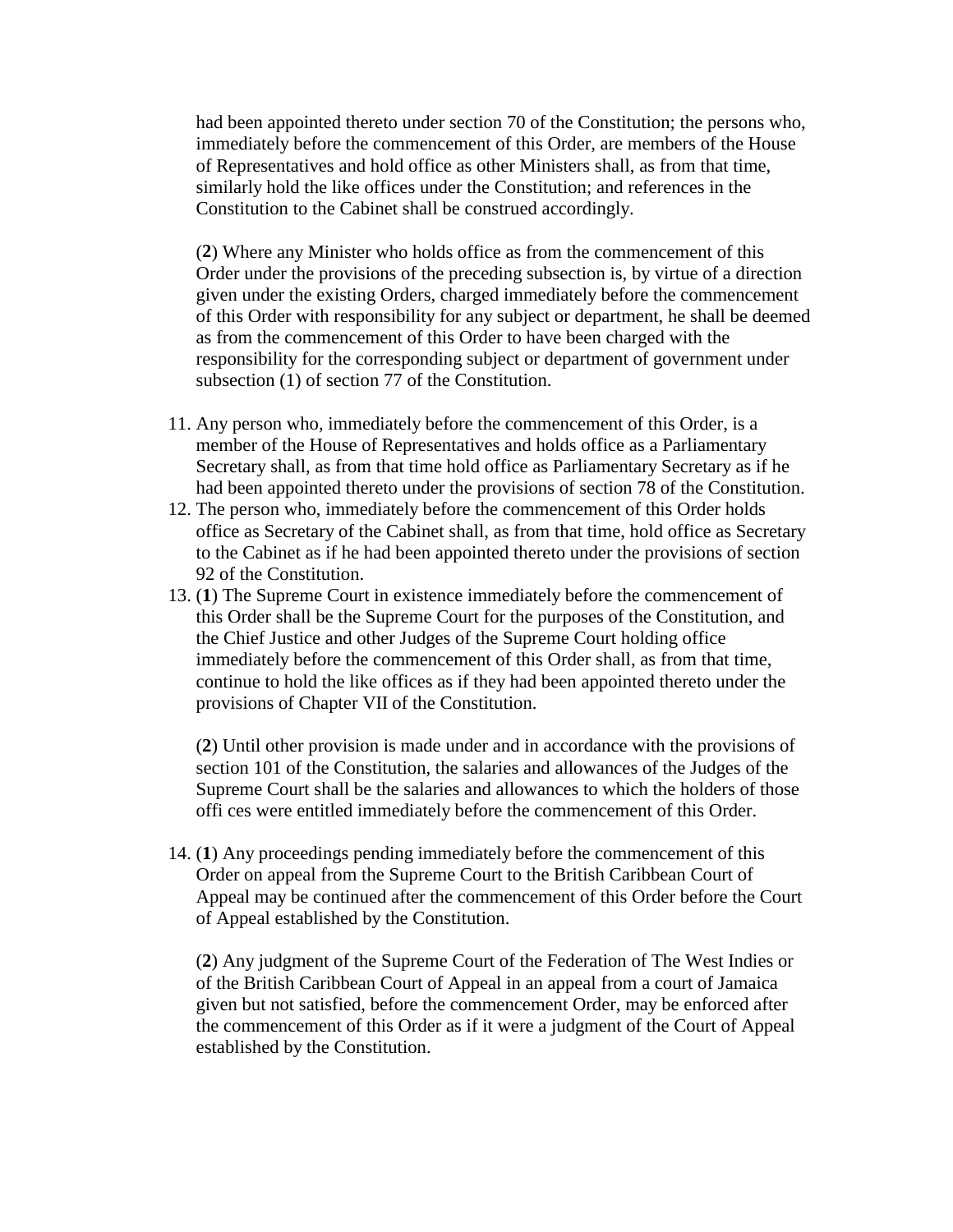- 15. The Court of Appeal established by the Constitution may have and exercise such jurisdiction and powers in respect of the Cayman Islands and the Turks and Caicos Islands as may be conferred upon it by any law for the time being in force in the Cayman Islands or the Turks and Caicos Islands, as the case may be, and may for the purpose of exercising that jurisdiction sit either in Jamaica or in the Cayman Islands or in the Turks and Caicos Islands as the case may be.
- 16. Until provision is made under and in accordance with subsection (4) of section 120 of the Constitution, the salary and allowances of the Auditor-General shall be the salary and allowances to which the holder of that office was entitled immediately before the commencement of this Order.
- 17. (**1**) Where any office has been established for the former Colony of Jamaica by or under the existing Orders or any existing law, and the Constitution establishes the same or an equivalent office for Jamaica, not being the office of Prime Ministe r, Minister, or Parliamentary Secretary, any person who, immediately before the commencement of this Order, is holding or acting in the former office shall, so far as is consistent with the provisions of this Order, be deemed as from the commencement of t his Order to have been appointed to or to act in the latter office in accordance with the provisions of this Order and to have taken any necessary oath under this Order.

(**2**) Subject to the provisions of this Order, every person who, immediately before the commencement of this Order holds or is acting in a public office shall, as from that time, continue to hold or act in the like office as if he had been appointed thereto or to act therein in accordance with the provisions of this Order.

(**3**) The provisions of this section shall be without prejudice to-

- a. the provisions of section 6 of this Order; and
- b. any powers conferred by or under this Order upon any person or authority to make provision for the abolition of offices and the removal of persons holding or acting in any office.

(**4**) In this section "existing law" means such a law as is referred to in subsection (1) of section 4 of this Order.

- 18. Any matter which, immediately before the commencement of this Order, is pending before the Privy Council established under the existing Orders shall as from the commencement of this Order, be continued before the Privy Council established by the Constitution.
- 19. (**1**) Any power of the Governor of the Colony of Jamaica acting on the recommendation of a Commission established by the existing Orders (in this section referred to as "an existing Commissionc) which has been validly delegated to any person or a uthority under those Orders shall, as from the commencement of this Order, be deemed to have been delegated to that person or authority in accordance with the provisions of the Constitution.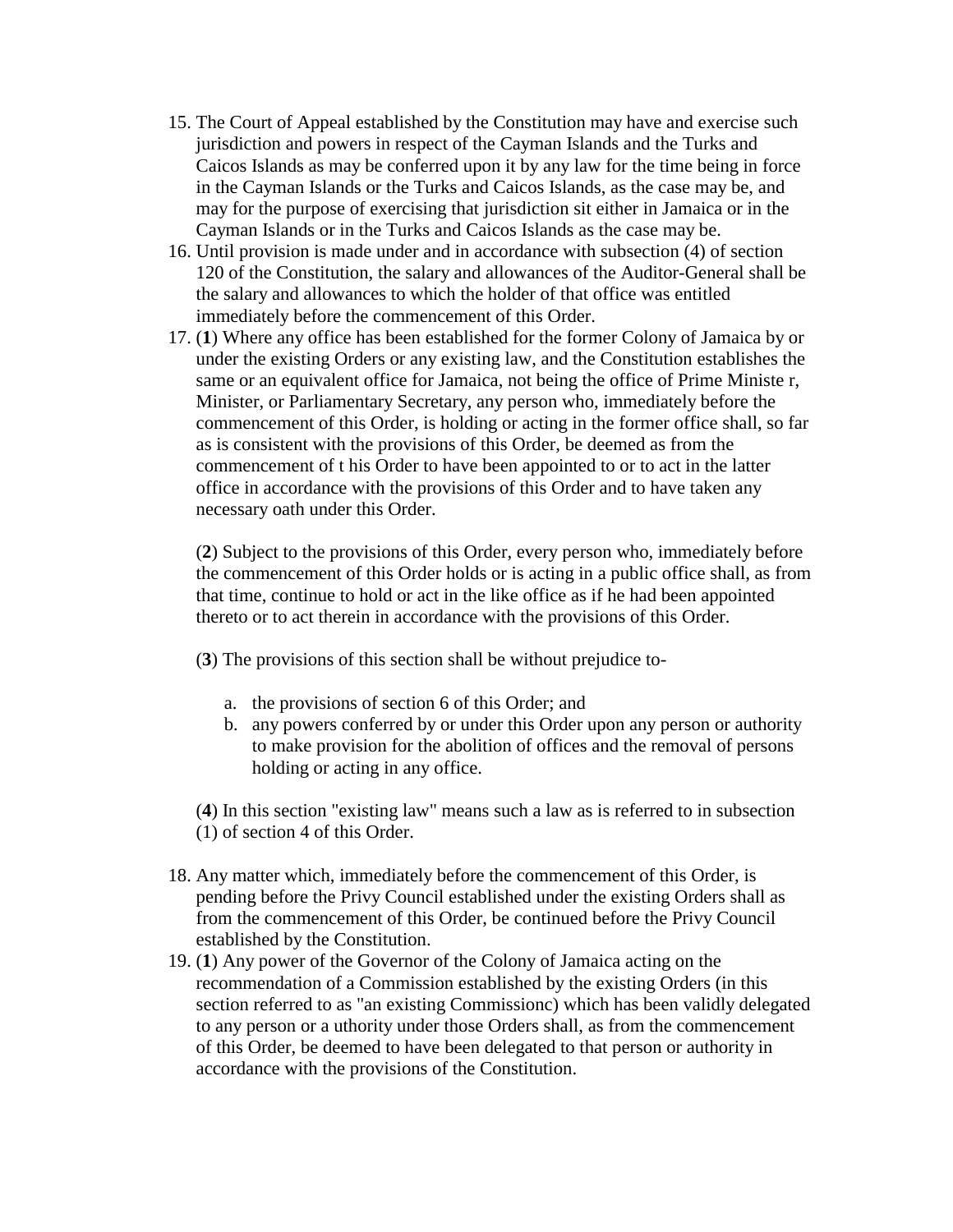(**2**) Any matter which, immediately before the commencement of this Order, is pending before an existing Commission or, as the case may be, before any person or authority to whom the power to deal with such matter has been validly delegated under the existing Orders shall as from the commencement of this Order be continued before the Judicial Service Commission established by the Constitution or the Public Service Commission or the Police Service Commission so established or, as the case may be, the said person or authority:

Provided that where an existing Commission or, as the case may be, any person or authority as aforesaid has, immediately before the commencement of this Order, partly completed the hearing of a disciplinary proceeding (in this section referred to as "the original hearing"), no person shall take part in the continued hearing unless he has also taken part in the original hearing; and where by virtue of this subsection the original hearing cannot be so continued the hearing of the disciplinary proceedings shall be recommenced.

20. (**1**) Any person who, immediately before the commencement of this Order, holds any office established by or under the existing Orders and who does not, as from the date of such commencement, hold any public office shall be entitled to the leave, beginning with the commencement of this Order, for which under the terms of service applicable to him immediately before the commencement of this Order he was then eligible:

Provided that if any such person holds, or is acting in, as from the commencement of this Order, any office established by or under the Constitution, the leave to which he is entitled under this section shall begin when he relinquishes that office.

(**2**) When any person is on leave under the provisions of subsection (1) of this section, he shall be regarded as still in the office which he held immediately before the commencement of this Order.

21. (**1**) Parliament may alter any of the provisions of sections 1 to 22 (inclusive), other than section 15, of this Order including this section in the same manner as it may alter the provisions of the Jamaica Independence Act, 1962.

(**2**) Parliament may amend from time to time or repeal, in so far as it forms part of the law of Jamaica, section 15 of this Order by an Act passed in accordance with the provisions of paragraph (b) of subsection (4) of section 49 of the Constitution .

22. (**1**) In this Order references to any body or to any office shall be construed, in relation to any period before the commencement of this Order, as references to such body or such office as constituted by or under the existing Orders, and referen ces to the holder of any office shall be similarly construed.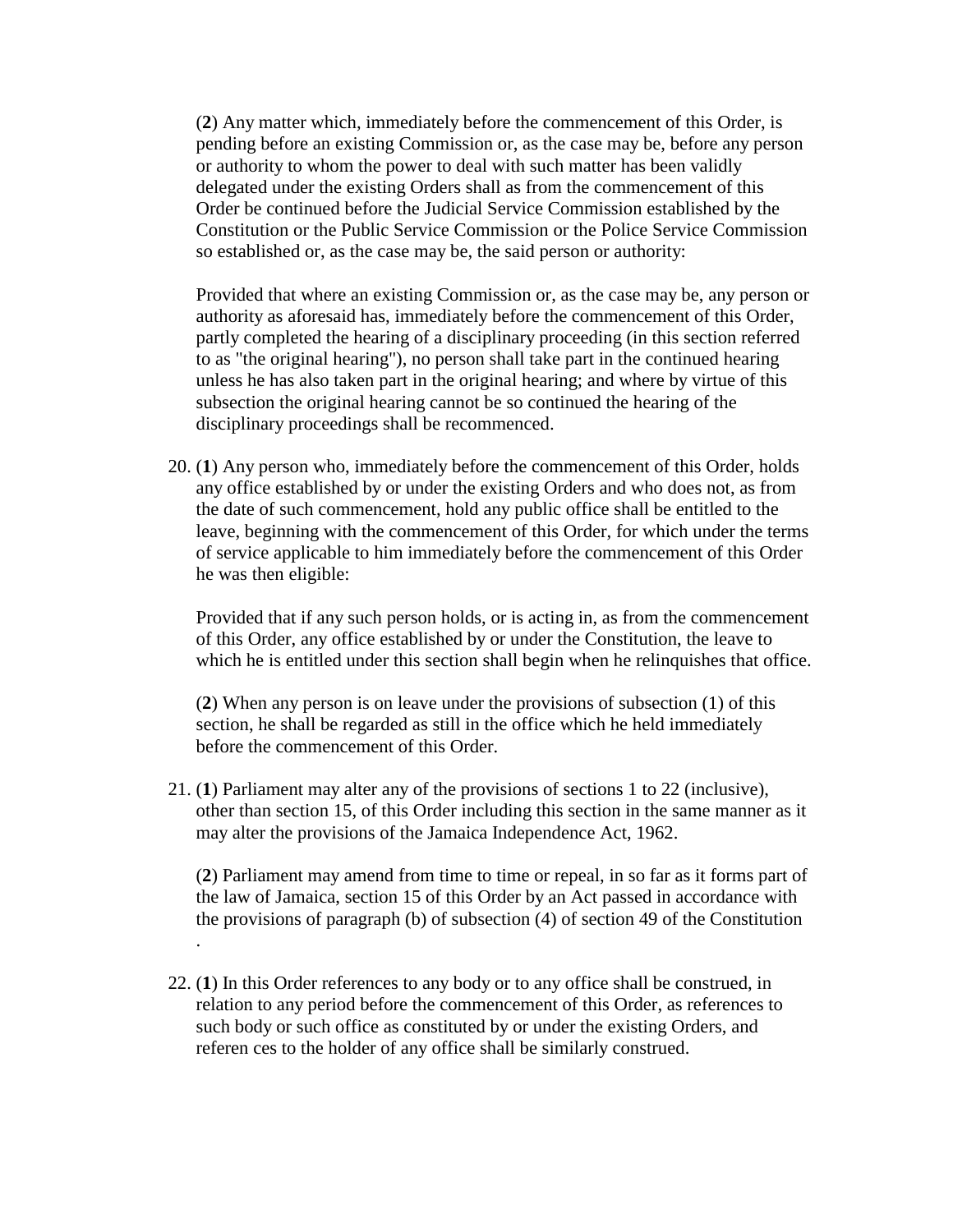(**2**) The provisions of section 1 of the Constitution shall apply for the purposes of interpreting this Order as they apply for interpreting the Constitution.

### **The Constitution of Jamaica**

# **Chapter I**

### **Preliminary**

- 1. (**1**) In this Constitution unless it is otherwise provided or the context otherwise requires-
- 2. "Act of Parliament" means any law made by Parliament;
- 3. "the appointed day" means the sixth day of August, 1962;
- 4. "the Broad Seal" means the Broad Seal of Jamaica;
- 5. "the Cabinet" means the Cabinet established by section 69 of this Constitution;
- 6. "the Clerk" and "the Deputy Clerk" mean respectively the Clerk and the Deputy Clerk of either House, as the context may require;
- 7. "the Commonwealth" means Jamaica, any country to which section 9 of this Constitution applies and any dependency of any such country;
- 8. "the Consolidated Fund" means the Consolidated Fund established by section 114 of this Constitution;
- 9. "constituency" means an area of Jamaica having separate representation in the House of Representatives;
- 10. "defence force" means any naval, military or air force of the Crown in right of the Government of Jamaica;
- 11. "the financial year" means the twelve months ending on the 31st day of March in any year or on such other date as may from time to time be prescribed by Act of Parliament;
- 12. "the *Gazette*" means the Jamaica Gazette;
- 13. "House" means either the Senate or the House of Representatives as the context may require;
- 14. "Jamaica" has the meaning attributed to that expression in the Jamaica Independence Act, 1962;
- 15. "law" includes any instrument having the force of law and any unwritten rule of law and "lawful" and "lawfully" shall be construed accordingly;
- 16. "oath of allegiance" means the oath of allegiance set out in the First Schedule to this Constitution;
- 17. "Parliament" means the Parliament of Jamaica;
- 18. "police officer" means a member of the Jamaica Constabulary Force or any force, by whatever name called, for the time being succeeding to the functions of the Jamaica Constabulary Force;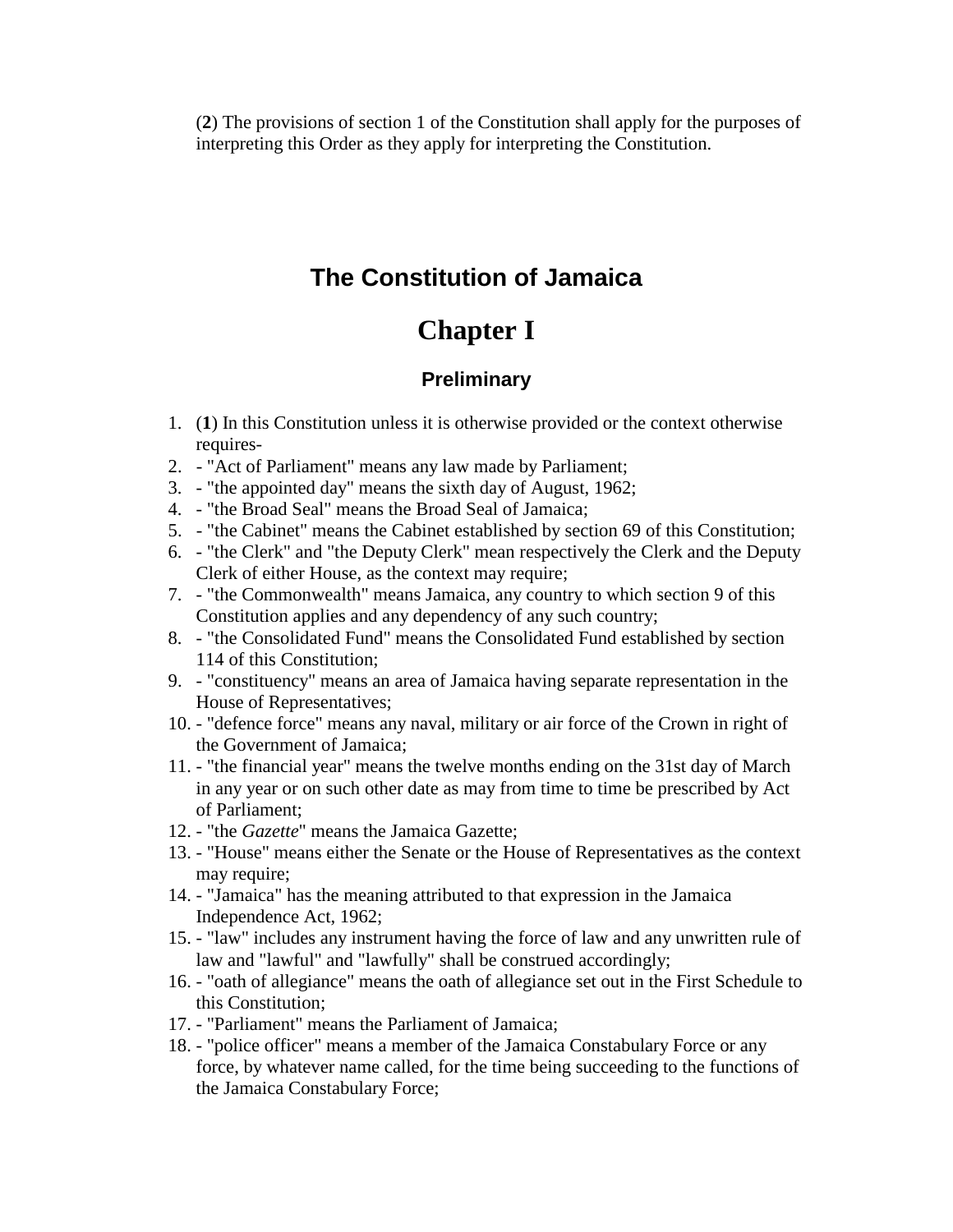- 19. "the President" and "the Deputy President" mean respectively the President and the Deputy President of the Senate elected under section 42 of this Constitution;
- 20. "Privy Council" means the Privy Council established by section 82 of this Constitution;
- 21. "public office" means any office of emolument in the public service;
- 22. "public officer" means the holder of any public office and includes any person appointed to act in any such office;
- 23. "the public service" means, subject to the provisions of subsections (5) and (6) of this section, the service of the Crown in a civil capacity in respect of the Government of Jamaica (including service as a member of the Judicial Service Commission, the Public Service Commission or the Police Service Commission) and includes public service in respect of the former Colony of Jamaica;
- 24. "session" means, in relation to a House, the sittings of that House commencing when it first meets after this Constitution comes into force or after the prorogation or dissolution of Parliament at any time and terminating when Parliament is prorogued or is dissolved without having been prorogued;
- 25. "sitting" means, in relation to a House, a period during which that House is sitting continuously without adjournment and includes any period during which the House is in committee;
- 26. "the Speaker" and "the Deputy Speaker" mean respectively the Speaker and Deputy Speaker elected under section 43 of this Constitution.

(**2**) Save where this Constitution otherwise provides or the context otherwise requires-

- a. any reference in this Constitution to an appointment to any office shall be construed as including a reference to an appointment on promotion or transfer to that office and to the appointment of a person to perform the functions of that office during any period during which it is vacant or during which the holder thereof is unable (whether by reason of absence or infirm ity of body or mind or any other cause) to perform those functions; and
- b. any reference in this Constitution to the holder of an office by the term designating his office shall be construed as including a reference to any person for the time being lawfully performing the functions of that office.

(**3**) Where by this Constitution power is conferred on any person or authority to appoint a person to perform the functions of any office if the holder thereof is unable himself to perform its functions, any such appointment shall not be called in qu estion on the ground that the holder of that office was not unable to perform those functions.

(**4**) For the purposes of this Constitution a person shall not be considered as holding a public office by reason only of the fact that he is in receipt of a pension or other like allowance in respect of public service.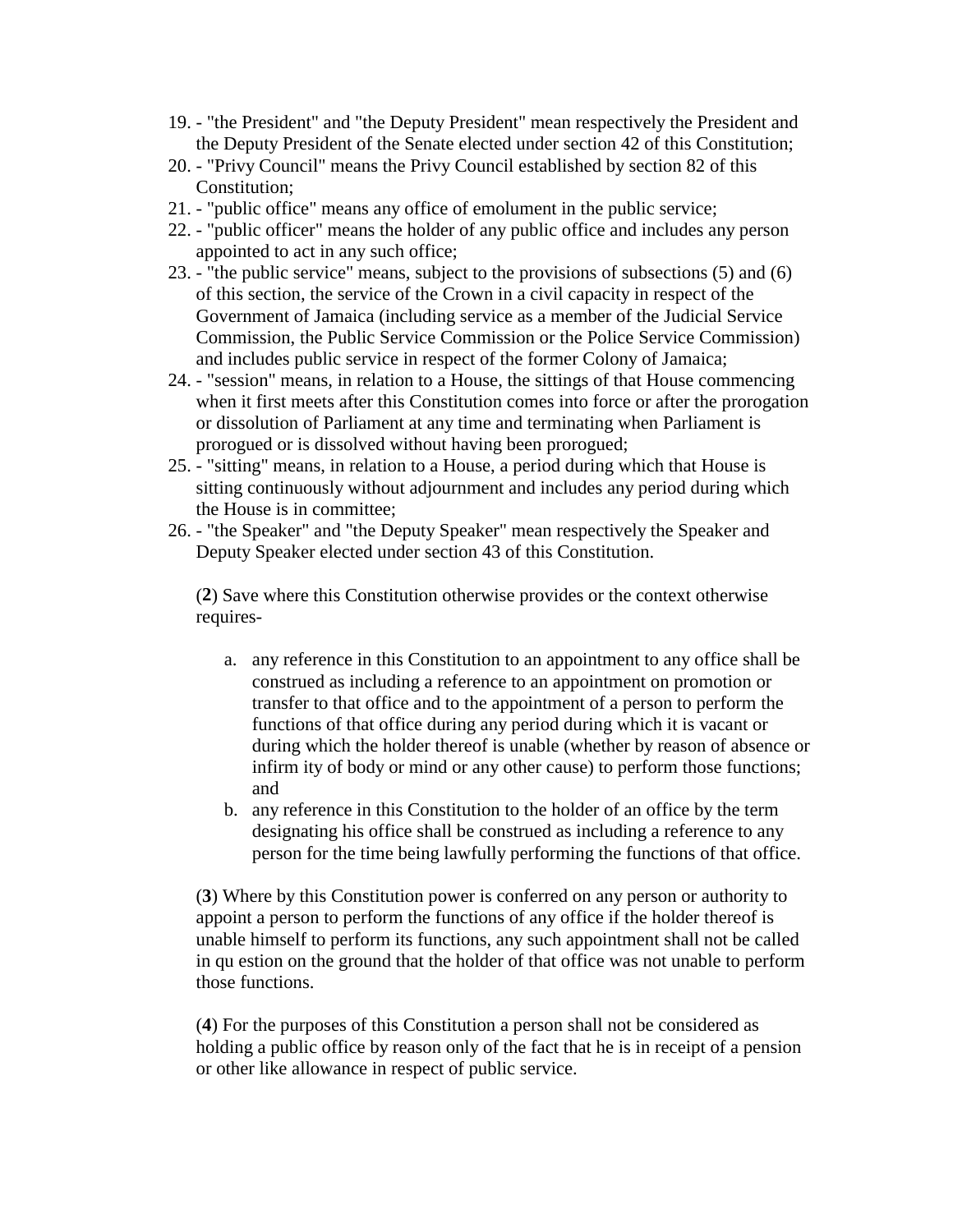(**5**) If it is provided by any law for the time being in force that an office (not being an office constituted by this Constitution) shall not be a public office for the purposes of Chapter V of this Constitution, this Constitution shall have effect accordingly as if that provision of that law were enacted herein.

(**6**) In this Constitution "the public service" does not include service in the office of Governor-General, President, Deputy President, Speaker, Deputy Speaker, Minister, Parliamentary Secretary, Leader of the Opposition, Senator, member of the Hous e of Representatives, member of the Privy Council, Judge of the Supreme Court or Judge of the Court of Appeal or Clerk or Deputy Clerk of either House or service on the personal staff of the Governor-General or, subject to the provisions of section 79 of this Constitution, service in the office of Attorney-General.

(**7**) References in this Constitution to the power to remove a public officer from his office shall be construed as including references to any power conferred by any law to require or permit that officer to retire from the public service:

Provided that-

- c. nothing in this subsection shall be construed as conferring on any person or authority power to require a Judge of the Supreme Court or Court of Appeal or the Director of Public Prosecutions or the Auditor-General to retire from the public service; an d
- d. any power conferred by any law to permit a person to retire from the public service shall, in the case of any public officer who may be removed from office by some person or authority other than a Commission established by this Constitution, vest in the Public Service Commission.

(**8**) Where any power is conferred by this Constitution to make any Proclamation or order or to give any directions, the power shall be construed as including a power exercisable in like manner to amend or revoke any such Proclamation, order or direc tions.

(**9**) No provision of this Constitution that any person or authority shall not be subject to the direction or control of any other person or authority in exercising any functions under this Constitution shall be construed as precluding a court from e xercising jurisdiction in relation to any question whether that person or authority has performed those functions in accordance with this Constitution or any other law.

(**10**) Any reference in this Constitution to a law enacted before the commencement of this Constitution shall, unless the context otherwise requires, be construed as a reference to that law as in force immediately before the appointed day.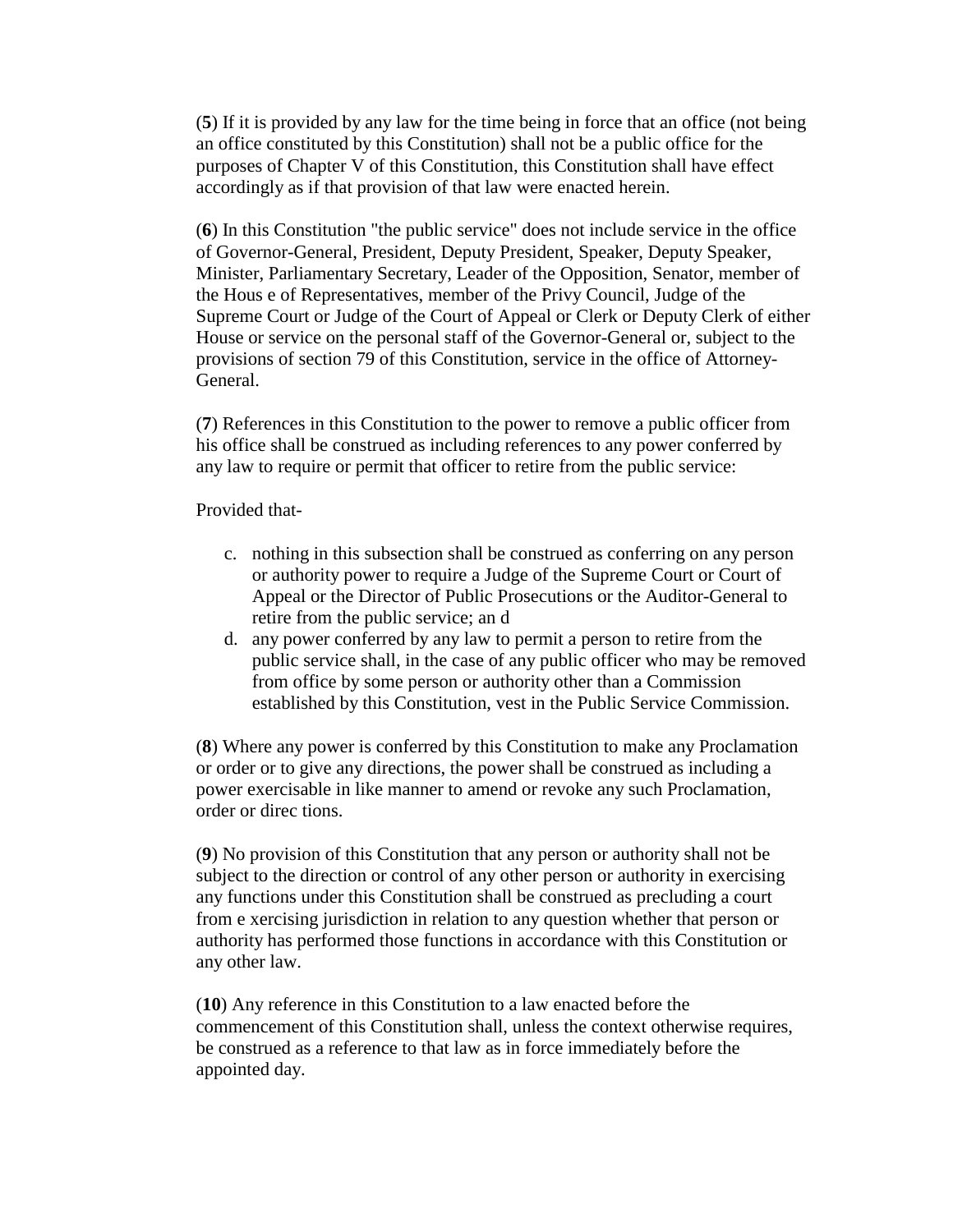(**10**) Where a person is required by this Constitution to make an oath he shall be permitted, if he so desires, to comply with that requirement by making an affirmation.

(**12**) The Interpretation Act, 1889 as in force on the appointed day, shall apply, with the necessary adaptations, for the purpose of interpreting this Constitution and otherwise in relation thereto as it applies for the purpose of interpreting, and in relation to, Acts of Parliament of the United Kingdom.

27. Subject to the provisions of sections 49 and 50 of this Constitution, if any other law is inconsistent with this Constitution, this Constitution shall prevail and the other law shall, to the extent of the inconsistency, be void.

## **Chapter II**

### **Citizenship**

28. (**1**) Every person who, having been born in the former Colony of Jamaica, is on the fifth day of August 1962 a citizen of the United Kingdom and Colonies and shall become a citizen of Jamaica on the sixth day of August 1962.

(**2**) Every person, who having been born outside the former Colony of Jamaica, is on the fifth day of August 1962 a citizen of the United Kingdom and Colonies shall, if his father becomes or would but for his death have become a citizen of Jamaica in accordance with the provisions of subsection (1) of this section, become a citizen of Jamaica on the sixth day of August 1962.

**3A.** (**1**) A person-

- a. who was born outside Jamaica before the sixth day of August 1962;
- b. who was not before the 1st day of March 1993, entitled to Jamaican citizenship by virtue of any provisions of this Constitution in force before that date; and
- c. whose father or mother, on the sixth day of August 1962, became or would but for his or her death have become a citizen of Jamaica in accordance with subsection (1) of section 3, shall become a citizen of Jamaica on the 1st day of March 1993.

(**2**) Subsection (1) shall not affect the rights of any person who, before the 1st day of March 1993, was entitled to Jamaican citizenship by virtue of any provision of this Constitution which was in force before that date.

- 29. (**1**)Any man or woman who, on the fifth day of August 1962, is or had been married to a person
	- a. who becomes a citizen of Jamaica by virtue of section 3 of this Constitution; or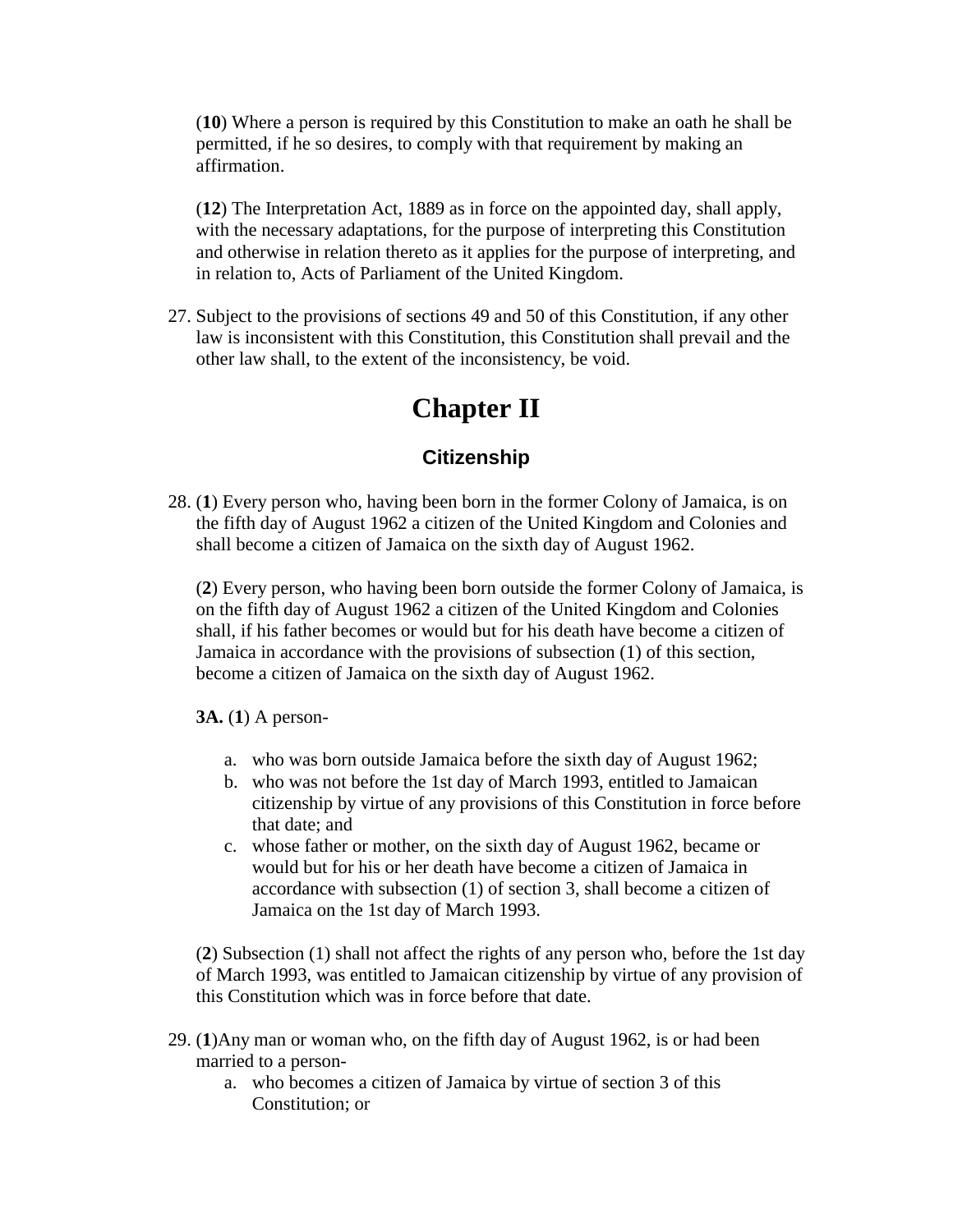b. who, having died before the sixth day of August 1962 would but for that person's death, have become a citizen of Jamaica by virtue of that section, shall be entitled, upon making application in such manner as may be prescribed and, if he or she is a B ritish protected person or an alien, upon taking the oath of allegiance, to be registered as a citizen of Jamaica.

(**2**) Any person who, on the fifth day of August 1962, is a citizen of the United Kingdom and Colonies-

- c. having become such a citizen under the British Nationality Act, 1948, by virtue of his having been naturalised in the former Colony of Jamaica as a British subject, before that Act came into force; or
- d. having become such a citizen by virtue of his having been naturalised or registered in the former Colony of Jamaica under that Act, shall be entitled, upon making application before the sixth day of August 1964, in such manner as may be prescribed, to be registered as a citizen of Jamaica:

Provided that a person who has not attained the age of twent-one years (other than a woman who is or has been married) may not make an application under this subsection himself but an application may be made on his behalf by his parent or guardian.

(**3**) Any man or woman who on the fifth day of August 1962 is or has been married to a person who subsequently becomes a citizen of Jamaica by registration under subsection (2) of this section shall be entitled, upon making application in such manner as may be prescribed and, if he or she is a British protected person or an alien, upon taking the oath of allegiance to be registered as a citizen of Jamaica.

- 30. Every person born in Jamaica after the fifth day of August 1962 shall become a citizen of Jamaica at the date of his birth:
- 31. Provided that a person shall not become a citizen of Jamaica by virtue of this section if at the time of his birth
	- a. his father or mother possesses such immunity from suit and legal process as is accorded to an envoy of a foreign sovereign power accredited to Her Majesty in right of Her Government in Jamaica and neither of his parents is a citizen of Jamaica; or
	- b. his father or mother is an enemy alien and the birth occurs in a place then under occupation by the enemy.
- 32. (**1**) A person born outside Jamaica after the fifth day of August 1962 shall become a citizen of Jamaica at the date of his birth if at that date his father is a citizen of Jamaica otherwise than by virtue of this section or subsection (2) of section 3 of this Constitution.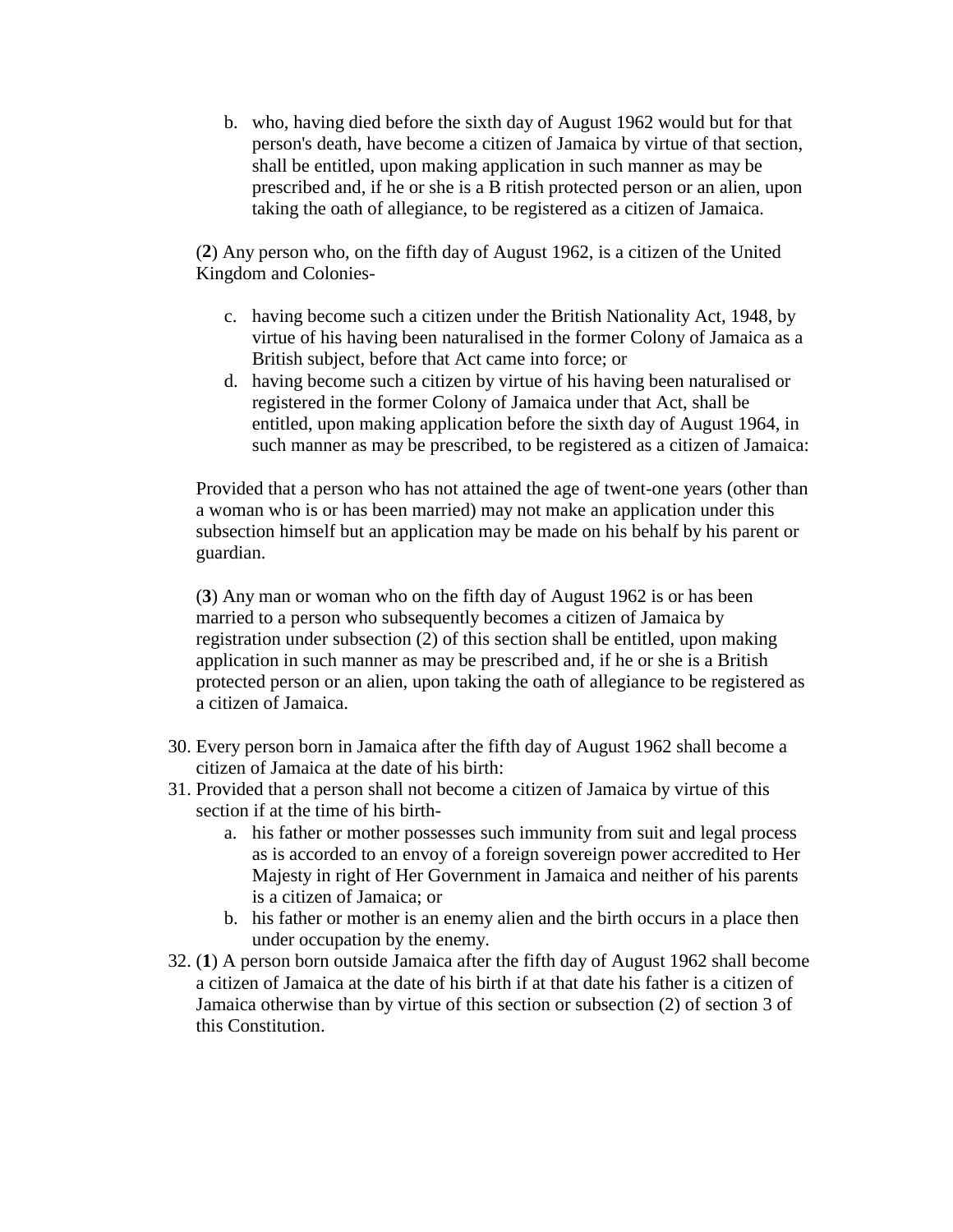(**2**) Subsection (1) shall not apply to any person who, before the 1st day of March 1993, was not entitled to Jamaican citizenship by virtue of the application of subsection (1) before that date.

(**3**) Any person-

- a. who is born outside Jamaica after the fifth day of August 1962;
- b. who was not, before the 1st day of March 1993, entitled to Jamaican citizenship by virtue of any provision of this Constitution in force before that day; and
- c. whose father or mother is, at the date of the person's birth, a citizen of Jamaica other than by virtue of this section or subsection (2) of section 3 of this Constitution, shall become a citizen of Jamaica with effect from the 1st day of March 1993, or the date of the person's birth, whichever is the later.

(**4**) Subsection (3) shall not affect the right of any person who, before the 1st day of March 1993, was entitled to Jamaican citizenship by virtue of any provision of this Constitution in force before that date.

- 33. Any man or woman who, after the fifth day of August 1962, marries a person who is or becomes a citizen of Jamaica shall be entitled, upon making application in such manner as may be prescribed and, if he or she is a British protected person or an alien, upon taking the oath of allegiance, to be registered as a citizen of Jamaica.
- 34. (**1**)If the Governor-General is satisfied that any citizen of Jamaica has at any time after the fifth day of August 1962 acquired by registration, naturalization or other voluntary and formal act (other than marriage) the citizenship of any country other than Jamaica, the Governor-General may by order deprive that person of his citizenship.

(**2**) If the Governor-General is satisfied that any citizen of Jamaica has at any time after the fifth day of August 1962 voluntarily claimed and exercised in a country other than Jamaica any rights available to him under the law of that country, being rights accorded exclusively to its citizens, the Governor-General may by order deprive that person of his citizenship.

35. (**1**) Every person who under this Constitution or any Act of Parliament is a citizen of Jamaica or under any enactment for the time being in force in any country to which this section applies is a citizen of that country shall, by virtue of that citizenship, have the status of a Commonwealth citizen.

(**2**) Every person who is a British subject without citizenship under the British Nationality Act, 1948, or who continues to be a British subject under section 2 of that Act shall by virtue of that status have the status of a Commonwealth citizen.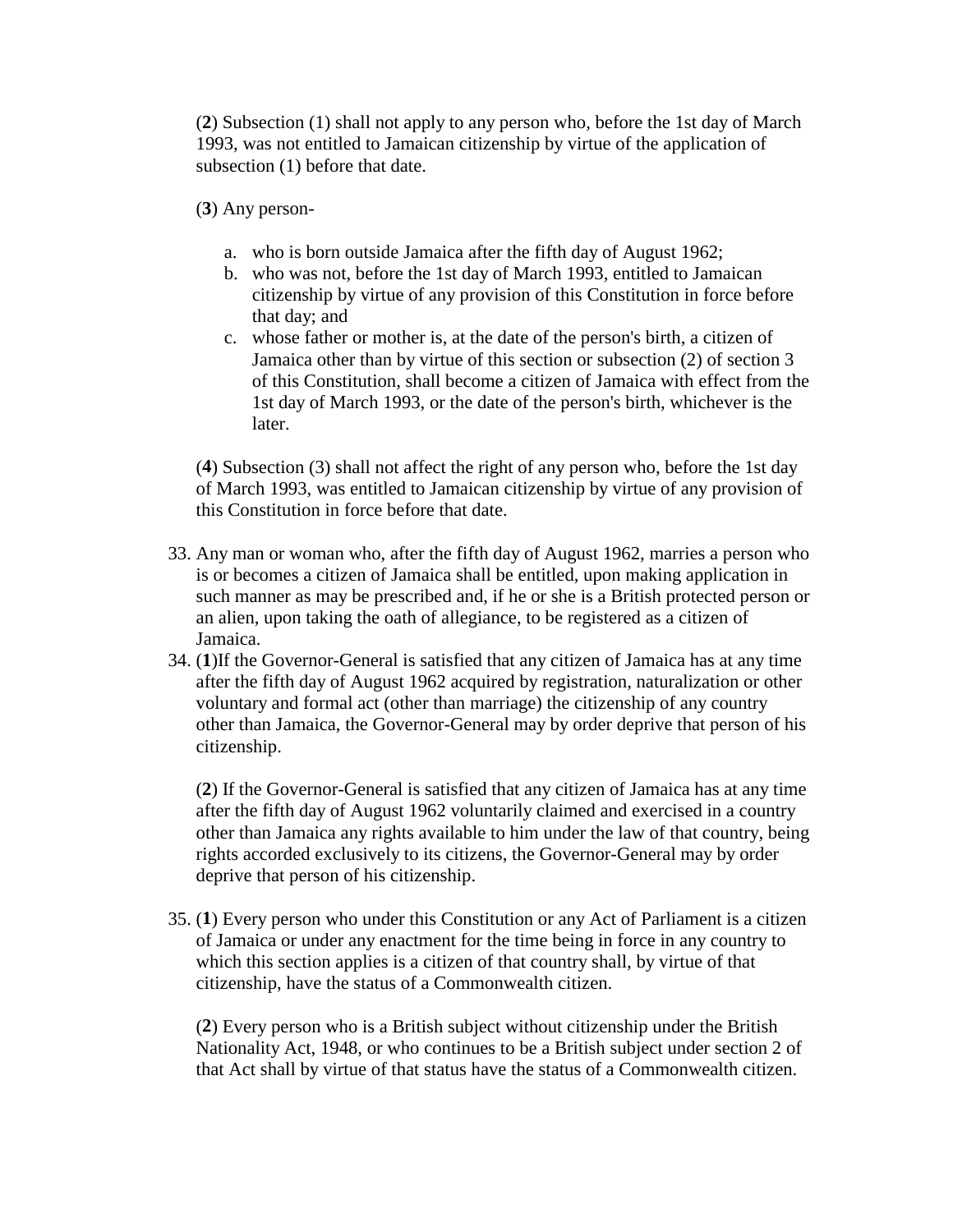(**3**) Save as may be otherwise provided by Parliament, the countries to which this section applies are the United Kingdom and Colonies, Canada, Australia, New Zealand, India, Pakistan, Ceylon, Ghana, the Federation of Malaya, the Federation of Nigeri a, the Republic of Cyprus, Sierra Leone, Tanganyika, the Federation of Rhodesia and Nyasaland and the State of Singapore.

- 36. A Commonwealth citizen who is not a citizen of Jamaica, or a citizen of the Republic of Ireland who is not a citizen of Jamaica, shall not be guilty of an offence against any law in force in Jamaica by reason of anything done or omitted in any part of the Commonwealth other than Jamaica or in the Republic of Ireland or in any foreign country unless
	- a. the act or omission would be an offence if he were an alien; and
	- b. in the case of an act or omission in any part of the Commonwealth or in the Republic of Ireland, it would be an offence if the country in which the act was done or the omission made were a foreign country.
- 37. Parliament may make provision
	- a. for the acquisition of citizenship of Jamaica by persons who do not become citizens of Jamaica by virtue of the provisions of this Chapter;
	- b. for depriving of his citizenship of Jamaica any person who is a citizen of Jamaica otherwise than by virtue of section 3 or section 5 or section 6 of this Constitution; or
	- c. for the renunciation by any person of his citizenship of Jamaica.
- 38. (**1**) In this Chapter-
- 39. "alien" means a person who is not a Commonwealth citizen, a British protected person or a citizen of the Republic of Ireland;
- 40. "British protected person" means a person who is a British protected person for the purposes of the British Nationality Act, 1948;
- 41. "foreign country" means a country (other than the Republic of Ireland) that is not part of the Commonwealth;
- 42. "prescribed" means prescribed by or under any Act of Parliament.

(**2**) **[Deleted by Act 6 of 1993.]** Any reference in this Chapter to the father of a person shall, in relation to a person born out of wedlock, be construed as a reference to the mother of that person.

(**3**) For the purposes of this Chapter, a person born aboard a registered ship or aircraft, or aboard an unregistered ship or aircraft of the government of any country, shall be deemed to have been born in the place in which the ship or aircraft was registered or, as the case may be, in that country.

**(4)** Any reference in this Chapter to the national status of the parent of a person at the time of that person's birth shall, in relation to a person born after the death of his parent, be construed as a reference to the national status of the parent at the time of that parent's death; and where that death occurred before the fifth day of August, 1962, the national status that the parent would have had if he or she had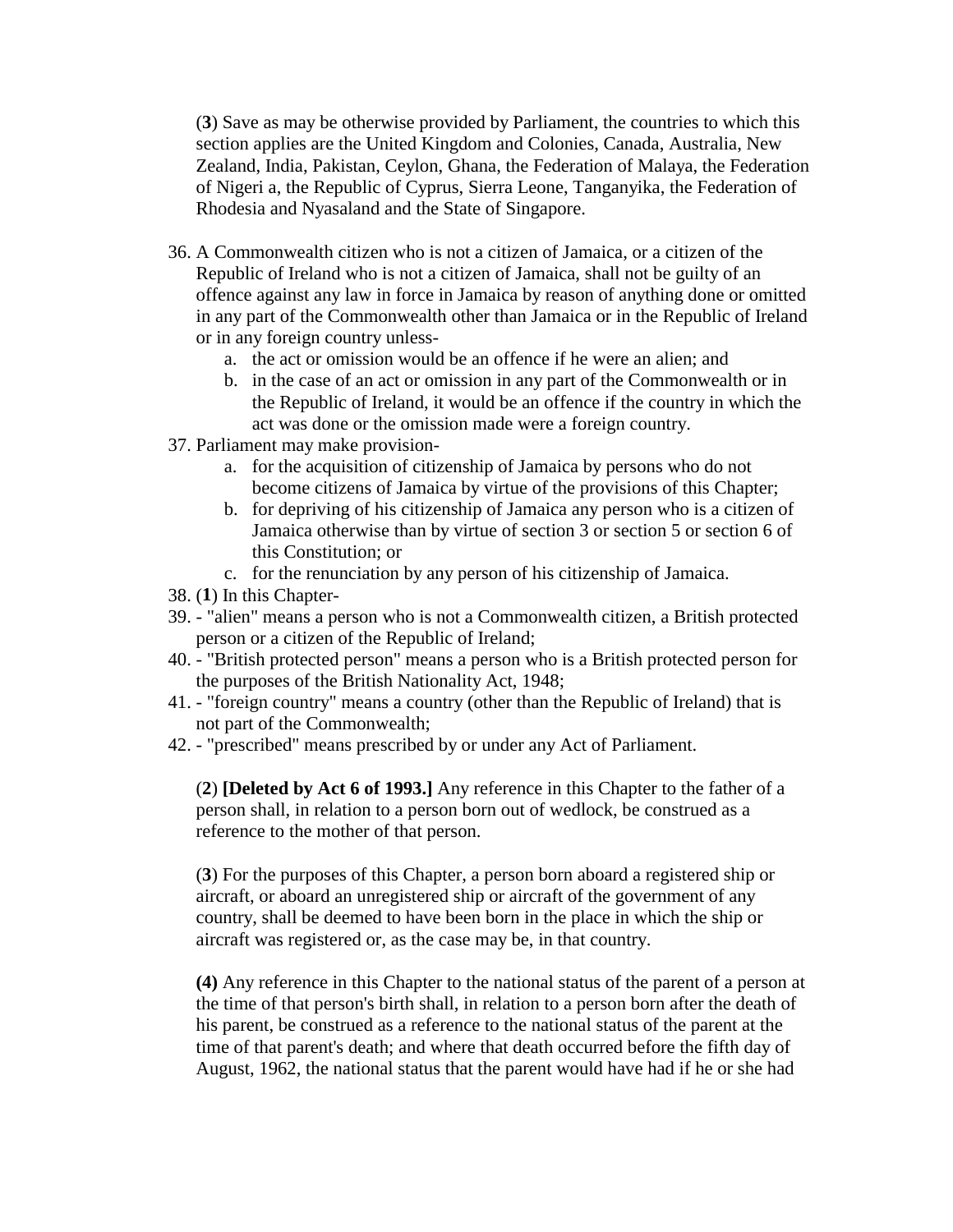died on the sixth day of August, 1962, shall be deemed to be his or her national status at the time of death.

# **Chapter III**

#### **Fundamental Rights and Freedoms**

- 43. Whereas every person in Jamaica is entitled to the fundamental rights and freedoms of the individual, that is to say, has the right, whatever his race, place of origin, political opinions, colour, creed or sex, but subject to respect for the rights an d freedoms of others and for the public interest, to each and all of the following, namely
	- a. life, liberty, security of the person, the enjoyment of property and the protection of the law;
	- b. freedom of conscience, of expression and of peaceful assembly and association; and
	- c. respect for his private and family life, the subsequent provisions of this Chapter shall have effect for the purpose of affording protection to the aforesaid rights and freedoms, subject to such limitations of that protection as are contained in those provisions being limitations designed to ensure that the enjoyment of the said rights and freedoms by any individual does not prejudice the rights and freedoms of others or the public interest.
- 44. (**1**) No person shall intentionally be deprived of his life save in execution of the sentence of a court in respect of a criminal offence of which he has been convicted.

(**2**) Without prejudice to any liability for a contravention of any other law with respect to the use of force in such cases as are hereinafter mentioned, a person shall not be regarded as having been deprived of his life in contravention of this section if he dies as the result of the use of force to such extent as is reasonably justifiable in the circumstances of the case -

- a. for the defence of any person from violence or for the defence of property;
- b. in order to effect a lawful arrest or to prevent the escape of a person lawfully detained;
- c. for the purpose of suppressing a riot, insurrection or mutiny; or
- d. in order lawfully to prevent the commission by that person of a criminal offence, or if he dies as the result of a lawful act of war.
- 45. (**1**) No person shall be deprived of his personal liberty save as may in any of the following cases be authorised by law
	- a. in consequence of his unfitness to plead to a criminal charge; or
	- b. in execution of the sentence or order of a court, whether in Jamaica or elsewhere, in respect of a criminal offence of which he has been convicted; or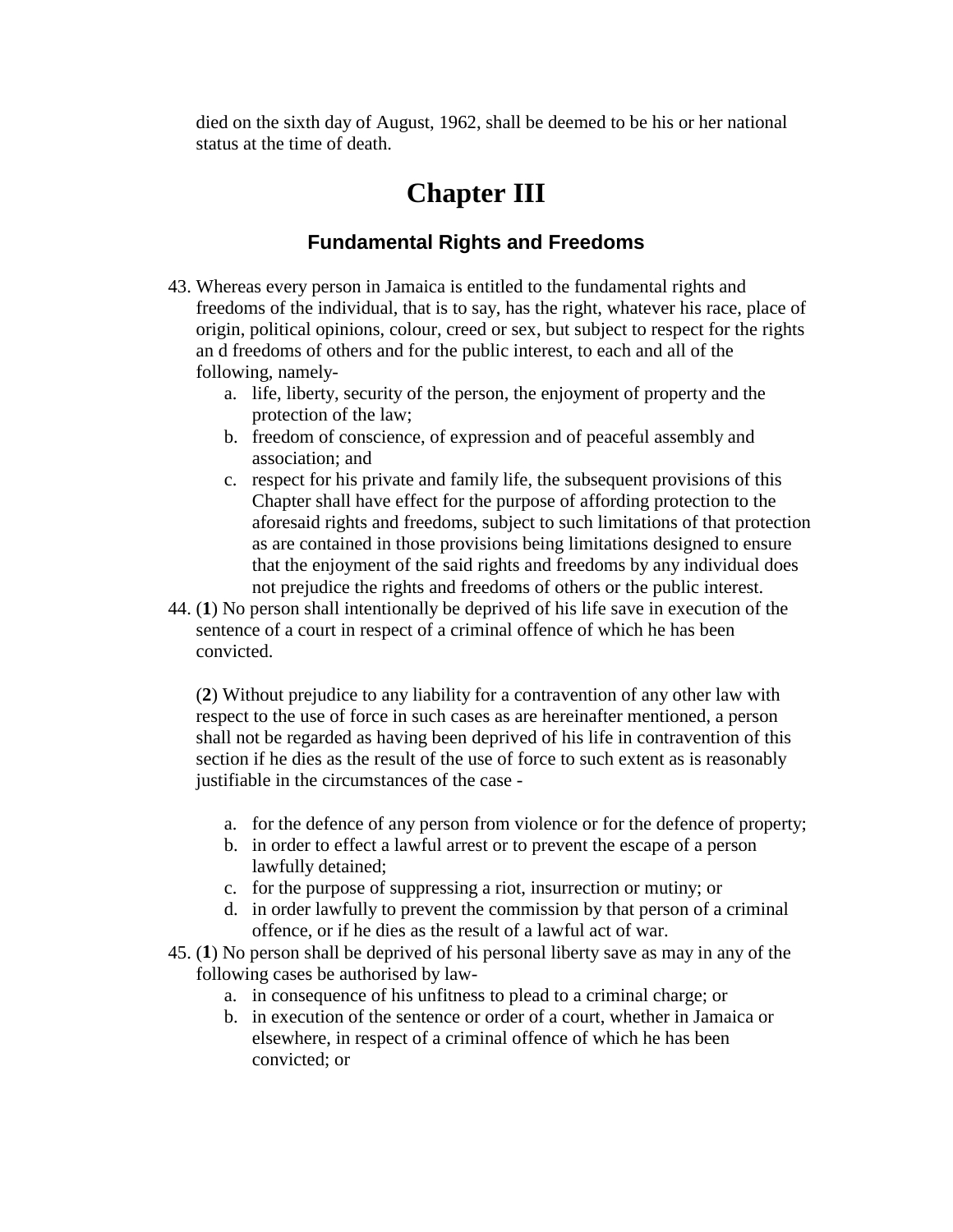- c. in execution of an order of the Supreme Court or of the Court of Appeal or such other court as may be prescribed by Parliament on the grounds of his contempt of any such court or of another court or tribunal; or
- d. in execution of the order of a court made in order to secure the fulfilment of any obligation imposed on him by law; or
- e. for the purpose of bringing him before a court in execution of the order of a court; or
- f. upon reasonable suspicion of his having committed or of being about to commit a criminal offence; or
- g. in the case of a person who has not attained the age of twenty-one years, for the purpose of his education or welfare; or
- h. for the purpose of preventing the spread of an infectious or contagious disease; or
- i. in the case of a person who is, or is reasonably suspected to be, of unsound mind, addicted to drugs or alcohol, or a vagrant, for the purpose of his care or treatment or the protection of the community; or
- j. for the purpose of preventing the unlawful entry of that person into Jamaica, or for the purpose of effecting the expulsion, extradition or other lawful removal of that person from Jamaica or the taking of proceedings relating thereto; or
- k. to such extent as may be necessary in the execution of a lawful order requiring that person to remain within a specified area within Jamaica or prohibiting him from being within such an area, or to such extent as may be reasonably justifiable for the taking of proceedings against that person relating to the making of any such order, or to such extent as may be reasonably justifiable for restraining that person during any visit that he is permitted to make to any part of Jamaica in which, in consequenc e of any such order, his presence would otherwise be unlawful.

(**2**) Any person who is arrested or detained shall be informed as soon as reasonably practicable, in a language which he understands, of the reasons for his arrest or detention.

(**3**) Any person who is arrested or detained-

- l. for the purpose of bringing him before a court in execution of the order of a court; or
- m. upon reasonable suspicion of his having committed or being about to commit a criminal offence, and who is not released, shall be brought without delay before a court; and if any person arrested or detained upon reasonable suspicion of his having committed or being about to commit a criminal offence is not tried within a reasonable time, then, without prejudice to any further proceedings which may be brought against him, he shall be released either unconditionally or upon reasonable estion authorises the taking during a period of public emergency of measures that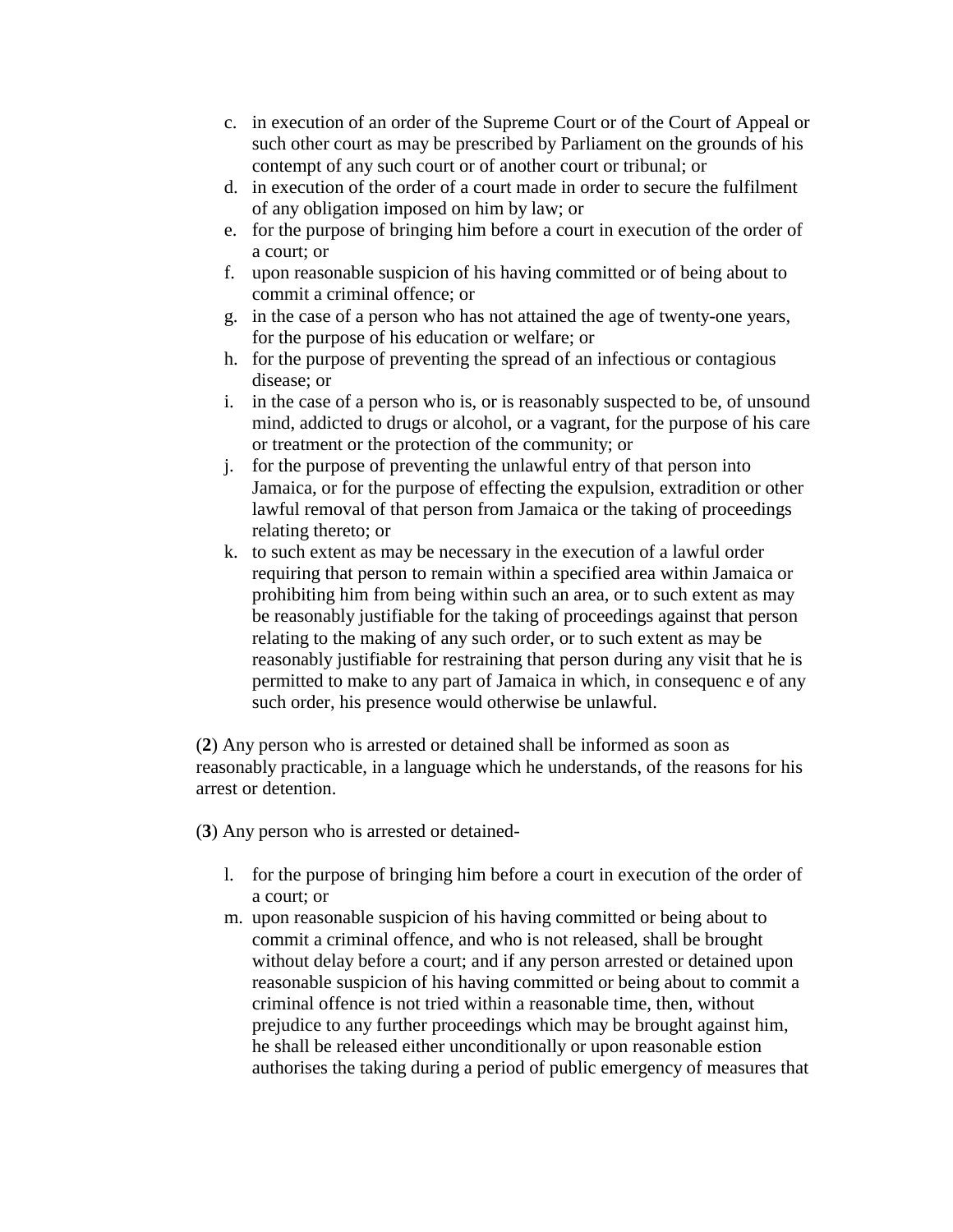are reasonably justifiable for the purpose of dealing with the situation that exists during that period of public emergency.

(**6**) If any person who is lawfully detained by virtue only of such a law as is referred to in subsection (5) of this section so requests at any time during the period of that detention not earlier than six months after he last made such a request du ring that period, his case shall be reviewed by an independent and impartial tribunal established by law and presided over by a person appointed by the Chief Justice of Jamaica from among the persons entitled to practice or to be admitted to practice in Jamaica as barristers or solicitors.

(**7**) On any review by a tribunal in pursuance or subsection (6) of this section of the case of any detained person, the tribunal may make recommendations concerning the necessity or expediency of continuing his detention to the authority by whom it was ordered but, unless it is otherwise provided by law, that authority shall not be obliged to act in accordance with any such recommendations.

46. (**1**) No person shall be deprived of his freedom of movement, and for the purposes of this section the said freedom means the right to move freely throughout Jamaica, the right to reside in any part of Jamaica, the right to enter Jamaica and immunity from expulsion from Jamaica.

(**2**) Any restriction on a person's freedom of movement which is involved in his lawful detention shall not be held to be inconsistent with or in contravention of this section.

(**3**) Nothing contained in or done under the authority of any law shall be held to be inconsistent with or in contravention of this section to the extent that the law in question makes provision-

- a. which is reasonably required in the interests of defence, public safety, public order, public morality or public health; or
- b. for the imposition of restrictions on the movement or residence within Jamaica of any person who is not a citizen thereof or the exclusion or expulsion from Jamaica of any such person; or
- c. for the imposition of restrictions on the acquisition or use by any person of land or other property in Jamaica; or
- d. for the imposition of restrictions upon the movement or residence within Jamaica of public officers, police officers or members of a defence force; or
- e. for the removal of a person from Jamaica to be tried outside Jamaica for a criminal offence or to undergo imprisonment outside Jamaica in execution of the sentence of a court in respect of a criminal offence of which he has been convicted.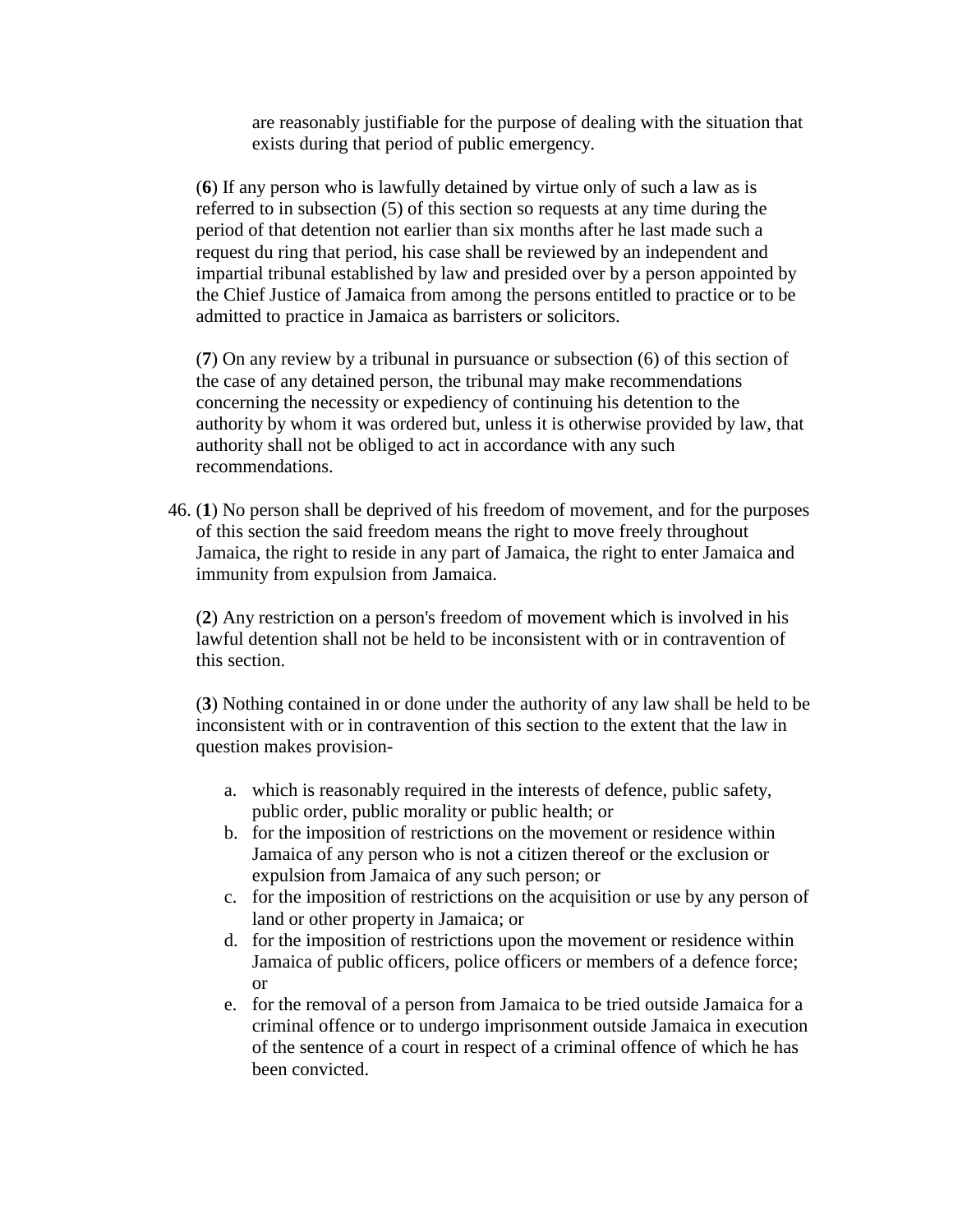(**4**) If any person whose freedom of movement has been restricted by virtue only of such a provision as is referred to in paragraph (a) of subsection (3) of this section so requests at any time during the period of that restriction not earlier than s ix months after he last made such a request during that period, his case shall be reviewed by an independent and impartial tribunal established by law and presided over by a person appointed by the Chief Justice of Jamaica from among the persons entitled to practice or to be admitted to practice in Jamaica as barristers or solicitors.

(**5**) On any review by a tribunal in pursuance of subsection (4) of this section of the case of any person whose freedom of movement has been restricted, the tribunal may make recommendations concerning the necessity or expediency of continuing that restriction to the authority by whom it was ordered but, unless it is otherwise provided by law, that authority shall not be obliged to act in accordance with any such recommendations.

47. (**1**) No person shall be subjected to torture or to inhuman or degrading punishment or other treatment.

(**2**) Nothing contained in or done under the authority of any law shall be held to be inconsistent with or in contravention of this section to the extent that the law in question authorise the infliction of any description of punishment which was law ful in Jamaica immediately before the appointed day.

- 48. (**1**) No property of any description shall be compulsorily taken possession of and no interest in or right over property of any description shall be compulsorily acquired except by or under the provisions of a law that
	- a. prescribes the principles on which and the manner in which compensation therefor is to be determined and given; and
	- b. secures to any person claiming an interest in or right over such property a right of access to a court for the purpose of
		- i. establishing such interest or right (if any);
		- ii. determining the amount of such compensation (if any) to which he is entitled; and
		- iii. enforcing his right to any such compensation.

(**2**) Nothing in this section shall be construed as affecting the making or operation of any law so far as it provides for the taking of possession or acquisition of property-

- c. in satisfaction of any tax, rate or due:
- d. by way of penalty for breach of the law, whether under civil process or after conviction of a criminal offence;
- e. upon the attempted removal of the property in question out of or into Jamaica in contravention of any law;
- f. by way of the taking of a sample for the purposes of any law;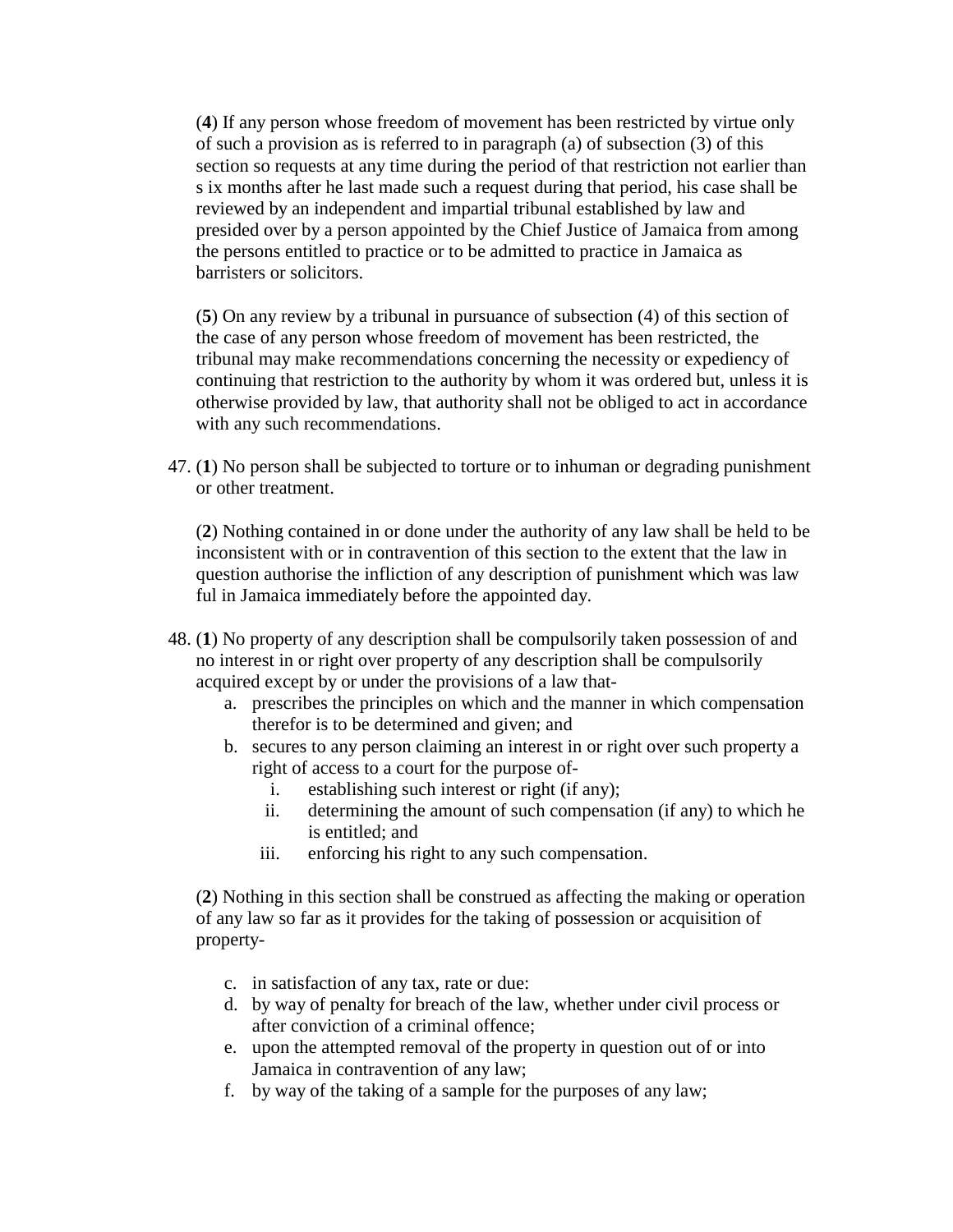- g. where the property consists of an animal upon its being found trespassing or straying;
- h. as an incident of a lease, tenancy, licence, mortgage, charge, bill of sale, pledge or contract;
- i. by way of the vesting or administration of trust property, enemy property, or the property of persons adjudged or otherwise declared bankrupt or insolvent, persons of unsound mind, deceased persons, or bodies corporate or unincorporate in the course o f being wound up;
- j. in the execution of judgments or orders of courts;
- k. by reason of its being in a dangerous state or injurious to the health of human beings, animals or plants;
- l. in consequence of any law with respect to the limitation of actions;
- m. for so long only as may be necessary for the purposes of any examination, investigation, trial or inquiry or, in the case of land, the carrying out thereon
	- i. of work of soil conservation or the conservation of other natural resources; or
	- ii. of agricultural development or improvement which the owner or occupier of the land has been required, and has without reasonable and lawful excuse refused or failed, to carry out.

(**3**) Nothing in this section shall be construed as affecting the making or operation of any law so far as it provides for the orderly marketing or production or growth or extraction of any agricultural product or mineral or any article or thing prep ared for market or manufactured therefor or for the reasonable restriction of the use of any property in the interests of safeguarding the interests of others or the protection of tenants, licensees or others having rights in or over such property.

(**4**) Nothing in this section shall be construed as affecting the making or operation of any law for the compulsory taking of possession in the public interest of any property, or the compulsory acquisition in the public interest of any interest in o r right over property, where that property, interest or right is held by a body corporate which is established for public purposes by any law and in which no monies have been invested other than monies provided by Parliament or by the Legislature of the former Colony of Jamaica.

(**5**) In this section "compensation" means the consideration to be given to a person for any interest or right which he may have in or over property which has been compulsorily taken possession of or compulsorily acquired as prescribed and determined in accordance with the provisions of the law by or under which the property has been compulsorily taken possession of or compulsorily acquired.

49. (**1**) Except with his own consent, no person shall be subject to the search of his person or his property or the entry by others on his premises.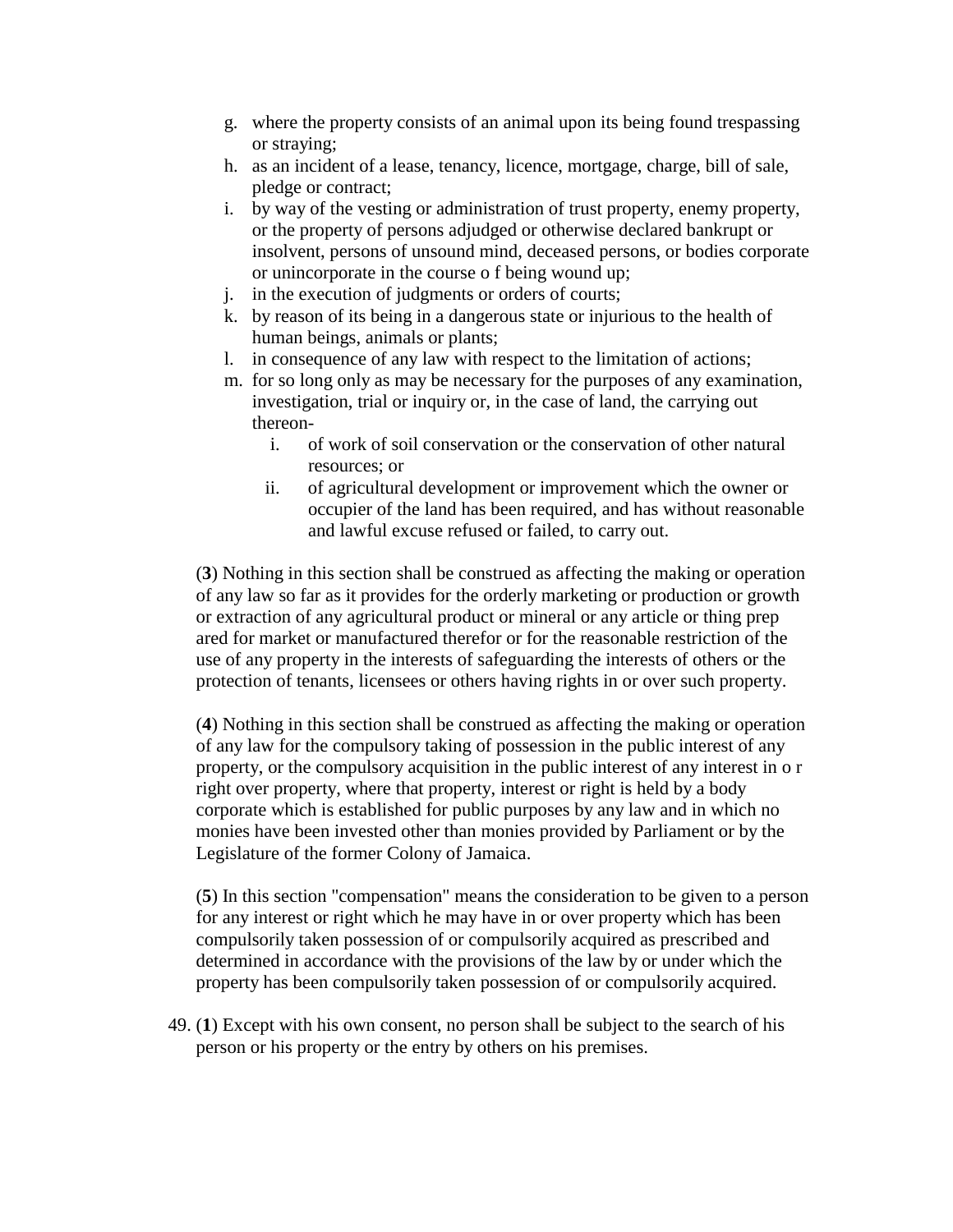(**2**) Nothing contained in or done under the authority of any law shall be held to be inconsistent with or in contravention of this section to the extent that the law in question makes provision which is reasonably required-

- a. in the interests of defence, public safety, public order, public morality, public health, public revenue, town and country planning or the development and utilisation of any property in such a manner as to promote the public benefit; or
- b. to enable any body corporate established by any law for public purposes or any department of the Government of Jamaica or any local government authority to enter on the premises of any person in order to carry out work connected with any property or installation which is lawfully on such premises and which belongs to that body corporate or that Government or that authority, as the case may be; or
- c. for the purpose of preventing or detecting crime; or
- d. for the purpose of protecting the rights or freedoms of other persons.
- 50. (**1**) Whenever any person is charged with a criminal offense he shall, unless the charge is withdrawn, be afforded a fair hearing within a reasonable time by an independent and impartial court established by law.

(**2**) Any court or other authority prescribed by law for the determination of the existence or the extent of civil rights or obligations shall be independent and impartial; and where proceedings for such a determination are instituted by any person before such a court or other authority, the case shall be given a fair hearing within a reasonable time.

(**3**) All proceedings of every court and proceedings relating to the determination of the existence or the extent of a person's civil rights or obligations before any court or other authority, including the announcement of the decision of the court o r other authority, shall be held in public.

(**4**) Nothing in subsection (3) of this section shall prevent any court or any authority such as is mentioned in that subsection from excluding from the proceedings persons other than the parties thereto and their legal representatives-

- a. in interlocutory civil proceedings; or
- b. in appeal proceedings under any law relating to income tax; or
- c. to such extent as the court or other authority
	- i. may consider necessary or expedient in circumstances where publicity would prejudice the interests of justice; or
	- ii. may be empowered or required by law to do so in the interests of defence ,public safety, public order, public morality, the welfare of persons under the age of twenty-one years or the protection of the private lives of persons concerned in the proceedings.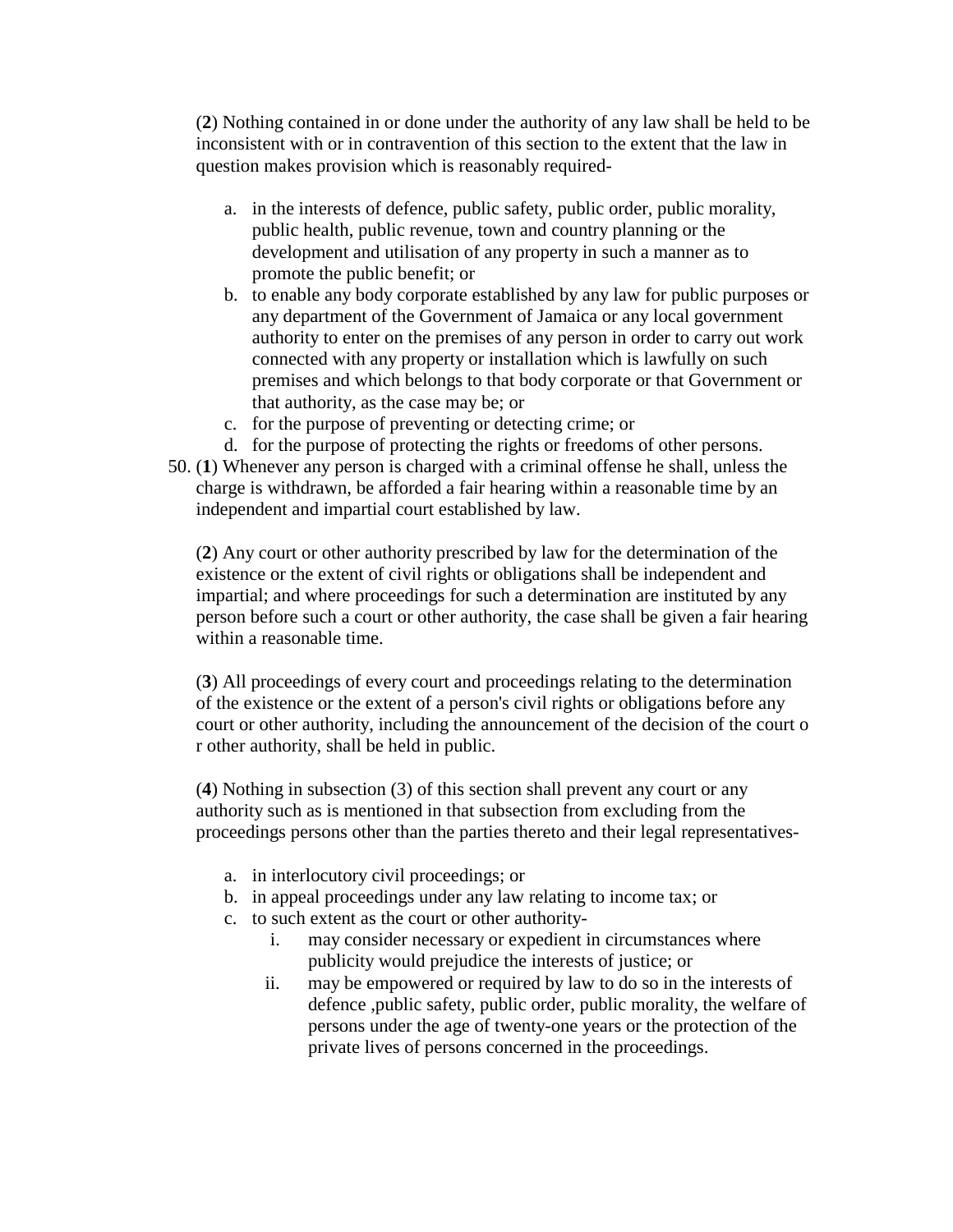(**5**) Every person who is charged with a criminal offence shall be presumed to be innocent until he is proved or has pleaded guilty:

Provided that nothing contained in or done under the authority of any law shall be held to be inconsistent with or in contravention of this subsection to the extent that the law in question imposes upon any person charged as aforesaid the burden of proving particular facts.

(**6**) Every person who is charged with a criminal offence -

- d. shall be informed as soon as reasonably practicable, in a language which he understands, of the nature of the offence charged;
- e. shall be given adequate time and facilities for the preparation of his defence;
- f. shall be permitted to defend himself in person or by a legal representative of his own choice;
- g. shall be afforded facilities to examine in person or by his legal representative the witnesses called by the prosecution before any court and to obtain the attendance of witnesses, subject to the payment of their reasonable expenses, and carry out the examination of such witnesses to testify on his behalf before the court on the same conditions as those applying to witnesses called by the prosecution; and
- h. shall be permitted to have without payment the assistance of an interpreter if he cannot understand the English language.

(**7**) No person shall be held to be guilty of a criminal offence on account of any act or omission which did not, at the time it took place, constitute such an offence, and no penalty shall be imposed for any criminal offence which is severer in degr ee or description than the maximum penalty which might have been imposed for that offence at the time when it was committed.

(**8**) No person who shows that he has been tried by any competent court for a criminal offence and either convicted or acquitted shall again be tried for that offence or for any other criminal offence of which he could have been convicted at the trial for that offence save upon the order of a superior court made in the course of appeal proceedings relating to the conviction or acquittal; and no person shall be tried for a criminal offence if he shows that he has been pardoned for that offence:

Provided that nothing in any law shall be held to be inconsistent with or in contravention of this subsection by reason only that it authorises any court to try a member of a defence force for a criminal offence notwithstanding any trial and conviction or acquittal of that member under service law; but any court so trying such a member and convicting him shall in sentencing him to any punishment take into account any punishment awarded him under service law.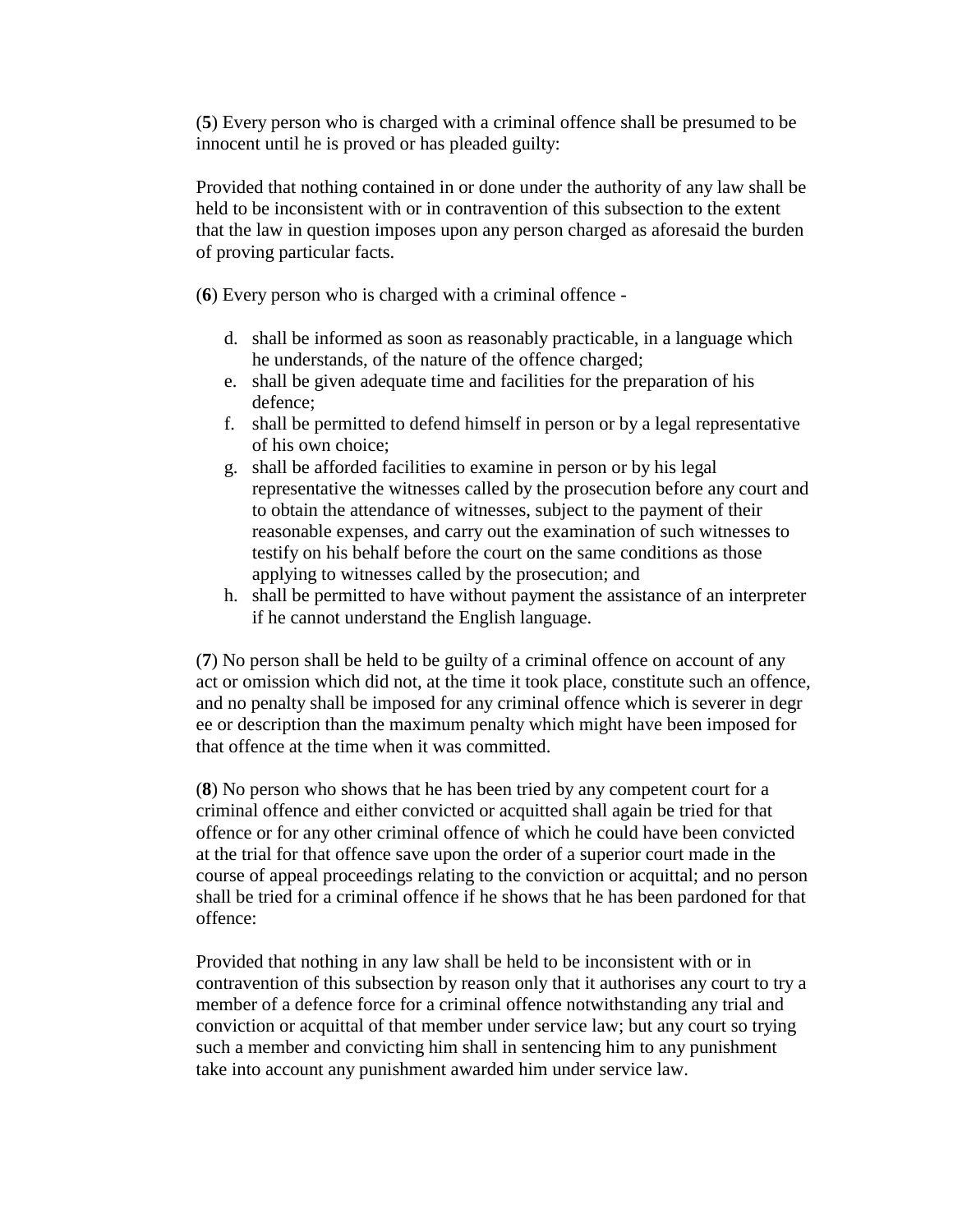(**9**) Nothing contained in or done under the authority of any law shall be held to be inconsistent with or in contravention of any provision of this section other than subsection (7) thereof to the extent that the law in question authorises the takin g during a period of public emergency of measures that are reasonably justifiable for the purpose of dealing with the situation that exists during that period of public emergency.

(**10**) In paragraphs (c) and (d) of subsection (6) of this section "legal representative" means a barrister entitled to practice as such in Jamaica or, except in relation to proceedings before a court in which a solicitor has no right of audience, a solicitor who is so entitled.

51. (**1**) Except with his own consent, no person shall be hindered in the enjoyment of his freedom of conscience, and for the purposes of this section the said freedom includes freedom of thought and of religion, freedom to change his religion or belief, and freedom, either alone or in community with others, and both in public and in private, to manifest and propagate his religion or belief in worship, teaching, practice and observance.

(**2**) Except with his own consent (or, if he is a minor, the consent of his parent or guardian), no person attending any place of education shall be required to receive religious instruction or to take part in or attend any religious ceremony or observance if that instruction, ceremony or observance relates to a religion or a religious body or denomination other than his own.

(**3**) The constitution of a religious body or denomination shall not be altered except with the consent of the governing authority of that body or denomination.

(**4**) No religious body or denomination shall be prevented from providing religious instruction for persons of that body or denomination in the course of any education provided by that body or denomination whether or not that body or denomination is in receipt of any government subsidy, grant or other form of financial assistance designed to meet, in whole or in part, the cost of such course of education.

(**5**) No person shall be compelled to take any oath which is contrary to his religion or belief or to take any oath in a manner which is contrary to his religion or belief.

(**6**) Nothing contained in or done under the authority of any law shall be held to be inconsistent with or in contravention of this section to the extent that the law in question makes provision which is reasonably required-

a. in the interests of defence, public safety, public order, public morality or public health; or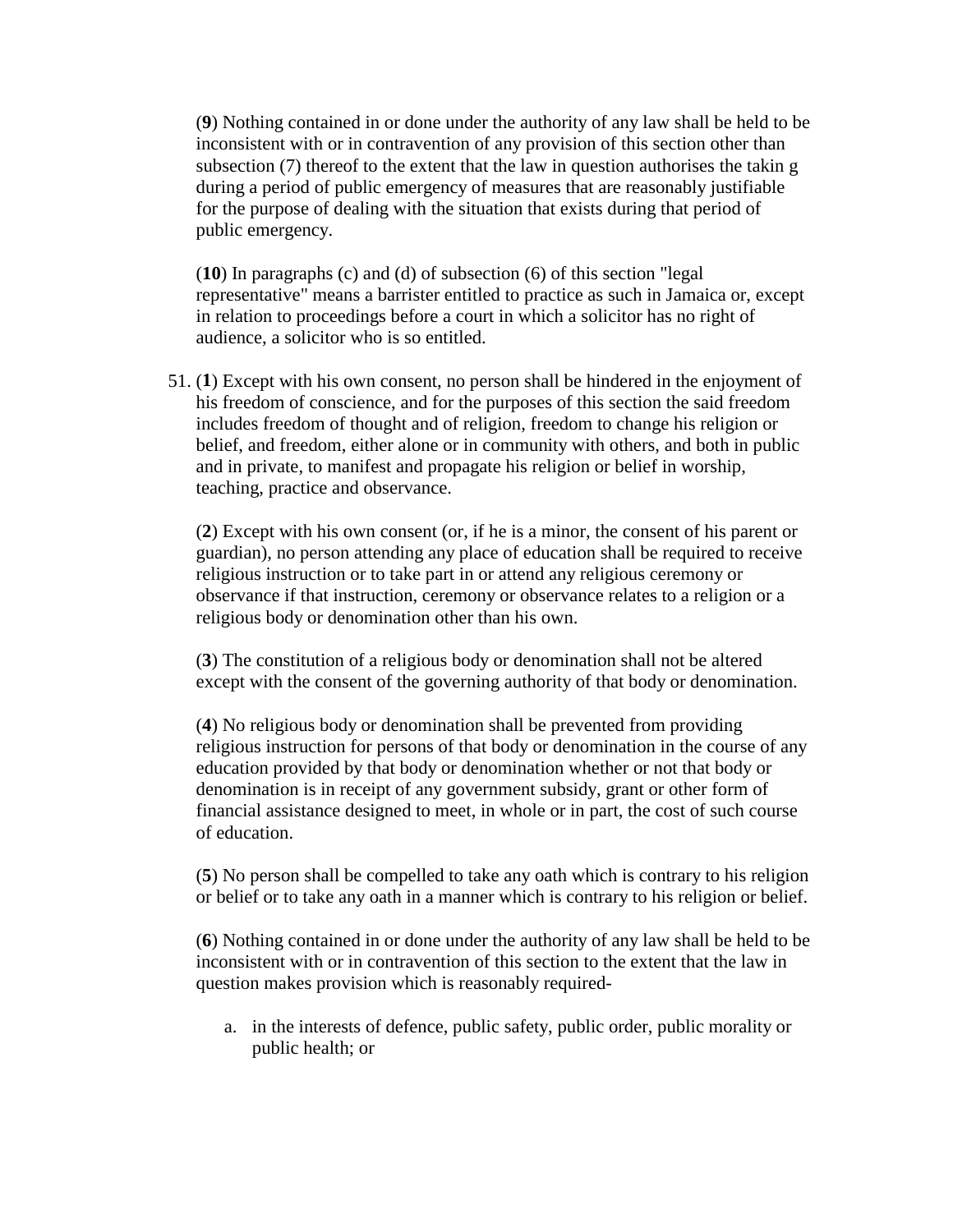- b. for the purpose of protecting the rights and freedoms of other persons, including the right to observe and practice any religion without the unsolicited intervention of members of any other religion.
- 52. (**1**) Except with his own consent, no person shall be hindered in the enjoyment of his freedom of expression, and for the purposes of this section the said freedom includes the freedom to hold opinions and to receive and impart ideas and informat ion without interference, and freedom from interference with his correspondence and other means of communication.

(**2**) Nothing contained in or done under the authority of any law shall be held to be inconsistent with or in contravention of this section to the extent that the law in question makes provision-

- a. which is reasonably required
	- i. in the interests of defence, public safety, public order, public morality or public health; or
	- ii. for the purpose of protecting the reputations, rights and freedoms of other persons, or the private lives of persons concerned in legal proceedings, preventing the disclosure of information received in confidence, maintaining the authority and independence of the courts, or regulating telephony, telegraphy, posts, wireless broadcasting, television or other means of communication, public exhibitions or public entertainments; or
- b. which imposes restrictions upon public officers, police officers or upon members of a defence force.
- 53. (**1**) Except with his own consent, no person shall be hindered in the enjoyment of his freedom of peaceful assembly and association, that is to say, his right peacefully to assemble freely and associate with other persons and in particular to for m or belong to trade unions or other associations for the protection of his interests.

(**2**) Nothing contained in or done under the authority of any law shall be held to be inconsistent with or in contravention of this section to the extent that the law in question makes provision -

- a. which is reasonably required
	- i. in the interests of defence, public safety, public order, public morality or public health; or
	- ii. for the purpose of protecting the rights or freedoms of other persons; or
- b. which imposes restrictions upon public officers, police officers or upon members of a defence force.
- 54. (**1**) Subject to the provisions of subsections (4), (5) and (7) of this section, no law shall make any provision which is discriminatory either of itself or in its effect.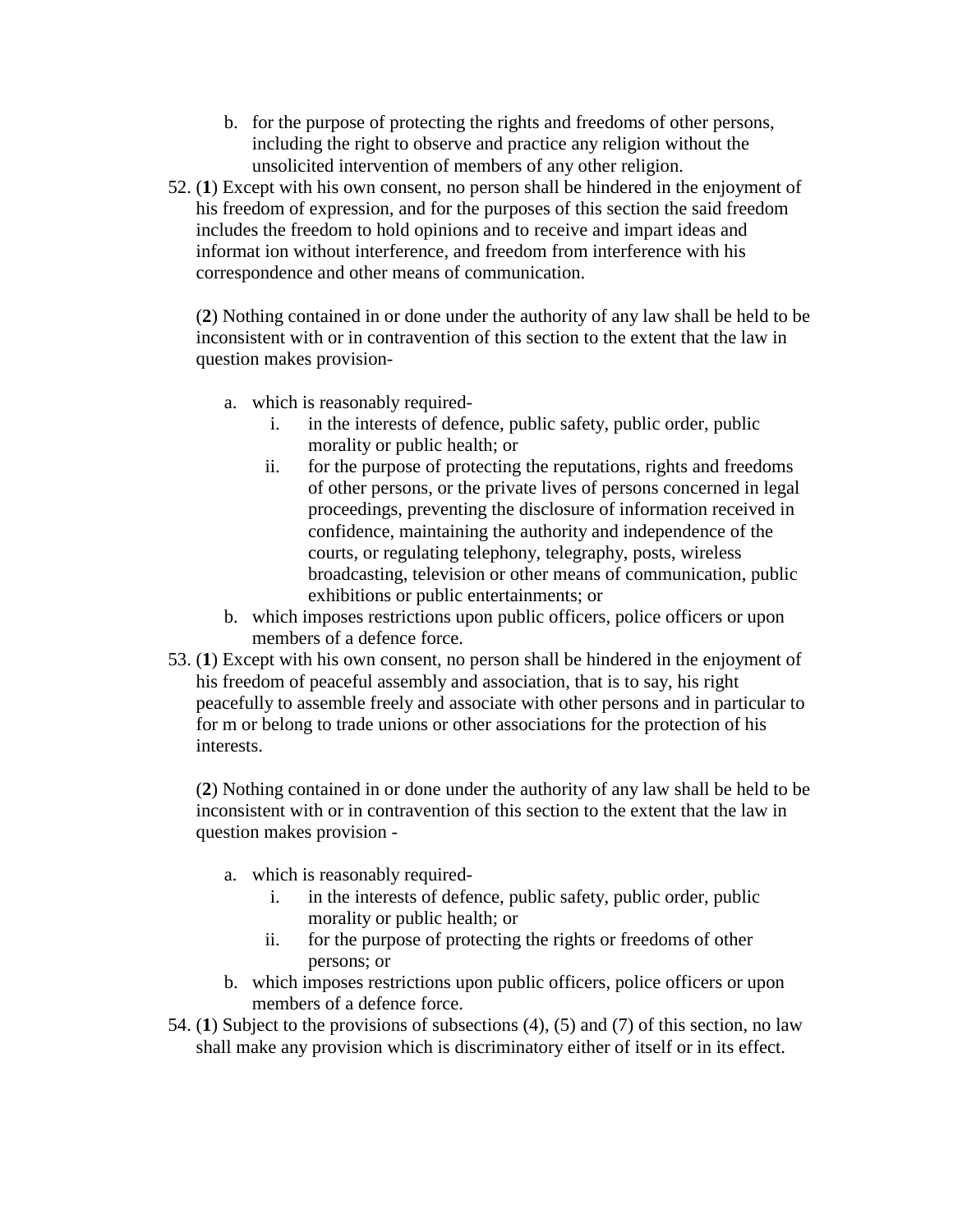(**2**) Subject to the provisions of subsection (6), (7) and (8) of this section, no person shall be treated in a discriminatory manner by any person acting by virtue of any written law or in the performance of the functions of any public office or any public authority.

(**3**) In this section, the expression "discriminatory" means affording different treatment to different persons attributable wholly or mainly to their respective descriptions by race, place of origin, political opinions, colour or creed whereby perso ns of one such description are subjected to disabilities or restrictions to which persons of another such description are not made subject or are accorded privileges or advantages which are not accorded to persons of another such description.

(**4**) Subsection (1) of this section shall not apply to any law so far as that law makes provision -

- a. with respect to persons who are not citizens of Jamaica; or
- b. with respect to adoption, marriage, divorce, burial, devolution of property on death or other matters of personal law; or
- c. for authorising the taking during a period of public emergency of measures that are reasonably justifiable for the purpose of dealing with the situation that exists during that period of public emergency; or
- d. for the imposition of taxation or appropriation of revenue by the Government of Jamaica or any local authority or body for local purposes.

(**5**) Nothing contained in any law shall be held to be inconsistent with or in contravention of subsection (1) of this section to the extent that it makes provision with respect to qualifications for service as a public officer, police officer or as a member of a defence force or for the service of a local government authority or a body corporate established by any law for public purposes.

(**6**) Subsection (2) of this section shall not apply to anything which is expressly or by necessary implication authorised to be done by any such provision of law as is referred to in subsection (4) or (5) of this section.

(**7**) Nothing contained in or done under the authority of any law shall be held to be inconsistent with or in contravention of this section to the extent that the law in question makes provision whereby persons of any such description as is mentioned in subsection (3) of this section may be subjected to any restriction on the rights and freedoms guaranteed by sections 16, 19, 21, 22 and 23 of this Constitution, being such a restriction as is authorised by paragraph (a) of subsection (3) of section 16 , subsection (2) of section 19, subsection (6) of section 21, subsection (2) of section 22 or subsection (2) of section 23, as the case may be.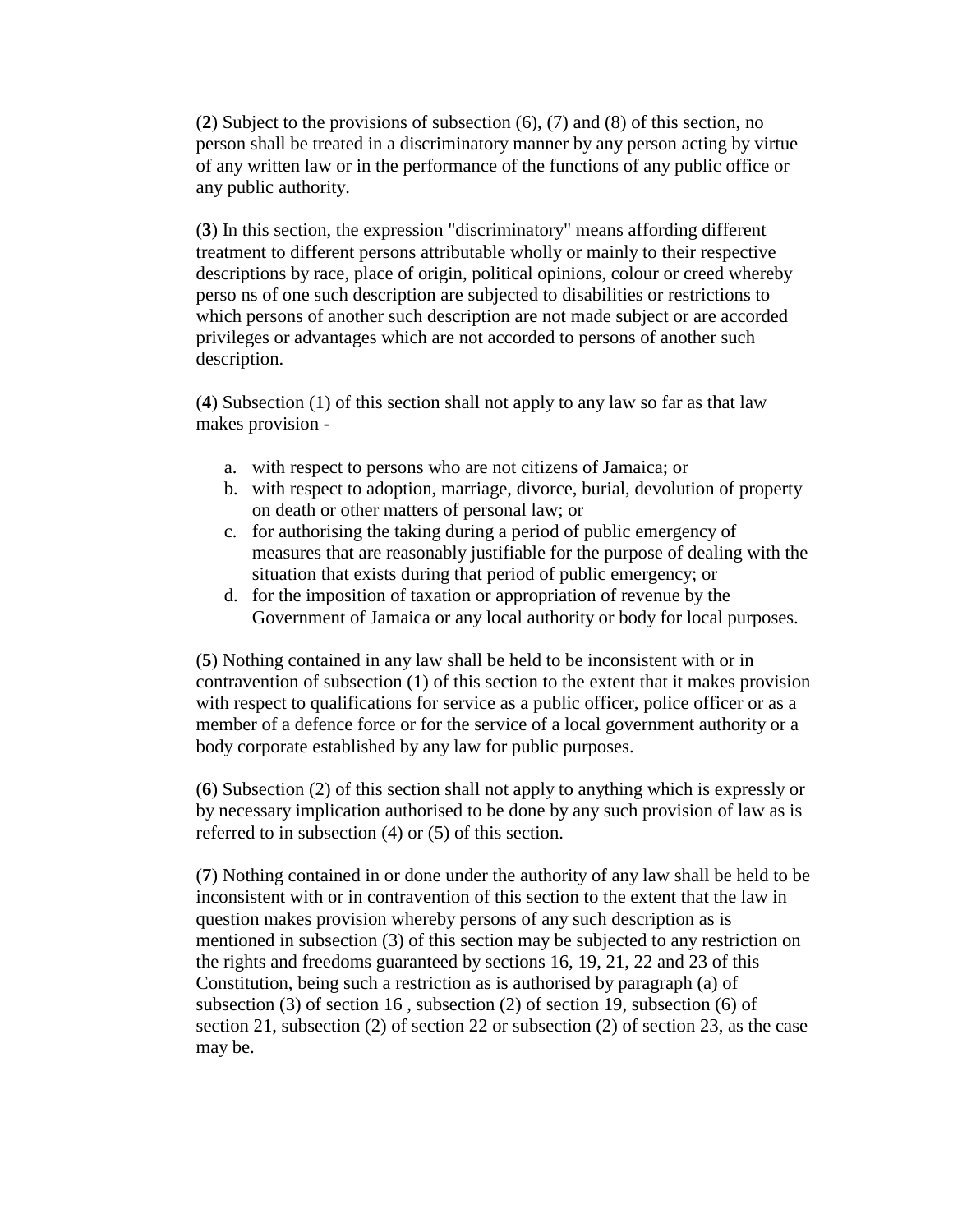(**8**) Nothing in subsection (2) of this section shall affect any discretion relating to the institution, conduct or discontinuance of civil or criminal proceedings in any court that is vested in any person by or under this Constitution or any other l aw.

55. (**1**) Subject to the provisions of subsection (4) of this section, if any person alleges that any of the provisions of sections 14 to 24 (inclusive) of this Constitution has been, is being or is likely to be contravened in relation to him, then, without prejudice to any other action with respect to the same matter which is lawfully available, that person may apply to the Supreme Court for redress.

(**2**) The Supreme Court shall have original jurisdiction to hear and determine any application made by any person in pursuance of subsection (1) of this section and may make such orders, issue such writs and give such directions as it may consider ap propriate for the purpose of enforcing, or securing the enforcement of, any of the provisions of the said sections 14 to 24 (inclusive) to the protection of which the person concerned is entitled:

Provided that the Supreme Court shall not exercise its powers under this subsection if it is satisfied that adequate means of redress for the contravention alleged are or have been available to the person concerned under any other law.

(**3**) Any person aggrieved by any determination of the Supreme Court under this section may appeal therefrom to the Court of Appeal.

(**4**) Parliament may make provision, or may authorise the making of provision, with respect to the practice and procedure of any court for the purposes of this section and may confer upon that court such powers, or may authorise the conferment thereon of such powers, in addition to those conferred by this section as may appear to be necessary or desirable for the purpose of enabling that court more effectively to exercise the jurisdiction conferred upon it by this section.

- 56. (**1**) In this Chapter, save where the context otherwise requires, the following expressions have the following meanings respectively, that is to say-
- 57. "contravention", in relation to any requirement, includes a failure to comply with that requirement, and cognate expressions shall be construed accordingly;
- 58. "court" means any court of law in Jamaica other than a court constituted by or under service law and
	- i. in section 14, section 15, section 16, subsections  $(3)$ ,  $(4)$ ,  $(6)$ ,  $(8)$  (but not the proviso thereto) and (10) of section 20, and subsection (8) of section 24 of this Constitution includes, in relation to an offence against service law, a court so constituted; and
	- ii. in section 15 and subsection (8) of section 24 of this Constitution includes, in relation to an offence against service law, an officer of a defence force, or the Police Service Commission or any person or authority to whom the disciplinary powers of that Commission have been lawfully delegated;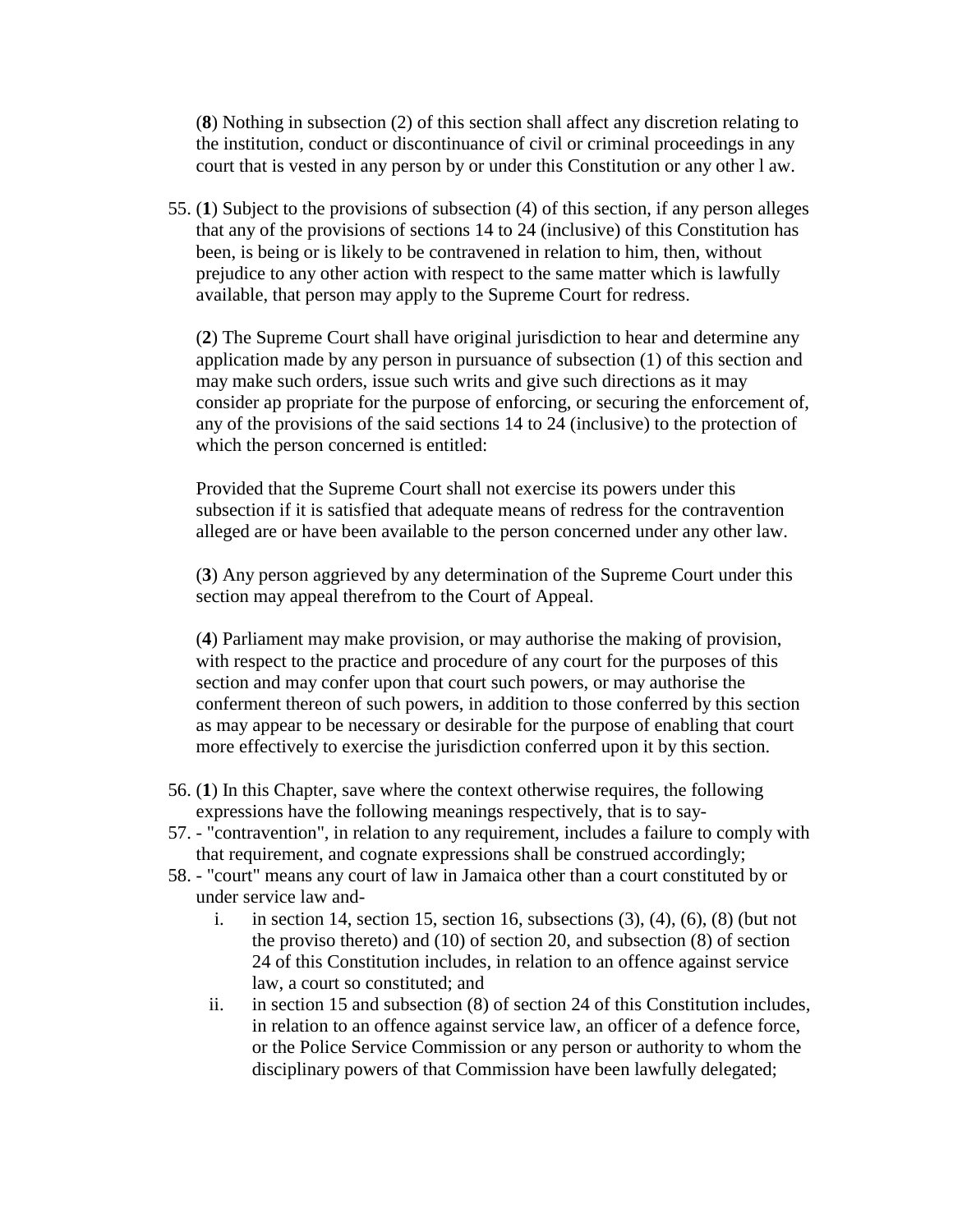- "member", in relation to a defence force or other armed force, includes any person who, under the law regulating the discipline of that force, is subject to that discipline;

- "service law" means the law regulating the discipline of a defence force or of police officers.

(**2**) References in sections 14, 15, 16 and 18 of this Constitution to a "criminal offence" shall be construed as including references to an offence against service law and such references in subsections (5) to (9) (inclusive) of section 20 of this Constitution shall, in relation to proceedings before a court constituted by or under service law, be similarly construed.

(**3**) Nothing done by or under the authority of the law of any country other than Jamaica to a member of an armed force raised under that law and lawfully present in Jamaica shall be held to be in contravention of this Chapter.

(**4**) In this Chapter "period of public emergency" means any period during which-

- c. Jamaica is engaged in any war; or
- d. there is in force a Proclamation by the Governor-General declaring that a state of public emergency exists; or
- e. there is in force a resolution of each House supported by the votes of a majority of all the members of that House declaring that democratic institutions in Jamaica are threatened by subversion.

(**5**) A Proclamation made by the Governor-General shall not be effective for the purposes of subsection (4) of this section unless it is declared therein that the Governor-General is satisfied-

- f. that a public emergency has arisen as a result of the imminence of a state of war between Jamaica and a foreign State or as a result of the occurrence of any earthquake, hurricane, flood, fire, outbreak of pestilence, outbreak of infectious disease or other calamity whether similar to the foregoing or not; or
- g. that action has been taken or is immediately threatened by any person or body of persons of such a nature and on so extensive a scale as to be likely to endanger the public safety or to deprive the community, or any substantial portion of the community, of supplies or services essential to life.

(**6**) A Proclamation made by the Governor-General for the purposes of and in accordance with this section -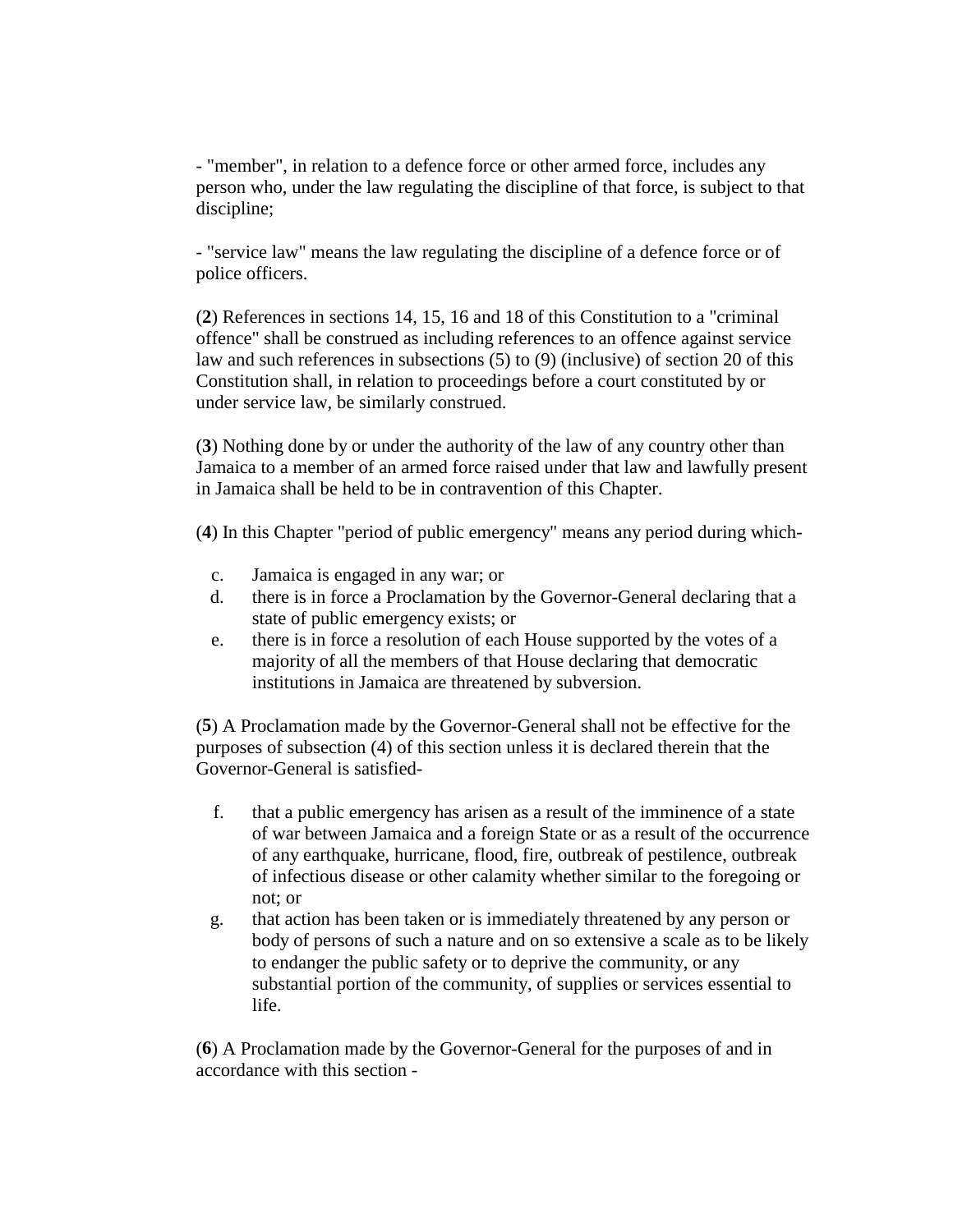- h. shall, unless previously revoked, remain in force for one month or for such longer period, not exceeding twelve months, as the House of Representatives may determine by a resolution supported by the votes of a majority of all the members of the House ;
- i. may be extended from time to time by a resolution passed in like manner as is prescribed in paragraph (a) of this subsection for further periods, not exceeding in respect of each such extension a period of twelve months; and
- j. may be revoked at any time by a resolution supported by the votes of a majority of all the members of the House of Representatives.

(**7**) A resolution passed by a House for the purposes of subsection (4) of this section may be revoked at any time by a resolution of that House supported by the votes of a majority of all the members thereof.

(**8**) Nothing contained in any law in force immediately before the appointed day shall be held to be inconsistent with any of the provisions of this Chapter; and nothing done under the authority of any such law shall be held to be done in contravention of any of these provisions.

(**9**)For the purposes of subsection (8) of this section a law in force immediately before the appointed day shall be deemed not to have ceased to be such a law by reason only of-

- k. any adaptations or modifications made thereto by or under section 4 of the Jamaica (Constitution) Order in Council, 1962, or
- l. its reproduction in identical form in any consolidation or revision of laws with only such adaptations or modifications as are necessary or expedient by reason of its inclusion in such consolidation or revision.

# **Chapter IV**

### **The Governor-General**

- 59. There shall be a Governor-General of Jamaica who shall be appointed by Her Majesty and shall hold office during Her Majesty's pleasure and who shall be Her Majesty's representative in Jamaica.
- 60. A person appointed to the office of Governor-General shall, before entering upon the duties of that office, take and subscribe the oaths of allegiance and for the due execution of the office of Governor-General in the forms set out in the First Schedule to this Constitution.
- 61. (**1**) Whenever the office of Governor-General is vacant or the holder of the office is absent from Jamaica or is for any other reason unable to perform the functions of his office, those functions shall be performed by such person as Her Majesty may appoint or, if there is no such person in Jamaica so appointed and able to perform those functions, by the Chief Justice of Jamaica.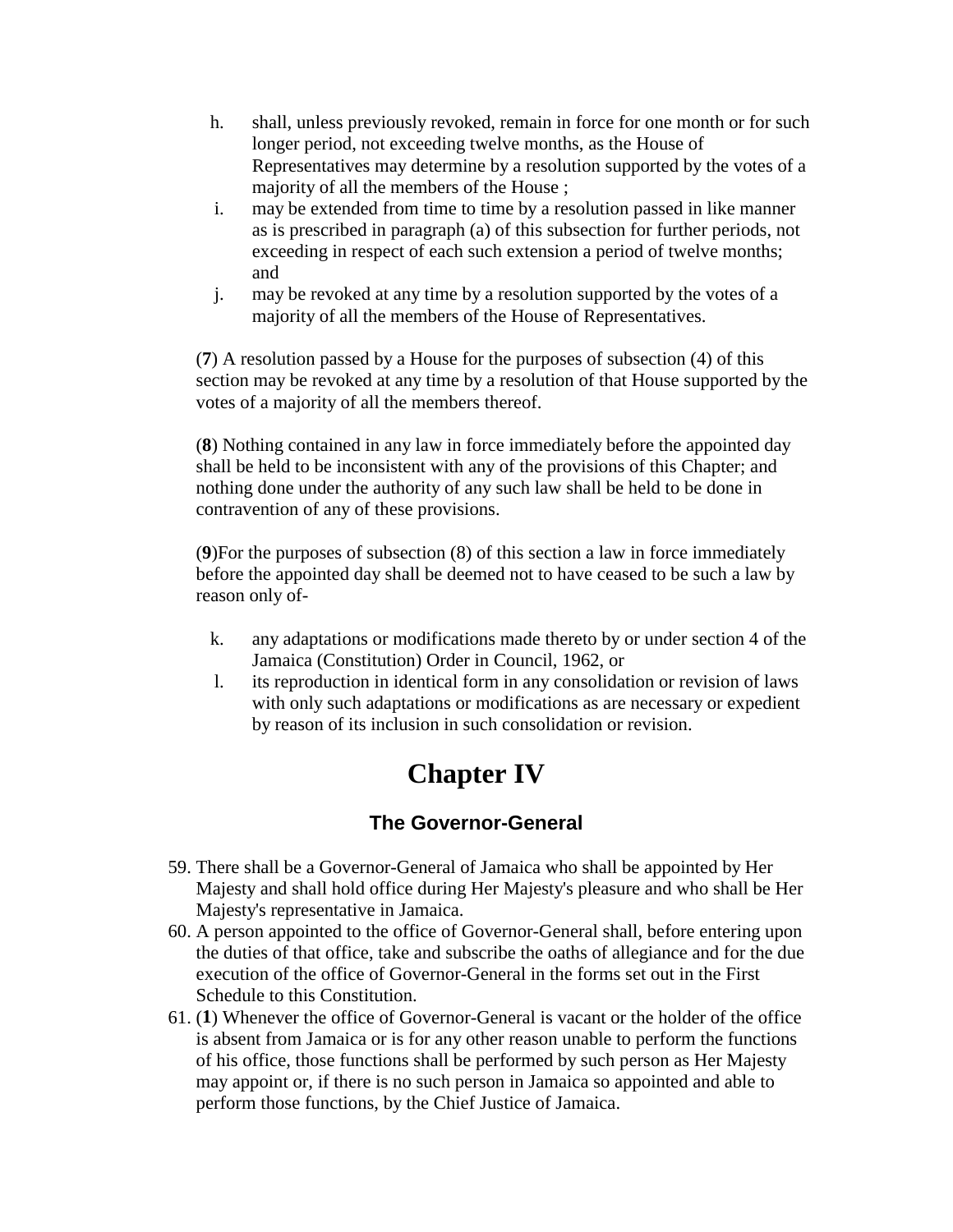(**2**) Before assuming the functions of the office of Governor-General any such person as aforesaid shall take and subscribe the oaths directed by section 28 of this Constitution to be taken and subscribed by the Governor-General.

(**3**) The Governor-General shall not, for the purposes of this section, be regarded as absent from Jamaica or as unable to perform the functions of the office of Governor-General-

- . by reason only that he is in passage from one part of Jamaica to another; or
- a. at any time when there is a subsisting appointment of a deputy under section 30 of this Constitution.

62. (**1**) Whenever the Governor-General-

- . has occasion to be absent from the seat of Government but not from Jamaica, or
- a. has occasion to be absent from Jamaica for a period which he has reason to believe will be of short duration: or
- b. is suffering from an illness that he has reason to believe will be of short duration, he may, on the advice of the Prime Minister, by instrument under the Broad Seal, appoint any person in Jamaica to be his deputy during such absence or illness, and i n that capacity to perform on his behalf such of the functions of the office of Governor-General as may be specified in that instrument.

(**2**) The power and authority of the Governor-General shall not be abridged, altered or in any way affected by the appointment of a deputy under this section, and a deputy shall conform to and observe all instructions that the Governor-General may from time to time address to him:

Provided that the question whether or not a deputy has conformed to or observed any such instructions shall not be enquired into in any court.

(**3**) A person appointed as a deputy under this section shall hold that appointment for such period as may be specified in the instrument by which he is appointed, and his appointment may be revoked at any time by the Governor-General acting on the advice of the Prime Minister.

63. (**1**) Parliament may from time to time prescribe the offices that are to constitute the personal staff of the Governor-General, the salaries and allowances that are to be paid to the members of that staff and the other sums that are to be paid in respect of the expenditure attaching to the office of Governor-General.

(**2**) Any salaries or other sums prescribed under subsection (1) of this section shall be charged on and paid out of the Consolidated Fund.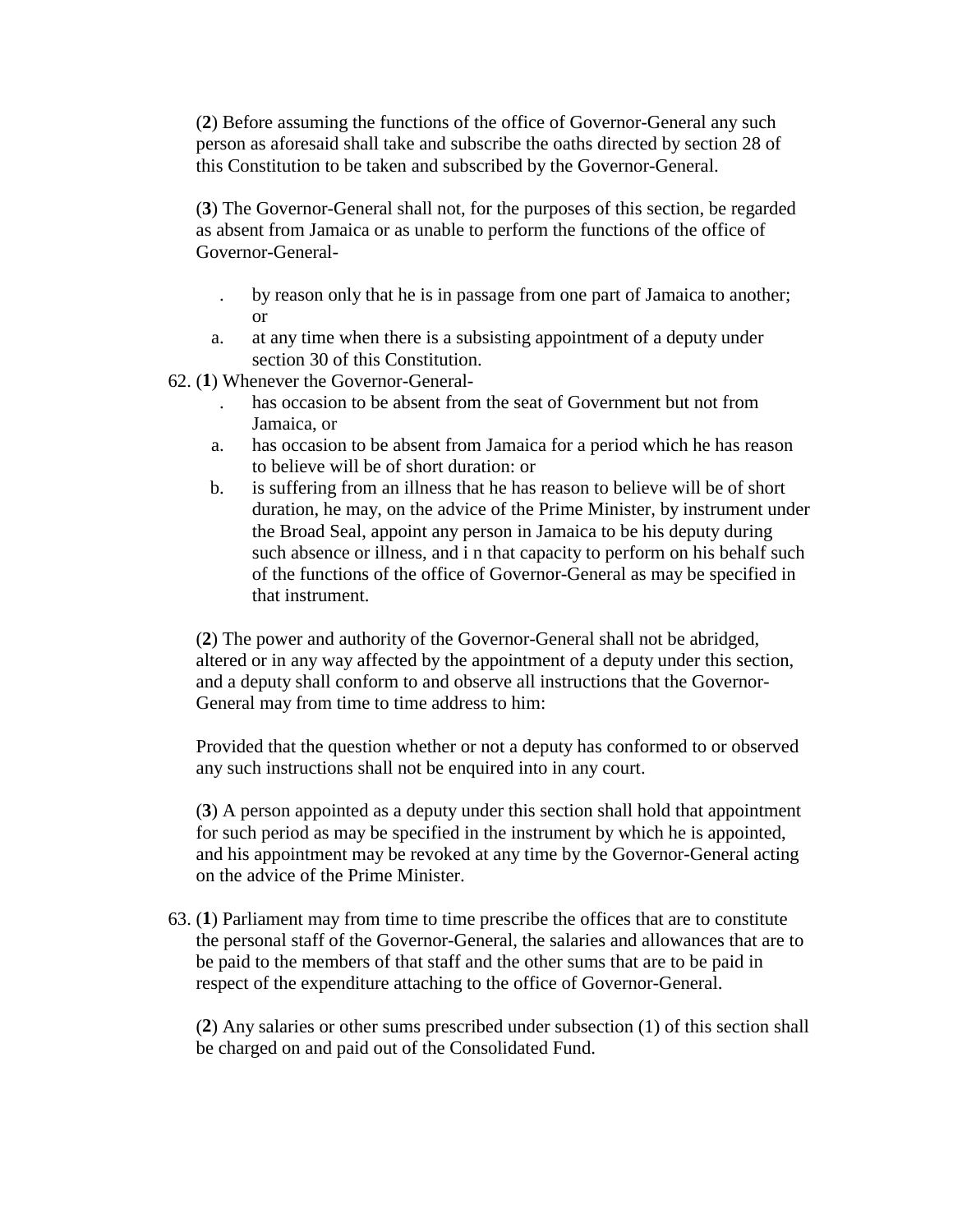(**3**) Subject to the provisions of subsection (4) of this section, the power to make appointments to the offices for the time being prescribed under subsection (1) of this section as offices that are to constitute the personal staff of the Governor-General, and to remove and to exercise disciplinary control over persons holding or acting in any such offices, shall vest in the Governor-General acting in his discretion.

(**4**) The Governor-General acting in his discretion, may appoint to any of the offices prescribed under subsection (1) of this section such public officers as he may select from a list submitted by the Public Service Commission, but-

- . the provisions of subsection (3) of this section shall apply in relation to an officer so appointed as respects his service on the personal staff of the Governor-General but not as respects his service as a public officer;
- a. an officer so appointed shall not, during his continuance on the personal staff of the Governor-General, perform the functions of any public office; and
- b. an officer so appointed may at any time be appointed by the Governor-General, if the Public Service Commission so recommend, to assume or resume the functions of a public office and he shall thereupon vacate his office on the personal staff of the Gov ernor-General, but the Governor-General may, in his discretion, decline to release the officer for that appointment.

(**5**) All offices prescribed under subsection (1) of this section as offices that are to constitute the personal staff of the Governor-General shall, for the purposes of sections 40, 41, 111, 124, 129, 132, 133 and 134 of this Constitution be deemed to the public offices.

- 64. (**1**) The Governor-General shall act in accordance with the advice of the Cabinet or a Minister acting under the general authority of the Cabinet in the exercise of his functions other than-
	- . any function which is expressed (in whatever terms) to be exercisable by him on or in accordance with the recommendation or advice of, or with the concurrence of, or after consultation with, any person or authority other than the Cabinet; and
	- a. any function which is expressed (in whatever terms) to be exercisable by him in his discretion.

(**2**) Where the Governor-General is directed to exercise any function on the recommendation of any person or authority, he shall exercise that function in accordance with such recommendation:

Provided that-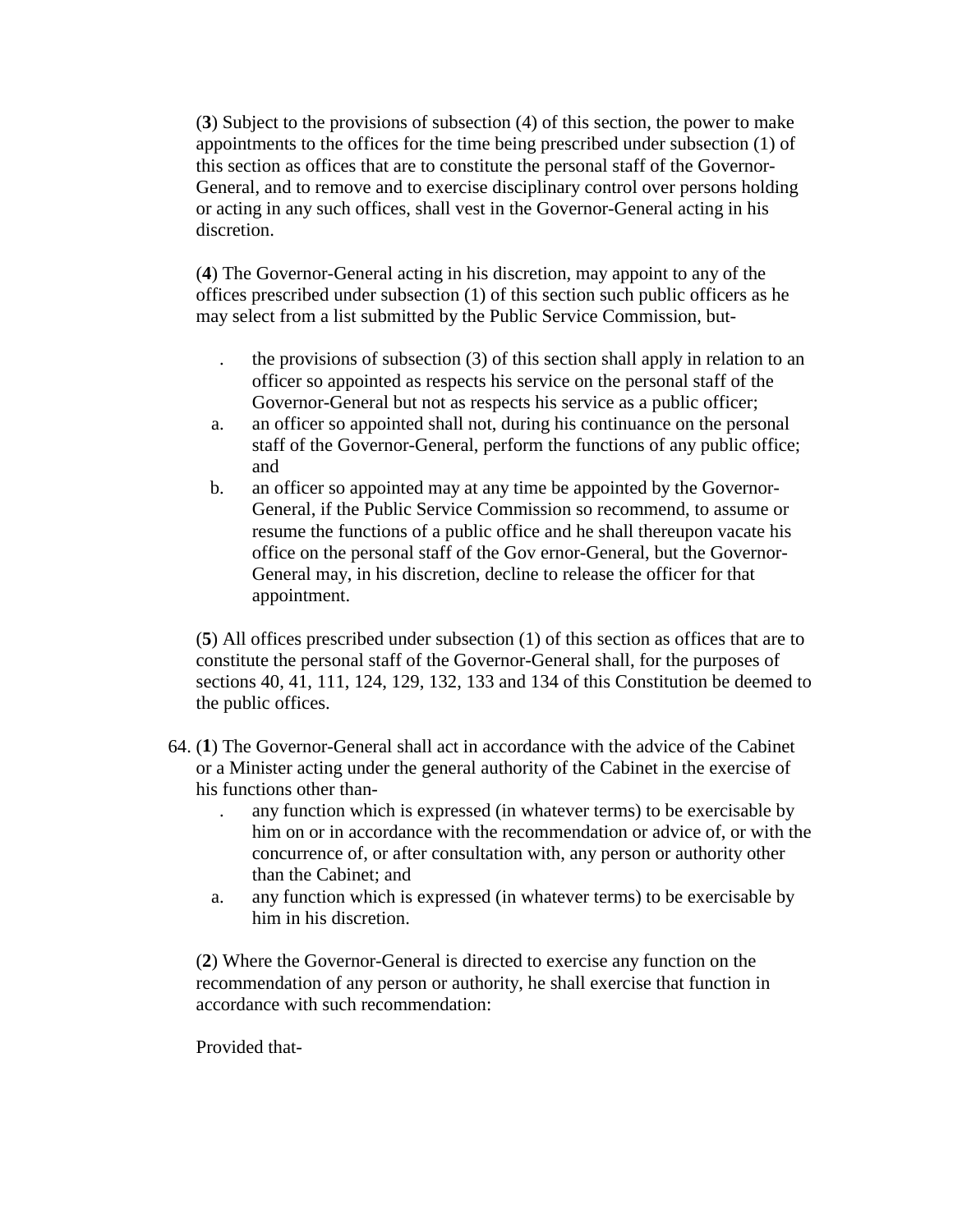- b. before he acts in accordance therewith, he may, in his discretion, once refer that recommendation back for reconsideration by the person or authority concerned; and
- c. if that person or authority, having reconsidered the original recommendation under the preceding paragraph, substitutes therefor a different recommendation, the provisions of this subsection shall apply to that different recommendation as they apply t o the original recommendation.

(**3**) Where the Governor-General is directed to exercise any function after consultation with any person or authority he shall not be obliged to exercise that function in accordance with the advice of that person or authority.

(**4**) Where the Governor-General is directed to exercise any function in accordance with the recommendation or advice of, or with the concurrence of, or after consultation with, or on the representation of, any person or authority, the question whether he has so exercised that function shall not be enquired into in any court.

(**5**) Where the Governor-General is directed to exercise any function on the recommendation of the Prime Minister after consultation with the Leader of the Opposition the following steps shall be taken: -

- d. the Prime Minister shall first consult the Leader of the Opposition and thereafter tender his recommendation to the Governor-General;
- e. the Governor-General shall then inform the Leader of the Opposition of this recommendation and if the Leader of the Opposition concurs therein the Governor-General shall act in accordance with such recommendation;
- f. if the Leader of the Opposition does not concur in the recommendation the Governor-General shall so inform the Prime Minister and refer the recommendation back to him;
- g. the Prime Minister shall then advise the Governor-General and the Governor-General shall act in accordance with that advice.

(**6**) Any reference in this Constitution to the functions of the Governor-General shall be construed as a reference to his powers and duties in the exercise of the executive authority of Jamaica and to any other powers and duties conferred or imposed on him as Governor-General by or under this Constitution or any other law.

65. The Governor-General shall keep and use the Broad Seal for sealing all things whatsoever that shall pass under the said Seal.

# **Chapter V**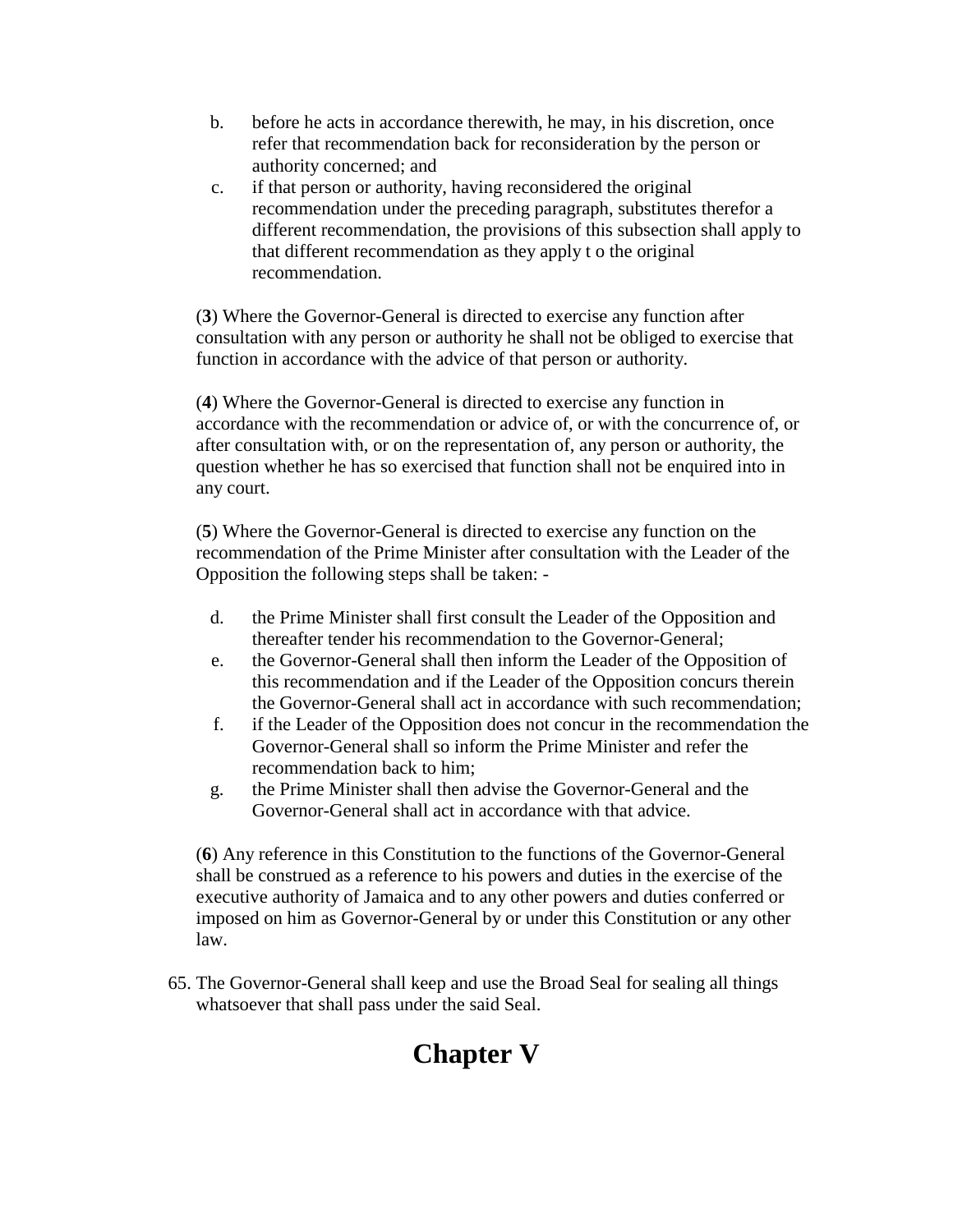#### **Parliament**

#### **Part I**

#### *Composition of Parliament*

- 66. There shall be a Parliament of Jamaica which shall consist of Her Majesty, a Senate and a House of Representatives.
- 67. (**1**) The Senate shall consist of twenty-one persons who being qualified for appointment as Senators in accordance with this Constitution have been so appointed in accordance with the provisions of this section.

(**2**)Thirteen Senators shall be appointed by the Governor-General, acting in accordance with the advice of the Prime Minister, by instrument under the Broad Seal.

(**3**) The remaining eight Senators shall be appointed by the Governor-General, acting in accordance with the advice of the Leader of the Opposition, by instrument under the Broad Seal.

- 68. The House of Representatives shall consist of persons who, being qualified for election as members in accordance with the provisions of this Constitution, have been so elected in the manner provided by or under any law for the time being in force in Jamaica and who shall be known as "Members of Parliament".
- 69. (**1**) Subject to the provisions of subsection (2) of this section a person shall be qualified to be registered as an elector for elections to the House of Representatives if, and shall not be so qualified unless, he is -
	- . a citizen of Jamaica resident in Jamaica at the date of registration, or
	- a. Commonwealth citizen (other than a citizen of Jamaica) who is resident in Jamaica at the date of registration and who has been so resident for at least twelve months immediately preceding that date, and has attained the prescribed age.

(**2**) No person shall be qualified to be registered as an elector for elections to the House of Representatives who -

- b. is under sentence of death imposed on him by a court in any part of the Commonwealth, or is serving a sentence of imprisonment (by whatever name called) of or exceeding six months imposed on him by such a court or substituted by competent authority fo r some other sentence imposed on him by such a court or is under such a sentence of imprisonment the execution of which is suspended; or
- c. is disqualified for such registration by or under any law for the time being in force in Jamaica because he has been convicted of any offence connected with the election of members of the House of Representatives or of any local authority or body for local purposes; or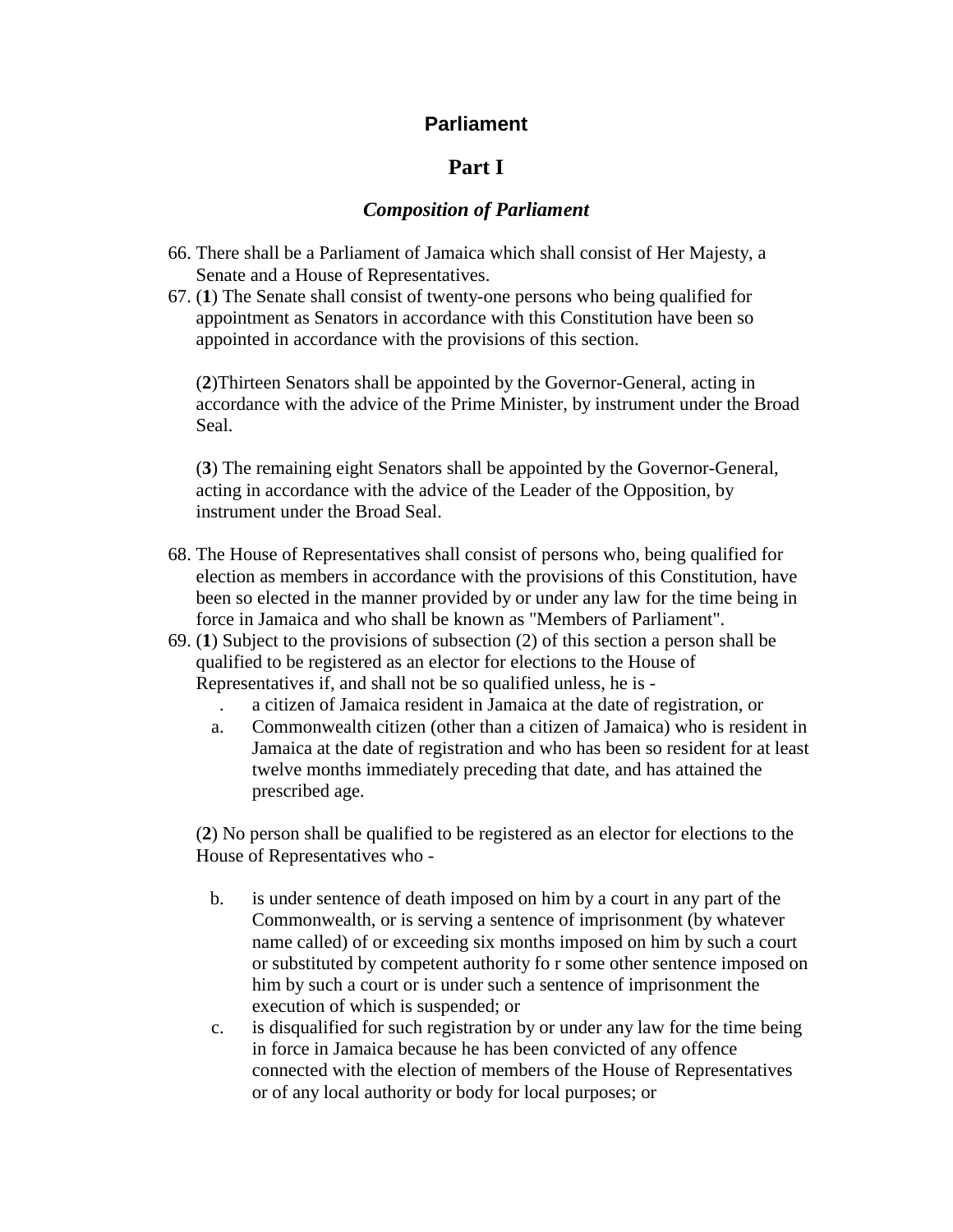- d. is, under any law for the time being in force in Jamaica, certified to be insane or otherwise adjudged to be of unsound mind or detained as a criminal lunatic; or
- e. is disqualified for such registration by any law for the time being in force in Jamaica by reason of his holding, or acting in, any office the functions of which involve responsibility for, or in connection with the election in the constituency in which such person would otherwise be entitled to vote.

(**3**) In this section -

"the prescribed age" means -

- f. the age of twenty-one years, or
- g. such other age being less than the age of twenty-one years but not less than the age of eighteen years that may from time to time be prescribed by a special Act; and "a special Act" means an Act of Parliament the Bill for which has been passed by both Houses and at the final vote thereon in each House has been supported by the votes of a majority of all the members of that House.

(**4**) A special Act may be repealed or amended by another special Act and in no other manner.

- 70. (**1**) Any law for the time being providing for the election of members of the House of Representatives shall-
	- . contain provisions designed to ensure that so far as is practicable any person entitled to vote at an election of members of the House of Representatives shall have a reasonable opportunity of so voting; and
	- a. contain provisions relating to the conduct of elections of members of the House of Representatives, including provisions relating to the identification of electors, designed to ensure that as far as is practicable no person shall vote at an election o f a member of the House of Representatives
		- i. who is not entitled to vote; or
		- ii. when he is not entitled to vote; or
		- iii. where he is not entitled to vote:

Provided that this paragraph shall not come into operation until the first day of January 1964.

- 71. (**2**) No election of a member of the House of Representatives shall be called in question on the ground that the law under which that election was conducted was inconsistent with this section.
- 72. Subject to the provisions of section 40 of this Constitution, any person, who at the date of his appointment or nomination for election-
	- . a Commonwealth citizen of the age of twenty-one years or upwards; and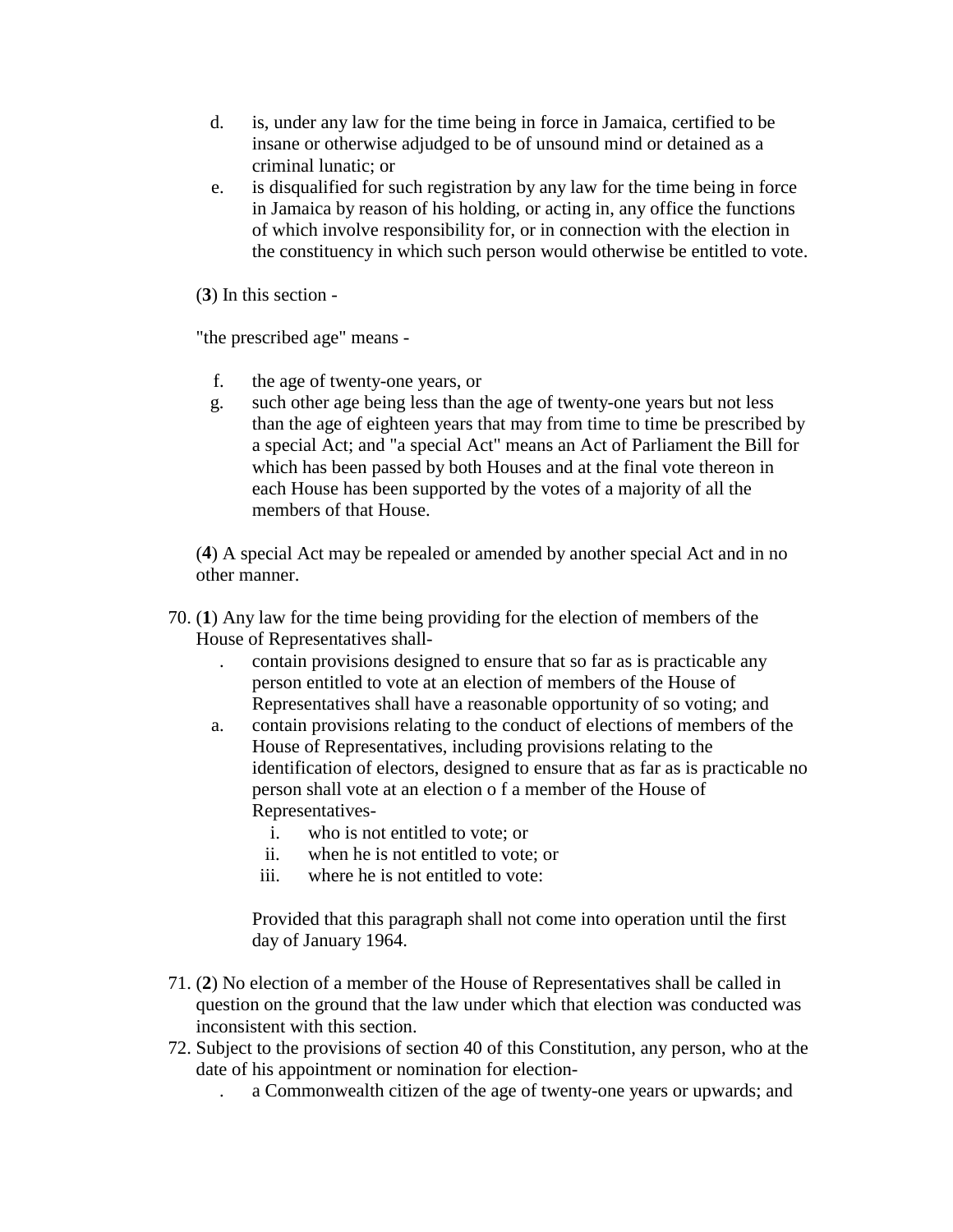- a. has been ordinarily resident in Jamaica for the immediately preceding twelve months, shall be qualified to be appointed as a Senator or elected as a member of the House of Representatives and no other person shall be so qualified.
- 73. (**1**) No person shall be qualified for election as a member of the House of Representatives who-
	- . is a member of the Senate;
	- a. is disqualified for election by any law for the time being in force in Jamaica by reason of his holding, or acting in, any office the functions of which involve any responsibility for, or in connection with, the conduct of any election, or any responsibility for the compilation or revision of any electoral register.

(**2**) No person shall be qualified to be appointed as a Senator or elected as a member of the House of Representatives who-

- b. is, by virtue of his own act, under any acknowledgment of allegiance, obedience or adherence to a foreign Power or State;
- c. holds or is acting in any public office or the office of Judge of the Supreme Court or Judge of the Court of Appeal or, save as is otherwise provided by Parliament, is a member of a defence force;
- d. is a party to, or a partner in a firm or a director or manager of a company which to his knowledge is a party to, any contract with the Government of Jamaica for or on account of the public service, and has not
	- i. in the case of appointment as a Senator, by informing the Governor-General; or
	- ii. in the case of election as a member of the House of Representatives, by publishing a notice in the *Gazette* within one month before the day of election, previously disclosed the nature of such contract and his interest or the interest of such firm or company therein;
- e. subject to the provisions of subsection (3) of this section, is under sentence of death imposed on him by a court in any part of the Commonwealth, or is serving a sentence of imprisonment (by whatever name called) of or exceeding six months imposed on him by such a court or substituted by competent authority for some other sentence imposed on him by such a court or is under such a sentence of imprisonment the execution of which is suspended;
- f. has been adjudged or otherwise declared bankrupt under any law in force in any part of the Commonwealth and has not been discharged;
- g. is, under any law for the time being in force in Jamaica, certified to be insane or otherwise adjudged to be of unsound mind or detained as a criminal lunatic; or
- h. is disqualified for membership of the House of Representatives by or under any law for the time being in force in Jamaica because he has been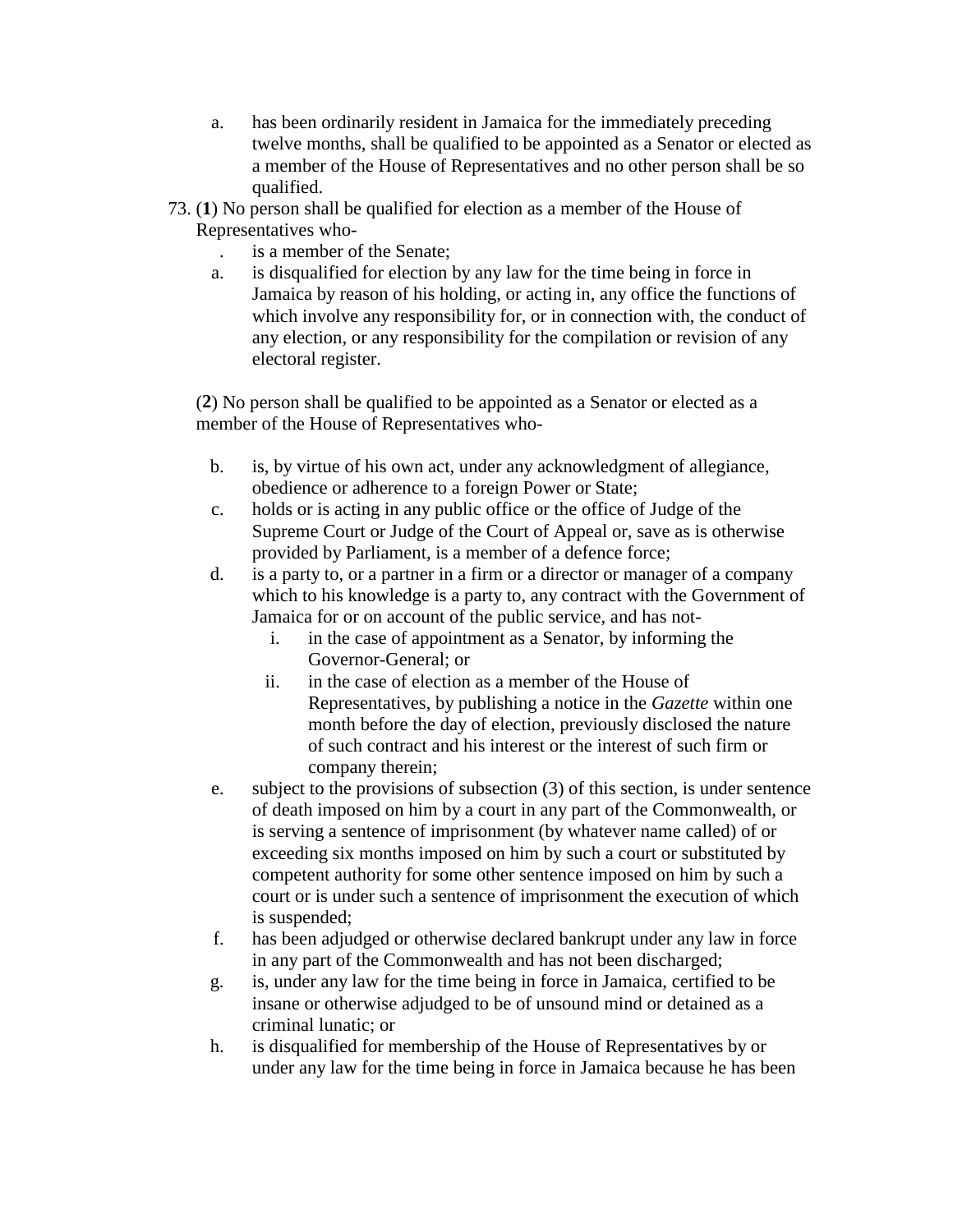convicted of any offence connected with the election of members of that House or of any local authority or body for local purposes.

- (**3**) For the purposes of paragraph (d) of subsection (2) of this section
	- i. where a person is serving two or more sentences of imprisonment that are required to be served consecutively he shall, throughout the whole time during which he so serves, be regarded as serving a sentence of or exceeding six months if (but not unless ) any one of those sentences amounts to or exceeds that term; and
	- j. no account shall be taken of a sentence of imprisonment imposed as an alternative to or in default of the payment of a fine.
- 74. (**1**) The seat of a member of either House shall become vacant
	- . upon the next dissolution of Parliament after he has been appointed or elected;
	- a. if he resigns his seat;
	- b. if he is absent from sittings of the House for such period and in such circumstances as may be prescribed in the Standing Orders of the House;
	- c. if he ceases to be a Commonwealth citizen or takes any oath or makes any declaration or acknowledgment of allegiance, obedience or adherence to any foreign Power or State or does, concurs in or adopts any act done with the intetion that he shall become a subject or citizen of any foreign Power or State;
	- d. if any circumstances arise that, if he were not a member of the House, would cause him to be disqualified for appointment or election as such by virtue of paragraph (b) or  $(g)$  of subsection (2) of section 40 of this Constitution;
	- e. if he becomes a party to any contract with the Government of Jamaica for or on account of the public service:
	- f. Provided that
		- i. if in the circumstances it appears to the Senate (in the case of a Senator) or to the House of Representatives (in the case of a member of that House) to be just so to do, the Senate, or the House of Representatives (as the case may be) may exempt any member from vacating his seat under the provisions of this paragraph, if that member, before becoming a party to such contract as aforesaid, discloses to the Senate or to the House of Representatives (as the case may be) the nature of such contract and his interest therein;
		- ii. if proceedings are taken under section 44 of this Constitution to determine whether a Senator or a member of the House of Representatives has vacated his seat under the provisions of this paragraph he shall be declared by the Court not to have vacated his seat if he establishes to the satisfaction of the Court that he, acting reasonably, was not aware that he was or had become a party to such contract;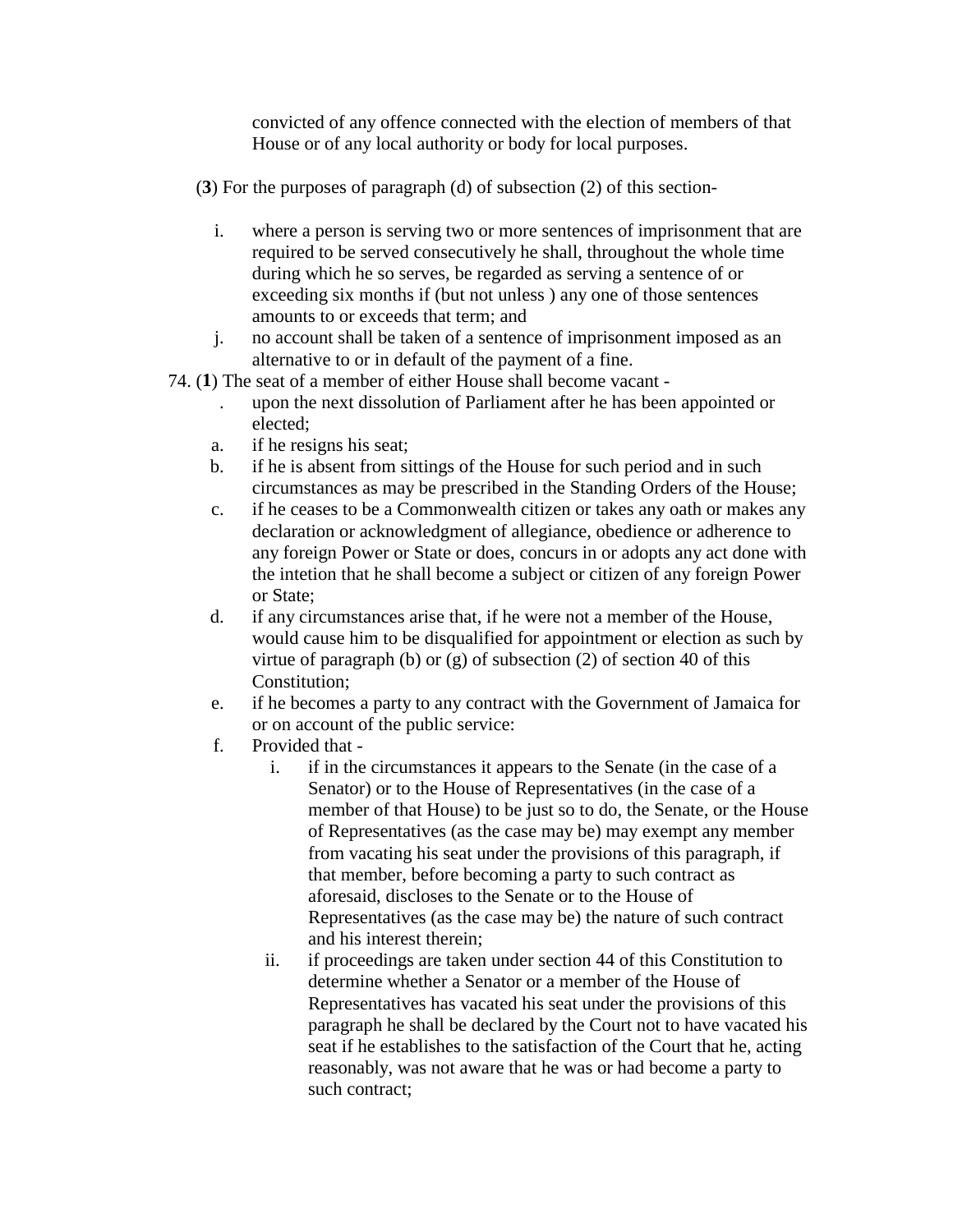- g. if any firm in which he is a partner, or any company of which he is a director or manager, becomes a party to any contract with the Government of Jamaica for or on account of the public service or if he becomes a partner in a firm, or a director or manager of a company which is a party to any such contract:
- h. Provided that
	- i. if in the circumstances it appears to the Senate (in the case of a Senator) or to the House of Representatives (in the case of a member of that House) to be just so to do, the Senate or the House of Representatives (as the case may be) may exempt a ny Senator or member from vacating his seat under the provisions of this paragraph if that Senator or member, before or as soon as practicable after becoming interested in such contract (whether as a partner in a firm or as director or manager of a comp any), discloses to the Senate or to the House of Representatives (as the case may be) the nature of such contract and the interest of such firm or company therein;
	- ii. if proceedings are taken under section 44 of this Constitution to determine whether a Senator or a member of the House of Representatives has vacated his seat under the provisions of this paragraph, he shall be declared by the Court not to have vacated his seat if he establishes to the satisfaction of the Court that he, acting reasonably, was not aware that the firm or company was or had become a party to such contract.

(**2**) The seat of a member of the House of Representatives shall become vacant if -

- c. he is appointed as a Senator; or
- d. any circumstances arise that, if he were not a member of the House of Representatives, would cause him to be disqualified for election as such by virtue of paragraph (b) of subsection (1) of section 40 of this Constitution.
- (**3**)
	- e. Subject to the provisions of paragraph (b) of this subsection, if any member of either House is sentenced by a court in any part of the Commonwealth to death or to imprisonment (by whatever name called) for a term of or exceeding six months, he shall forthwith cease to exercise any of his functions as a member and his seat in the House shall become vacant at the expiration of a period of thirty days thereafter:

Provided that the President or the Speaker, as the case may be, may at the request of the member, from time to time extend that period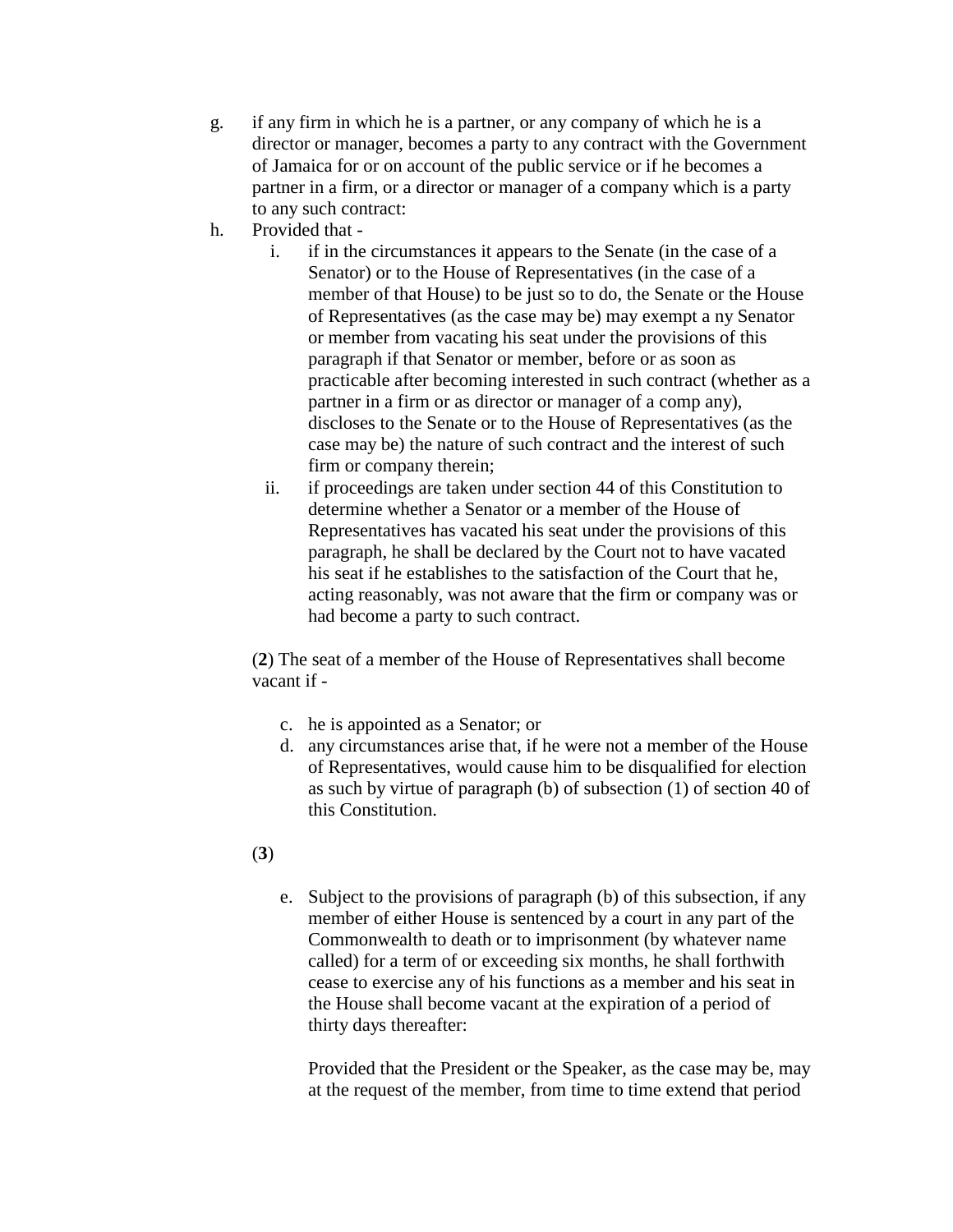for further periods of thirty days to enable the member to pursue any appeal in respect of his conviction or sentence, s o, however, that extensions of time exceeding in the aggregate three hundred and thirty days shall not be given without the approval, signified by resolution, of the House concerned.

- f. If at any time before the member vacates his seat he is granted a free pardon or his conviction is set aside or his sentence is reduced to a term of imprisonment of less than six months or a punishment other than imprisonment is substituted, his seat shall not become vacant under paragraph (a) of this subsection and he may resume the exercise of his functions as a member.
- g. For the purposes of this subsection
	- i. where a person is sentenced to two or more terms of imprisonment that are required to be served consecutively, account shall be taken only of any of those terms that amounts to or exceeds six months; and
	- ii. no account shall be taken of a sentence of imprisonment imposed as an alternative to or in default of the payment of a fine.

### (**4**)

h. Subject to the provisions of paragraph (b) of this subsection, if any member of either House is adjudged or declared bankrupt, certified to be insane, adjudged to be of unsound mind or detained as a criminal lunatic, he shall forthwith cease to exercise any of his functions as a member and his seat in the House shall become vacant at the expiration of a period of thirty days thereafter:

Provided that the President or the Speaker, as the case may be, may at the request of the member, from time to time extend that period for further periods of thirty days to enable the member to pursue any appeal in respect of any such adjudication, certification or detention, so, however, that extensions of time exceeding in the aggregate one hundred and eighty days shall not be given without the approval, signified by resolution, of the House concerned.

- i. If at any time before the member vacates his seat any such adjudication or certification is set aside or the detention of the member as a criminal lunatic is terminated, his seat shall not become vacant under paragraph (a) of this subsection and he ma y resume the exercise of his functions as a member.
- 75. (**1**) When the Senate first meets after any dissolution of Parliament and before it proceeds to the despatch of any other business, it shall elect a Senator, not being a Minister or a Parliamentary Secretary, to be President; and whenever the off ice of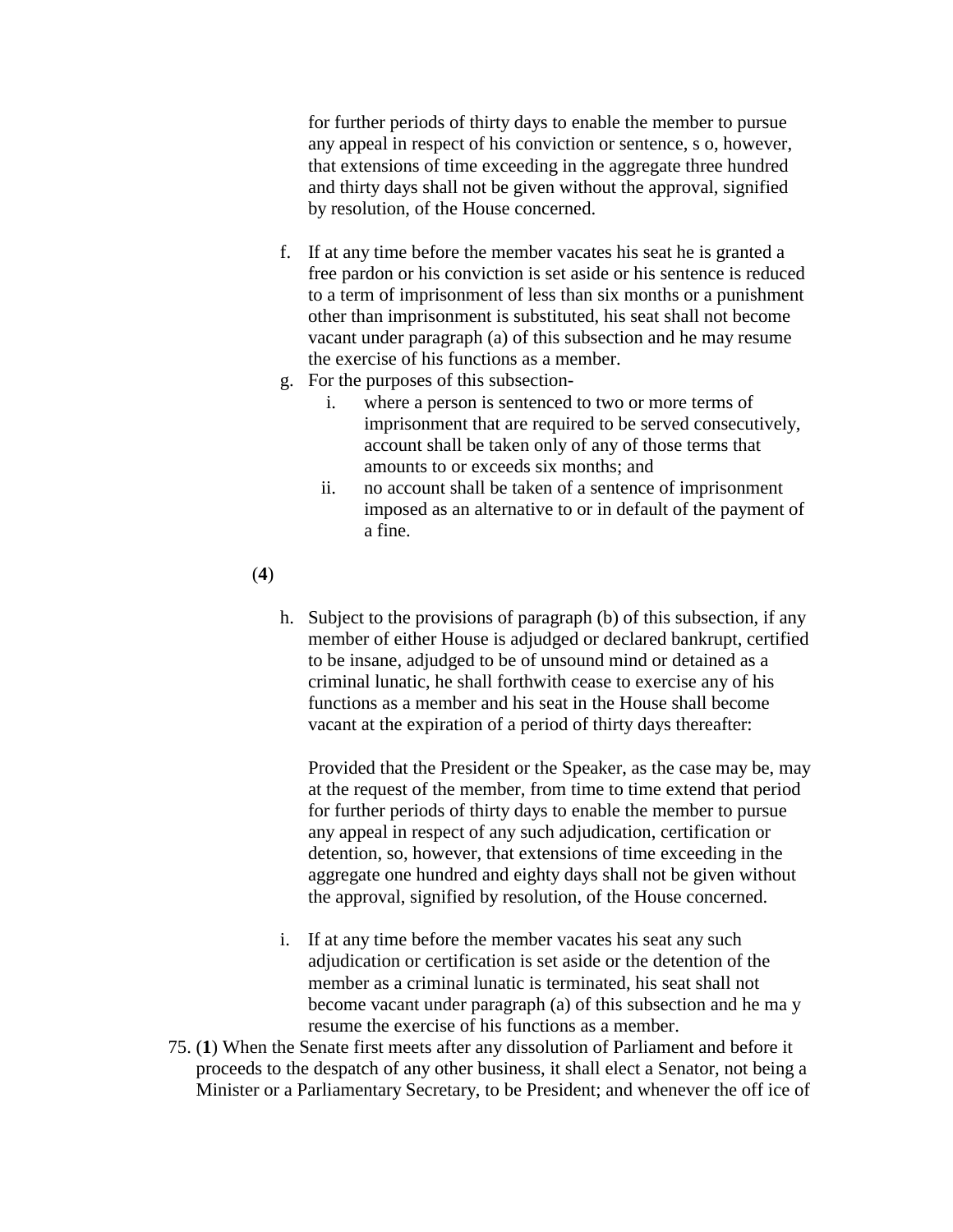President is vacant otherwise than by reason of a dissolution of Parliament, the Senate shall not later than its second sitting after the vacancy has arisen, elect any other such Senator to fill that office.

(**2**) Upon the President's being elected and before he enters upon the duties of his office, he shall (unless he has already done so in accordance with the provisions of section 62 of this Constitution) make and subscribe before the Senate the oath o f allegiance.

(**3**) When the Senate first meets after any dissolution of Parliament, it shall, as soon as practicable, elect one of its members, not being a Minister or a Parliamentary Secretary, to be Deputy President; and whenever the office of Deputy President becomes vacant, the Senate shall, as soon as convenient, elect another such member to fill that office.

(**4**) A person shall vacate the office of President or Deputy President -

- . if he resigns that office;
- a. if be ceases to be a member of the Senate:
- b. Provided that if the President or Deputy President ceases to be a member by reason of a dissolution of Parliament, he shall be deemed to continue in office for the purposes of section 47 of this Constitution until he resigns his office or vacates it other wise than by reason of a dissolution of Parliament or until the office of President or, as the case may be, of Deputy President is filled;
- c. if, under the provisions of subsection (3) or subsection (4) of section 41 of this Constitution, he is required to cease to exercise any of his functions as a member of the Senate;
- d. if he is appointed to be a Minister or a Parliamentary Secretary; or
- in the case of the Deputy President, if he is elected to be President.
- 76. (**1**) When the House of Representatives first meets after any dissolution of Parliament, and before it proceeds to the despatch of any other business, it shall elect one of its members, not being a Minister or a Parliamentary Secretary, to be Speaker; and whenever the office of Speaker is vacant otherwise than by reason of a dissolution of Parliament, the House of Representatives shall, not later than its second sitting after the vacancy has arisen, elect another such member to fill that office.< p> (**2**) Upon the Speaker's being elected and before he enters upon the duties of his office, he shall (unless he has already done so in accordance with the provisions of section 62 of this Constitution) make and subscribe before the House of Representatives the oath of allegiance.

(**3**) When the House of Representatives first meets after any dissolution of Parliament it shall, as soon as practicable, elect one of its members, not being a Minister or a Parliamentary Secretary, to be Deputy Speaker; and whenever the office of Deputy Speaker becomes vacant, the House of Representatives shall, as soon as convenient, elect another such member to fill that office.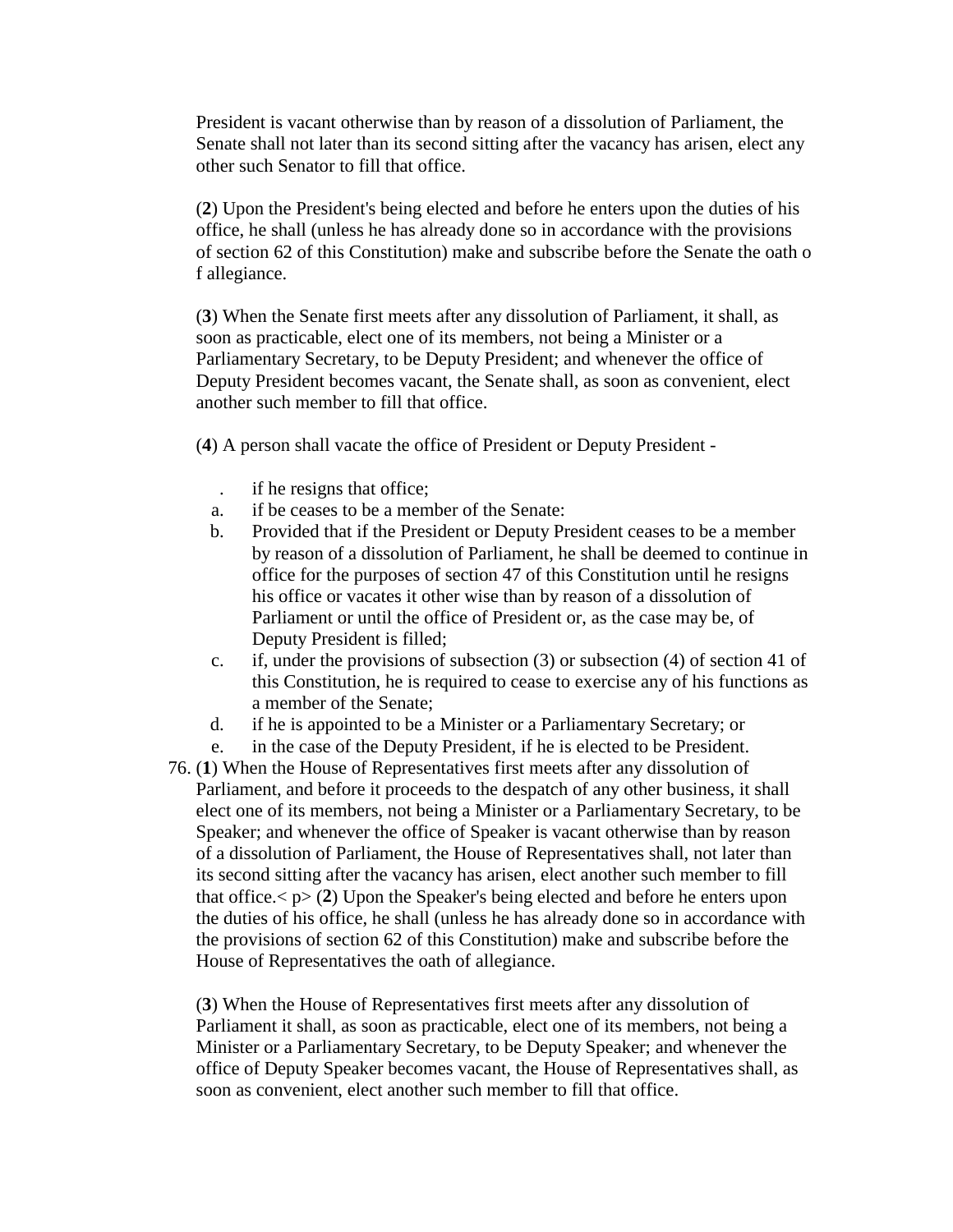- (**4**) A person shall vacate the office of Speaker or Deputy Speaker
	- . if he resigns that office;
	- a. if he ceases to be a member of the House of Representatives:
	- b. Provided that if the Speaker or Deputy Speaker ceases to be a member by reason of a dissolution of Parliament, he shall be deemed to continue in office for the purposes of section 47 of this Constitution until he resigns his office or vacates it otherwise than by reason of a dissolution of Parliament or until the office of Speaker or, as the case may be, Deputy Speaker is filled;
	- c. if, under the provisions of subsection (3) or subsection (4) of section 41 of this Constitution, he is required to cease to exercise any of his functions as a member of the House of Representatives;
	- d. if he is appointed to be a Minister or a Parliamentary Secretary; or
	- e. in the case of the Deputy Speaker, if he is elected to be Speaker.
- 77. (**1**) Any question whether
	- . any person has been validly elected or appointed as a member of either House; or
	- a. any member of either House has vacated his seat therein or is required, under the provisions of subsection (3) or subsection (4) of section 41 of this Constitution, to cease to exercise any of his functions as a member, shall be determined by the Supreme Court or, on appeal, by the Court of Appeal whose decision shall be final, in accordance with the provisions of any law for the time being in force in Jamaica and, subject to any such law, in accordance with any directions given in that behalf by the Chief Justice.

shall be determined by the Supreme Court or, on appeal, by the Court of Appeal whose decision shall be final, in accordance with the provisiond of any law for the time being in force in Jamaica and, subject to any such law, in accordance with any directions given in that behalf by the Chief Justice.

**(2)** Proceedings for the determination of any question referred to in subsection (1) of this section may be instituted by any person (including the Attorney-General) and, where such proceedings are instituted by a person other than the Attorney-General, the Attorney-General if he is not a party thereto may intervene and (if he intervenes) may appear or be represented therein.

78. (**1**)

 . Whenever the seat of any member of the Senate becomes vacant, the Governor-General shall, by instrument under the Broad Seal, appoint to fill the vacancy a person qualified in accordance with this Constitution for appointment as a Senator.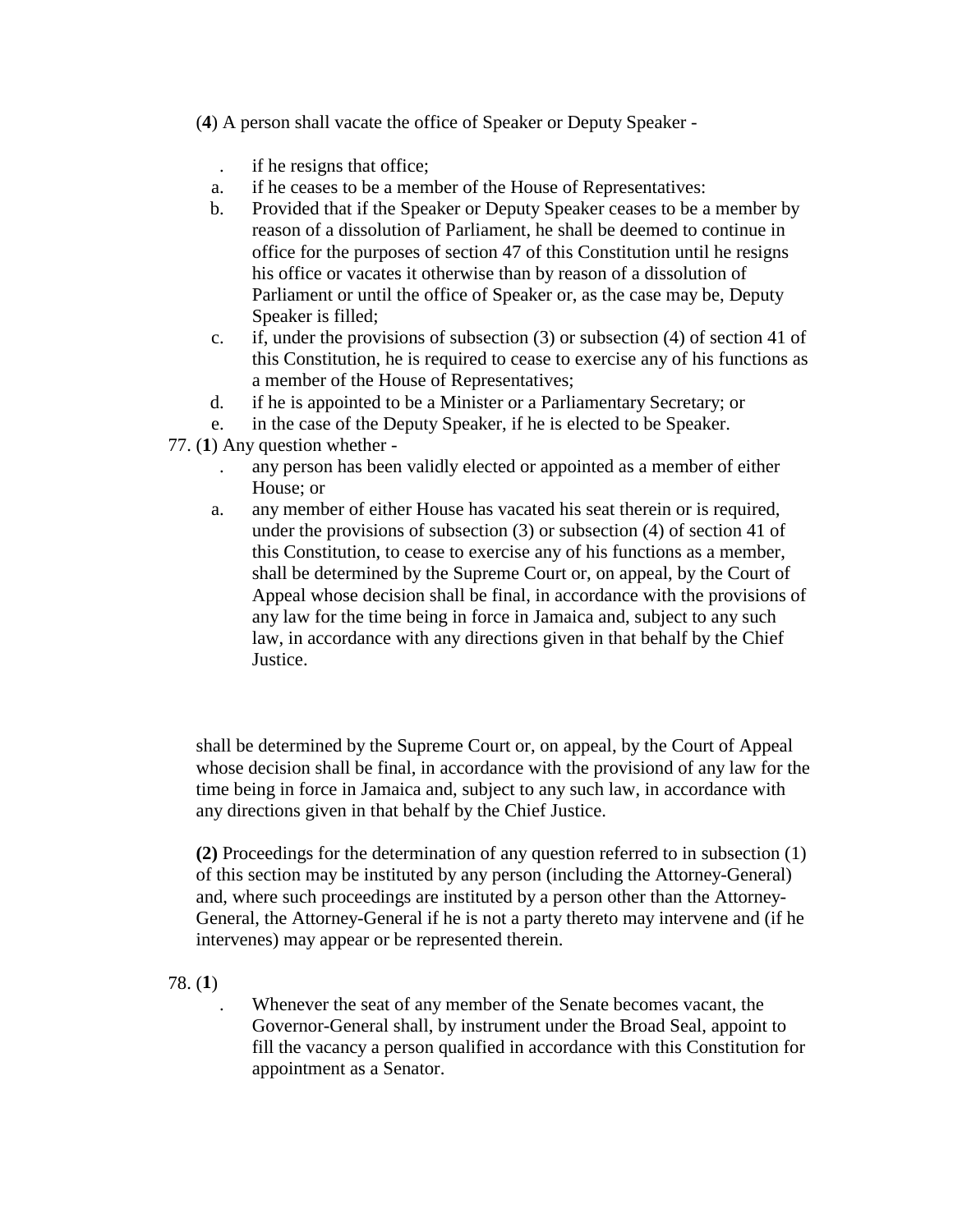- a. In making such an appointment the Governor-General shall, in any case where the member whose seat has become vacant -
	- . was appointed on the advice of the Prime Minister, act in accordance with the advice of the Prime Minister; and
	- i. was appointed on the advice of the Leader of the Opposition, act in accordance with the advice of the Leader of the Opposition.

(**2**) Whenever the seat of any member of the House of Representatives becomes vacant the vacancy shall be filled by election in the manner provided by or under any Law for the time being in force in Jamaica.

79. (**1**) Any person who sits or votes in either House knowing or having reasonable ground for knowing that he is not entitled to do so, shall be liable to a penalty of twenty dollars for each day upon which he so sits or votes.

(**2**) Any such penalty shall be recoverable by civil action in the Supreme Court at the suit of the Attorney-General.

80. (**1**) The offices of Clerk and Deputy Clerk of the Senate are hereby constituted and appointments to those offices shall be made by the Governor-General, acting on the recommendation of the President.

(**2**) The offices of Clerk and Deputy Clerk of the House of Representatives are hereby constituted and appointments to those offices shall be made by the Governor-General, acting on the recommendation of the Speaker.

(**3**) Subject to the provisions of subsection (5) of this section the Clerk shall, unless he sooner resigns his office, hold office until he attains the age of 65 years or such later age as may, in any particular case, be prescribed by the Commission appointed under subsection (7) of this section.

(**4**) Nothing done by the Clerk shall be invalid by reason only that he has attained the age at which he is required by this section to vacate office.

(**5**) The Clerk shall be removed from office by the Governor-General if, but shall not be so removed unless, the House, by a resolution which has received the affirmative vote of not less than two-thirds of all the members thereof, has resolved that he ought to be so removed for inability to discharge the functions of his office (whether arising from infirmity of body or mind or any other cause) or for misbehaviour.

(**6**) The provisions of subsections (3), (4) and (5) of this section shall apply to the Deputy Clerk as they apply to the Clerk.

(**7**) Subject to the provisions of subsections (3), (5), (6) and (9) of this section the terms of service (including salary and allowances) of the Clerk and Deputy Clerk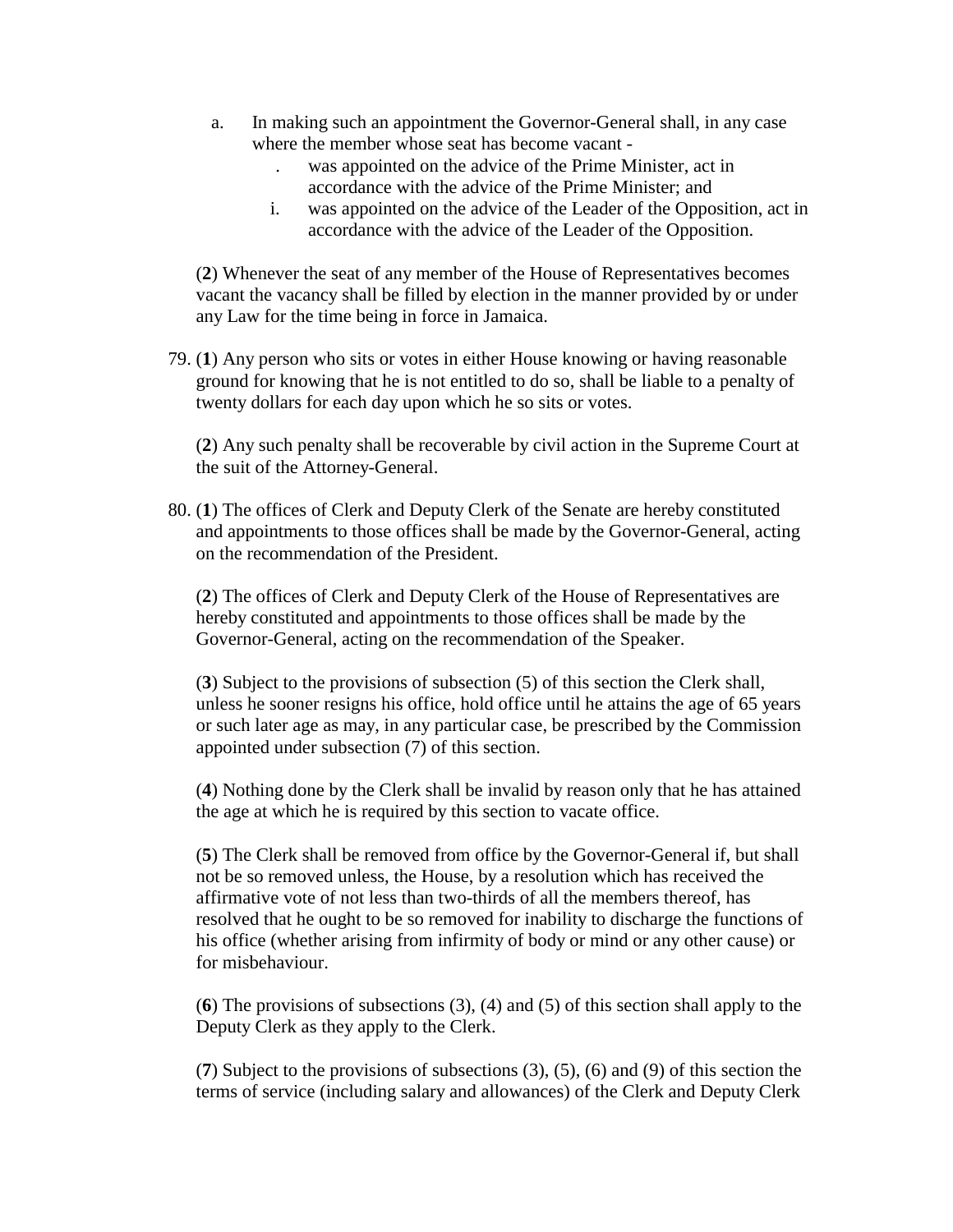shall be determined from time to time by a Commission consisting of the following persons, that is to say: -

- . the Speaker, as Chairman;
- a. the President; and
- b. the Minister responsible for finance or a person nominated by that Minister to represent him at any meeting of the Commission.

(**8**) The salaries and allowances of the Clerk and Deputy Clerk shall be paid out of the Consolidated Fund and no such salary shall be reduced during the continuance in office of the person to whom it is payable.

(**9**) The offices of Clerk and Deputy Clerk shall, for the purposes of sections 40, 41,111, 124, 129, 132,133 and 134 of this Constitution, be deemed to be public offices.

(**10**) A person who is a public officer may, without ceasing to hold office in the public service, be appointed, in accordance with the provisions of this section, to the office of Clerk or Deputy Clerk but -

- c. no such appointment shall be made except with the concurrence of the Governor-General, acting on the recommendation of the Public Service Commission;
- d. the provisions of subsections  $(3)$ ,  $(5)$  and  $(6)$  of this section shall, in relation to an officer so appointed, apply, subject to the provisions of paragraph (d) of this subsection, as respects his service as Clerk or Deputy Clerk but not as respects hi s service as a public officer;
- e. an officer so appointed shall not, during his continuance in the office of Clerk or Deputy Clerk, perform the functions of any public office; and
- f. an officer so appointed may at any time be appointed by the Governor-General, acting on the advice of the Public Service Commission, to assume or resume the functions of a public office and he shall thereupon vacate his office as Clerk or Deputy Clerk , but no appointment under this paragraph shall be made without the concurrence of the President or the Speaker, as the case may be.

(**11**) The Governor-General, acting on the recommendation of the Minister responsible for finance after that Minister has consulted the Clerk, may from time to time prescribe, by notice published in the *Gazette*, the offices (other than the off ice of Deputy Clerk) which are to constitute the staff of the Clerk and may likewise prescribe which of those offices are subordinate offices.

(**12**) Power to make appointments to any office for the time being prescribed under subsection (11) of this section as a subordinate office on the staff of the Clerk and to remove and to exercise disciplinary control over persons holding or acting in any such offices is hereby vested in the Clerk.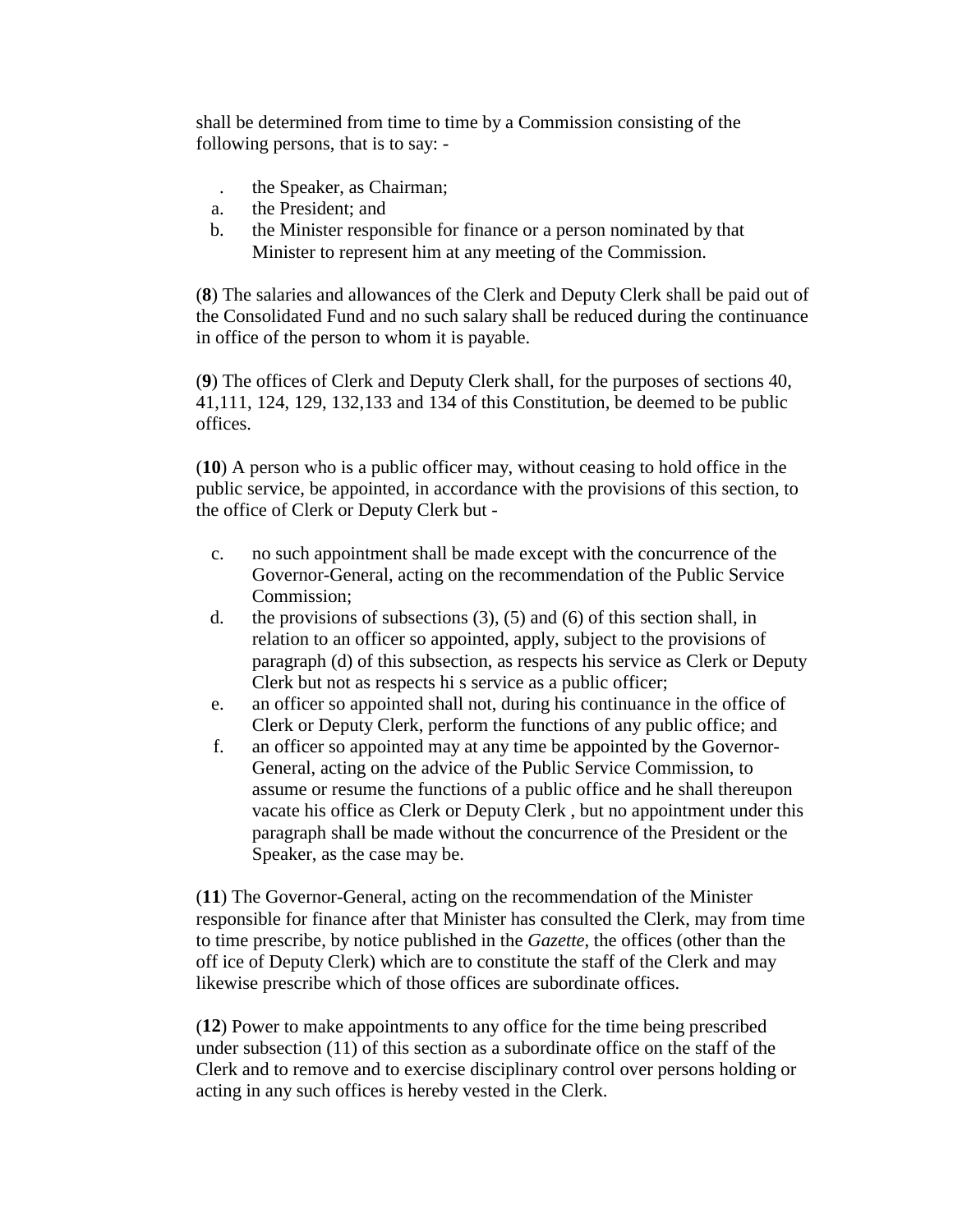(**13**) Before the Public Service Commission advises the Governor-General under subsection (1) of section 125 of this Constitution-

- g. that any person should be appointed to any office on the staff of the Clerk (other than the office of Deputy Clerk and any subordinate office thereon);
- h. that any person holding or acting in any such office should be appointed to any other public office; or
- i. that any person holding or acting in any such office should be removed or that any penalty should be imposed on him by way of disciplinary control, the Commission shall consult the Clerk.

(**14**) Nothing in this section shall be construed as preventing -

- j. the appointment of one person to the offices of Clerk of the Senate and Clerk of the House of Representatives; or
- k. the appointment of one person to the offices of Deputy Clerk of the Senate and Deputy Clerk of the House of Representatives; or
- l. the appointment of one person to any other office on the staff of the Clerk of the Senate and any other office on the staff of the Clerk of the House of Representatives, and where any person is so appointed to two offices, the foregoing provisions of this section shall apply in relation to him in respect of each such office separately.

(**15**) The functions conferred by this section on the President shall, if there is no person holding the office of President or if the President is absent from Jamaica or is otherwise unable to perform those functions, be performed by the Deputy President and the functions conferred by this section on the Speaker shall, if there is no person holding the office of Speaker or if the Speaker is absent from Jamaica or is otherwise unable to perform those functions, be performed by the Deputy Speaker.

# **Part II**

## *Powers and Procedure of Parliament*

81. (**1**) Subject to the provisions of this Constitution, Parliament may make laws for the peace, order and good government of Jamaica.

(**2**) Without prejudice to the generality of subsection (1) and subject to the provisions of subsections (3), (4) and (5) of this section Parliament may by law determine the privileges, immunities and powers of the two Houses and the members thereof.

(**3**) No civil or criminal proceedings may be instituted against any member of either House for words spoken before, or written in a report to, the House of which he is a member or to a committee thereof or to any joint committee of both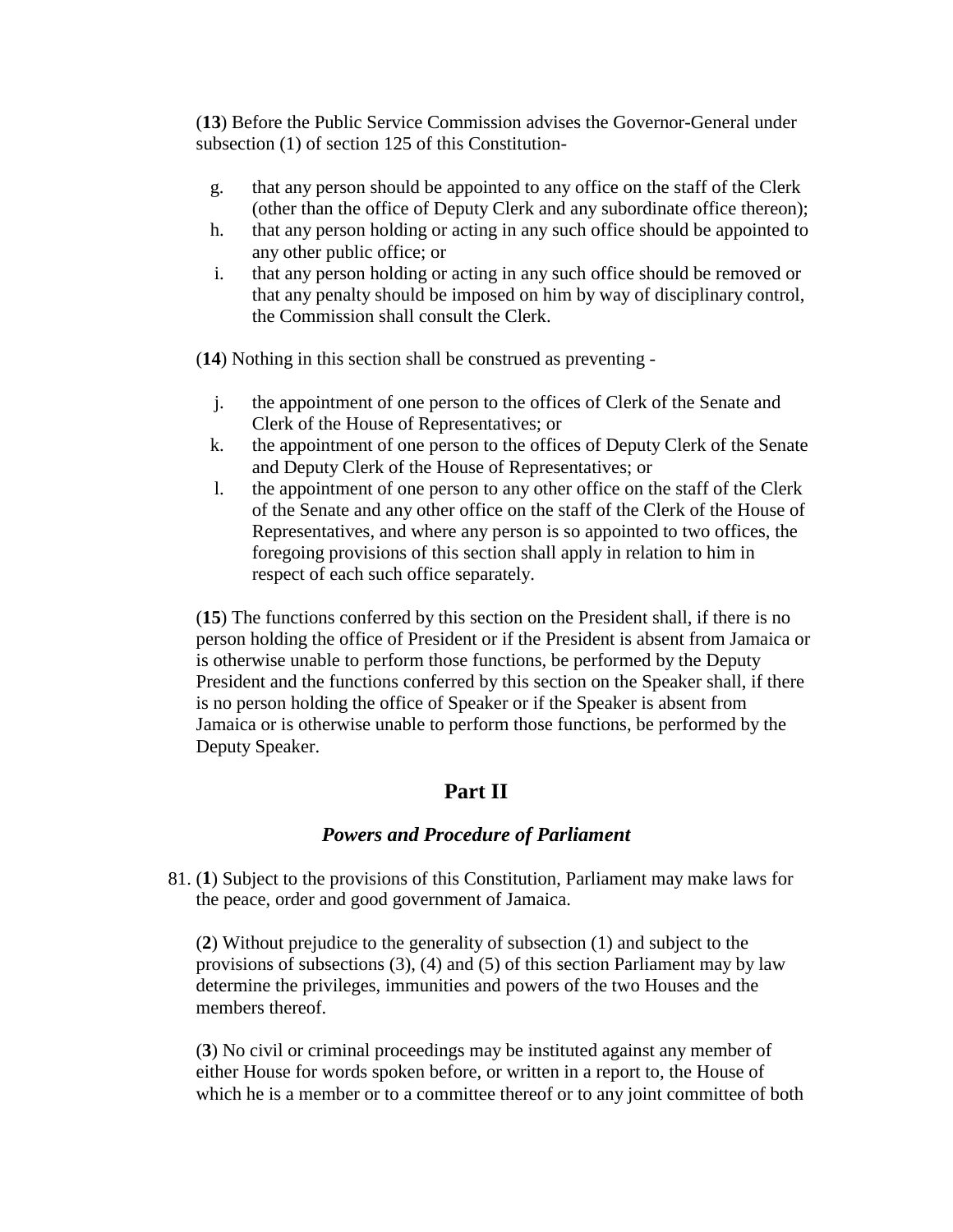Houses or by reason of any matter or thing brought by him therein by petition, bill, resolution, motion or otherwise.

(**4**) For the duration of any session of both Houses shall enjoy freedom from arrest for any civil debt except a debt the contraction of which constitutes a criminal offence.

(**5**) No process issued by any court in the exercise of its civil jurisdiction shall be served or executed within the precincts of either House while such House is sitting or through the President or the Speaker, the Clerk or any officer of either Ho use.

82. (**1**) Subject to the provisions of this section Parliament may by Act of Parliament passed by both Houses alter any of the provisions of this Constitution or (in so far as it forms part of the law of Jamaica) any of the provisions of the Jamaica Independence Act, 1962.

(**2**) In so far as it alters -

- . sections 13, 14, 15, 16, 17, 18, 19, 20, 21, 22, 23, 24, 25, 26, subsection (3) of section 48, sections 66, 67, 82, 83, 84, 85, 86, 87, 88, 89, 90, 91, 94, subsections (2), (3), (4), (5), (6) or (7) of section 96, sections 97, 98, 99, subsections (3), (4), (5), (6), (7), (8) or (9) of section 100, sections 101, 103, 104, 105, subsections (3), (4), (5), (6), (7), (8) or (9) of section 106, subsections (1), (2), (4), (5), (6), (7), (8), (9) or (10) of section 111, sections 112, 113, 114, 116, 117, 118, 119, 120, subsections (2), (3), (4), (5), (6) or (7) of section 121, sections 122, 124, 125, subsection (1) of section 126, sections 127, 129, 130, 131, 135 or 136 or the Second or Third Schedule to this Constitution; or
- a. section 1 of this Constitution in its application to any of the provisions specified in paragraph (a) of this subsection;

a Bill for an Act of Parliament under this section shall not be submitted to the Governor-General for his assent unless a period of three months has elapsed between the introduction of the Bill into the House of Representatives and the commencement of the first debate on the whole text of that Bill in that House and a further period of three months has elapsed between the conclusion of that debate and the passing of that Bill by that House.

(**3**) In so far as it alters -

- b. this section;
- c. sections 2, 34, 35, 36, 39, subsection (2) of section 63, subsections (2), (3) or (5) of section 64, section 65, or subsection (1) of section 68 of this Constitution;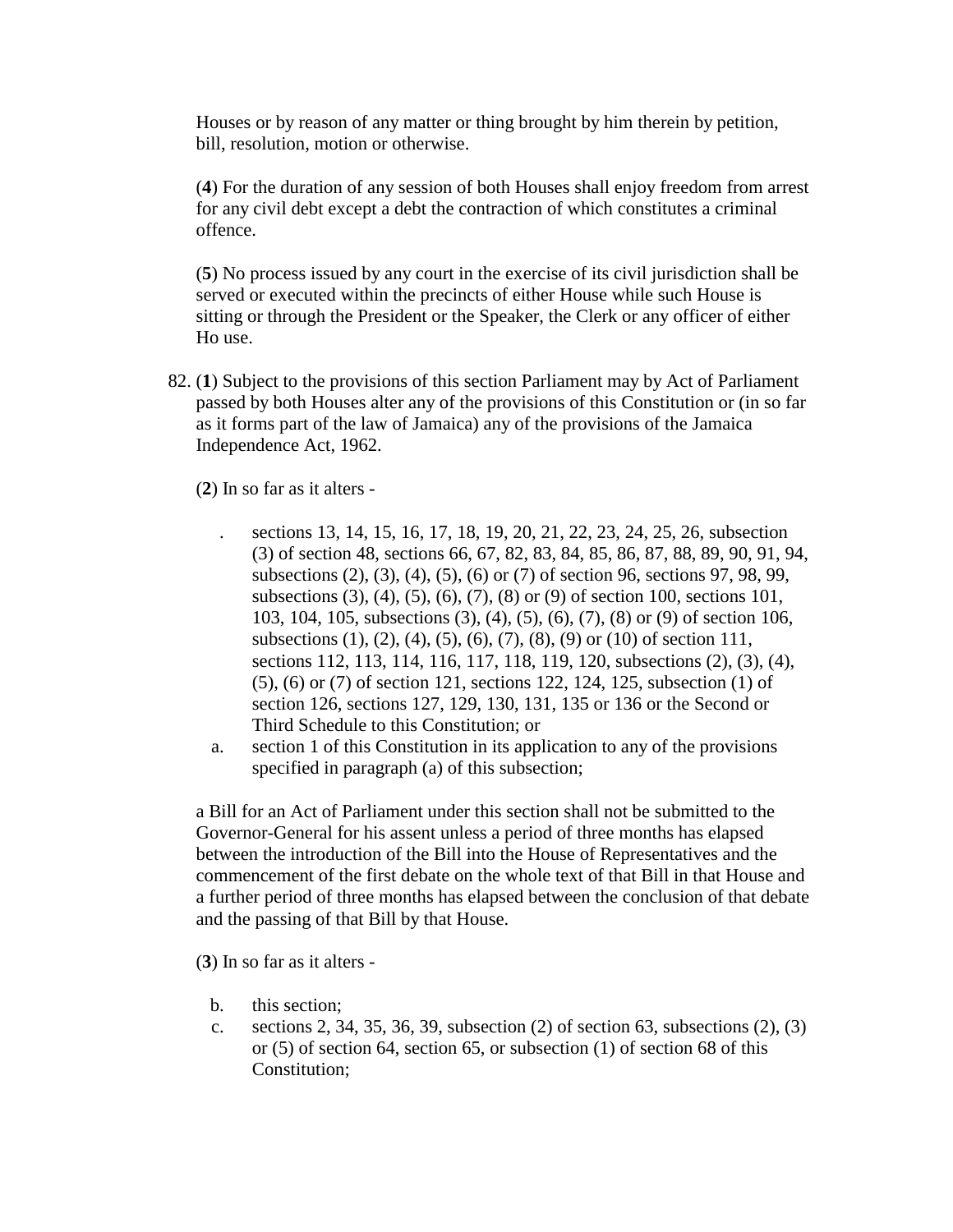- d. section 1 of this Constitution in its application to any of the provisions specified in paragraph (a) or (b) of this subsection; or
- e. any of the provisions of the Jamaica Independence Act, 1962, a Bill for an Act of Parliament under this section shall not be submitted to the Governor-General for his assent unless-
	- . a period of three months has elapsed between the introduction of the Bill into the House of Representatives and the commencement of the first debate on the whole text of that Bill in that House and a further period of three months has elapsed between the conclusion of that debate and the passing of that Bill by that House, and
	- i. subject to the provisions of subsection (6) of this section, the Bill, not less than two nor more than six months after its passage through both Houses, has been submitted to the electors qualified to vote for the election of members of the House o f Representatives and, on a vote taken in such manner as Parliament may prescribe, the majority of the electors voting have approved the Bill.

(**4**) A Bill for an Act of Parliament under this section shall not be deemed to be passed in either House unless at the final vote thereon it is supported-

- f. in the case of a Bill which alters any of the provisions specified in subsection (2) or subsection (3) of this section by the votes of not less than two-thirds of all the members of that House, or
- g. in any other case by the votes of a majority of all the members of that House.

(**5**) If a Bill for an Act of Parliament which alters any of the provisions specified in subsection (2) of this section is passed by the House of Representatives -

- h. twice in the same session in the manner prescribed by subsection (2) and paragraph (a) of subsection (4) of this section and having been sent to the Senate on the first occasion at least seven months before the end of the session and on the second occasion at least one month before the end of the session, is rejected the Senate on each occasion, or
- i. in two successive sessions (whether of the same Parliament or not) in the manner prescribed by subsection (2) and paragraph (a) of subsection (4) of this section and, having been sent to the Senate in each of those sessions at least one month before t he end of the session, the second occasion being at least six months after the first occasion, is rejected by the Senate in each of those sessions,

that Bill may, not less than two nor more than six months after its rejection by the Senate for the second time, be submitted to the electors qualified to vote for the election of members of the House of Representatives and, if on a vote taken in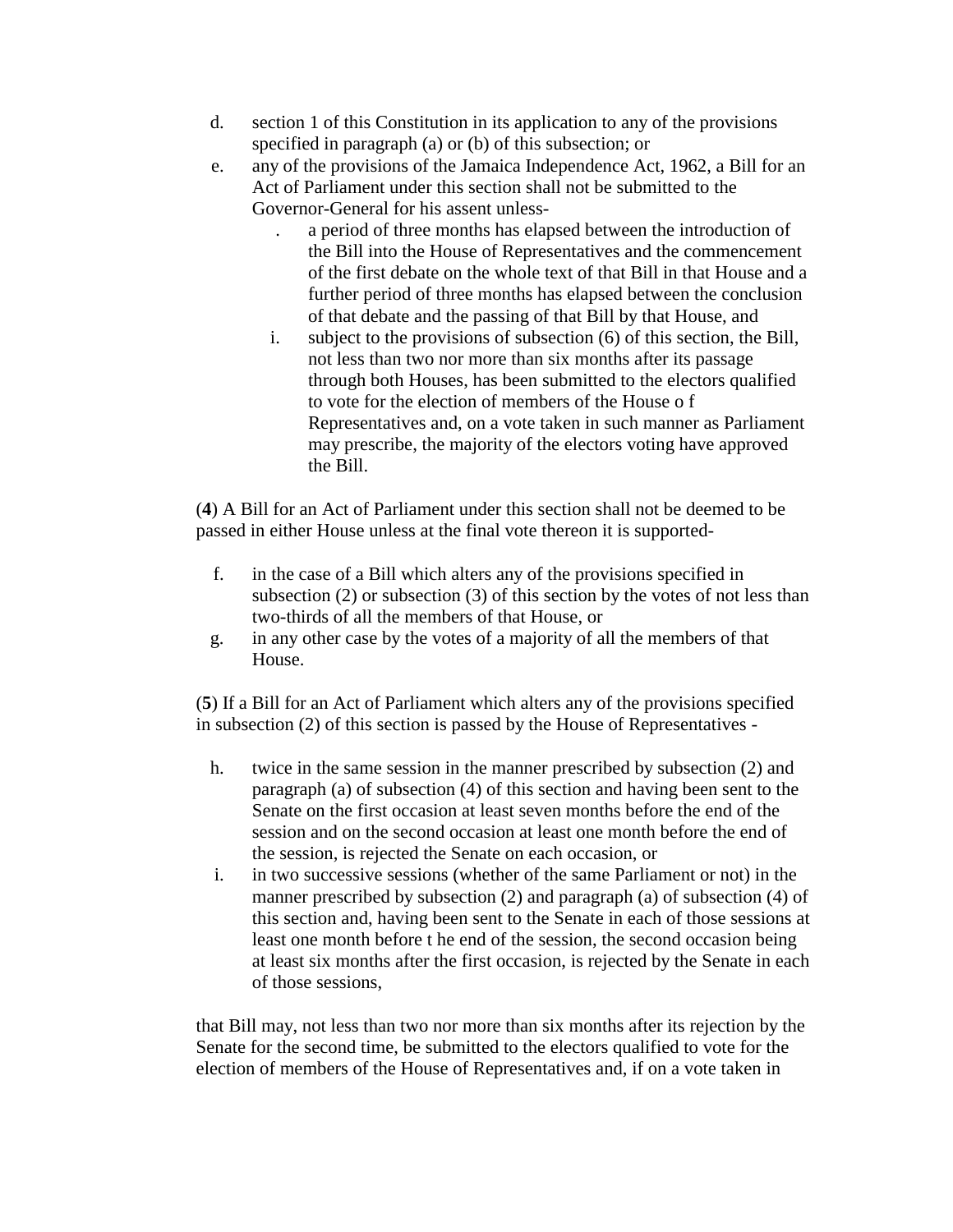such manner as Parliament may prescribe, three-fifths of the electors voting approve the Bill, the Bill may be presented to the Governor-General for assent.

(**6**) If a Bill for an Act of Parliament which alters any of the provisions specified in subsection (3) of this section is passed by the House of Representatives -

- j. twice in the same session in the manner prescribed by subsection (3) and paragraph (a) of subsection (4) of this section and having been sent to the Senate on the first occasion at least seven months before the end of the session and on the second occasion at least one month before the end of the session, is rejected by the Senate on each occasion, or
- k. in two successive sessions (whether of the same Parliament or not) in the manner prescribed by subsection (3) and paragraph (a) of subsection (4) of this section and, having been vent to the Senate in each of those sessions at least one month before t he end of the session, the second occasion being at least six months after the first occasion, is rejected by the Senate in each of those sessions,

that Bill may, not less than two nor more than six months after its rejection by the Senate for the second time, be submitted to the electors qualified to vote for the election of members of the House of Representatives and, if on a vote taken in such manner as Parliament may prescribe, two-thirds of the electors voting approve the Bill, the Bill may be presented to the Governor-General for assent.

(**7**) For the purposes of subsection (5) and subsection (6) of this section a Bill shall be deemed to be rejected by the Senate if -

- l. it is not passed by the Senate in the manner prescribed by paragraph (a) of subsection (4) of this section within one month after it is sent to that House; or
- m. it is passed by the Senate in the manner so prescribed with any amendment which is not agreed to by the House of Representatives.

(**8**) For the purposes of subsection (5) and subsection (6) of this section a Bill that is sent to the Senate from the House of Representatives in any session shall be deemed to be the same Bill as the former Bill sent to the Senate in the same or in the preceding session if, when it is sent to the Senate, it is identical with the former Bill or contains only such alterations as are specified by the Speaker to be necessary owing to the time that has elapsed since the date of the former Bill or to rep resent any amendments which have been made by the Senate in the former Bill.

(**9**) In this section -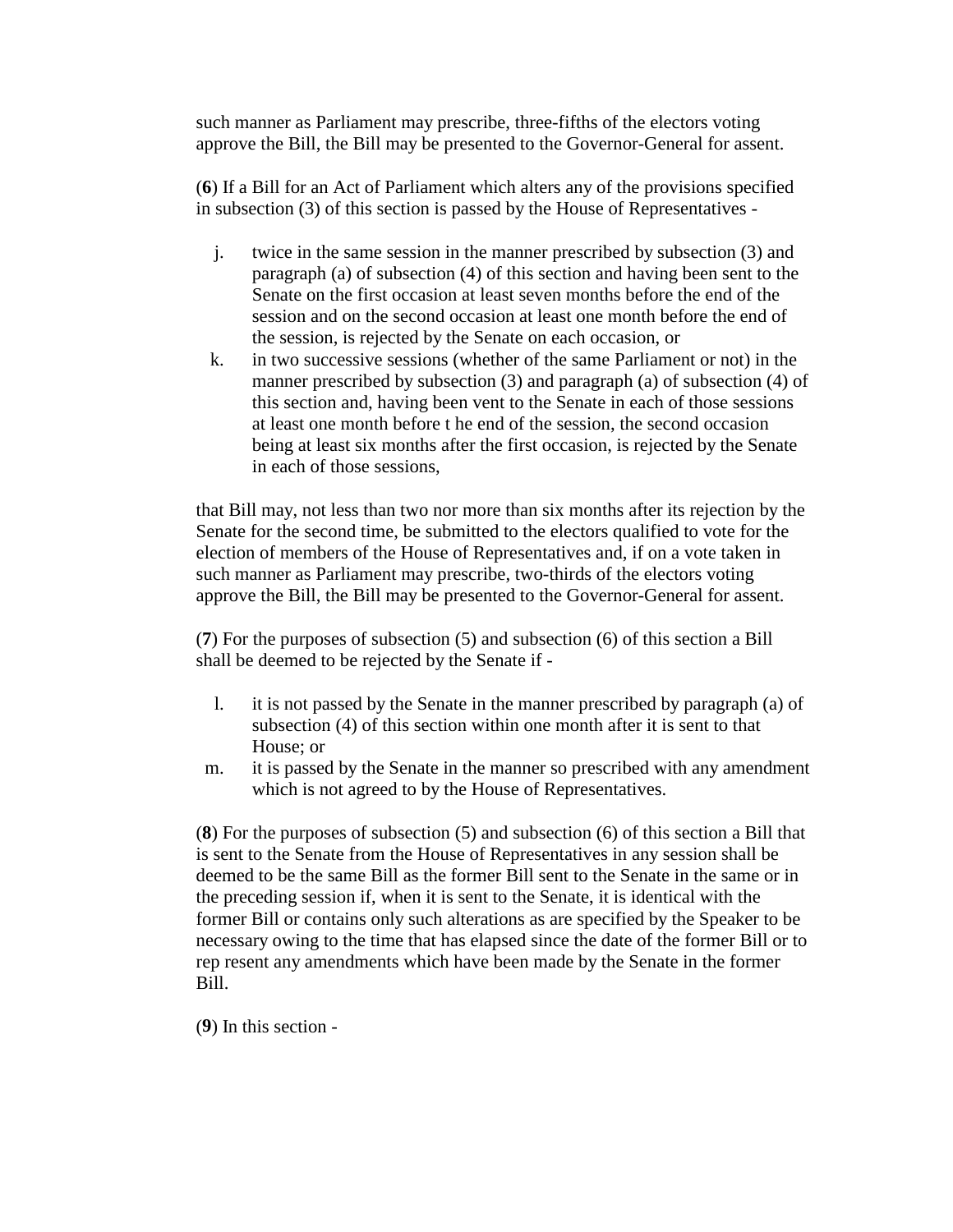- n. reference to any of the provisions of this Constitution or the Jamaica Independence Act, 1962, includes references to any law that alters that provision; and
- o. "alter" includes amend, modify, re-enact with or without amendment or modification, make different provision in lieu of, suspend, repeal or add to.
- 83. (**1**) An Act of Parliament to which this section refers shall not be void to the extent of any inconsistency with the provisions of sections 13 to 26 (inclusive) of this Constitution but shall, notwithstanding such inconsistency, prevail over those provisions.

(**2**)An Act of Parliament to which this section refers is one the Bill for which has been passed by both Houses and at the final vote thereon in each House has been supported by the votes of not less than two-thirds of all the members of that House. $< p$ 

84. (**1**) Subject to the provisions of this Constitution, each House may regulate its own procedure and for this purpose may make Standing Orders.

(**2**) Each House may act notwithstanding any vacancy in its membership (including any vacancy not filled when the House first meets on or after the appointed day or after any dissolution of Parliament) and the presence or participation of any person not entitled to be present at or to participate in the proceedings of the House shall not invalidate those proceedings.

85. (**1**) The President or, in his absence, the Deputy President or, if they are both absent. a member of the Senate (not being a Minister or a Parliamentary Secretary) elected by the Senate for that sitting shall preside at each sitting of the Senate.

(**2**) The Speaker or, in his absence, the Deputy Speaker or, if they are both absent, a member of the House of Representatives (not being a Minister or a Parliamentary Secretary) elected by the House of Representatives for that sitting shall preside at each sitting of the House of Representatives.

(**3**) References in this section to circumstances in which the President, Deputy President, Speaker or Deputy Speaker is absent include references to circumstances in which the office of President, Deputy President, Speaker or Deputy Speaker is vacant.

- 86. (**1**) If at any time during a sitting of either House objection is taken by a member that there is not a quorum present and, after such interval as may be prescribed in the Standing Orders of that House, the person presiding ascertains that there is still not a quorum present, he shall thereupon adjourn the House.
	- (**2**) For the purposes of this section -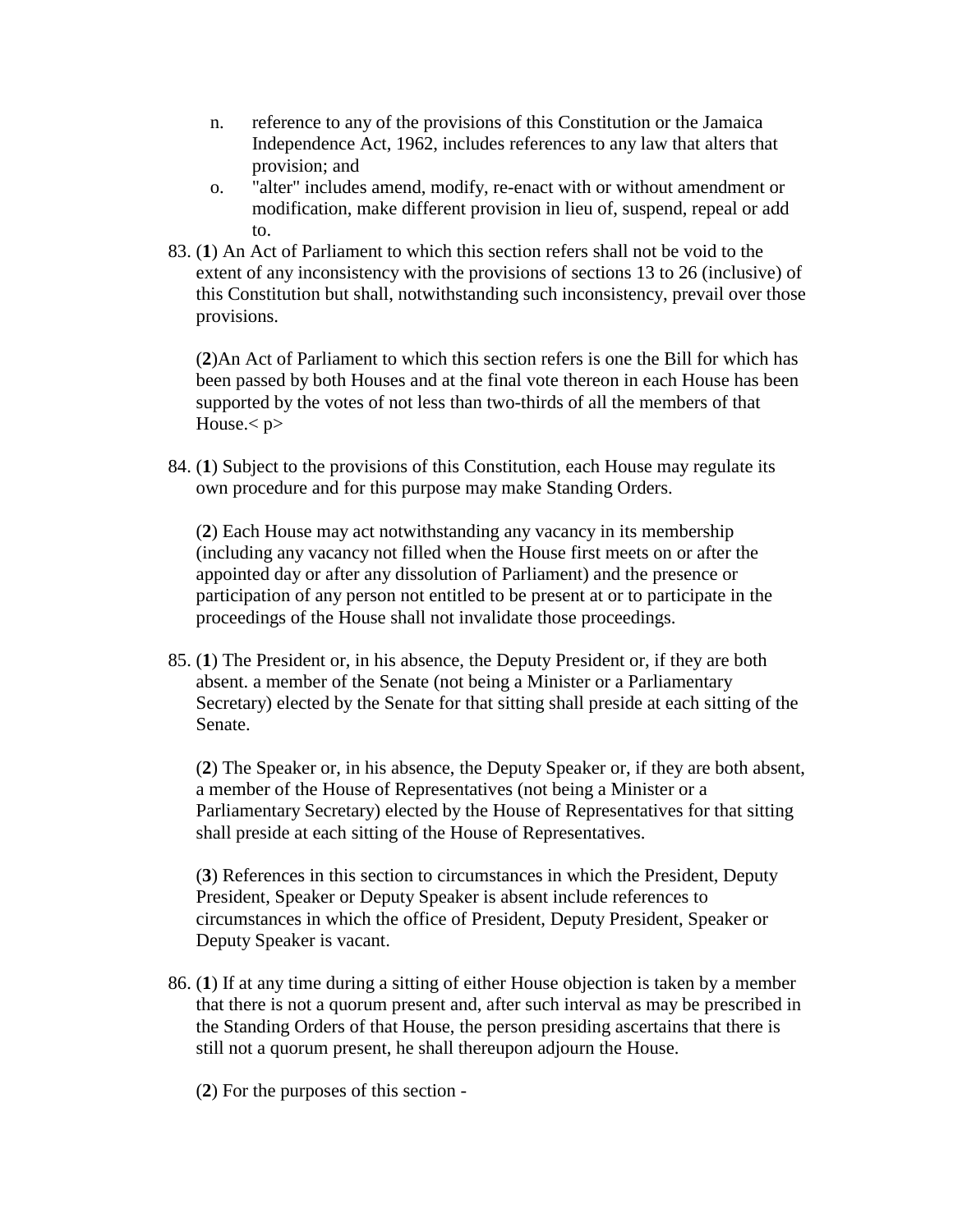- . a quorum of the Senate shall consist of eight members besides the person presiding; and
- a. a quorum of the House of Representatives shall consist of sixteen members besides the person presiding.
- 87. (**1**) Save as is otherwise provided in this Constitution, all questions proposed for decision in either House shall be determined by a majority of the votes of the members thereof present and voting.
	- (**2**) The person presiding in either House shall not vote
		- . unless on any question the votes are equally divided, in which case he shall have and exercise a casting vote; or
		- a. except in the case of the final vote on a Bill for an Act of Parliament under subsection (3) of section 37 or section 49 of this Constitution or the final vote on a Bill for an Act of Parliament to which section 50 of this Constitution refers in each of which cases he shall have an original vote.
- 88. (**1**) Subject to the provisions of this Constitution and of the Standing Orders of the House, any member of either House may introduce any Bill or propose any motion for debate in or may present any petition to that House, and the same shall be debated and disposed of according to the Standing Orders of that House.

(**2**) A Bill other than a Money Bill may be introduced in either House, but a Money Bill shall not be introduced in the Senate.

(**3**) Except on the recommendation of the Governor-General signified by a Minister, the House of Representatives shall not-

- . proceed upon any Bill (including any amendment to a Bill) which Bill or amendment, as the case may be, in the opinion of the person presiding, makes provision for any of the following purposes, that is to say, for imposing or increasing any tax, for imposing or increasing any charge on the revenues or other funds of Jamaica or for altering any such charge otherwise than by reducing it, or for compounding or remitting any debt due to Jamaica;
- a. proceed upon any motion (including any amendment to a motion) the effect of which motion or amendment, as the case may be, in the opinion of the person presiding, is that provision should be made for any of the purposes aforesaid; or
- b. receive any petition which, in the opinion of the person presiding, requests that provision be made for any of the purposes aforesaid.

(**4**) The Senate shall not -

c. proceed upon any Bill, other than a Bill sent from the House of Representatives, or upon any amendment to a Bill, which Bill or amendment, as the case may be, in the opinion of person presiding, makes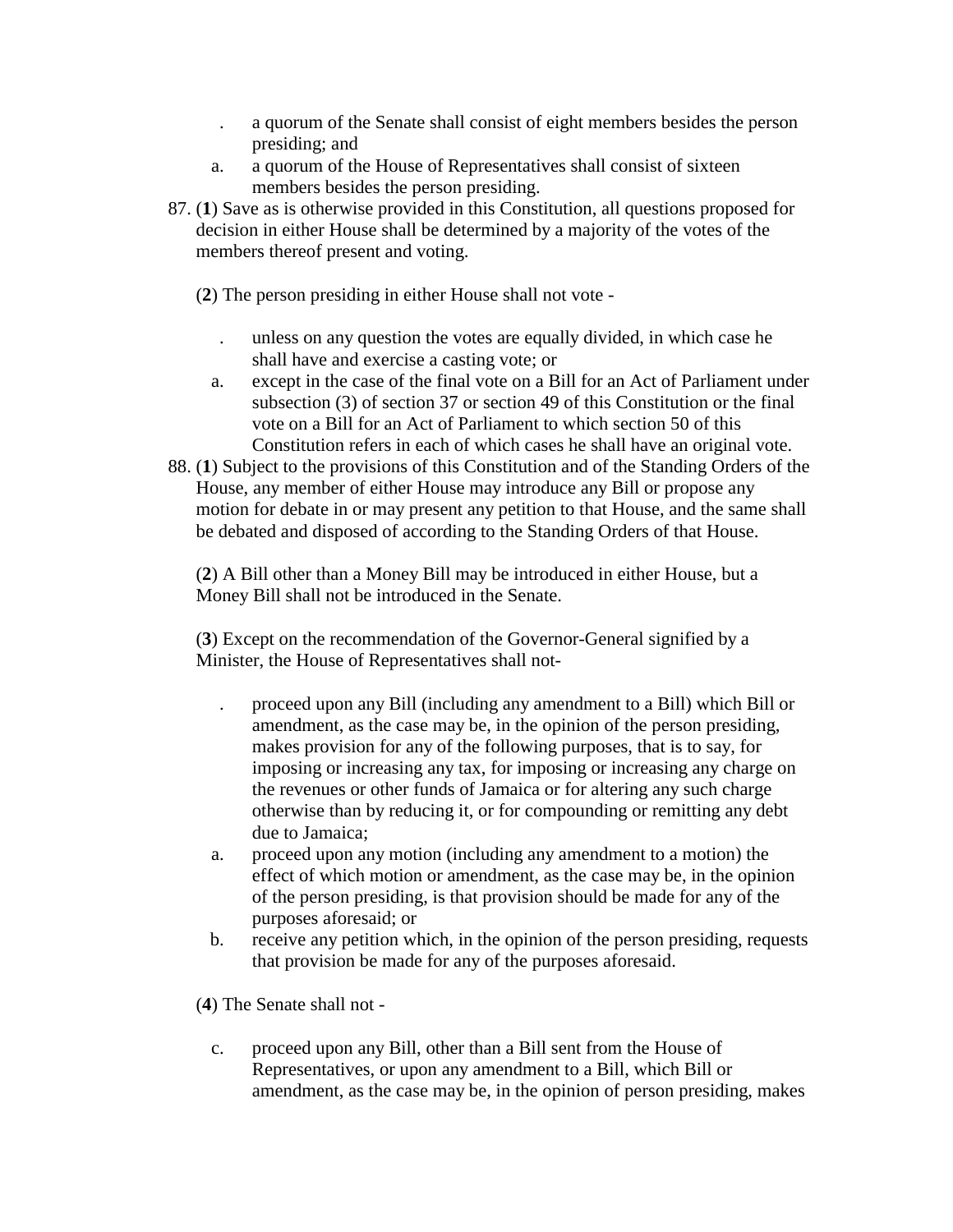provision for any of the following purposes, that is to say, for imposing or altering any existing or proposed tax, for imposing or altering any existing or proposed charge on the revenues or other funds of Jamaica, or for compounding or remitting any debt due to Jamaica;

- d. proceed upon any motion (including any amendment to a motion) the effect of which motion or amendment, as the case may be, in the opinion of the person presiding, is that provision should be made for any of the purposes aforesaid; or
- e. receive any petition which, in the opinion of the person presiding, requests that provision be made for any of the purposes aforesaid.
- 89. (**1**) Subject to the provisions of this Constitution, if a Money Bill, having been passed by the House of Representatives and sent to the Senate at least one month before the end of the session, is not passed by the Senate without amendment within one month after it is sent to that House, the Bill shall, unless the House of Representatives otherwise resolves, be presented to the Governor-General for his assent notwithstanding that the Senate has not consented to the Bill.

(**2**) There shall be endorsed on every Money Bill when it is sent to the Senate the certificate of the Speaker signed by him that it is a Money Bill; and there shall be endorsed on any Money Bill that is presented to the Governor-General for assent i n pursuance of subsection (1) of this section the certificate of the Speaker signed by him that it is a Money Bill and that the provisions of that subsection have been complied with.

- 90. (**1**) Subject to the provisions of this Constitution, if any Bill other than a Money Bill is passed by the House of Representatives -
	- . twice in the same session and, having been sent to the Senate on the first occasion at least seven months before the end of the session and on the second occasion at least one month before the end of the session, is rejected by the Senate on each occasion, or
	- a. in two successive sessions (whether of the same Parliament or not) and, having been sent to the Senate in each of those sessions at least one month before the end of the session, the second occasion being at least six months after the first occasion, is rejected by the Senate in each of those sessions, that Bill shall, on its rejection for the second time by the Senate, unless the House of Representatives otherwise resolves, be presented to the Governor-General for assent notwithstanding that the Senate has not consented to the Bill.

(**2**) For the purposes of this section a Bill that is sent to the Senate from the House of Representatives in any session shall be deemed to be the same Bill as a former Bill sent to the Senate in the same or in the preceding session if, when it is s ent to the Senate, it is identical with the former Bill or contains only such alterations as are certified by the Speaker to be necessary owing to the time that has elapsed since the date of the former Bill or to represent any amendments which have been made by the Senate in the former Bill.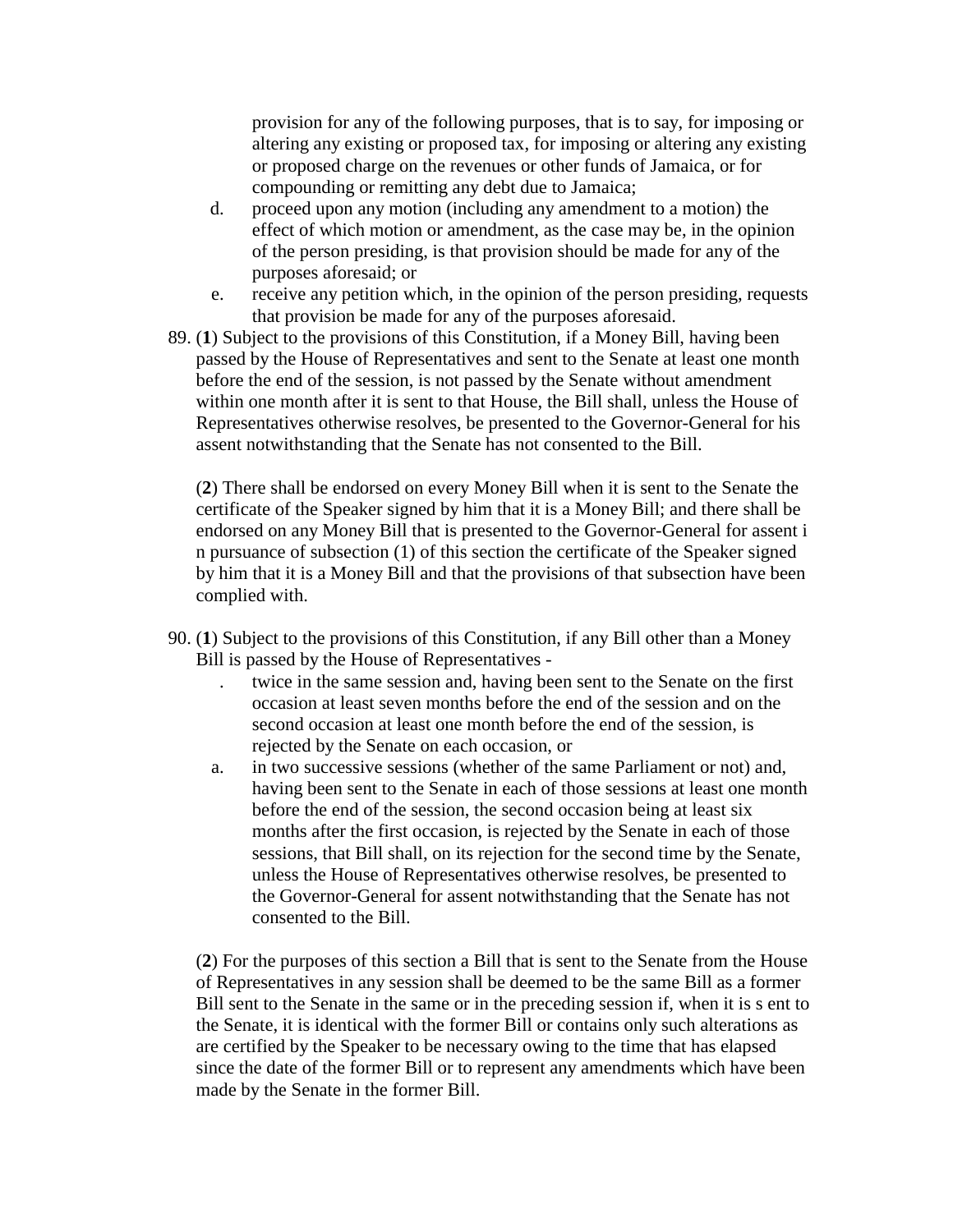(**3**) The House of Representatives may, if it thinks fit, on the passage through that House of a Bill that is deemed to be the same Bill as a former Bill sent to the Senate in the same or in the preceding session, suggest any amendments without inserting the amendments in the Bill, and any such amendments shall be considered by the Senate, and, if agreed to by the Senate, shall be treated as amendments made by the Senate and agreed to by the House of Representatives; but the exercise of this power by the House of Representatives shall not affect the operation of this section in the event of the rejection of the Bill in the Senate.

(**4**) There shall be inserted in any Bill that is presented to the Governor-General for assent in pursuance of this section any amendments that are certified by the Speaker to have been made in the Bill by the Senate and agreed to by the House of Representatives.

(**5**) There shall be endorsed on any Bill that is presented to the Governor-General for assent in pursuance of this section the certificate of the Speaker signed by him that the provisions of this section have been complied with.

(**6**) The provisions of this section shall not apply to a Bill which is required by this Constitution to be passed by both Houses.

91. (**1**) In sections 55, 56 and 57 of this Constitution "Money Bill" means a public Bill which, in the opinion of the Speaker, contains only provisions dealing with all or any of the following matters, namely, the imposition, repeal, remission, alteration or regulation of taxation; the imposition, for the payment of debt or other financial purposes, of charges on the Consolidated Fund or any other public funds or on monies provided by Parliament, or the variation or repeal of any such charges; the g rant of money to the Crown or to any authority or person, or the variation or revocation of any such grant; the appropriation, receipt, custody, investment, issue or audit of accounts of public money; the raising or guarantee of any loan or the repayment thereof, or the establishment, alteration, administration or abolition of any sinking fund provided in connection with any such loan; or subordiate matters incidental to any of the matters aforesaid; and in this subsection the expressions "taxation", "debt", "public fund", "public money" and "loan" do not include any taxation imposed, debt incurred, fund or money provided or loan raised by any local authority or body for local purposes.

(**(2)**)For the purposes of section 57 of this Constitution, a Bill shall be deemed to be rejected by the Senate if-

- . it is not passed by the Senate without amendment within one month after it is sent to that House; or
- a. it is passed by the Senate with any amendment which is not agreed to by the House of Representatives.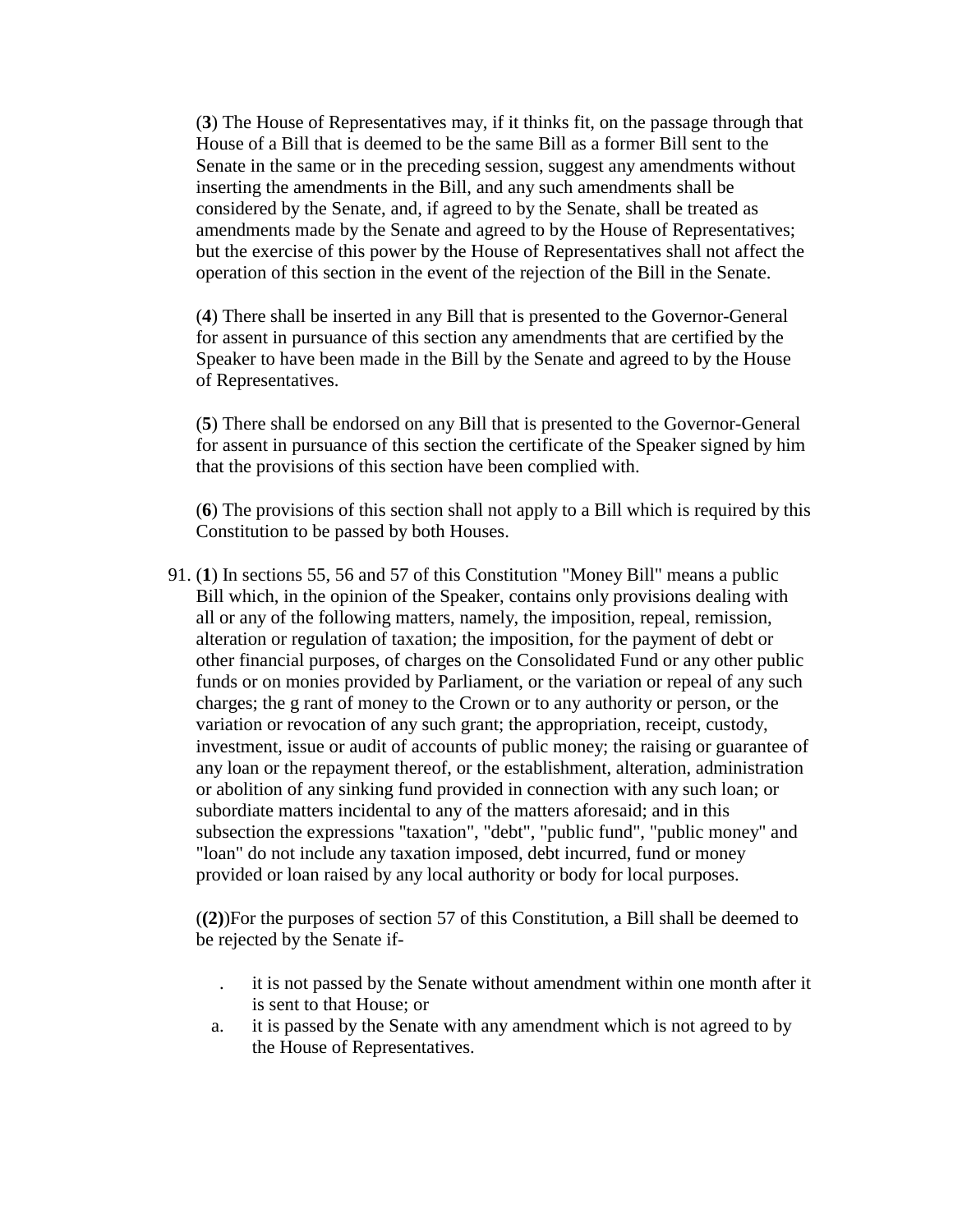(**3**) Where the office of Speaker is vacant or the Speaker is for any reason unable to perform any function conferred upon him by subsection (1) of this section or by section 56 or 57 of this Constitution, that function may be performed by the Deputy Speaker.

(**4**) Any certificate of the Speaker or Deputy Speaker given under section 56 or 57 of this Constitution shall be conclusive for all purposes and shall not be questioned in any court.

(**5**) Before giving any such certificate the Speaker or Deputy Speaker, as the case may be, shall, if practicable, consult the Attorney-General.

- 92. (**1**) Any statutory instrument to which this section applies and which, having been laid before the Senate-
	- . in any session at least seven months before the end of the session, is not approved by the Senate shall, if it is again laid before the Senate at least one month before the end of that session, or
	- a. in any session at least one month before the end of the session, is not approved by the Senate in that session shall, if it is again laid before the Senate at least one month before the end of the next succeeding session (whether of the same Parliament or not), but not earlier than six months after it was laid for the first time, be deemed to have been approved by the Senate at the end of the session in which it was laid for the second time if it has not earlier been so approved.

(**2**) In this section "statutory instrument" means any document by which the Governor-General, the Governor of the former Colony of Jamaica, a Minister or any other executive authority has exercised a power to make, confirm or approve orders, rules, regulations or other subordinate legislation, being a power conferred by any law enacted (whether before or after the appointed day) by any legislature in Jamaica, and the statutory instruments to which this section applies are all statutory instruments i n respect of which it is provided (in whatever terms) that they may not come into force until approved by the Senate.

(**3**)For the purposes of this section a statutory instrument that is laid before the Senate in any session shall be deemed to be the same statutory instrument as a former statutory instrument laid before the Senate, in the same or in the preceding session if, when it is laid before the Senate, it is identical with the former statutory instrument or contains only such alterations as are certified by the President to be necessary owing to the time that has elapsed since the date of the former statutory instrument.

(**4**)Where the office of President is vacant or the President is for any reason unable to perform the function conferred upon him by subsection (3) of this section that function may be performed by the Deputy President.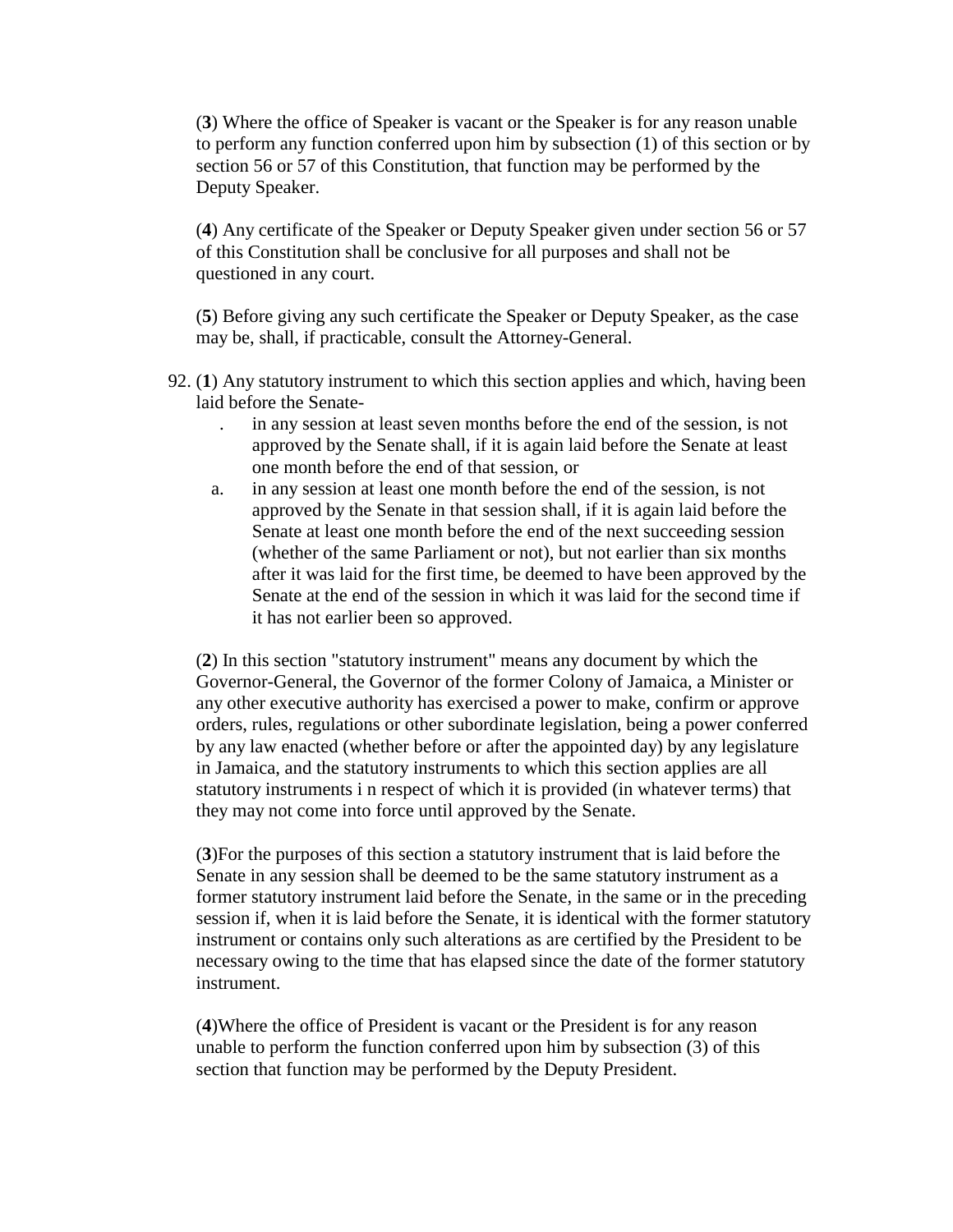(**5**) Any certificate of the President or Deputy President given under subsection (3) of this section shall be conclusive for all purposes and shall not be questioned in any court.

93. (**1**) A Bill shall not become law until the Governor-General has assented thereto in Her Majesty's name and on Her Majesty's behalf and has signed it in token of such assent.

(**2**) Subject to the provisions of sections 37, 49, 50, 56 and 57 of this Constitution, a Bill shall be presented to the Governor-General for assent if, and shall not be so presented unless, it has been approved by both Houses of Parliament either without amendment or with such amendments only as are agreed to by both Houses.

(**3**) When a Bill is presented to the Governor-General for assent he shall signify that he assents or that he withholds assent.

- 94. (**1**) In every Bill presented to the Governor-General for assent, other than a Bill for a special Act as defined in subsection (3) of section 37 of this Constitution or a Bill presented under section 49, 56 or 57 of this Constitution or a Bill for an Act to which section 50 of this Constitution refers, the words of enactment shall be as follows: -
- 95. "Be it enacted by The Queen's Most Excellent Majesty, by and with the advice and consent of the Senate and House of Representatives of Jamaica, and by the authority of the same, as follows: -".

(**2**) In every Bill for a special Act as defined in subsection (3) of section 37 of this Constitution presented to the Governor-General for assent the words of enactment shall be as follows:-

"Be it enacted by The Queen's Most Excellent Majesty, by and with the advice and consent of the Senate and the House of Representatives of Jamaica in accordance with the provisions of subsection (3) of section 37 of the Constitution of Jamaica, and by the authority of the same, as follows: -".

(**3**) In every Bill presented to the Governor-General for assent under section 49 of this Constitution, the words of enactment shall be as follows:-

"Be it enacted by The Queen's Most Excellent Majesty, by and with the advice and consent of the Senate and the House of Representatives of Jamaica (or of the House of Representatives of Jamaica, as the case may be) in accordance with the provisions of section 49 of the Constitution of Jamaica, and by the authority of the same, as follows: -".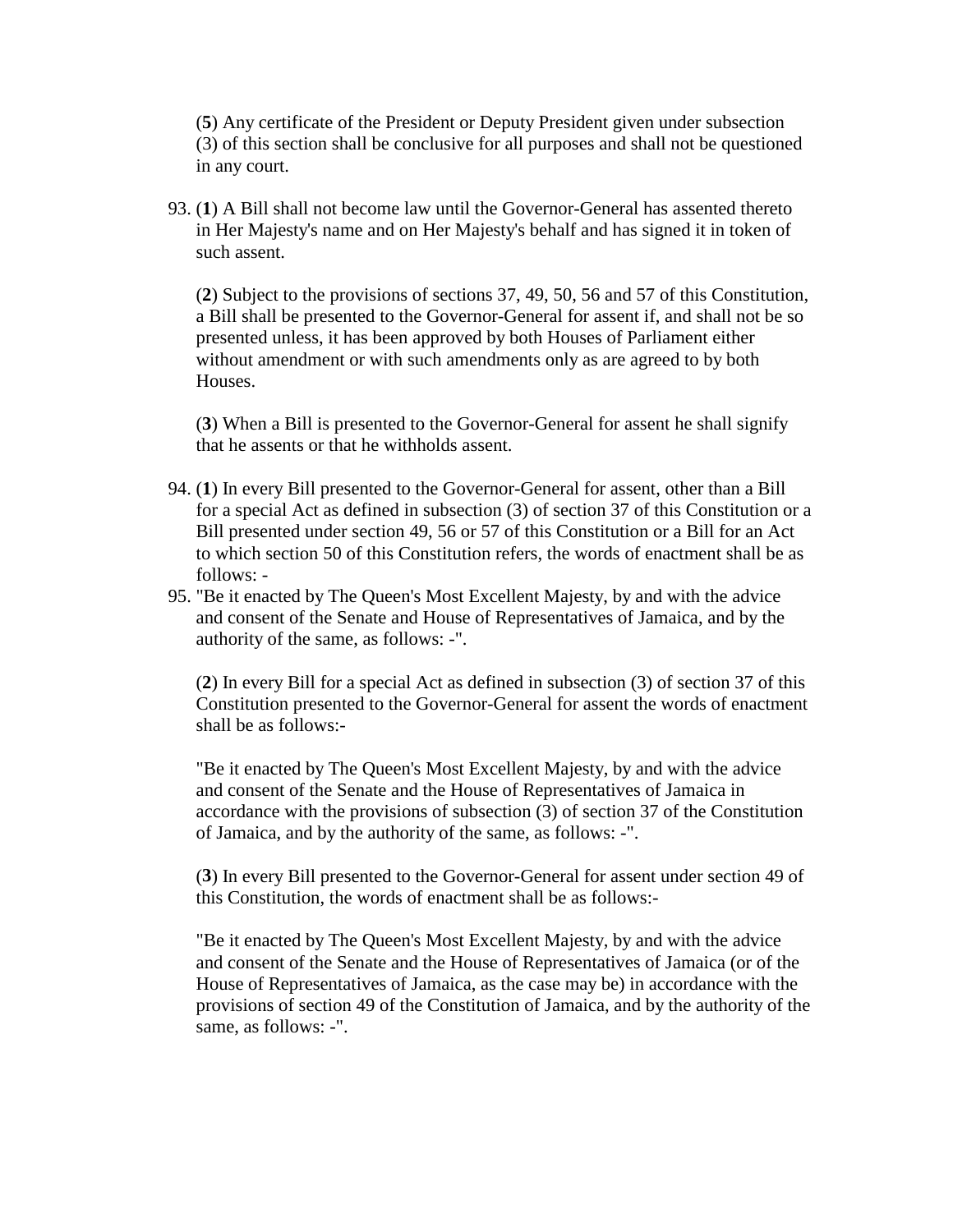(**4**) In every Bill for an Act to which section 50 of this Constitution refers presented to the Governor-General for assent the words of enactment shall be as follows:

"Be it enacted by The Queen's Most Excellent Majesty, by and with the advice and consent of the Senate and the House of Representatives of Jamaica in accordance with the provisions of section 50 of the Constitution of Jamaica, and by the authority of the same, as follows: -".

(**5**) In every Bill presented to the Governor-General for assent under sections 56 and 57 of this Constitution, the words of enactment shall be as follows: -

"Be it enacted by The Queen's Most Excellent Majesty, by and with the advice and consent of the House of Representatives of Jamaica in accordance with the provisions of section 56 (or section 57, as the case may be) of the Constitution of Jamaica, and by the authority of the same, as follows: -".

(**6**) Any alteration of the words of enactment of a Bill made in consequence of the provisions of subsection (3) or subsection (5) of this section shall be deemed not to be an amendment of the Bill.

- 96. No member of either House shall take part in the proceedings thereof (other than proceedings necessary for the purpose of this section) until he has made and subscribed before that House the oath of allegiance:
- 97. Provided that the election of a President or a Speaker (as the case may be) may take place before the members of the House have made and subscribed such oath.

## **Part III**

### *Sessions of Parliament*

98. (**1**) Each session of Parliament shall be held at such place within Jamaica and shall commence at such time as the Governor-General may by Proclamation published in the *Gazette* appoint.

(**2**) Sessions shall be held at such times so that a period of six months shall not intervene between the last sitting of Parliament in one session and the first sitting thereof in the next session.

99. (**1**) The Governor-General may at any time by Proclamation published in the *Gazette* prorogue or dissolve Parliament.

(**2**) Subject to the provisions of subsection (3) of this section, Parliament, unless sooner dissolved, shall continue for five years from the date of its first sitting after any dissolution and shall then stand dissolved.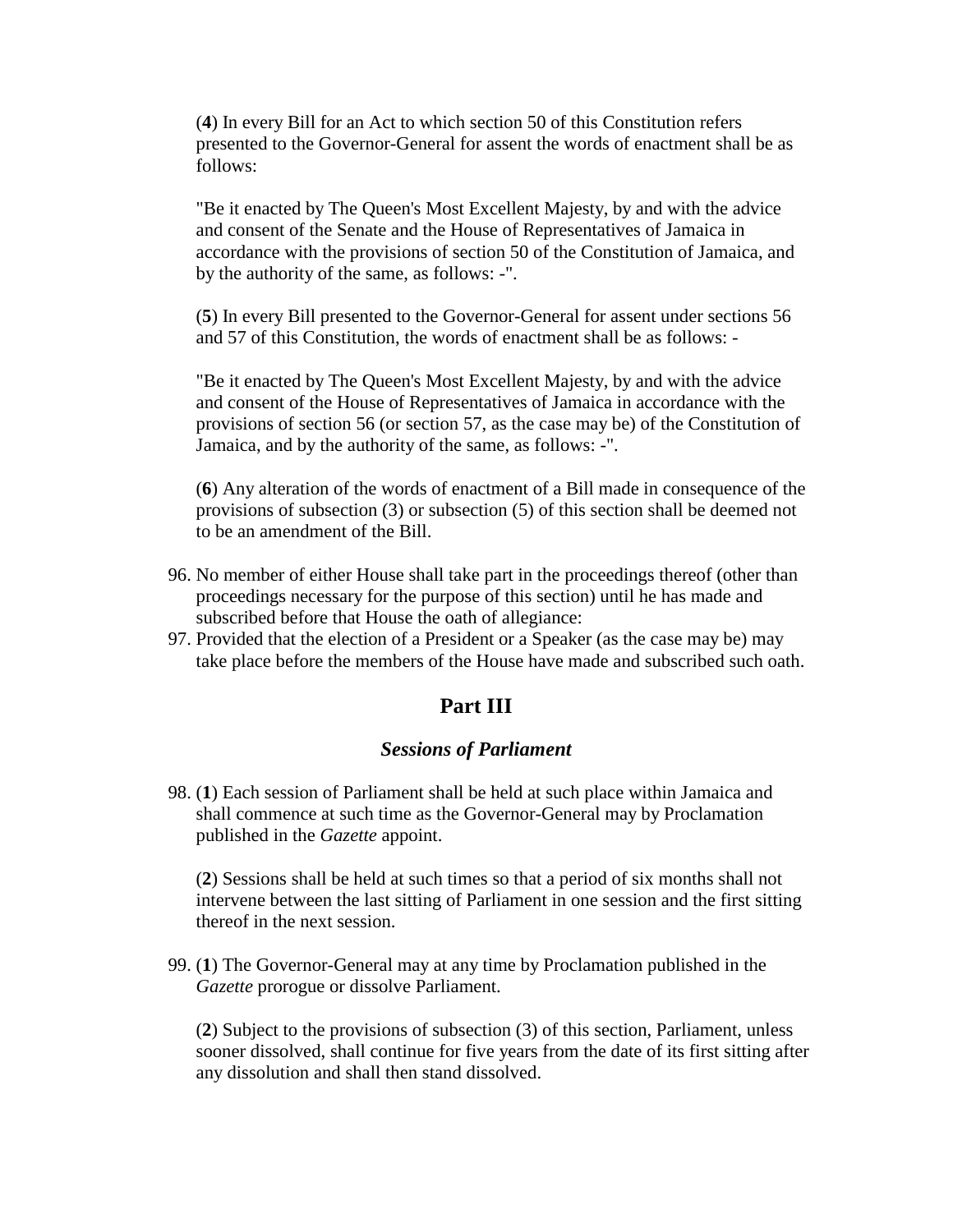(**3**) At any time when Jamaica is at war, Parliament may from time to time extend the period of five years specified in subsection (2) of this section for not more than twelve months at a time:

Provided that the life of Parliament shall not be extended under this subsection for more than two years.

**(4)** If, between a dissolution of Parliament and the next ensuing general election of members to the House of Representatives, an emergency arises of such a nature that, in the opinion of the Prime Minister, it is necessary for the two Houses or either of them to be summoned before that general election can be held, the Governor-General may, by Proclamation published in the *Gazette*, summon the two Houses of the preceding Parliament and that Parliament shall thereupon be deemed (except for the purposes of section 65 of this Constitution) not to have been dissolved but shall be deemed (except as aforesaid) to be dissolved on the date on which the polls are held in the next ensuing general election.

(**5**) In the exercise of his powers under this section the Governor-General shall act in accordance with the advice to the Prime Minister:

Provided that if House of Representatives by a resolution which has received the affirmative vote of a majority of all the members thereof has resolved that it has no confidence in the Government, the Governor-General shall by Proclamation published in the *Gazette* dissolve Parliament.

100. (**1**) A general election of members of the House of Representatives shall be held at such time within three months after every dissolution of Parliament as the Governor-General, acting in accordance with the advice of the Prime Minister, shall appoint by Proclamation published in the *Gazette*.

(**2**) As soon as may be after every general election the Governor-General shall proceed under section 35 of this Constitution to the appointment of Senators.

#### **Part 4**

#### Delimitation of Constituencies

101. (**1**) Until otherwise provided by an Order made by the Governor-General under section 67 of this Constitution, Jamaica shall, for the purpose of electing the members of the House of Representatives, be divided into the forty-five constituencies prescribed by the Constituencies (Boundaries) Order, 1959 made by the Governor of the former Colony of Jamaica and published in the *Gazette* of the 28th day of May, 1959.

(**2**) Every constituency established under this section or under section 67 of this Constitution shall return one member to the House of Representatives.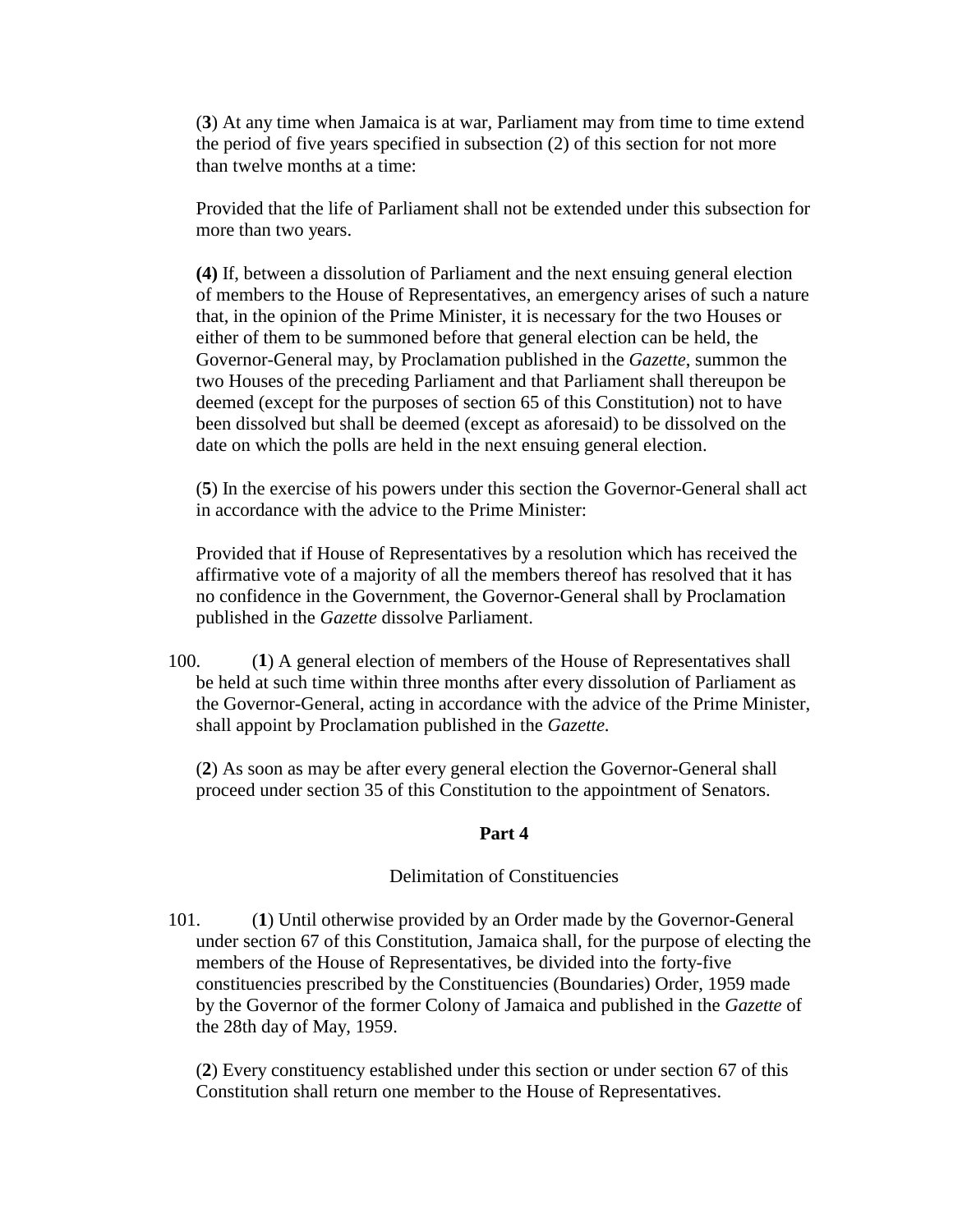102. (**1**) Subject to the provisions of section 66 of this Constitution, Jamaica shall, for the purpose of election of members to the House of Representatives, be divided into such number of constituencies, being not less than forty-five nor more than sixty, as may from time to time be provided by Order made by the Governor-General under this section.

(**2**) As soon as practicable after the House of Representatives first meets after the appointed day or following any general election there shall be established a Standing Committee of the House consisting of -

- . the Speaker, as Chairman;
- a. three members of the House appointed by the Prime Minister; and
- b. three members of the House appointed by the Leader of the Opposition.

(**3**) It shall be the function of the Standing Committee to keep under continuous review -

- c. the number of constituencies into which Jamaica is to be divided; and
- d. the boundaries of such constituencies.

(**4**) Subject to the provisions of this section, the procedure of the Standing Committee shall be determined by the Standing Orders of the House of Representatives.

(**5**) The Standing Committee shall, in accordance with the provisions of the following subsection, submit to the House of Representatives reports either-

- e. showing the constituencies into which it recommends that Jamaica should be divided in order to give effect to the rules set out in the Second Schedule to this Constitution; or
- f. stating that, in the opinion of the Committee, no alteration is required in the existing number or boundaries of constituencies in order to give effect to the said rules.

(**6**) Reports under subsection (5) of this section shall be submitted by the Standing Committee -

- g. in the case of its first report after the appointed day, not less than four nor more than six years from that day; and
- h. in the case of any subsequent report, not less than four nor more than six years from the date of the submission of its last report.

(**7**) Where the Standing Committee intends to consider making a report, it shall, by notice in writing, inform the Minister responsible for the conduct of elections (hereafter in this section called "the Minister") accordingly, and a copy of that not ice shall be published in the *Gazette*.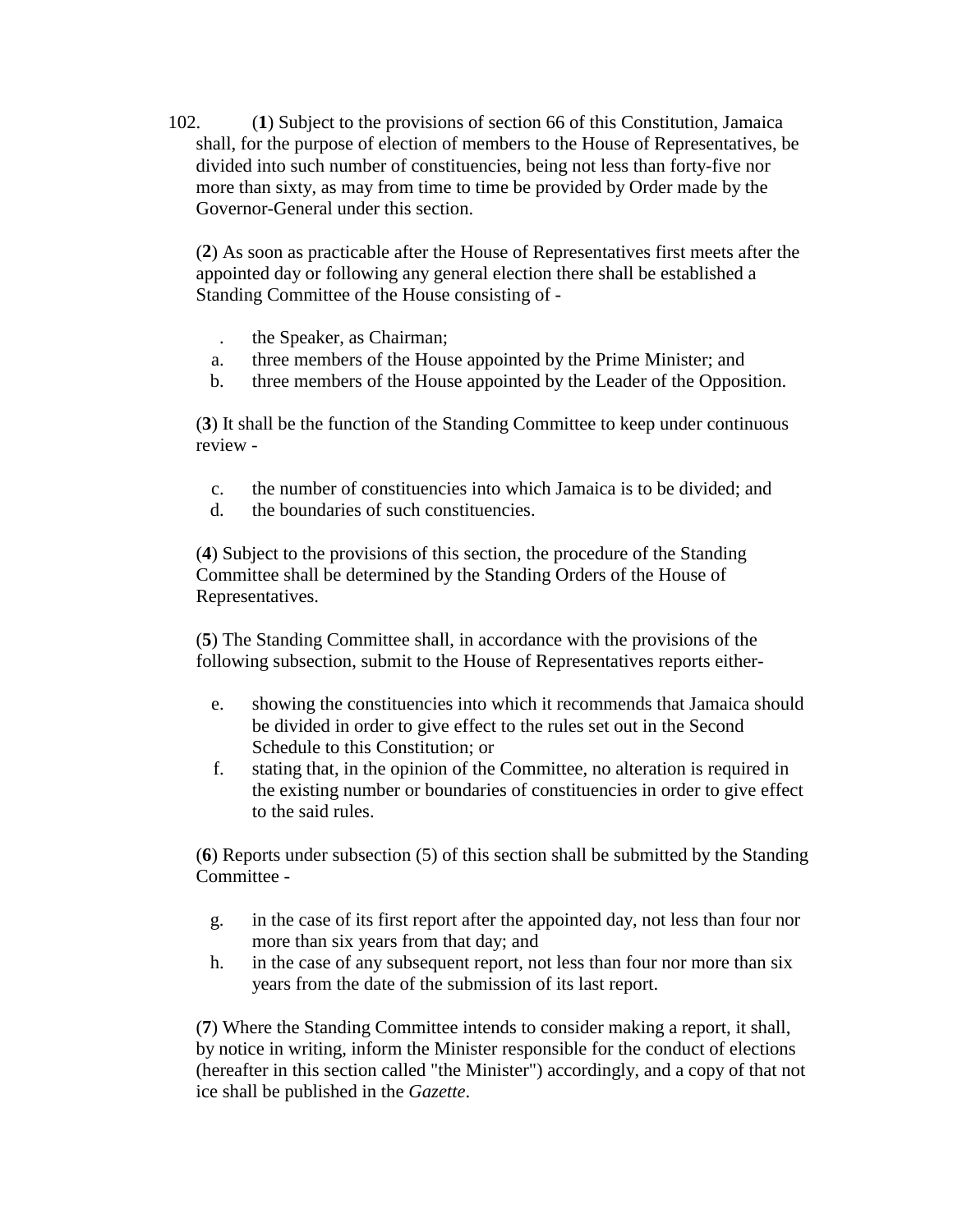(**8**) As soon as may be after the Standing Committee has submitted a report to the House under paragraph (a) of subsection (5) of this section, the Minister shall lay before the House for its approval the draft of an Order by the Governor-General for giving effect to the recommendations contained in the report and that draft may make provision for any matters which appear to the Minister to be incidental to or consequential upon the other provisions of the draft.

(**9**) Where any draft made under this section gives effect to any such recommendations with modifications, the Minister shall lay before the House together with the draft a statement of the reasons for the modifications.

(**10**) If the motion for the approval of any draft made under this section is rejected by the House of Representatives, or is withdrawn by leave of that House, the Minister shall amend the draft and lay the amended draft before the House of Representatives.

(**11**) If any draft made under this section is approved by resolution of the House, the Minister shall submit it to the Governor-General who shall make an Order (which shall be published in the *Gazette*) in terms of the draft; and that Order sh all come into force on such day as may be specified therein and, until revoked by a further Order made by the Governor-General in accordance with the provisions of this section, shall have the force of law:

Provided that the coming into force of any such Order shall not affect any election to the House of Representatives until a proclamation is made by the Governor-General appointing the date for the holding of a general election of members to the House of Representatives or affect the constitution of the House of Representatives until the dissolution of the Parliament then in being.

(**12**) An Act of Parliament may provide for the institution of proceedings in the Supreme Court for the purpose of determining whether or not any report made under subsection (5) of this section gives effect to the provisions of this section and empower the Supreme Court, subject to an appeal to the Court of Appeal, to make whatever orders are necessary in order to en sure that effect is given to those provisions and to make orders relating to the costs of those proceedings.

(**13**) Subject to the provisions of any Act to which subsection (12) of this section refers, the question of the validity of any Order by the Governor-General purporting to be made under this section and reciting that a draft thereof has been approve d by resolution of the House of Representatives shall not be enquired into in any court.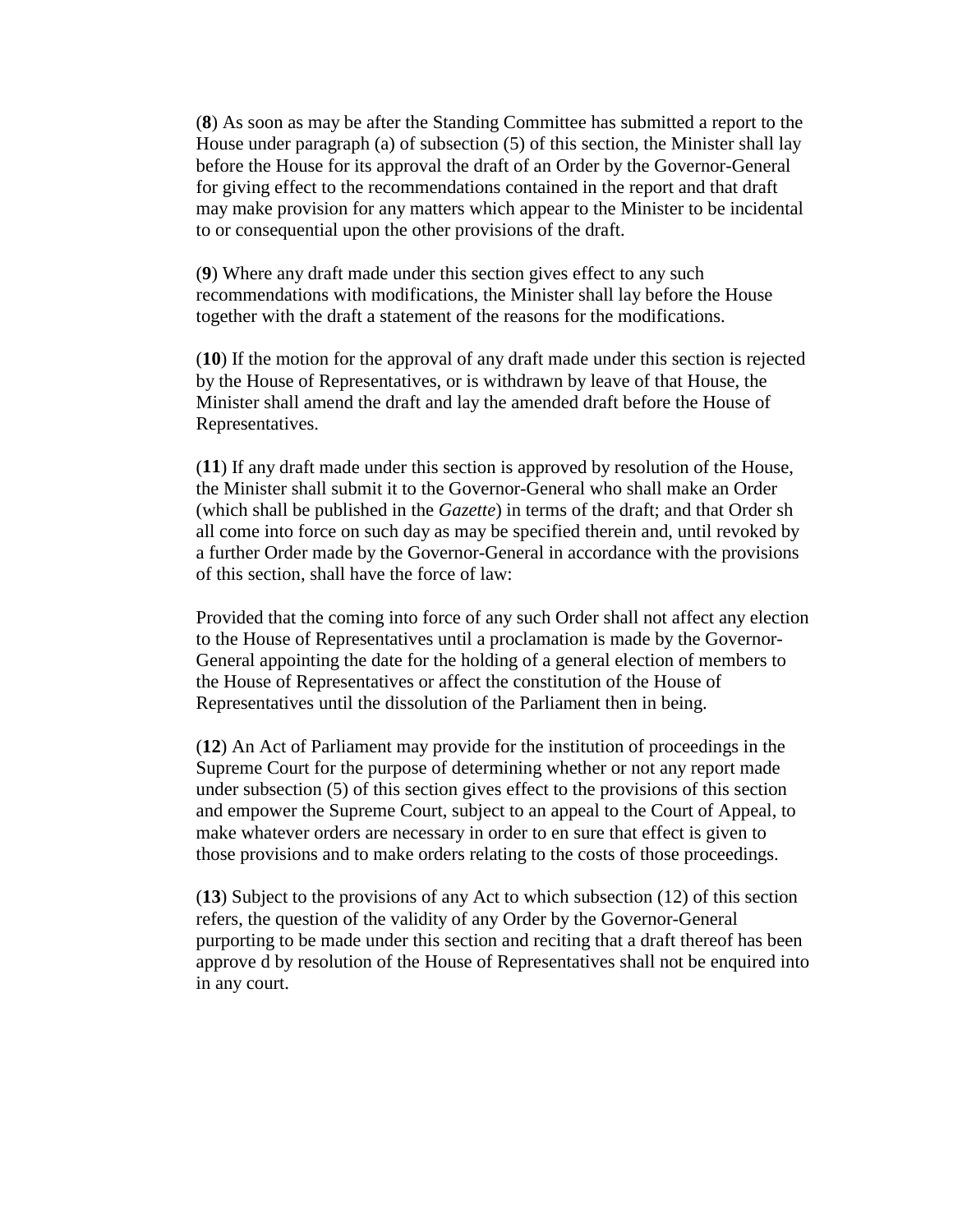# **Chapter VI**

## **Executive Powers**

103. (**1**) The executive authority of Jamaica is vested in Her Majesty.

(**2**) Subject to the provisions of this Constitution, the executive authority of Jamaica may be exercised on behalf of Her Majesty by the Governor-General either directly or through officers subordinate to him.

(**3**) Nothing in this section shall prevent Parliament from conferring functions on persons or authorities other than the Governor-General.

104. (**1**) There shall be in and for Jamaica a Cabinet which shall consist of the Prime Minister and such number of other Ministers (not being less than eleven) selected from among Ministers appointed in accordance with the provisions of section 70 of this Constitution as the Prime Minister may from time to time consider appropriate.

(**2**) The Cabinet shall be the principal instrument of policy and shall be charged with the general direction and control of the Government of Jamaica and shall be collectively responsible therefor to Parliament.

(**3**) Not less than two nor more than four of the Ministers selected pursuant to subsection (1) shall be persons who are members of the Senate.

105. (**1**) Whenever the Governor-General has occasion to appoint a Prime Minister he, acting in his discretion, shall appoint the member of the House of Representatives who, in his judgment, is best able to command the confidence of a majority of the members of that House and shall, acting in accordance with the advice of the Prime Minister, appoint from among the members of the two Houses such number of other Ministers as the Prime Minister may advise.

(**2**)**[Deleted by Act 16 of 1986.]** Not less than two nor more than three of the Ministers shall be persons who are member of the Senate.

(**3**) If occasion arises for making an appointment while Parliament is dissolved, a person who was a member of the House of Representatives immediately before the dissolution may be appointed Prime Minister and a person who was a member of either House immediately before the dissolution may, subject to the provisions of subsection of this section, be appointed as any other Minister as if, in each case, such person were still a member of the House in question, but any person so appointed shall vacate office at the beginning of the next session of that House if he is not then a member thereof.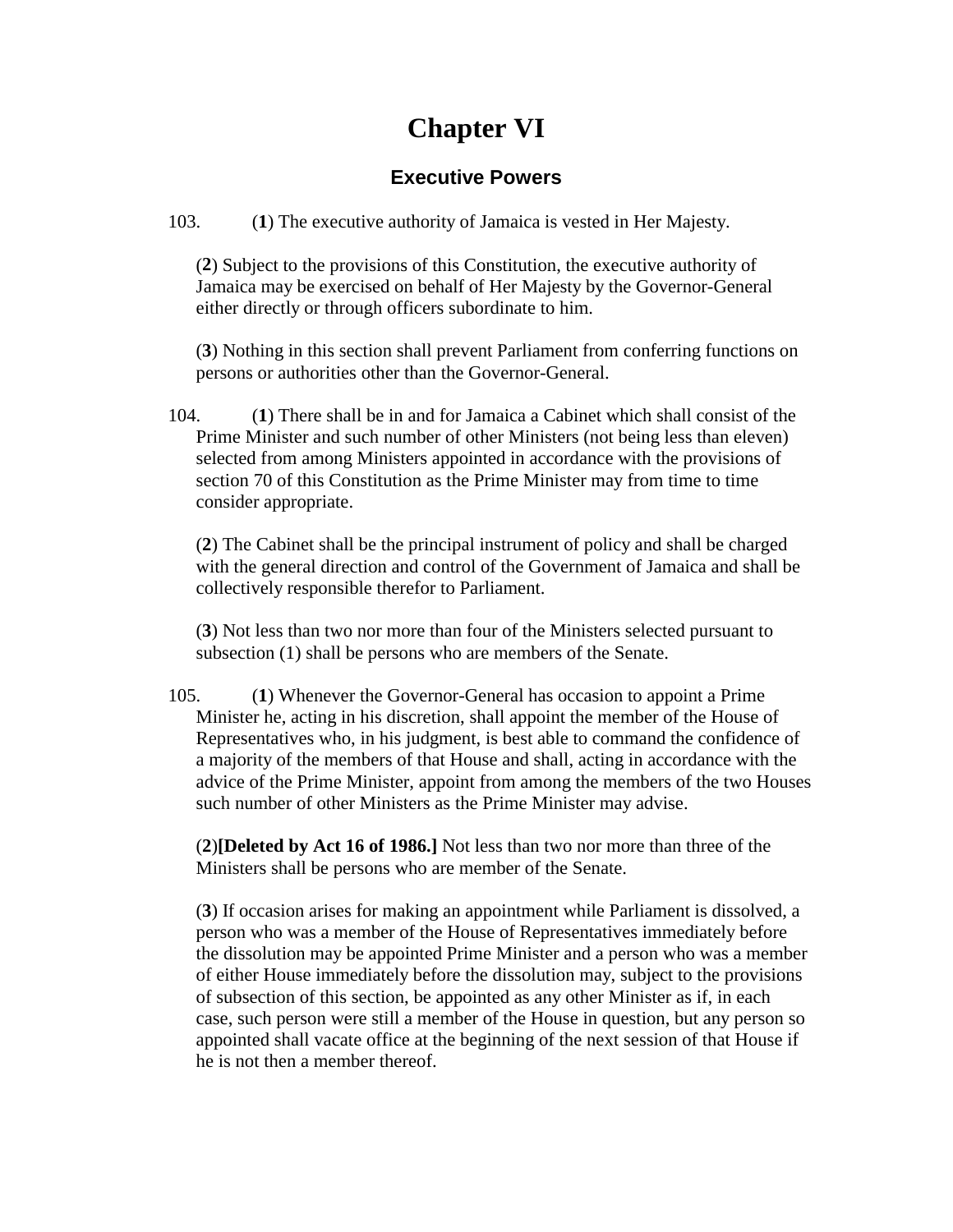(**4**) Appointments under this section shall be made by instrument under the Broad Seal.

| 106. | (1) The office of Prime Minister shall become vacant - |
|------|--------------------------------------------------------|
|      | if he resigns his office;                              |

- a. if he ceases to be a member of the House of Representatives otherwise than by a dissolution of Parliament;
- b. if, under the provisions of subsection (3) or subsection (4) of section 41 of this Constitution, he is required to cease to exercise any of his functions as a member of the House of Representatives
- c. when, after any dissolution of Parliament, the Prime Minister is informed by the Governor-General, acting in his discretion, that the Governor-General is about to re-appoint him as Prime Minister or appoint another person as Prime Minister; or
- d. if the Governor-General revokes his appointment in accordance with the provisions of subsection (2) of this section.

(**2**) If the House of Representatives by a resolution which has received the affirmative vote of a majority of all the members thereof has resolved that the appointment of the Prime Minister ought to be revoked, the Governor-General shall, subject to the provisions of subsection (3) of this section, by instrument under the Broad Seal, revoke his appointment.

(**3**) If the House of Representatives has passed a resolution as provided by subsection (2) of this section that the appointment of the Prime Minister ought to be revoked, the Governor-General shall consult with the Prime Minister and, if the Prime Minister within three days so requests, the Governor-General shall dissolve Parliament instead of revoking the appointment.

(**4**) The office of a Minister, other than the office of Prime Minister, shall become vacant-

- e. upon the appointment or re-appointment of any person to the office of Prime Minister;
- f. if his appointment to his office is revoked by the Governor-General, acting in accordance with the advice of the Prime Minister, by instrument under the Broad Seal;
- g. if, for any reason other than a dissolution of Parliament, he ceases to be a member of the House of which he was a member at the date of his appointment as a Minister;
- h. if under the provisions of subsection (3) or subsection (4) of section 41 of this Constitution, he is required to cease to exercise any of his functions as a member of either House; or
- i. if he resigns his office.
- 107. (**1**) Whenever the Prime Minister is unable, by reason of his illness or absence from Jamaica, to perform the functions of his office, the Governor-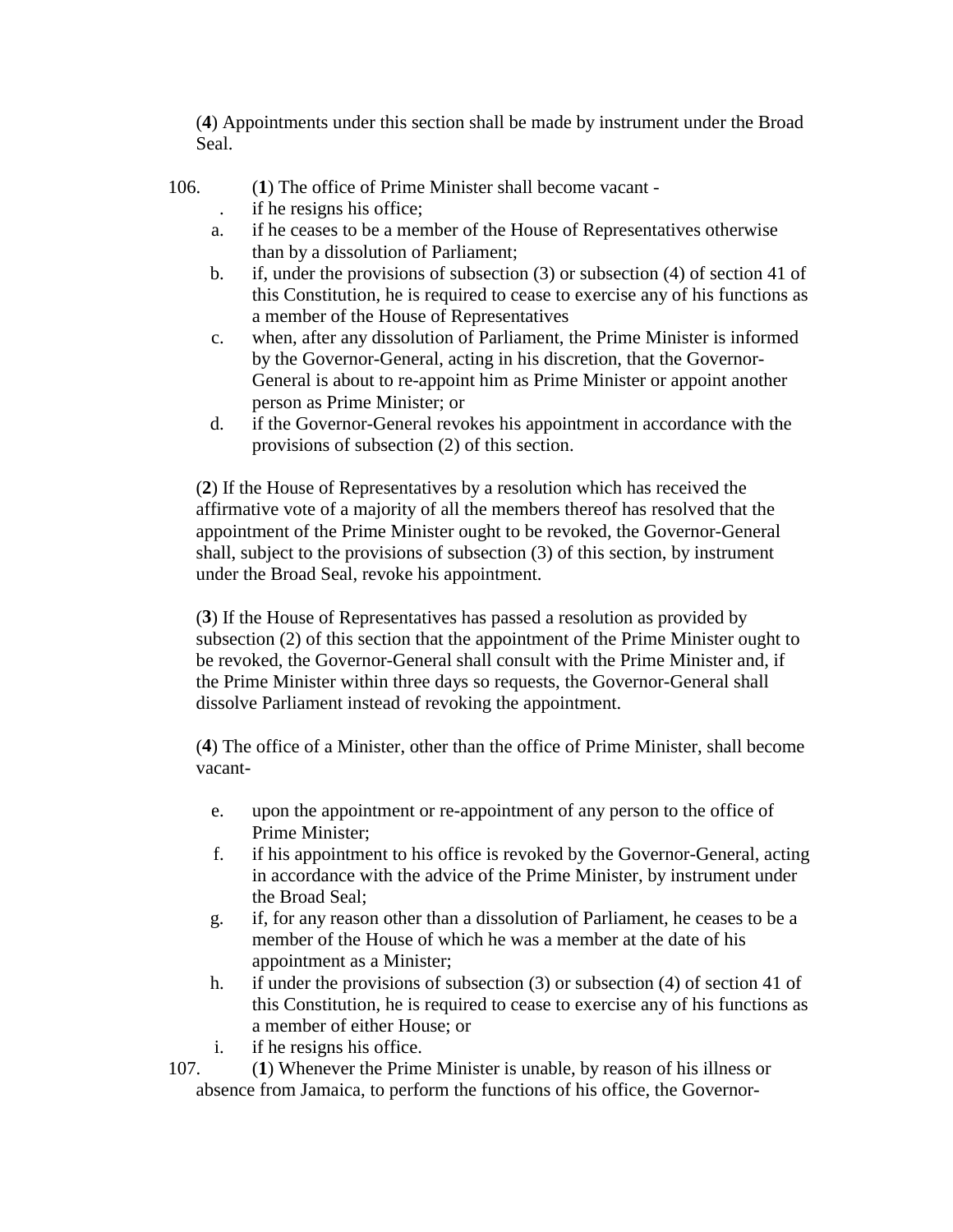General may, by instrument under the Broad Seal, authorise any other Minister who is a member of t he House of Representatives to perform the functions conferred on the Prime Minister by this Constitution (other than the functions conferred on him by subsection (3) of this section).

(**2**) The Governor-General may, by instrument under the Broad Seal, revoke any authority given under this section.

(**3**) The power conferred on the Governor-General by this section shall be exercised by him acting in his discretion if in his opinion it is impracticable to obtain the advice of the Prime Minister owing to the Prime Minister's illness or absence, an d in any other case shall be exercised by the Governor-General in accordance with the advice of the Prime Minister.

- 108. (**1**) Whenever a Minister other than the Prime Minister is unable, by reason of his illness or absence from Jamaica, to perform the functions of his office, the Governor-General may, by instrument under the Broad Seal, appoint a person who is a m ember of the same House as that Minister to be a temporary Minister:
- 109. Provided that if occasion arises for making an appointment while Parliament is dissolved, a person who, immediately before the dissolution, was a member of the same House as the aforesaid Minister, may be appointed as a temporary Minister as if he were st ill a member of that House but any person so appointed shall, vacate office at the beginning of the next session of that House if he is not then a member thereof.

(**2**) Subject to the provisions of section 71 of this Constitution a temporary Minister shall hold office until he is notified by the Governor-General, by instrument under the Broad Seal, that the Minister on account of whose inability to perform the functions of his office he was appointed is again able to perform those functions or until that Minister vacates his office.

(**3**) The powers conferred on the Governor-General by this section shall be exercised by him in accordance with the advice of the Prime Minister.

- 110. The Prime Minister and every other Minister shall, before entering upon the duties of his office, make before the Governor-General the oath of allegiance and the appropriate oath for the due execution of his office in the forms set out in the First Schedule to this Constitution.
- 111. The Prime Minister shall, so far as is practicable, attend and preside at all meetings of the Cabinet and in his absence such other Minister shall preside as the Prime Minister shall appoint.
- 112. The Prime Minister shall keep the Governor-General fully informed concerning the general conduct of the government of Jamaica and shall furnish the Governor-General with such information as he may request with respect to any particular matter relating to the government of Jamaica.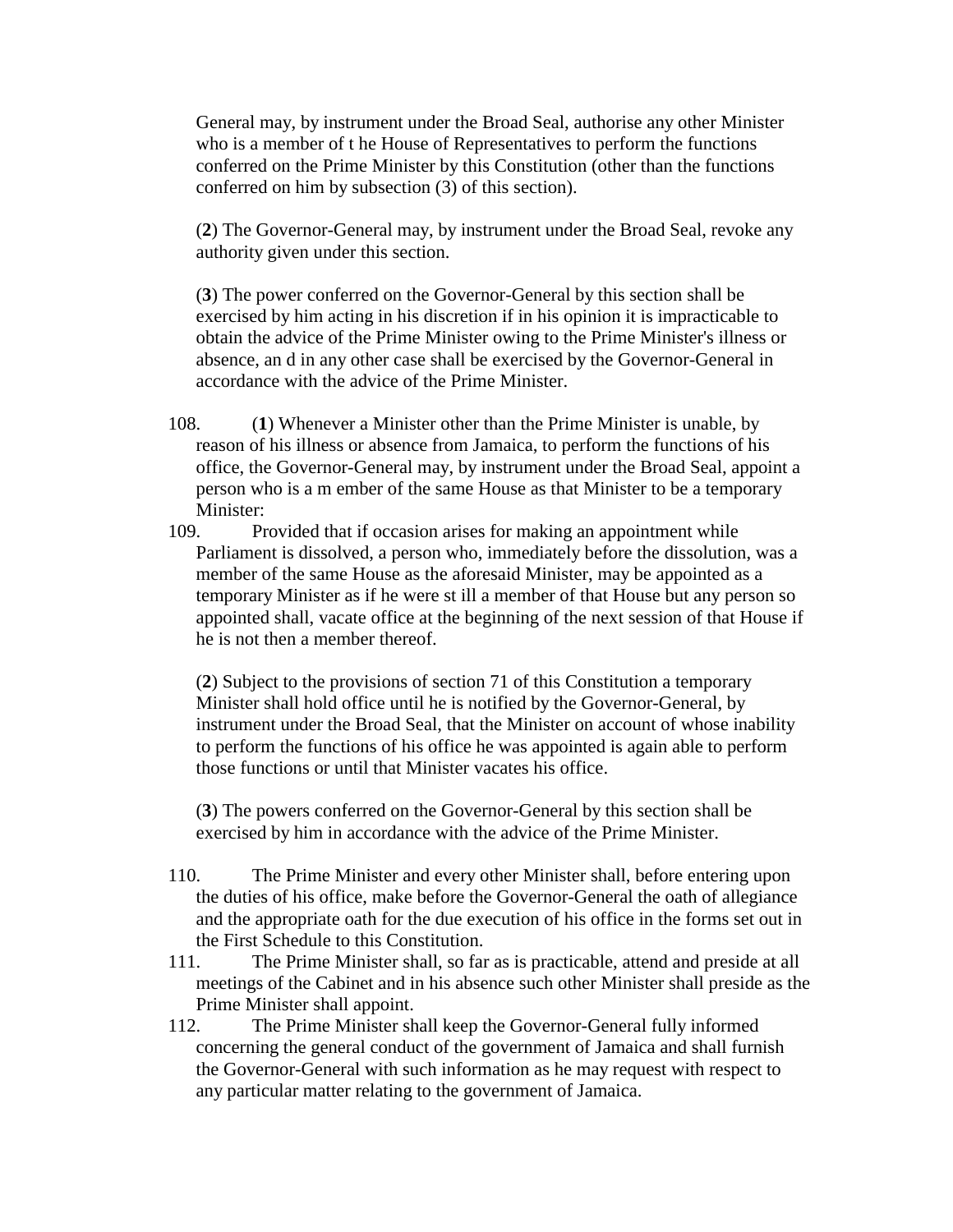113. (**1**) Subject to the provisions of this Constitution, the Governor-General, acting in accordance with the advice of the Prime Minister, may, by directions in writing, charge any Minister who is a member of the House of Representatives, or (except in so far as may be inconsistent with any Ministerial functions under section 67, 115, 116 or 118 of this Constitution) who is a member of the Senate with the responsibility for any subject or any department of government.

(**2**) Nothing in this section shall empower the Governor-General to confer on any Minister authority to exercise any power or to discharge any duty that is conferred or imposed by this Constitution or any other law on the Governor-General or any person or authority other than that Minister.

(**3**) With the approval of the House of Representatives signified by a resolution directions in writing made under subsection (1) of this section may be given retroactive effect.

114. (**1**) The Governor-General, acting in accordance with the advice of the Prime Minister, may, by instrument under the Broad Seal, appoint Parliamentary Secretaries from among the members of the two Houses to assist Ministers in the discharge of their functions.

(**2**)**[Deleted by Act 1 of 1977.]** The number of Parliamentary Secretaries appointed from the members of the Senate shall not at any time exceed three.

(**3**) If occasion arises for making an appointment to the office of Parliamentary Secretary while Parliament is dissolved, a person who was a member of either House of the last Parliament may be appointed as if he were still a member of that House bu t any person so appointed shall vacate office at the beginning of the next session of that House if he is not then a member thereof.

(**4**) The provisions of subsection (4) of section 71 and section 74 of this Constitution shall apply to Parliamentary Secretaries as they apply to Ministers.

115. (**1**) There shall be an Attorney-General who shall be the principal legal adviser to the Government of Jamaica.

(**2**) Power to appoint a person to hold or act in the office of Attorney-General and to remove from that office a person holding or acting in it shall, subject to subsection (4) of this section, be exercised by the Governor-General acting in accordance with the advice of the Prime Minister.

(**3**) Any person appointed to hold or act in the office of Attorney-General in pursuance of subsection *(2)* of this section shall not, except in accordance with the provisions of section 70 of this Constitution, be appointed a Minister.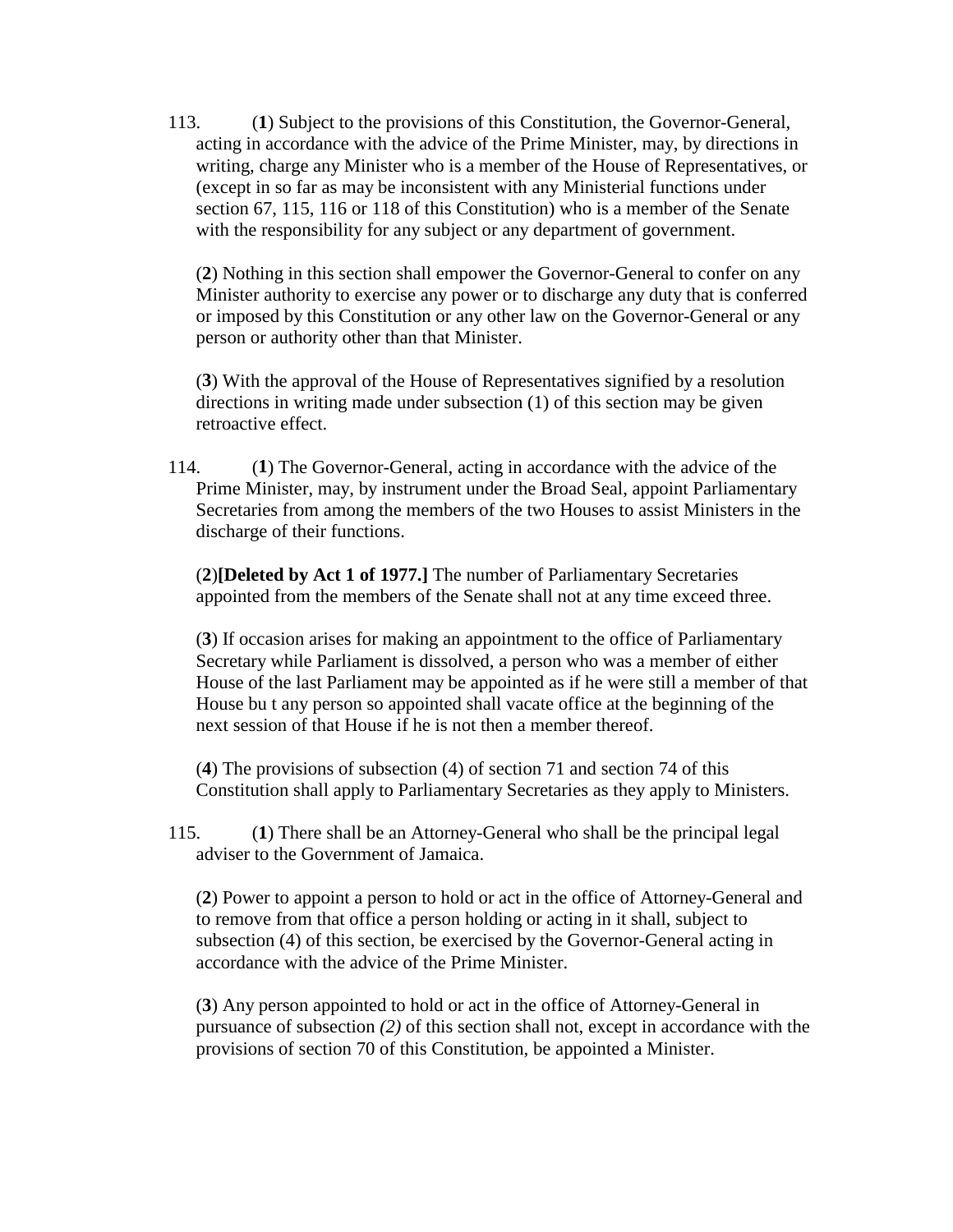(**4**) Until an appointment of a person to hold or act in the office of Attorney-General is first made under the provisions of subsection (2) of this section, it shall be a public office and a person shall not be qualified to hold or act in that office unless he is qualified for appointment as a Judge of the Supreme Court.

(**5**) On the occasion of the first appointment of a person to hold or act in the office of Attorney-General under the provisions of subsection (2) of this section, the office of Attorney-General as a public office shall be deemed to have been abolish ed.

116. (**1**) There shall be a Leader of the Opposition who shall be appointed by the Governor-General by instrument under the Broad Seal.

(**2**) Whenever the Governor-General has occasion to appoint a Leader of the Opposition he shall, in his discretion, appoint the member of the House of Representatives who, in his judgment, is best able to command the support of a majority of those members who do not support the Government, or, if there is no such person, the member of that House who, in his judgment, commands the support of the largest single group of such members who are prepared to support one leader.

(**3**) The office of Leader of the Opposition shall become vacant-

- . if he resigns his office;
- a. if, after any dissolution of Parliament, he is informed by the Governor-General acting in his discretion that the Governor-General is about to appoint another person as Leader of the Opposition;
- b. if he ceases to be a member of the House of Representatives otherwise than by reason of a dissolution of Parliament;
- c. if, under the provisions of subsection (3) or subsection (4) of section 41 of this Constitution, he is required to cease to exercise any of his functions as a member of the House of Representatives; or
- d. if his appointment is revoked under the provisions of subsection (5) of this section.

(**4**) If occasion arises for making an appointment while Parliament is dissolved, a person who was a member of the House of Representatives immediately before the dissolution may be appointed Leader of the Opposition as if such person were still a member of that House but the person so appointed shall vacate office at the beginning of the next session of that House if he is not a member thereof.

(**5**) If, in the judgment of the Governor-General, the Leader of the Opposition no longer is able to command the support of a majority of those members of the House of Representatives who do not support the Government, or, as the case may be, the sup port of the largest single group of such members who are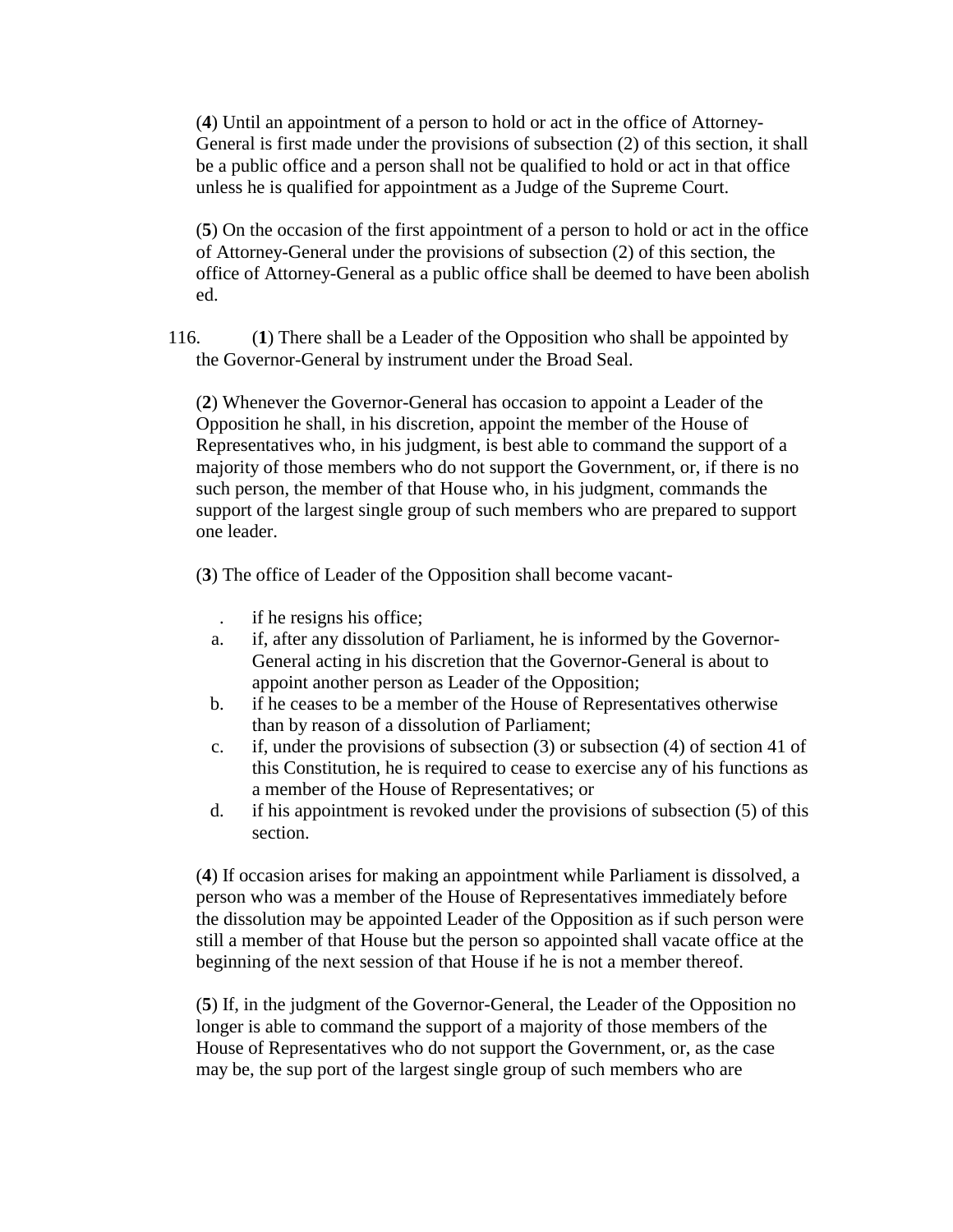prepared to support one leader, the Governor-General, acting in his discretion, shall revoke the appointment of the Leader of the Opposition.

- 117. During any period in which there is a vacancy in the, office of Leader of the Opposition by reason of the fact that no person is both qualified in accordance with this Constitution for, and willing to accept, appointment to that office, the Governor-General shall act in accordance with the advice of the Prime Minister on any matter in respect of which it is provided in this Constitution either -
	- . that the Governor-General shall act on the advice of the Leader of the Opposition, or
	- a. that the Governor-General shall act on the recommendation of the Prime Minister after consultation with the Leader of the Opposition.
- 118. (**1**) There shall be in and for Jamaica a Privy Council which shall consist of six members appointed by the Governor-General, after consultation with the Prime Minister, by instrument under the Broad Seal.

(**2**) At least two of the members of the Privy Council shall be persons who hold or have held public office.

(**3**) The Privy Council shall have such powers and duties as may be conferred or imposed upon it by or under this Constitution or any other law.

- 119. (**1**) The seat of a member of the Privy Council shall become vacant
	- . at the expiration of three years from the date of his appointment or such earlier time as may be specified in the instrument by which he was appointed;
	- a. if he resigns his seat; or
	- b. if his appointment is revoked by the Governor-General, acting after consultation with the Prime Minister, by instrument under the Broad Seal.

(**2**) If any person is appointed to be a provisional member of the Privy Council under section 85 of this Constitution and his tenure of his seat as a provisional member is immediately followed by his substantive appointment as a member under this section, the period of three years referred to in paragraph (a) of subsection (1) of this section shall be reckoned from the date of the instrument by which he was appointed a provisional member.

- 120. The Governor-General, acting after consultation with the Prime Minister, may, by instrument under the Broad Seal, declare that a member of the Privy Council, is by reason of absence or infirmity of body or mind, temporarily unable to discharge his functions as a member of the Council, and thereupon that member shall not take part in the proceedings of the Council until he is declared in like manner to be again able to discharge those functions.
- 121. (**1**) Whenever a member of the Privy Council has, under section 84 of this Constitution, been declared to be temporarily-unable to discharge his functions as a member, the Governor-General, acting after consultation with the Prime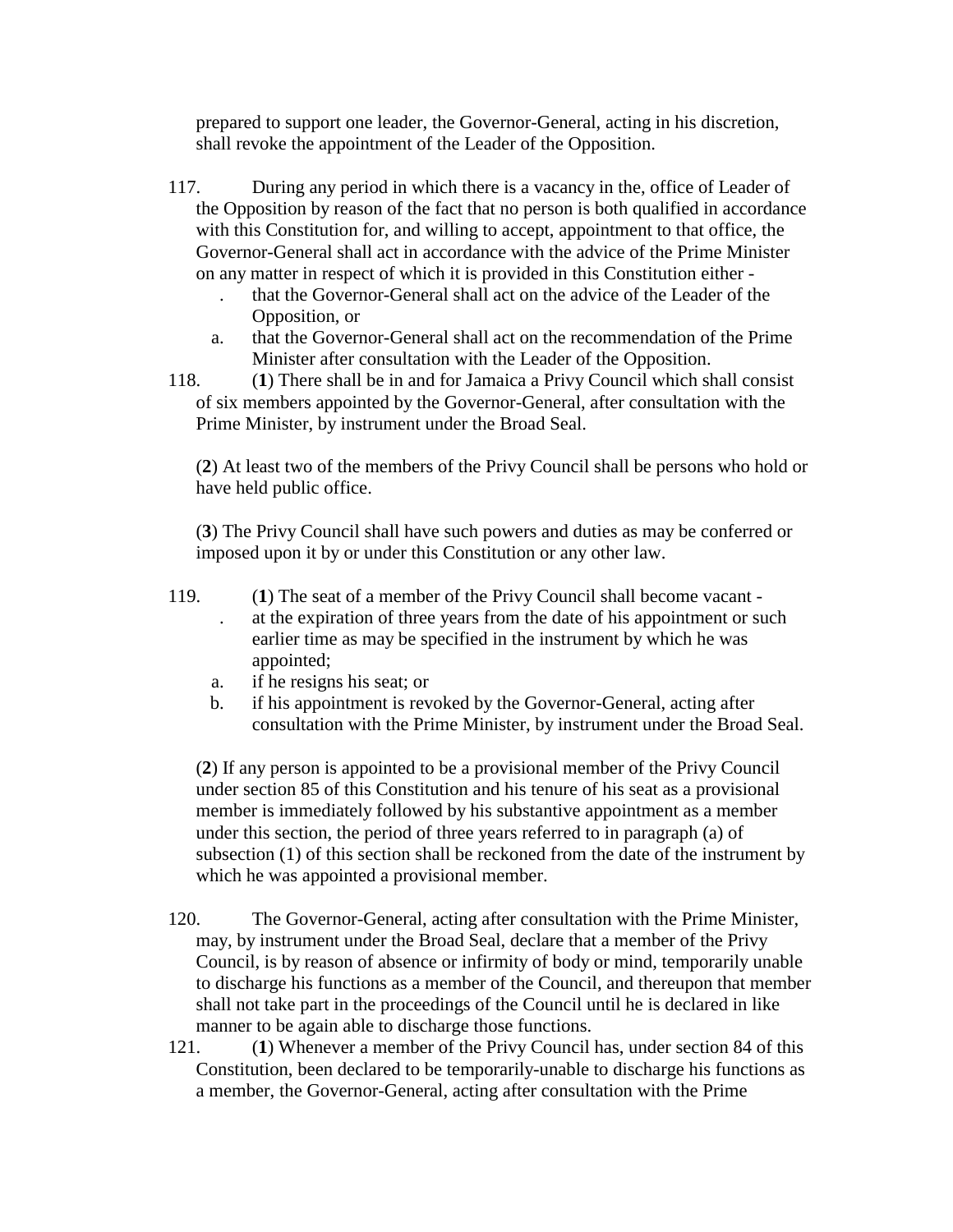Minister, may, by instrument under the Broad Seal, appoint a person to be a provisional member in place of that member during the period until that member is declared under section 84 of this Constitution to be again able to discharge those functions or vacates his seat .

(**2**) Subject to the provisions of subsection (1) of this section, the provisions of subsection (1) of section 83 of this Constitution shall apply in relation to a provisional member of the Privy Council as they apply in relation to a substantive member.

122. (**1**) The Governor-General, after consultation with the Prime Minister, shall appoint one of the members of the Privy Council to be the Senior Member thereof.

(**2**) If on any question the votes of the members of the Privy Council are equally divided the Senior Member shall have and exercise a casting vote in addition to his original vote.

(**3**) the Senior Member shall preside over any meeting of the Privy Council at which the Governor-General is not present.

(**4**) If at any meeting of the Privy Council the Senior Member is absent, the members present shall elect one of their number to exercise the powers and to perform the duties of the Senior Member at that meeting.

- 123. The Governor-General shall, so far as is practicable, attend and preside at all meetings of the Privy Council.
- 124. (**1**) The Privy Council shall not be summoned except by the authority of the Governor-General acting in his discretion.

(**2**) If, during any meeting of the Privy Council, the Governor-General or member presiding observes, upon objection in that behalf being taken by any member present, that there are present less than three members besides the Governor-General or member presiding, he shall thereupon adjourn the meeting.

(**3**) Subject to the provisions of this Constitution, the Privy Council may regulate its own procedure.

- 125. The Privy Council shall not be disqualified for the transaction of business by reason only of any vacancy among its members (including any vacancy not filled when it is first constituted or is reconstituted at any time), and any proceeding therein shall be valid notwithstanding that some person who was not entitled so to do took part therein.
- 126. (**1**) The Governor-General may, in Her Majesty's name and on Her Majesty's behalf -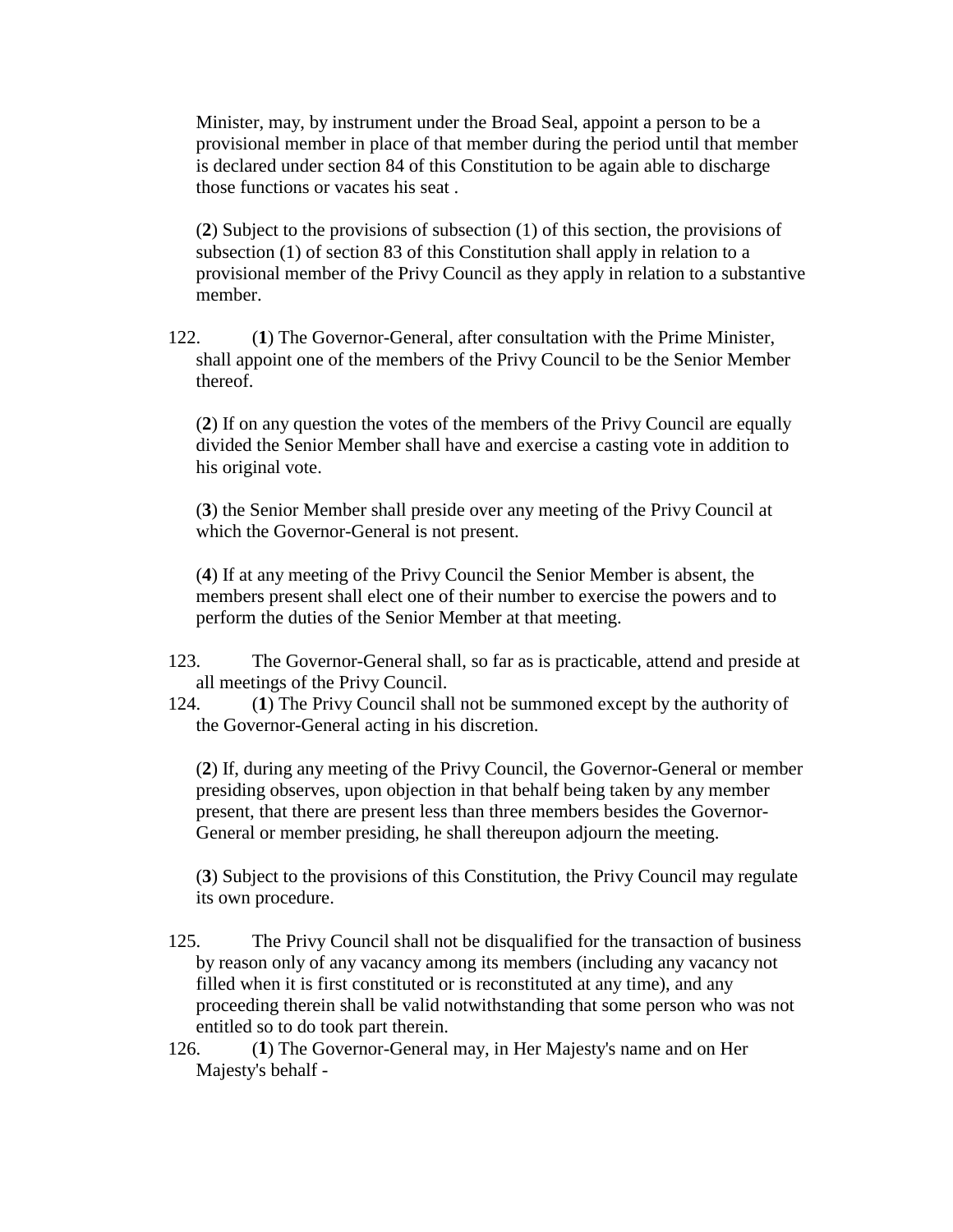- . grant to any person convicted of any offence against the law of Jamaica a pardon, either free or subject to lawful conditions;
- a. grant to any person a respite, either indefinite or for a specified period, from the execution of any punishment imposed on that person for such an offence;
- b. substitute a less severe form of punishment for that imposed on any person for such an offence; or
- c. remit the whole or part of any punishment imposed on any person for such an offense or any penalty or forfeiture otherwise due to the Crown on account of such an offence.

(**2**) In the exercise of the powers conferred on him by this section the Governor-General shall act on the recommendation of the Privy Council.

127. (**1**) Where any person has been sentenced to death for an offense against the law of Jamaica, the Governor-General shall cause a written report of the case from the trial judge, together with such other information derived from the record of the case or elsewhere as the Governor-General may require, to be forwarded to the Privy Council so that the Privy Council may advise him in accordance with the provisions of section 90 of this Constitution.

(**2**) The power of requiring information conferred on the Governor-General by subsection (1) of this section shall be exercised by him on the recommendation of the Privy Council or, in any case in which in his judgment the matter is too urgent to admit of such recommendation being obtained by the time within which it may be necessary for him to act, in his discretion.

128. (**1**) There shall be a Secretary to the Cabinet who shall be appointed by the Governor-General, acting on the recommendation of the Prime Minister, from a list of public officers submitted by the Public Service Commission.

(**2**) The Secretary to the Cabinet shall have charge of the Cabinet Office and shall be responsible, in accordance with such instructions as may be given to him by the Prime Minister, for arranging the business for, and keeping the minutes of, the meetings of the Cabinet and for conveying the decisions of the Cabinet to the appropriate person or authority, and shall have such other functions as the Prime Minister may from time to time direct.

129. (**1**) Where any Minister has been charged with the responsibility for a subject or department of government, he shall exercise general direction and control over the work relating to that subject and over that department; and, subject as aforesaid and to such direction and control, the aforesaid work and the department shall be under the supervision of a Permanent Secretary appointed in accordance with the provisions of section 126 of this Constitution.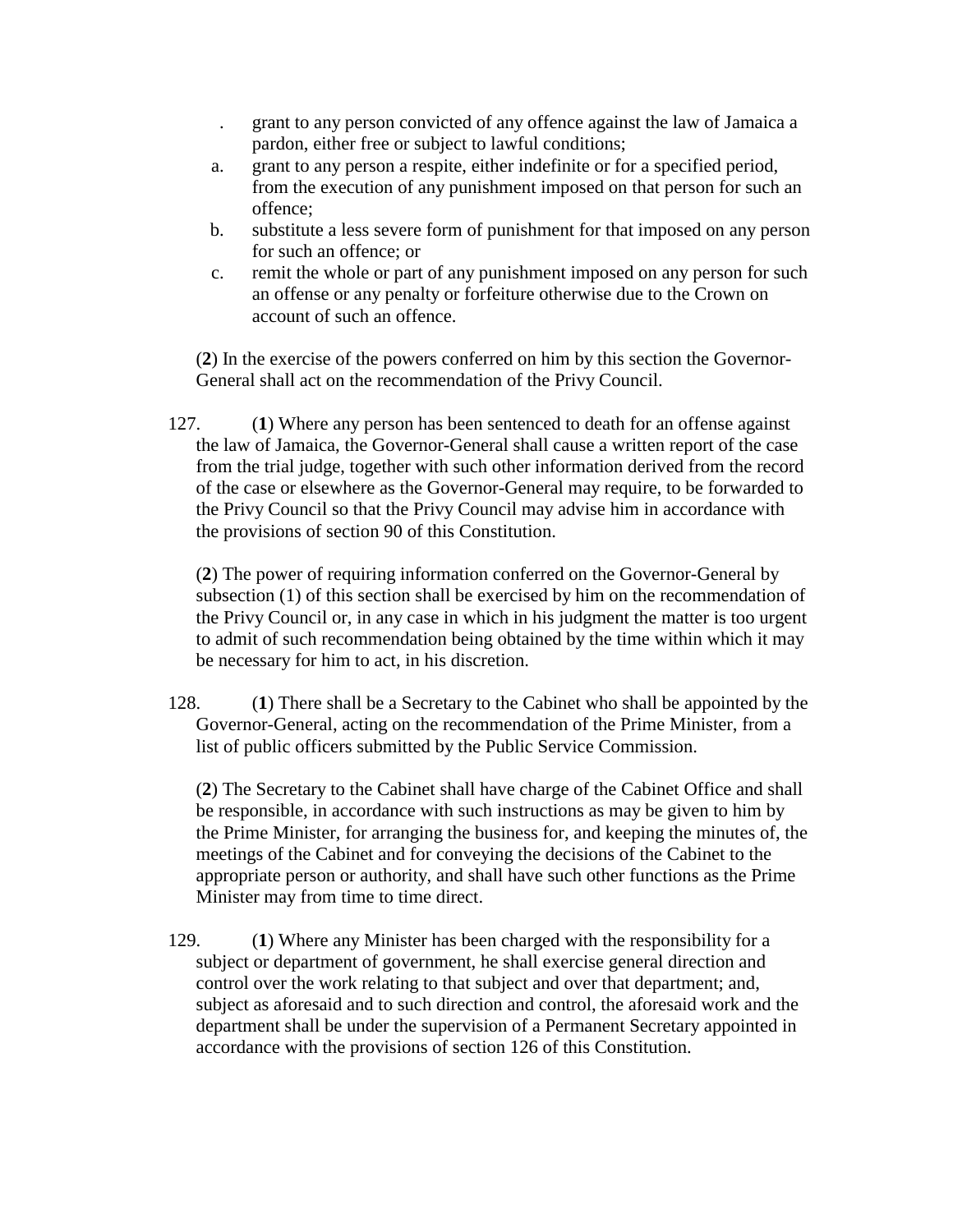(**2**) A person may be a Permanent Secretary in respect of more than one department of government.

(**3**) The office of Financial Secretary is hereby constituted and, for the purposes of this section, he shall be deemed to be a Permanent Secretary.

130. (**1**) There shall be a Director of Public Prosecutions, whose office shall be a public office.

(**2**) A person shall not be qualified to hold or act in the office of Director of Public Prosecutions unless he is qualified for appointment as a Judge of the Supreme Court.

(**3**) The Director of Public Prosecutions shall have power in any case in which he considers it desirable so to do -

- . to institute and undertake criminal proceedings against any person before any court other than a court-martial in respect of any offense against the law of Jamaica;
- a. to take over and continue any such criminal proceedings that may have been instituted by any other person or authority; and
- b. to discontinue at any stage before judgment is delivered any such criminal proceedings instituted or undertaken by himself or any other person or authority.

(**4**) The powers of the Director of Public Prosecutions under subsection (3) of this section may be exercised by him in person or through other persons acting under and in accordance with his general or special instructions.

(**5**) The powers conferred upon the Director of Public Prosecutions by paragraphs (b) and (c) of subsection (3) of this section shall be vested in him to the exclusion of any other person or authority:

Provided that where any other person or authority has instituted criminal proceedings, nothing in this subsection shall prevent the withdrawal of those proceedings by or at the instance of that person or authority and with the leave of the Court.

(**6**) In the exercise of the powers conferred upon him by this section the Director of Public Prosecutions shall not be subject to the direction or control of any other person or authority.

(**7**) For the purposes of this section, any appeal from any determination in any criminal proceedings before any court, or any case stated or question of law reserved for the purposes of any such proceedings, to any other court in Jamaica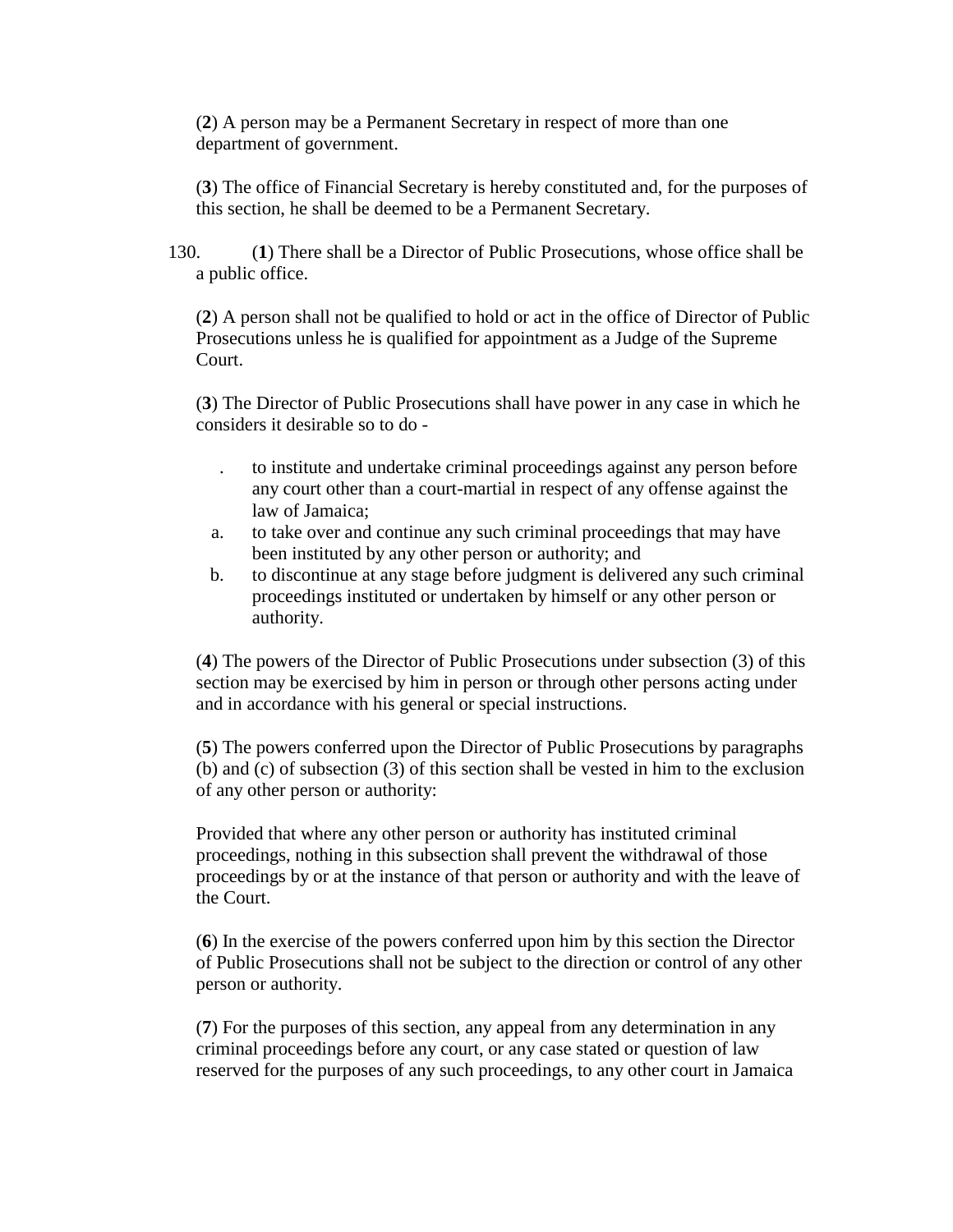or to the Judicial Committee of Her Majesty's Privy Council shall be deemed to be part of those proceedings.

- 131. (**1**) The Director of Public Prosecutions shall receive such emoluments and be subject to such other terms and conditions of service as may from time to time be prescribed by or under any law:
- 132. Provided that the emoluments and terms and conditions of service of the Director of Public Prosecutions, other than allowances that are not taken into account in computing pensions, shall not be altered to his disadvantage during his continuance in office .

(**2**) The salary for the time being payable to the Director of Public Prosecutions under this Constitution shall be charged on and paid out of the Consolidated Fund.

- 133. (**1**) Subject to the provisions of subsections (4) to (7) (inclusive) of this section the Director of Public Prosecutions shall hold office until he attains the age of sixty years:
- 134. Provided that
	- . he may at any time resign his office; and
	- a. Governor-General, acting on the recommendation of the Prime Minister after consultation with the Leader of the Opposition, may permit a Director of Public Prosecutions who has attained the age of sixty years to continue in office until he has attained such later age, not exceeding sixty five years, as may (before the Director of Public Prosecutions has attained the age of sixty years) have been agreed between them.

(**2**) Nothing done by the Director of Public Prosecutions shall be invalid by reason only that he has attained the age at which he is required by this section to vacate his office.

(**3**) If the office of Director of Public Prosecutions is vacant or the holder of that office is for any reason unable to perform the functions thereof, a person qualified for appointment to that office may be appointed to act therein, and any person so appointed shall, subject to the provisions of subsection (1) of this section, continue to act until the office of Director of Public Prosecutions is filled or, as the case may be, until the Director of Public Prosecutions has resumed the functions of his office or the appointment of that person is revoked by the Governor-General acting on the advice of the Public Service Commission.

(**4**) The Director of Public Prosecutions may be removed from office only for inability to discharge the functions of his office (whether arising from infirmity of body or mind or any other cause) or for misbehaviour and shall not be so removed except in accordance with the provisions of this section.

(**5**) The Director of Public Prosecutions shall be removed from office by the Governor-General if the question of his removal from office has been referred to a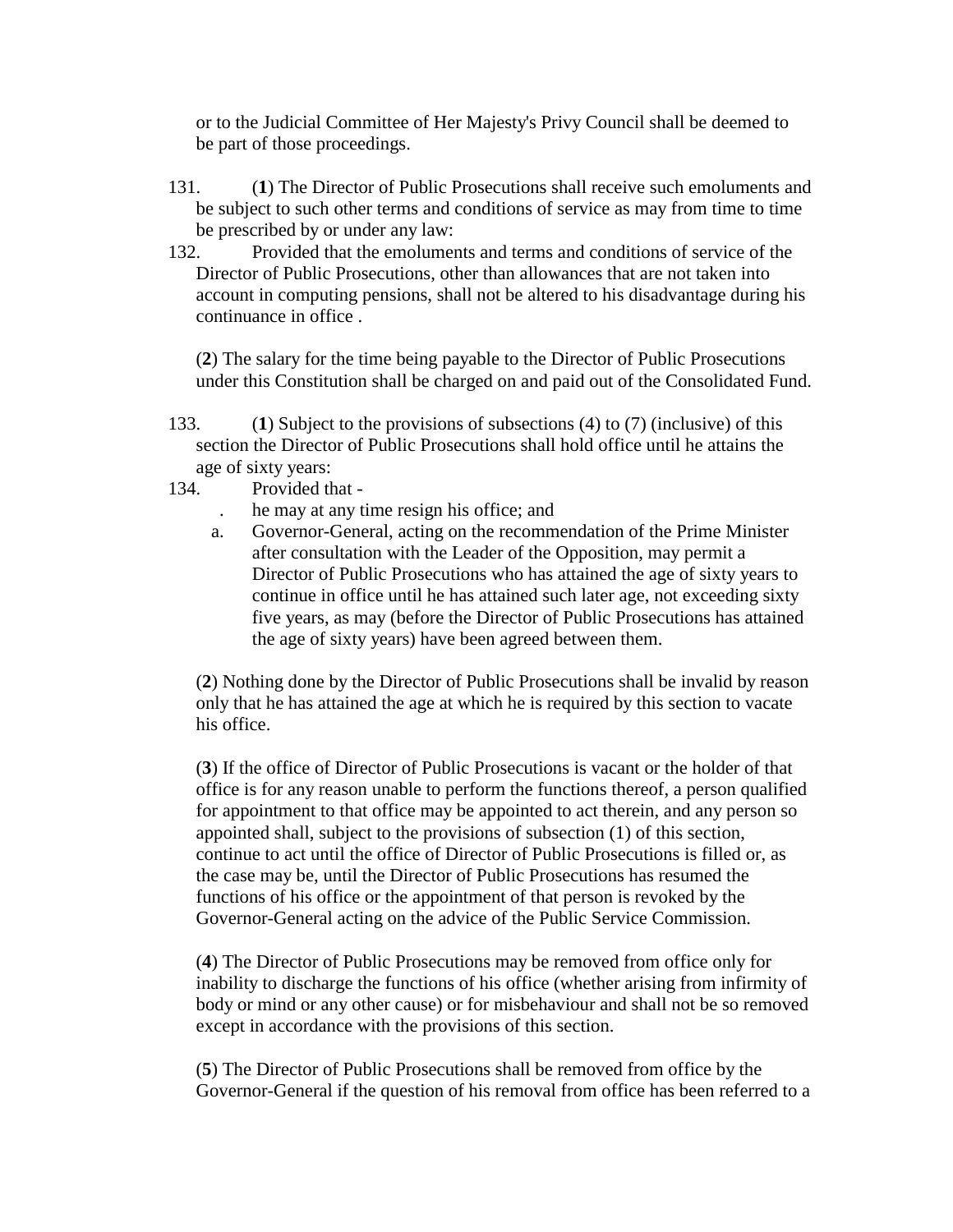tribunal appointed under subsection (6) of this section and the tribunal has recommended to the Governor-General that he ought to be removed from office for inability as aforesaid or for misbehaviour.

(**6**) If the Prime Minister represents to the Governor-General that the question of removing the Director of Public Prosecutions from office for inability as aforesaid or for misbehaviour ought to be investigated then -

- b. the Governor-General, acting in accordance with the advice of the Prime Minister, shall appoint a tribunal, which shall consist of a chairman and not less than two other members, from among persons who hold or have held office as a judge of a court having unlimited jurisdiction in civil and criminal matters in some part of the Commonwealth or a court having jurisdiction in appeals from any such court; and
- c. that tribunal shall enquire into the matter and report on the facts thereof to the Governor-General and recommend to the Governor-General whether the Director of Public Prosecutions ought to be removed from office for inability as aforesaid or for misbehaviour.

(**7**) The provisions of the Commissions of Enquiry Act as in force immediately before the appointed day shall, subject to the provisions of this section and of the Third Schedule to this Constitution, apply as nearly as may be in relation to tribunal s appointed under subsection (6) of this section or, as the context may require, to the members thereof as they apply in relation to Commissions or Commissioners appointed under that Act, and for that purpose shall have effect as if they formed part of this Constitution.

(**8**) If the question of removing the Director of Public Prosecutions from office has been referred to a tribunal under subsection (6) of this section, the Governor-General, acting in accordance with the advice of the Prime Minister, may suspend the Director of Public Prosecutions from performing the functions of his office, and any such suspension may at any time be revoked by the Governor-General, acting in accordance with the advice of the Prime Minister, and shall in any case cease to have effect if the tribunal recommends to the Governor-General that the Director of Public Prosecutions should not be removed from office.

# **Chapter VII**

# **The Judicature**

## **Part I**

*The Supreme Court*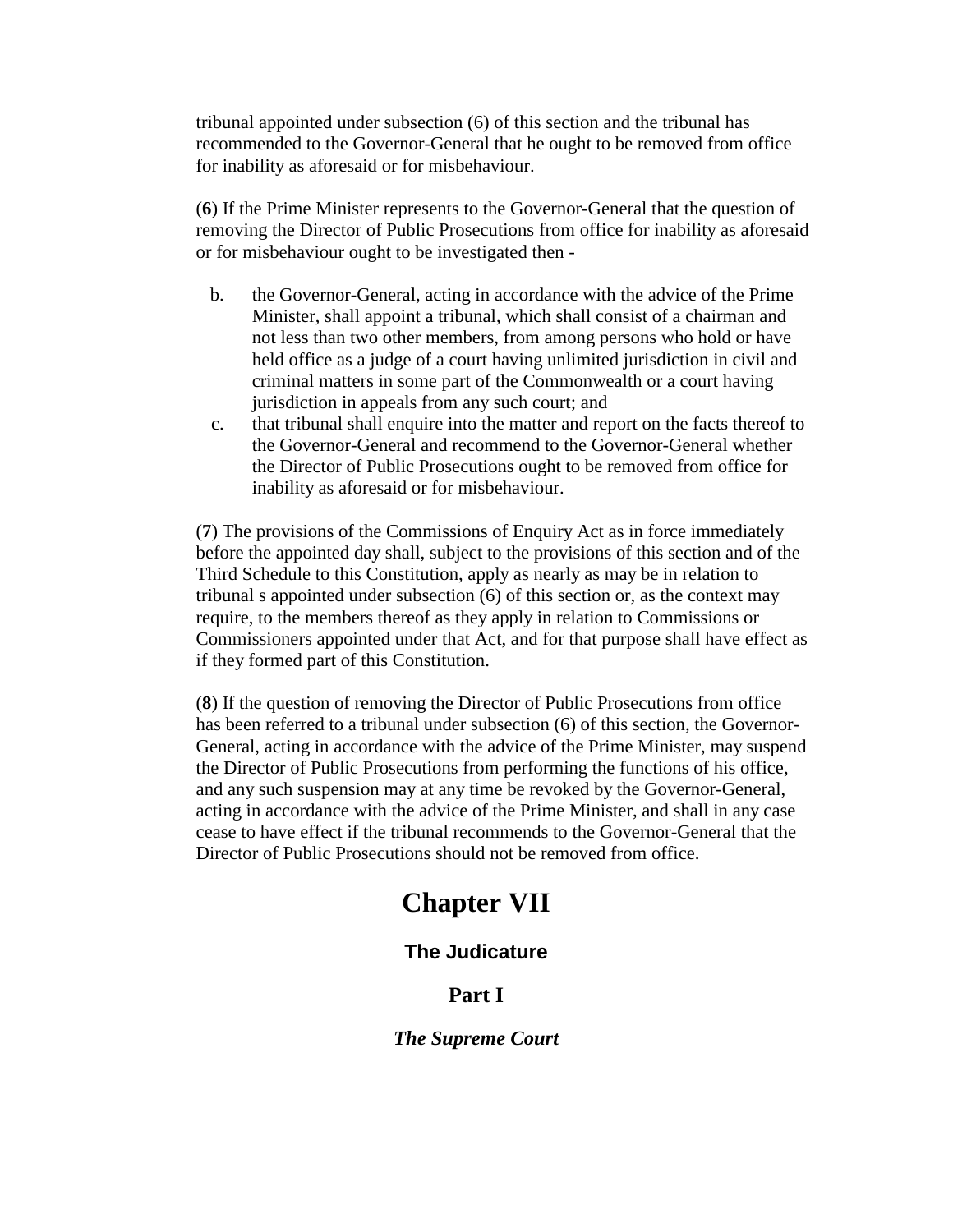135. (**1**) There shall be a Supreme Court for Jamaica which shall have such jurisdiction and powers as may be conferred upon it by this Constitution or any other law.

(**2**) The Judges of the Supreme Court shall be the Chief Justice, a Senior Puisne Judge and such number of other Puisne Judges as may be prescribed by Parliament.

(**3**) No office of Judge of the Supreme Court shall be abolished while there is a substantive holder thereof.

(**4**) The Supreme Court shall be a superior court of record and, save as otherwise provided by Parliament, shall have all the powers of such a court.

136. (**1**) The Chief Justice shall be appointed by the Governor-General by instrument under the Broad Seal on the recommendation of the Prime Minister after consultation with the Leader of the Opposition.

(**2**) The Puisne Judges shall be appointed by the Governor-General by instrument under the Broad Seal acting on the advice of the Judicial Service Commission.

(**3**) The qualifications for appointment as a Judge of the Supreme Court shall be such as may be prescribed by any law for the time being in force:

Provided that a person who has been appointed as a Judge of the Supreme Court may continue in office notwithstanding any subsequent variations in the qualifications so prescribed.

137. (**1**) If the office of Chief Justice is vacant or if the Chief Justice is for any reason unable to perform the functions of his office, then, until a person has been appointed to that office and assumed its functions or, as the case may be, until the Chief Justice has resumed those functions, they shall be performed by such other person, qualified under subsection (3) of section 98 of this Constitution for appointment as a Judge, as the Governor-General, acting in accordance with the advice of th e Prime Minister may appoint for that purpose by instrument under the Broad Seal.

(**2**) If the office of a Puisne Judge of the Supreme Court is vacant, or if any such Judge is appointed to act as Chief Justice or as a Judge of the Court of Appeal, or is for any reason unable to perform the functions of his office, the Governor-General, acting on the advice of the Judicial Service Commission, may by instrument under the Broad Seal appoint a person qualified under subsection (3) of section 98 of this Constitution for appointment as a Judge to act as a Judge of the Supreme Court, an d any person so appointed shall, subject to the provisions of subsection (3) of section 100 of this Constitution, continue to act for the period of his appointment or, if no such period is specified, until his appointment is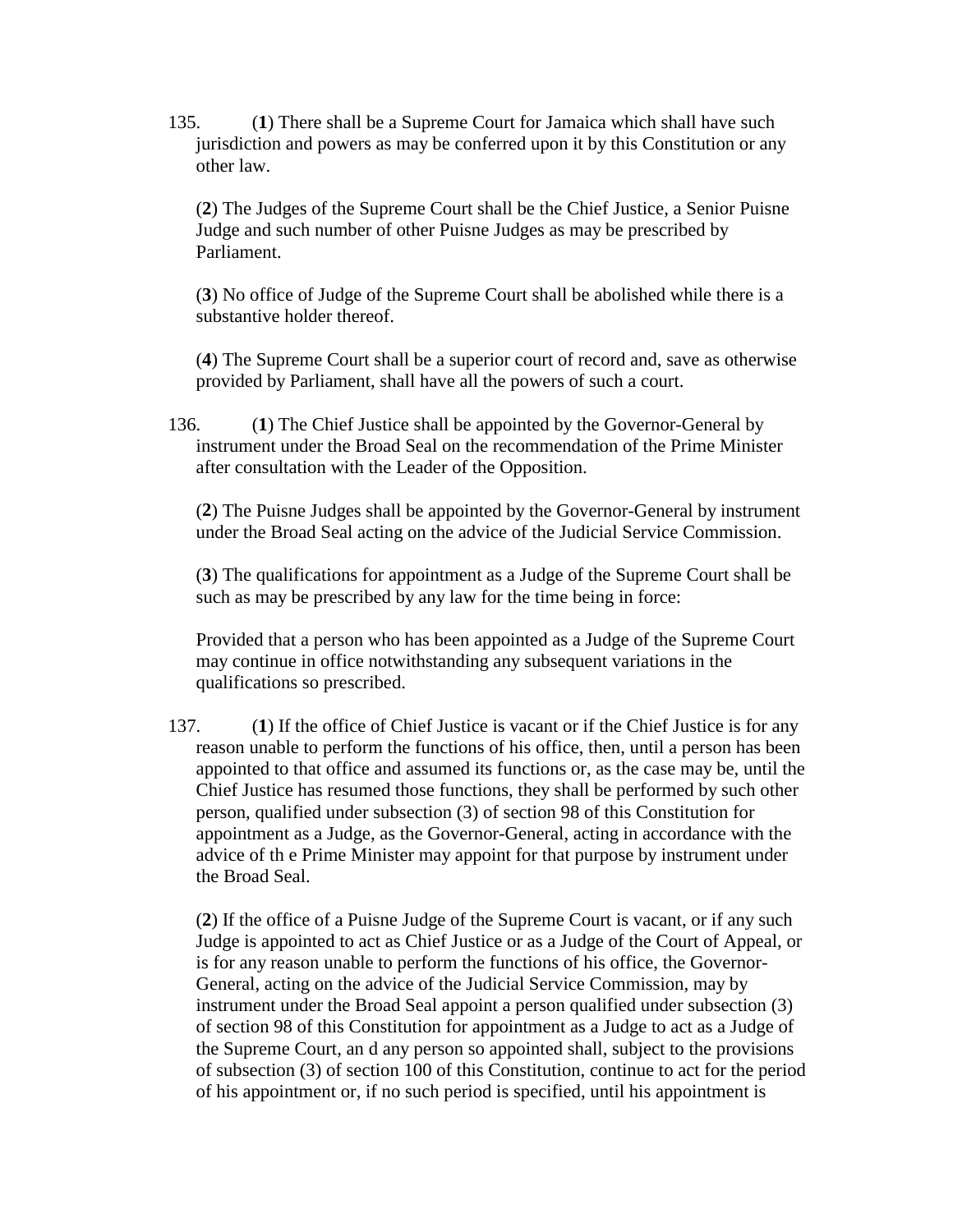revoked by the Governor-Genera l acting on the advice of the Judicial Service Commission:

Provided that he may, at any time, resign his acting office.

(**3**) Any person appointed to act as a Judge under the provisions of this section may, notwithstanding that the period of his appointment has expired or his appointment has been revoked, sit as a Judge for the purpose of delivering judgment or doing any other thing in relation to proceedings which were commenced before him while he was so acting.

- 138. (**1**) Subject to the provisions of subsections (4) to (7) (inclusive) of this section, a Judge of the Supreme Court shall hold office until he attains the age of sixty-five years:
- 139. Provided that-
	- . he may at any time resign his office; and
	- a. the Governor-General, acting on the recommendation of the Prime Minister after consultation with the Leader of the Opposition, may permit a Judge who attains the age of sixty-five years to continue in office until he has attained such later age, not exceeding sixty-seven years, as may (before the Judge has attained the age of sixty-five years) have been agreed between them.

(**2**) Notwithstanding that he has attained the age at which he is required by or under the provisions of this section to vacate his office a person holding the office of Judge of the Supreme Court may, with the permission of the Governor-General, acting in accordance with the advice of the Prime Minister, continue in office for such period after attaining that age as may be necessary to enable him to deliver judgment or to do any other thing in relation to proceedings that were commenced before him before he attained that age.

(**3**) Nothing done by a Judge of the Supreme Court shall be invalid by reason only that he has attained the age at which he is required by this section to vacate his office.

(**4**) A Judge of the Supreme Court may be removed from office only for inability to discharge the functions of his office (whether arising from infirmity of body or mind or any other cause) or for misbehaviour, and shall not be so removed except in accordance with the provisions of subsection (5) of this section.

(**5**) A Judge of the Supreme Court shall be removed from office by the Governor-General by instrument under the Broad Seal if the question of the removal of that Judge from office has, at the request of the Governor-General, made in pursuance of subsection (6) of this section, been referred by Her Majesty to the Judicial Committee of Her Majesty's Privy Council under section 4 of the Judicial Committee Act, 1833, or any other enactment enabling Her Majesty in that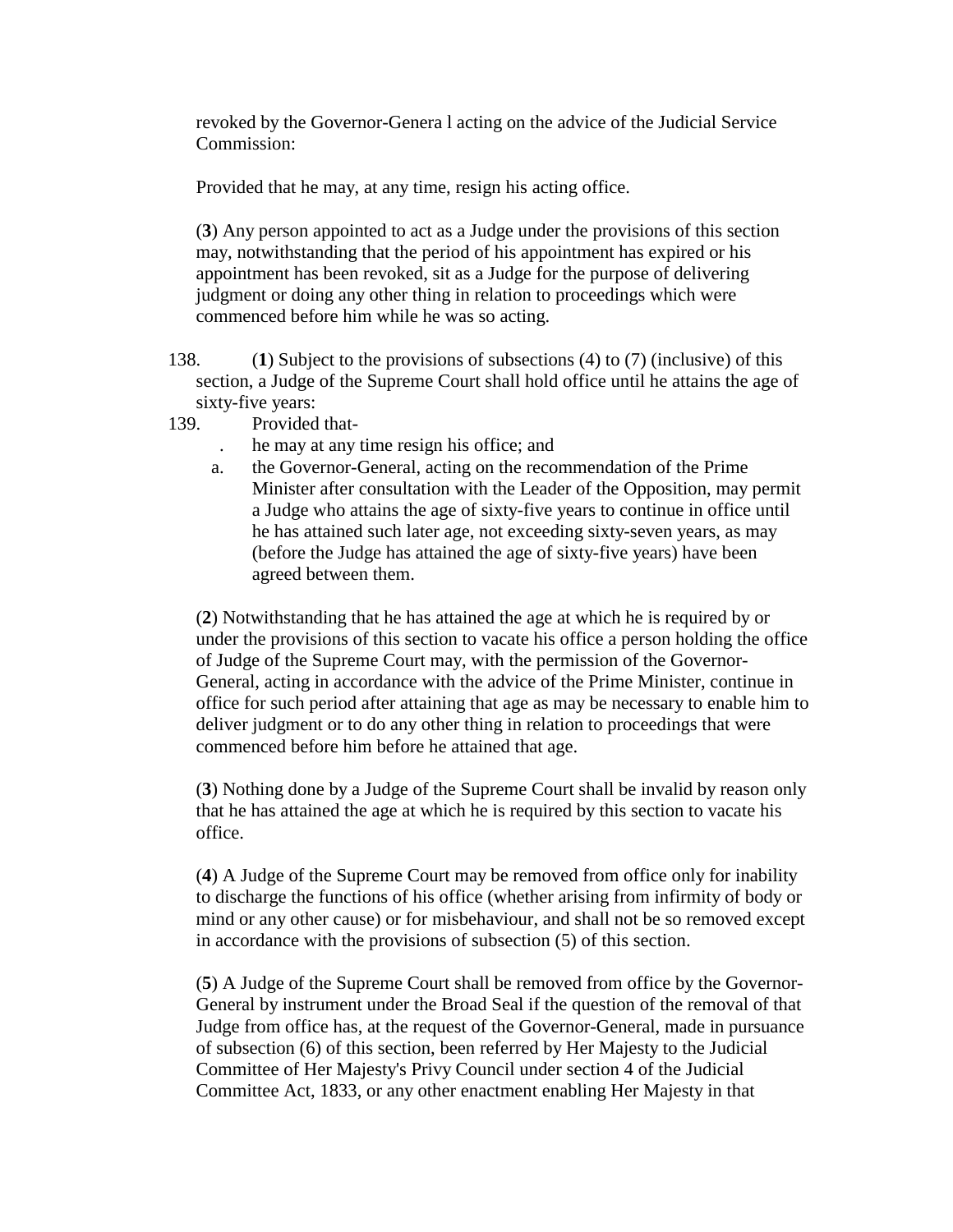behalf, and the Judicial Committee h as advised Her Majesty that the Judge ought to be removed from office for inability as aforesaid or for misbehaviour.

(**6**) If the Prime Minister (in the case of the Chief Justice) or the Chief Justice after consultation with the Prime Minister (in the case of any other Judge) represents to the Governor-General the question of removing a Judge from of the Supreme Court from office for inability as aforesaid or for misbehaviour ought to be investigated, then -

- b. the Governor-General shall appoint a tribunal, which shall consist of a Chairman and not less than two other members, selected by the Governor-General on the advice of the Prime Minister (in the case of the Chief Justice) or of the Chief Justice (in t he case of any other Judge) from among persons who hold or have held office as a judge of a court having unlimited jurisdiction in civil and criminal matters in some part of the Commonwealth or a court having jurisdiction in appeals from any such court;
- c. that tribunal shall enquire into the matter and report on the facts thereof to the Governor-General and recommend to the Governor-General whether he should request that the question of the removal of that Judge should be referred by Her Majesty to the Judicial Committee; and
- d. if the tribunal so recommends, the Governor-General shall request that the question should be referred accordingly.

(**7**) The provisions of the Commissions of Enquiry Act as in force immediately before the appointed day shall, subject to the provisions of this section and of the Third Schedule to this Constitution, apply as nearly as may be in relation to tribunal s appointed under subsection (6) of this section or, as the context may require, to the members thereof as they apply in relation to Commissions or Commissioners appointed under that Act, and for that purpose shall have effect as if they formed part of this Constitution.

(**8**) If the question of removing a Judge of the Supreme Court from office has been referred to a tribunal appointed under subsection (6) of this section, the Governor-General, acting in accordance with the advice of the Prime Minister (in the case o f the Chief Justice) or of the Chief Justice after the Chief Justice has consulted with the Prime Minister (in the case of any other Judge), may suspend the Judge from performing the functions of his office.

(**9**) Any such suspension may at any time be revoked by the Governor-General, acting in accordance with the advice of the Prime Minister or the Chief Justice (as the case may be), and shall in any case cease to have effect -

e. if the tribunal recommends to the Governor-General that he should not request that the question of the removal of the Judge from office should be referred by Her Majesty to the Judicial Committee; or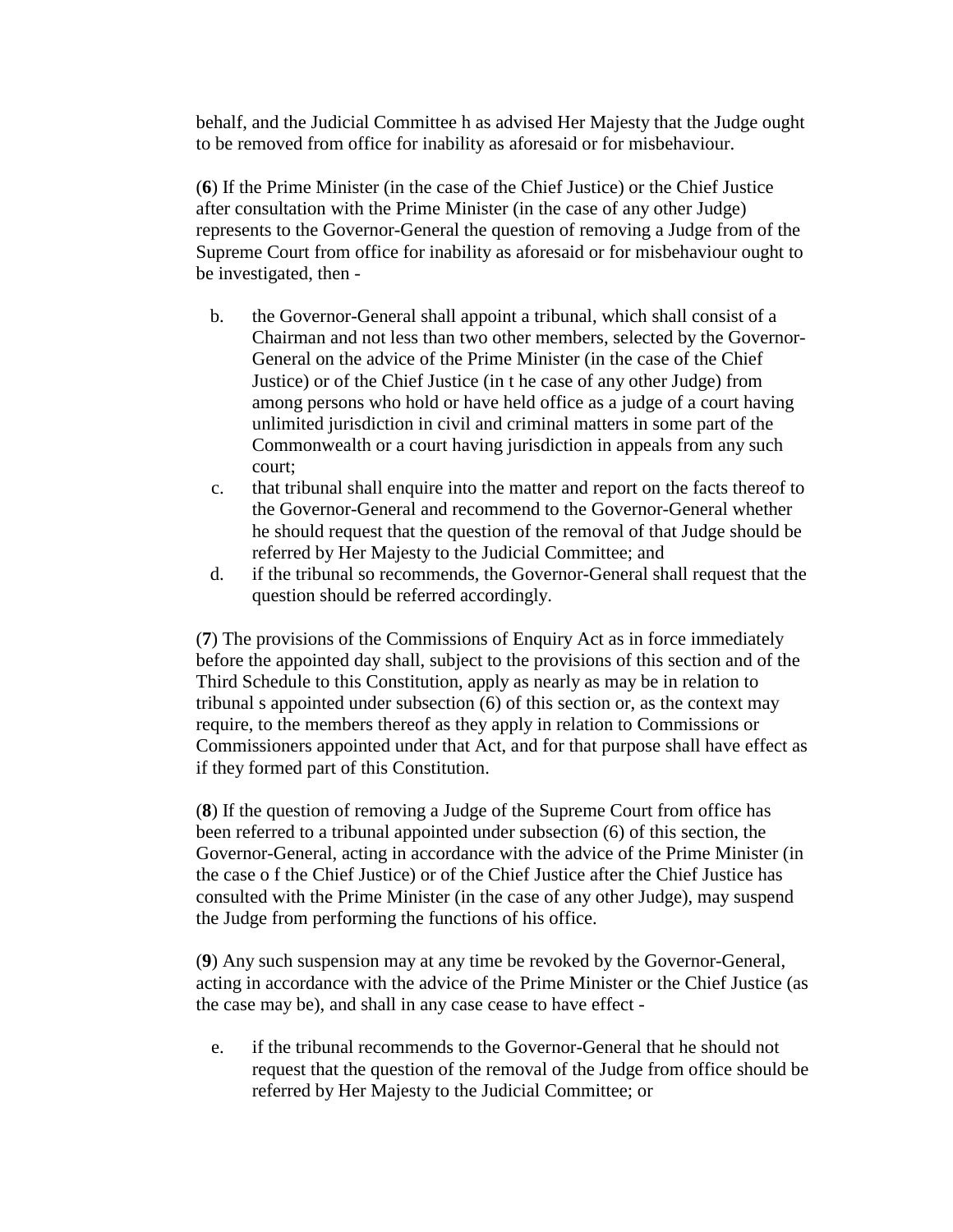f. the Judicial Committee advises Her Majesty that the Judge ought not to be removed from office.

(**10**) The provisions of this section shall be without prejudice to the provisions of subsection (2) of section 99 of this Constitution.

- 140. (**1**) The Judges of the Supreme Court shall receive such emoluments and be subject to such other terms and conditions of service as may from time to time be prescribed by or under any law:
- 141. Provided that the emoluments and terms and conditions of service of such a Judge, other than allowances that are not taken into account in computing pensions, shall not be altered to his disadvantage during his continuance in office.

(**2**) The salaries for the time being payable to the Judges of the Supreme Court under this Constitution shall be charged on and paid out of the Consolidated Fund.

142. A Judge of the Supreme Court shall not enter upon the duties of his office unless he has taken and subscribed the oath of allegiance and the judicial oath in the forms set out in the First Schedule to this Constitution.

# **Part II**

# *Court of Appeal*

143. (**1**) There shall be a Court of Appeal for Jamaica which shall have such jurisdiction and powers as may be conferred upon it by this Constitution or any other law.

(**2**) The Judges of the Court of Appeal shall be-

- . a President;
- a. the Chief Justice by virtue of his office as head of the Judiciary but who, however, shall not sit in the Court of Appeal unless there are at least four other Judges sitting and unless he has been invited so to sit by the President of the Court;
- b. three other Judges; and
- c. such number, if any, of other Judges as may be prescribed by Parliament.

(**3**) The President of the Court of Appeal shall be responsible for the arrangement of the work of the Court and shall preside whenever he is sitting in that Court.

(**4**) No office of Judge of the Court of Appeal shall be abolished while there is a substantive holder thereof.

(**5**) The Court of Appeal shall be a superior court of record and, save as otherwise provided by Parliament, shall have all the powers of such a court.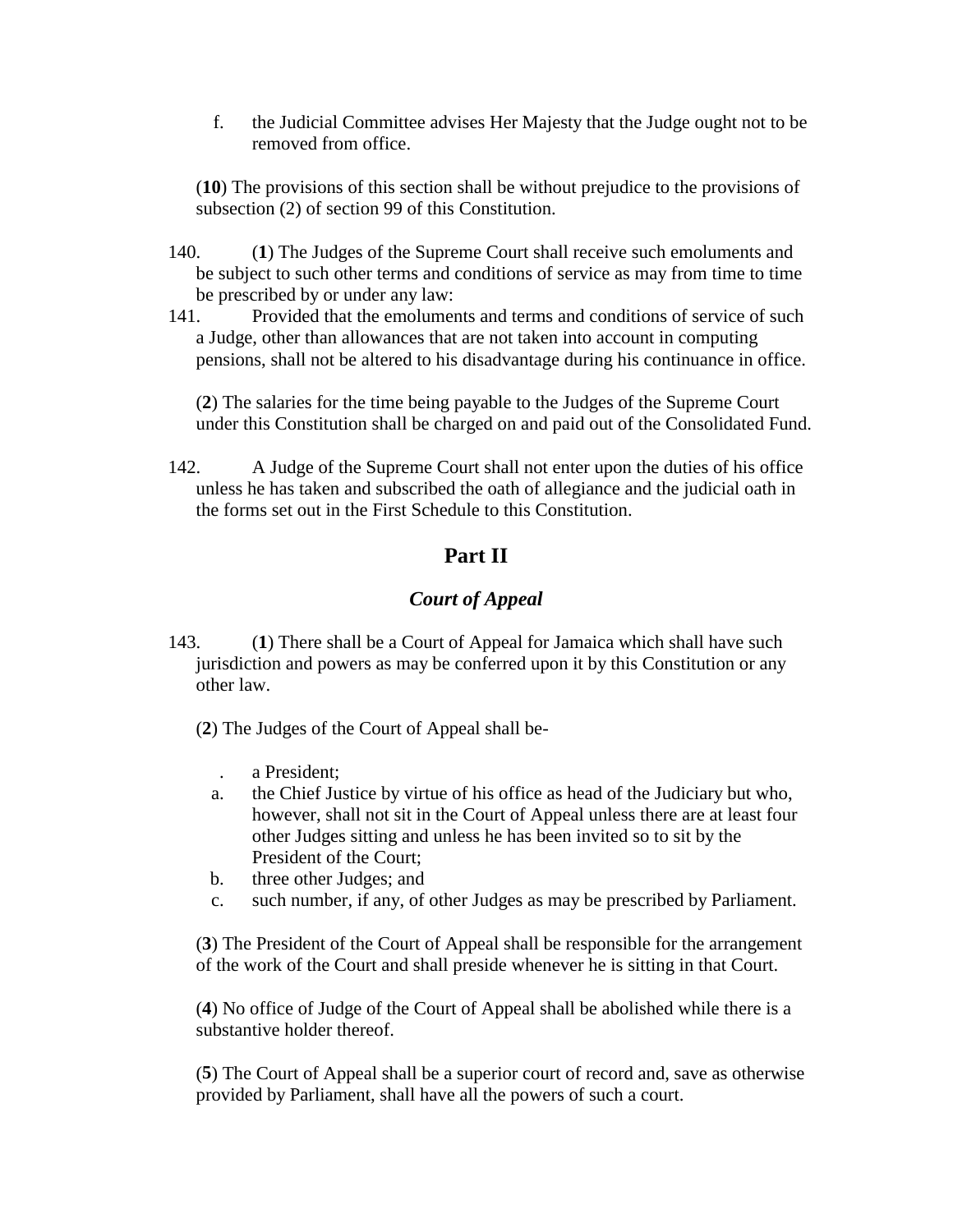144. (**1**) The President of the Court of Appeal shall be appointed by the Governor-General by instrument under the Broad Seal on the recommendation of the Prime Minister after consultation with the Leader of the Opposition.

(**2**) The other Judges of the Court of Appeal shall be appointed by the Governor-General by instrument under the Broad Seal acting on the advice of the Judicial Service Commission.

(**3**) The qualifications for appointment as a Judge of the Court of Appeal shall be such as may be prescribed by any law for the time being in force:

Provided that a person who has been appointed as a Judge of the Court of Appeal may continue in office notwithstanding any subsequent variations in the qualifications so prescribed.

145. (**1**) If the office of President of the Court of Appeal is vacant or if the President of the Court of Appeal is for any reason unable to perform the functions of his office, then, until a person has been appointed to that office and assumed its functions or, as the case may be, until the President of the Court of Appeal has resumed those functions, they shall be performed by such other person, qualified under subsection (3) of section 104 of this Constitution for appointment as a Judge of the Court of Appeal, as the Governor-General, acting in accordance with the advice of the Prime Minister, may appoint for that purpose by instrument under the Broad Seal.

(**2**) If the office of a Judge of the Court of Appeal (other than the President) is vacant, or if any such Judge is appointed to act as President of the Court of Appeal, or is for any reason unable to perform the functions of his office, the Governor -General, acting on the advice of the Judicial Service Commission, may by instrument under the Broad Seal appoint a person qualified under subsection (3) of section 104 of this Constitution for appointment as a Judge of the Court of Appeal to act as a Judge of the Court of Appeal, and any person so appointed shall, subject to the provisions of subsection (3) of section 106 of this Constitution, continue to act for the period of his appointment or, if no such period is specified, until his appointment is r evoked by the Governor-General acting on the advice of the Judicial Service Commission.

(**3**) Any person appointed to act as a Judge of the Court of Appeal under the provisions of this section may, notwithstanding that the period of his appointment has expired or his appointment has been revoked, sit as a Judge for the purpose of delivering judgment or doing any other thing in relation to proceedings which were commenced before him while he was so acting.

146. (**1**) Subject to the provisions of subsections (4) to (7) (inclusive) of this section, a Judge of the Court of Appeal shall hold office until he attains the age of sixty-five years: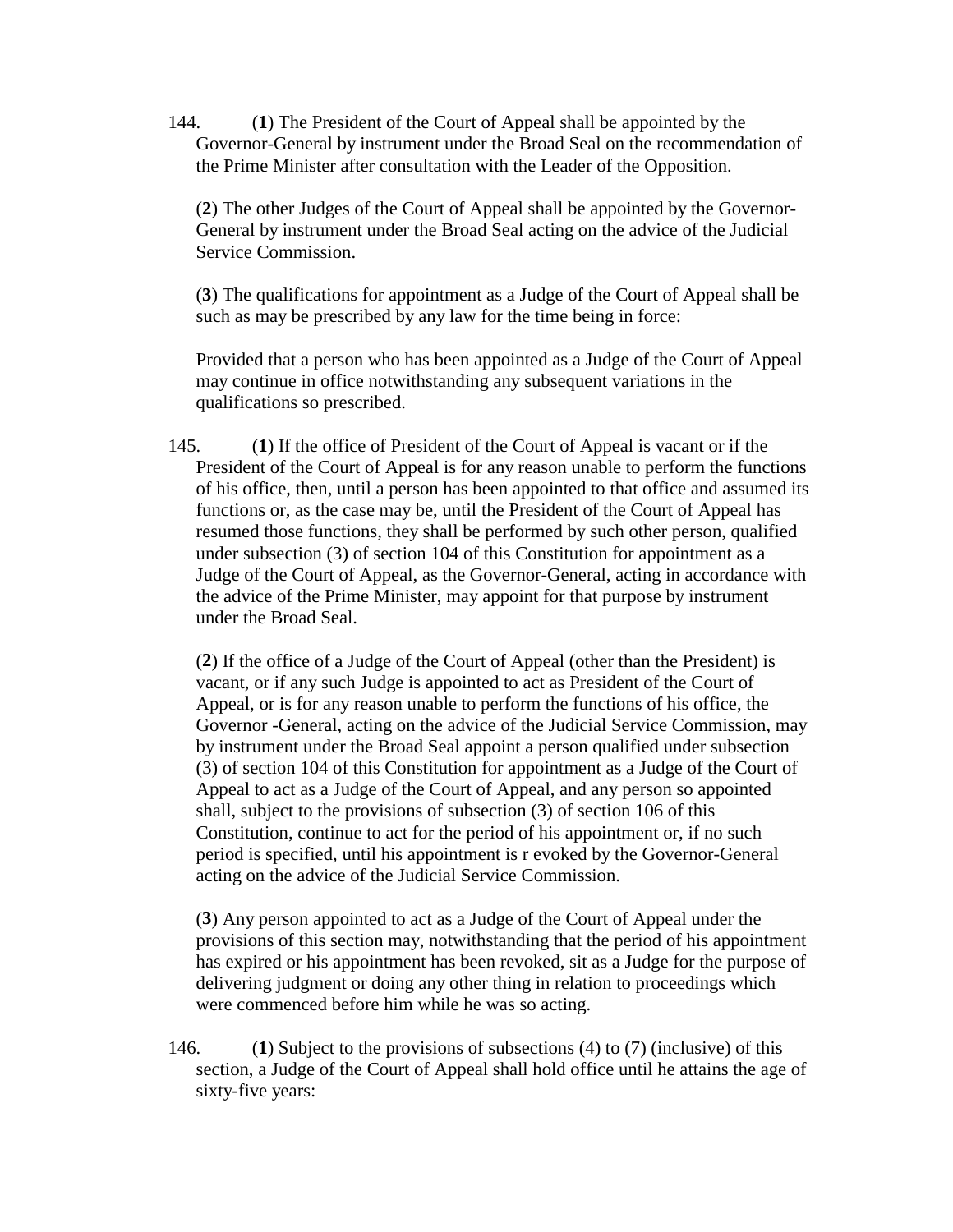147. Provided that-

. he may at any time resign his office; and

a. the Governor-General, acting on the recommendation of the Prime Minister after consultation with the Leader of the Opposition, may permit a Judge who attains the age of sixty-five years to continue in office until he has attained such later age, not exceeding sixty-seven years as may (before the Judge has attained the age of sixty-five years) have been agreed between them.

(**2**) Notwithstanding that he has attained the age at which he is required by or under the provisions of this section to vacate his office a person holding the office of Judge of the Court of Appeal may, with the permission of the Governor-General, acting in accordance with the advice of the Prime Minister, continue in office for such period after attaining that age as may be necessary to enable him to deliver judgment or to do any other thing in relation to proceedings that were commenced before him before he attained that age.

(**3**) Nothing done by a Judge of the Court of Appeal shall be invalid by reason only that he has attained the age at which he is required by this section to vacate his office.

(**4**) A Judge of the Court of Appeal may be removed from office only for inability to discharge the functions of his office (whether arising from infirmity of body or mind or any other cause) or for misbehaviour, and shall not be so removed except in accordance with the provisions of subsection (5) of this section.

(**5**) A Judge of the Court of Appeal shall be removed from office by the Governor-General by instrument under the Broad Seal if the question of the removal of that Judge from office has, at the request of the Governor-General made in pursuance of sub section (6) of this section, been referred by Her Majesty to the Judicial Committee of Her Majesty's Privy Council under section 4 of the Judicial Committee Act, 1833, or any other enactment enabling Her Majesty in that behalf, and the Judicial Committee has advised Her Majesty that the Judge ought to be removed from office for inability as aforesaid or for misbehaviour.

(**6**) If the Prime Minister (in the case of the President of the Court of Appeal) or the President of the Court of Appeal after consultation with the Prime Minister (in the case of any other Judge) represents to the Governor-General that the question of removing a Judge of the Court of Appeal from office for inability as aforesaid or for misbehaviour ought to be investigated, then -

b. the Governor-General shall appoint a tribunal, which shall consist of a Chairman and not less than two other members, selected by the Governor-General on the advice of the Prime Minister (in the case of the President of the Court of Appeal) or of the President of the Court of Appeal (in the case of any other Judge) from among persons who hold or have held office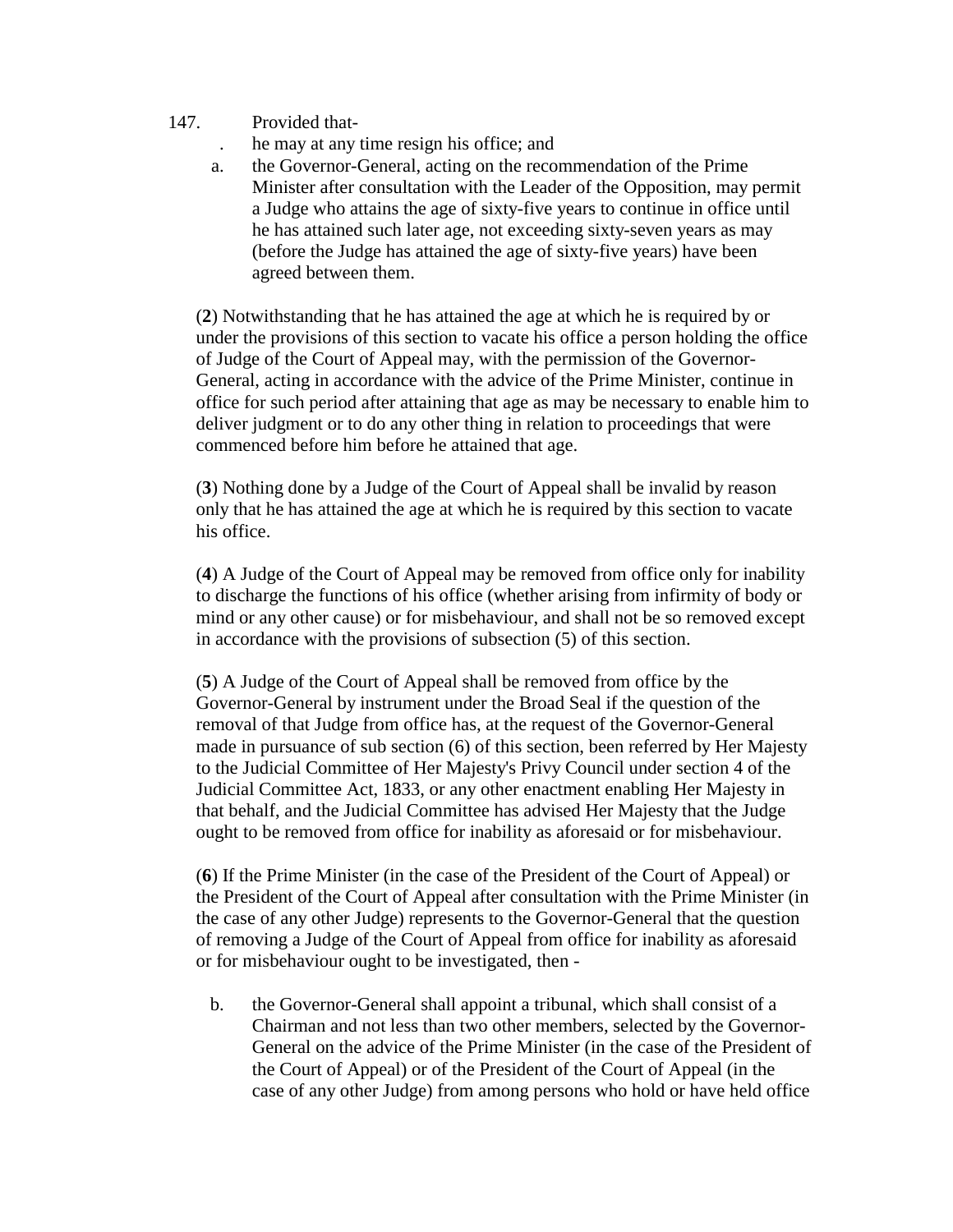as a Judge of a court having unlimited jurisdiction in civil and criminal matters in some part of the Commonwealth or a court having jurisdiction in appeals from any such court;

- c. that tribunal shall enquire into the matter and report on the facts thereof to the Governor-General and recommend to the Governor-General whether he should request that the question of the removal of that Judge should be referred by Her Majesty to the Judicial Committee; and
- d. if the tribunal so recommends, the Governor-General shall request that the question should be referred accordingly.

(**7**) The provisions of the Commissions of Enquiry Act as in force immediately before the appointed day shall, subject to the provisions of this section and of the Third Schedule to this Constitution, apply as nearly as may be in relation to tribunal s appointed under subsection (6) of this section or, as the context may require, to the members thereof as they apply in relation to Commissions or Commissioners appointed under that Act, and for that purpose shall have effect as if they formed part of th is Constitution.

(**8**) If the question of removing a Judge of the Court of Appeal from office has been referred to a tribunal appointed under subsection (6) of this section, the Governor-General acting in accordance with the advice of the Prime Minister (in the case of the President of the Court of Appeal) or of the President of the Court of Appeal after the President of the Court of Appeal has consulted with the Prime Minister (in the case of any other Judge), may suspend the Judge from performing the functions of h is office.

(**9**) Any such suspension may at any time be revoked by the Governor-General, acting in accordance with the advice of the Prime Minister or the President of the Court of Appeal (as the case may be), and shall in any case cease to have effect if -

- e. the tribunal recommends to the Governor-General that he should not request that the question of the removal of the Judge from office should be referred by Her Majesty to the Judicial Committee; or
- f. the Judicial Committee advises Her Majesty that the Judge ought not to be removed from office.

(**10**) The provisions of this section shall be without prejudice to the provisions of subsection (2) of section 105 of this Constitution.

(**11**) The provisions of this section and of sections 107 and 108 of this Constitution shall not apply to the Chief Justice.

148. (**1**) The Judges of the Court of Appeal shall receive such emoluments and be subject to such other terms and conditions of service as may from time to time be prescribed by or under any law: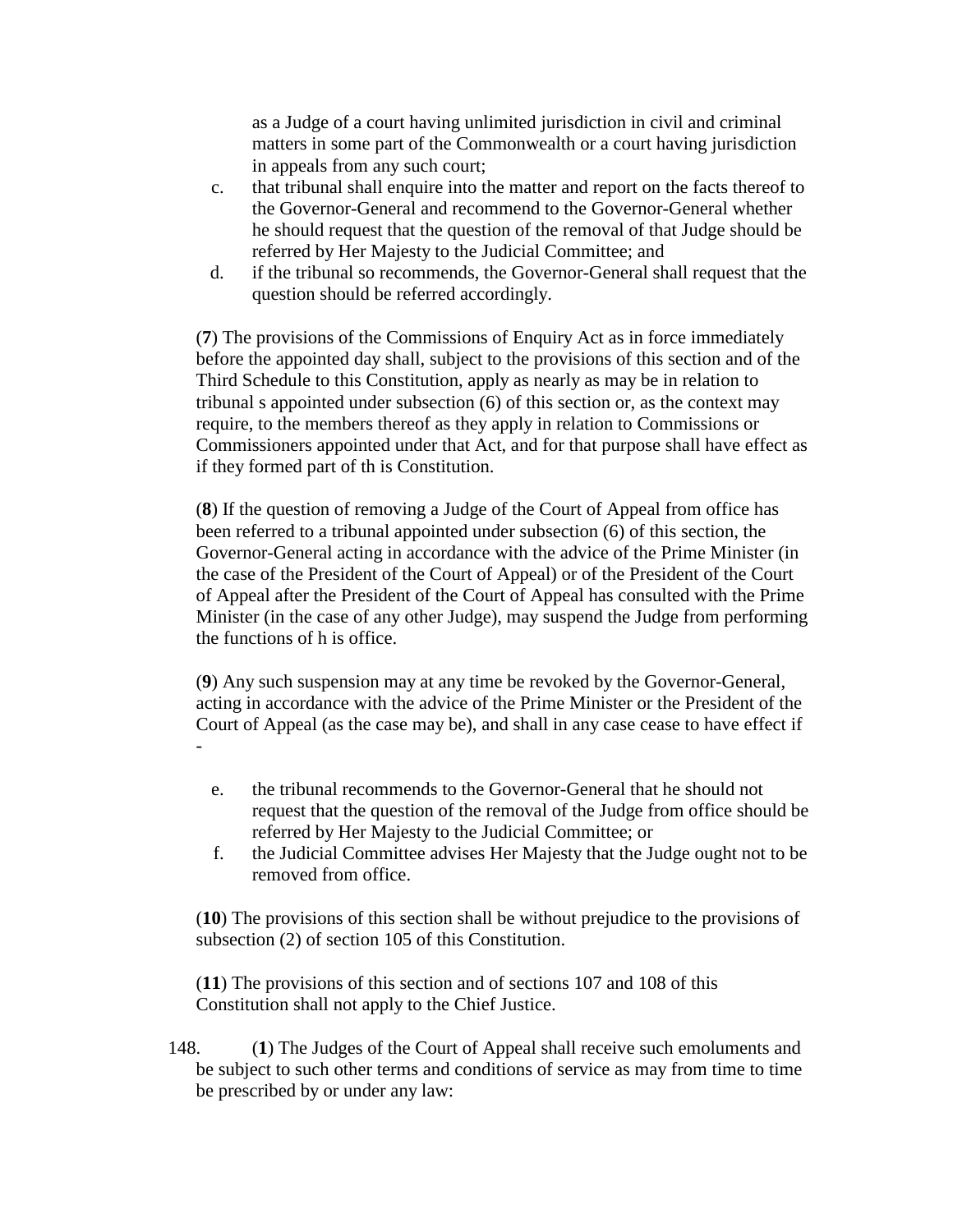149. Provided that the emoluments and terms and conditions of service of such a Judge, other than allowances that are not taken into account in computing pensions, shall not be altered to his disadvantage during his continuance in office.

(**2**) The salaries for the time being payable to the Judges of the Court of Appeal under this Constitution shall be charged on and paid out of the Consolidated Fund.

- 150. A Judge of the Court of Appeal shall not enter upon the duties of his office unless he has taken and subscribed the oath of allegiance and the judicial oath in the forms set out in the First Schedule to this Constitution.
- 151. The Court of Appeal shall, when determining any matter other than an interlocutory matter, be composed of an uneven number of Judges, not being less than three.

### **Part III**

#### *Appeals to Her Majesty in Council*

152. (**1**) An appeal shall lie from decisions of the Court of Appeal to Her Majesty in Council as of right in the following cases-

- . where the matter in dispute on the appeal to Her Majesty in Council is of the value of one thousand dollars or upwards or where the appeal involves directly or indirectly a claim to or question respecting property or a right of the value of one thousand dollars or upwards, final decisions in any civil proceedings;
- a. final decisions in proceedings for dissolution or nullity of marriage;
- b. final decisions in any civil, criminal or other proceedings on questions as to the interpretation of this Constitution; and
- c. such other cases as may be prescribed by Parliament.

(**2**) An appeal shall lie from decisions of the Court of Appeal to Her Majesty in Council with the leave of the Court of Appeal in the following cases -

- d. where in the opinion of the Court of Appeal the question involved in the appeal is one that, by reason of its great general or public importance or otherwise, ought to be submitted to Her Majesty in Council, decisions in any civil proceedings; and
- e. such other cases as may be prescribed by Parliament.

(**3**) Nothing in this section shall affect any right of Her Majesty to grant special leave to appeal from decisions of the Court of Appeal to Her Majesty in Council in any civil or criminal matter.

(**4**) The provisions of this section shall be subject to the provisions of subsection (1) of section 44 of this Constitution.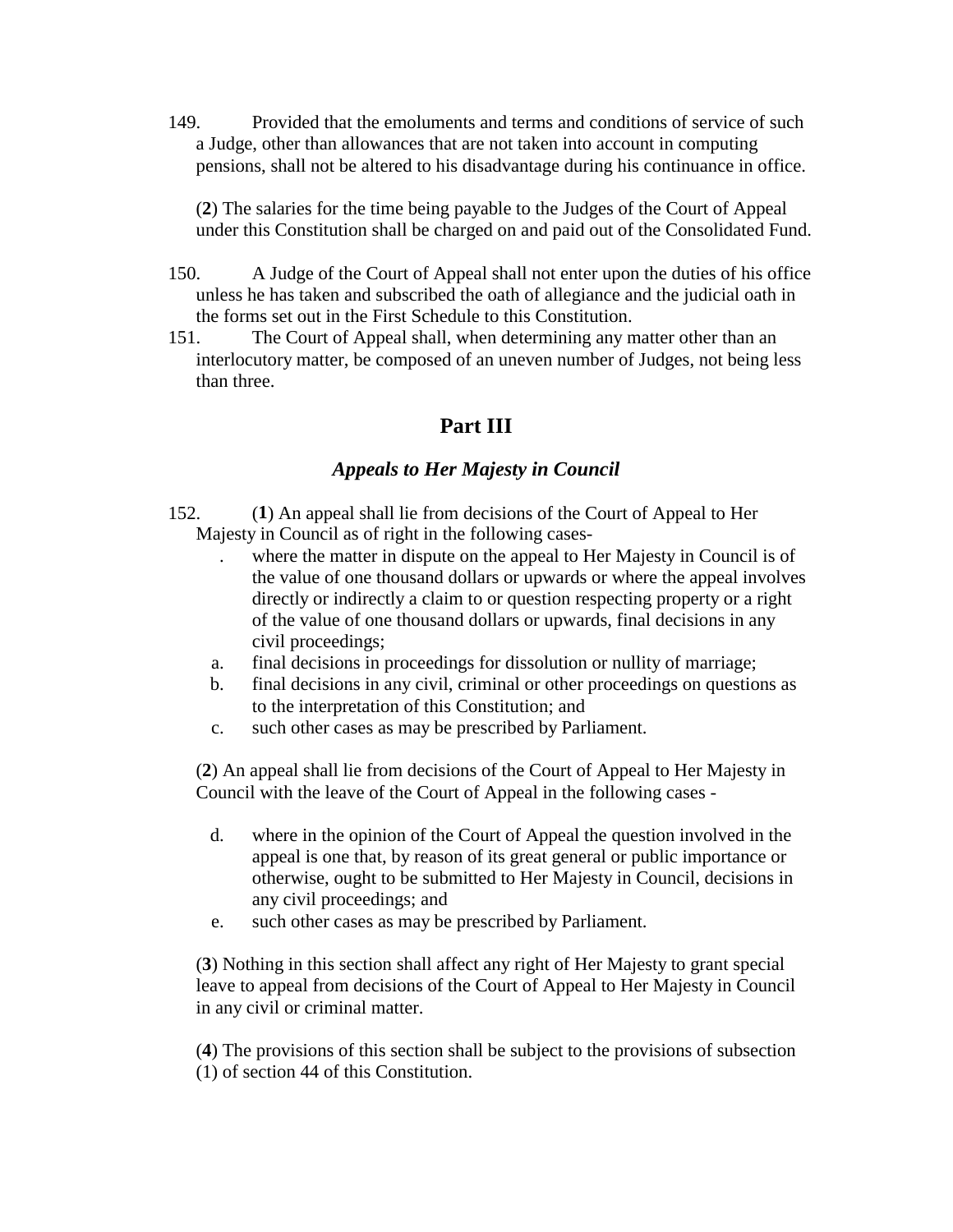(**5**) A decision of the Court of Appeal such as is referred to in this section means a decision of that Court on appeal from a Court of Jamaica.

### **Part IV**

### *Judicial Service Commission*

153. (**1**) There shall be a Judicial Service Commission for Jamaica.

(**2**) The members of the Judicial Service Commission shall be -

- . the Chief Justice who shall be Chairman;
- a. the President of the Court of Appeal;
- b. the Chairman of the Public Service Commission; and
- c. three other members (hereinafter called "the appointed members") appointed in accordance with the provisions of subsection (3) of this section.

(**3**) The appointed members shall be appointed by the Governor-General, by instrument under the Broad Seal, acting on the recommendation of the Prime Minister after consultation with the Leader of the Opposition -

- d. one from among persons who hold or have held office as a judge of a court having unlimited jurisdiction in civil and criminal matters in some part of the Commonwealth or a court having jurisdiction in appeals from any such court;
- e. two from a list of six persons, none of whom is an attorney-at-law in active practice, submitted by the General Legal Council and:
- f. **[Deleted by Act 15 of 1971.]** one from a list of three persons, none of whom is in active practice as a barrister or as a solicitor, submitted by the Council of the Law Society:

Provided that no person shall be appointed under this subsection who holds or who is acting in any public office other than the office of member of the Public Service Commission or member of the Police Service Commission.

(**4**) The office of an appointed member of the Judicial Service Commission shall become vacant -

- g. at the expiration of three years from the date of his appointment or at such earlier time as may be specified in the instrument by which he was appointed;
- h. if he resigns his office;
- i. if he is appointed to the office of President of the Court of Appeal, Chief Justice, Chairman of the Public Service Commission or to any public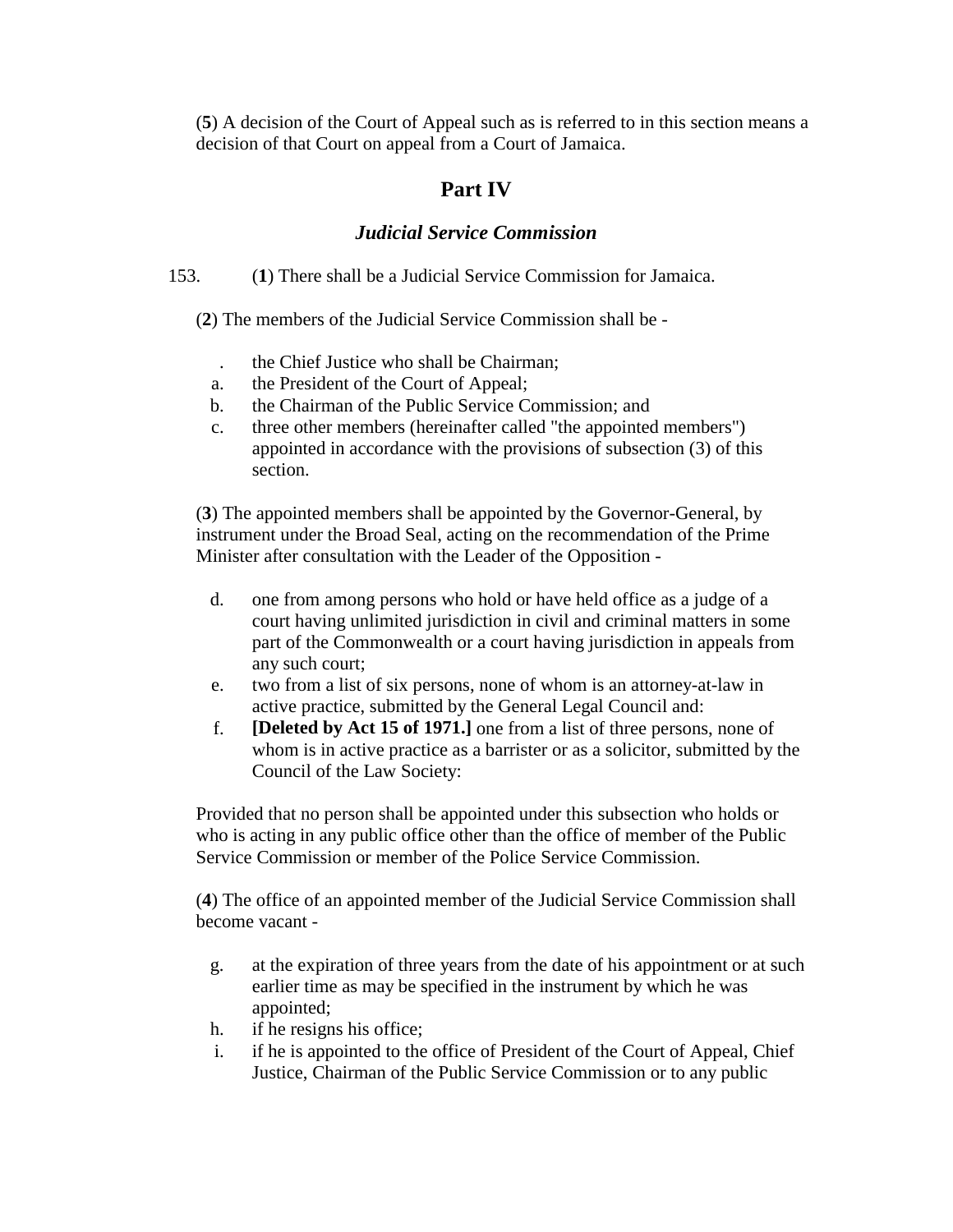office except the office of member of the Public Service Commission or member of the Police Service Commission;

j. if the Governor-General, acting on the recommendation of the Prime Minister after consultation with the Leader of the Opposition, directs that he shall be removed from office to discharge the functions thereof (whether arising from infirmity of body o r mind or any other cause) or for misbehaviour:

Provided that if the appointed member is a Judge of the Court of Appeal or a Judge of the Supreme Court, he shall not be so removed unless, in accordance with the provisions of section 106 or section 100 of this Constitution (as the case may be), he is re moved from his office as a Judge.

(**5**) If the office of an appointed member is vacant or an appointed member is for any reason unable to perform the functions of his office, the Governor-General, on the recommendation of the Prime Minister after consultation with the Leader of the Opposition, may, by instrument under the Broad Seal, appoint a person, having the same qualifications for appointment as that member, to act as a member of the Commission and any person so appointed shall, subject to the provisions of subsection (4) of this section, continue to act until the office of the appointed member is filled or until his appointment is revoked by the Governor-General, acting as aforesaid.

(**6**) An appointed member shall not, within a period of three years commencing with the date on which he last held or acted in the office of appointed member, be eligible for appointment to any office power to make appointments to which is vested by this Constitution in the Governor General acting on the advice of the Judicial Service Commission:

Provided that nothing in this subsection shall prevent his being appointed to the office of Judge of the Court of Appeal or Judge of the Supreme Court.

(**7**) An appointed member shall receive such salary and allowances as may from time to time be prescribed by or under any law or by a resolution of the House of Representatives:

Provided that -

- k. no such resolution may reduce any salary or allowance for the time being prescribed by or under a law; and
- l. the salary of an appointed member shall not be reduced during his continuance in office.

(**8**) The salary for the time being payable to an appointed member under this Constitution shall be charged on and paid out of the Consolidated Fund.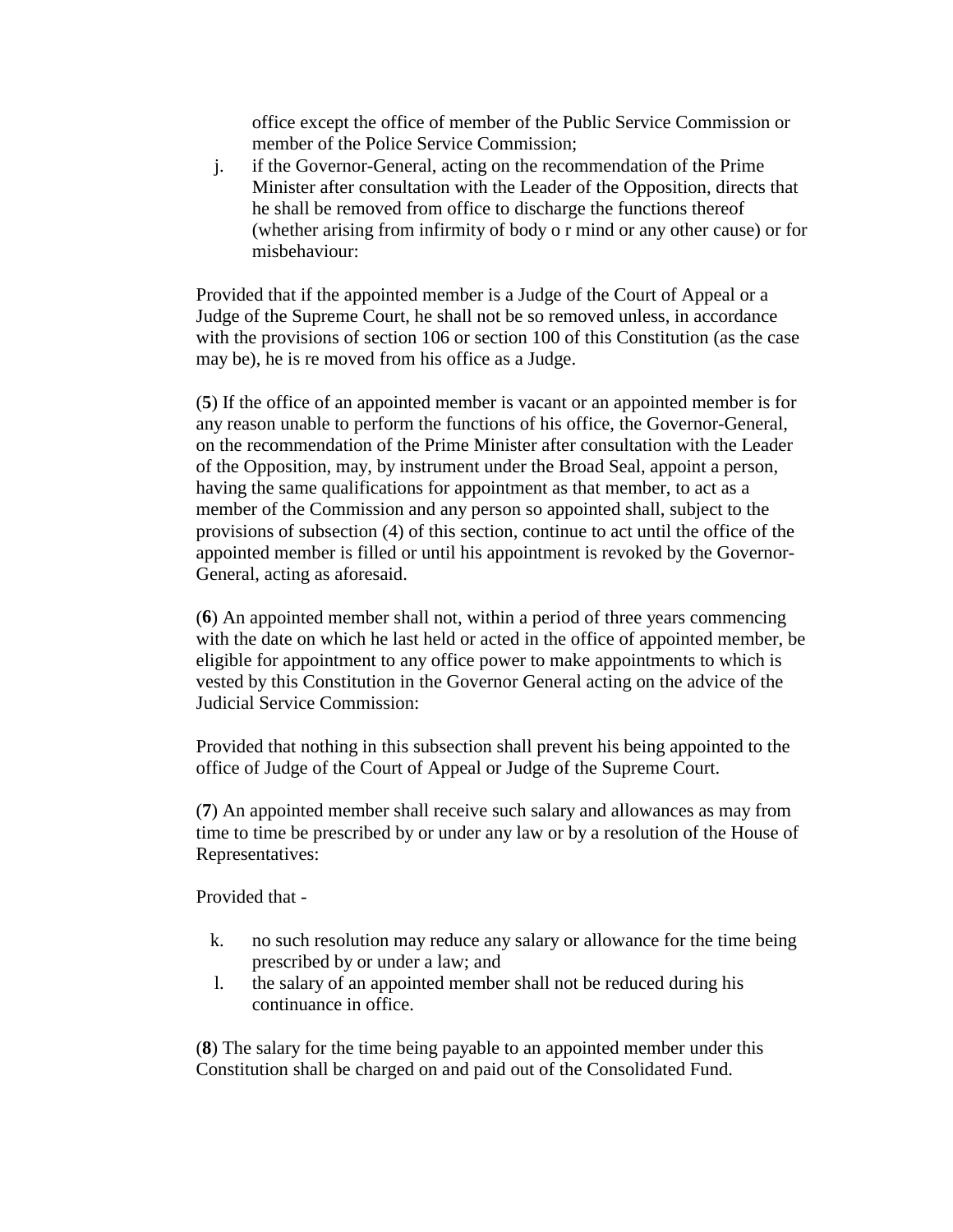(**9**) Nothing in subsection (7) of this section shall entitle the appointed member to any salary in respect of his office as such, if he is also a Judge of the Court of Appeal or a Judge of the Supreme Court.

(**10**) For the purposes of this section, "public office" does not include office as a member of any board, panel, committee or other similar body (whether incorporated or not) established by any law for the time being in force in Jamaica.

#### (**11**) **[Deleted by Act 15 of 1971)**

154. (**1**) Power to make appointments to the offices to which this section applies and, subject to the provisions of subsections (3) and (4) of this section, to remove and to exercise disciplinary control over persons holding or acting in such offices is hereby vested in the Governor-General acting on the advice of the Judicial Service Commission.

(**2**) This section applies to the offices of Resident Magistrate, Judge of the Traffic Court, Registrar of the Supreme Court, Registrar of the Court of Appeal and to such other offices connected with the courts of Jamaica as, subject to the provision s of this Constitution, may be prescribed by Parliament.

(**3**) Before the Governor-General acts in accordance with the advice of the Judicial Service Commission that any officer holding or acting in any office to which this section applies should be removed or that any penalty should be imposed on him by w ay of disciplinary control he shall inform the officer of that advice and, if the officer then applies for the case to be referred to the Privy Council, the Governor-General shall not act in accordance with the advice but shall refer the case to the Privy Council accordingly:

Provided that the Governor-General, acting on the advice of the Commission, may nevertheless suspend that officer from the exercise of his office pending the determination of the reference to the Privy Council.

(**4**) Where a reference is made to the Privy Council under the provisions of subsection (3) of this section, the Privy Council shall consider the case and shall advise the Governor-General what action should be taken in respect of the officer, and the Governor-General shall then act in accordance with such advice.

155. The Governor-General, acting on the advice of the Judicial Service Commission, may by instrument under the Broad Seal direct that, subject to such conditions as may be specified in that instrument, power to make appointments to such offices, being off ices to which section 112 of this Constitution applies, as may be so specified shall (without prejudice to the exercise of such power by the Governor-General acting on the advice of the Judicial Service Commission) be exercisable by such one or more members of the Commission or by such other authority or public officer as may be so specified, but in any case where the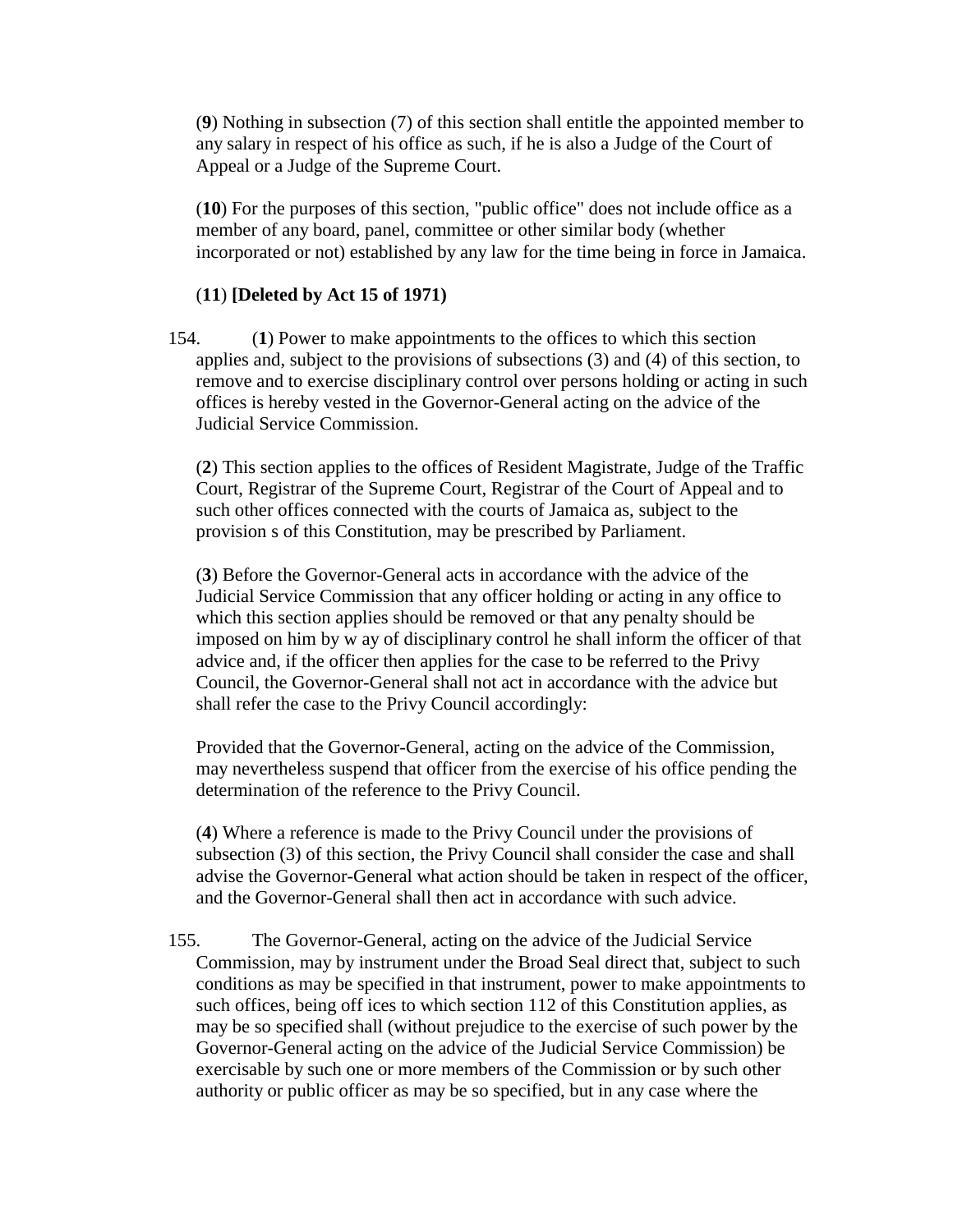person to be appointed under this section holds or is acting in any office power to make appointments to which is vested by this Constitution in the Governor-General acting on the advice of the Public Service Commission or the Police Service Commission, the person or authority specified in the aforesaid instrument shall consult with the Public Service Commission or the Police Service Commission, as the case may be, before making such appointment.

## **Chapter VII**

### **Finance**

- 156. There shall be in and for Jamaica a Consolidated Fund, into which, subject to the provisions of any law for the time being in force in Jamaica, shall be paid all revenues of Jamaica.
- 157. (**1**) The Minister responsible for finance shall, before the end of each financial year, cause to be prepared annual estimates of revenue and expenditure for public services during the succeeding financial year, which shall be laid before the House of Representatives.

(**2**) The estimates of expenditure shall show separately the sums required to meet statutory expenditure (as defined in subsection (4) of section 116 of this Constitution) and the sums required to meet other expenditure proposed to be paid out of the Consolidated Fund.

158. (**1**) The Minister responsible for finance shall, in respect of each financial year, at the earliest convenient moment, introduce in the House of Representatives an Appropriation Bill containing, under appropriate heads for the several services required, the estimated aggregate sums which are proposed to be expended (otherwise than by way of statutory expenditure) during that financial year.

(**2**) Whenever -

- . any monies are expended or are likely to be expended in any financial year on any services which are in excess of the sum provided for that service by the Appropriation law relating to that year; or
- a. any monies are expended or are likely to be expended (otherwise than by way of statutory expenditure) in any financial year upon any new service not provided for by the Appropriation law relating to that year,

statements of excess or, as the case may be, supplementary estimates shall be prepared by the Minister responsible for finance and shall be laid before and voted on by the House of Representatives; in respect of all supplementary expenditure so voted the Minister responsible for finance may, at any time before the end of the financial year, introduce into the House of Representatives a Supplementary Appropriation Bill containing, under appropriate heads, the estimated aggregate sums so voted, and shall, a s soon as possible after the end of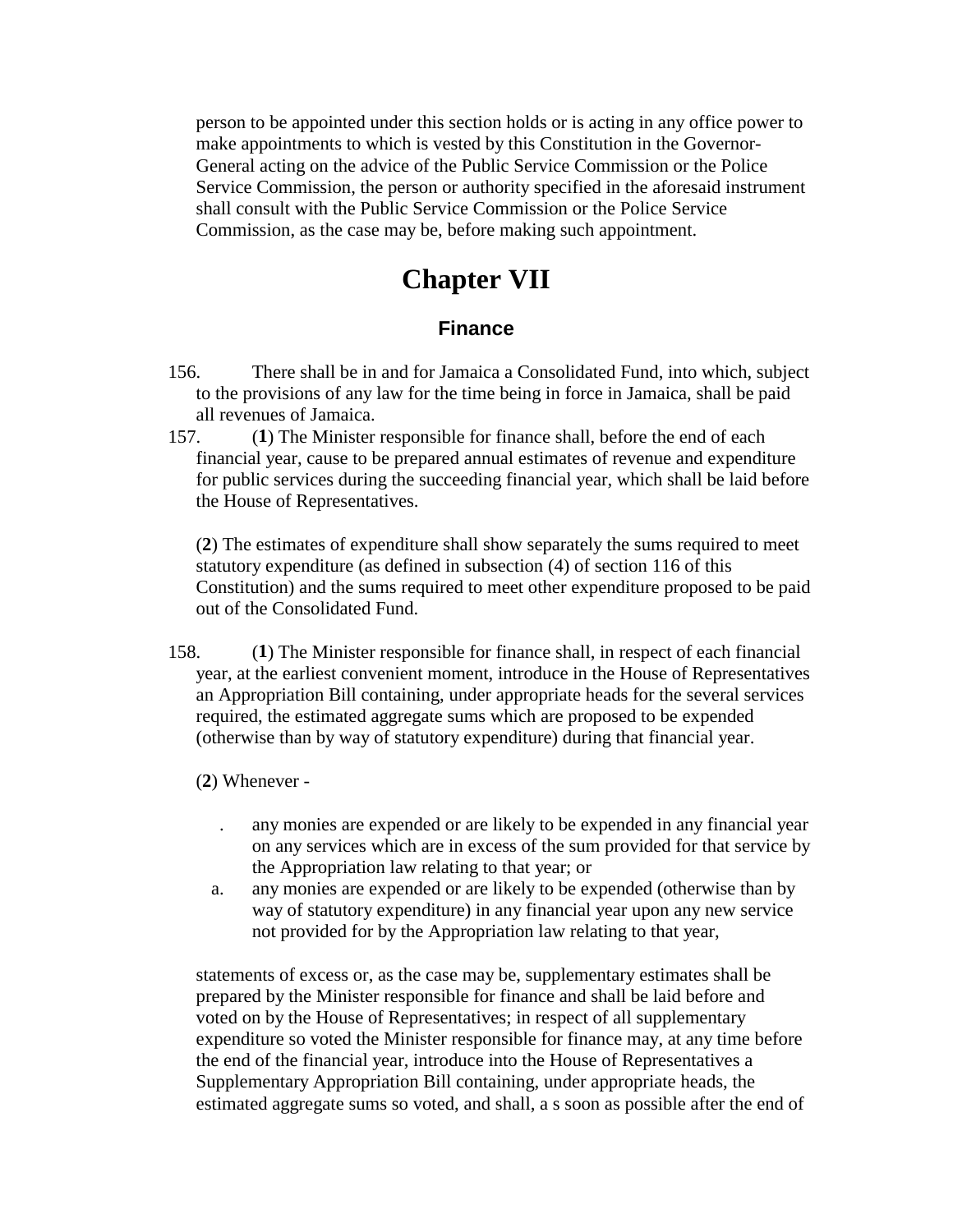each financial year, introduce into the House of Representatives a final Appropriation Bill containing any such sums which have not yet been included in any Appropriation Bill.

(**3**) That part of any estimate of expenditure laid before the House of Representatives which shows statutory expenditure shall not be voted on by the House of Representatives, and such expenditure shall, without further authority of Parliament, be p aid out of the Consolidated Fund.

(**4**) For the purposes of this section and section 115 of this Constitution, "statutory expenditure" means -

- b. expenditure charged on the Consolidated Fund or on the general revenue and assets of Jamaica by virtue of any of the provisions of this Constitution or by virtue of the provisions of any other law for the time being in force; and
- c. the interest on the public debt, sinking fund payments, redemption monies, and the costs, charges and expenses incidental to the management of the public debt.
- 159. (**1**) No sum shall be paid out of the Consolidated Fund except upon the authority of a warrant under the hand of the Minister responsible for finance.

(**2**) Subject to the provisions of subsections (3) and (4) of this section and section 118 of this Constitution, no such warrant shall be issued except in respect of sums granted for the specified public services by the Appropriation law for the financial year in respect of which the withdrawal is to take place or for service otherwise lawfully charged on the Consolidated Fund.

(**3**) The House of Representatives may, by resolution approving estimates containing a vote on account, authorise expenditure for part of any financial year before the passing of the Appropriation law for that year, but the aggregate sums so voted shall be included, under the appropriate heads, in the Appropriation Bill for that year.

(**4**) Where at any time Parliament has been dissolved before any provision or any sufficient provision is made under this Chapter of this Constitution for the carrying on of the government of Jamaica, the Minister responsible for finance may issue a warrant for the payment out of the Consolidated Fund of such sums as he may consider necessary for the continuance of the public services until the expiry of a period of three months commencing with the date on which the House of Representatives first meets after that dissolution, but a statement of the sums so authorised shall, as soon as practicable, be laid before and voted on by the House of Representatives and the aggregate sums so voted shall be included, under the appropriate heads, in the next Appropriation Bill.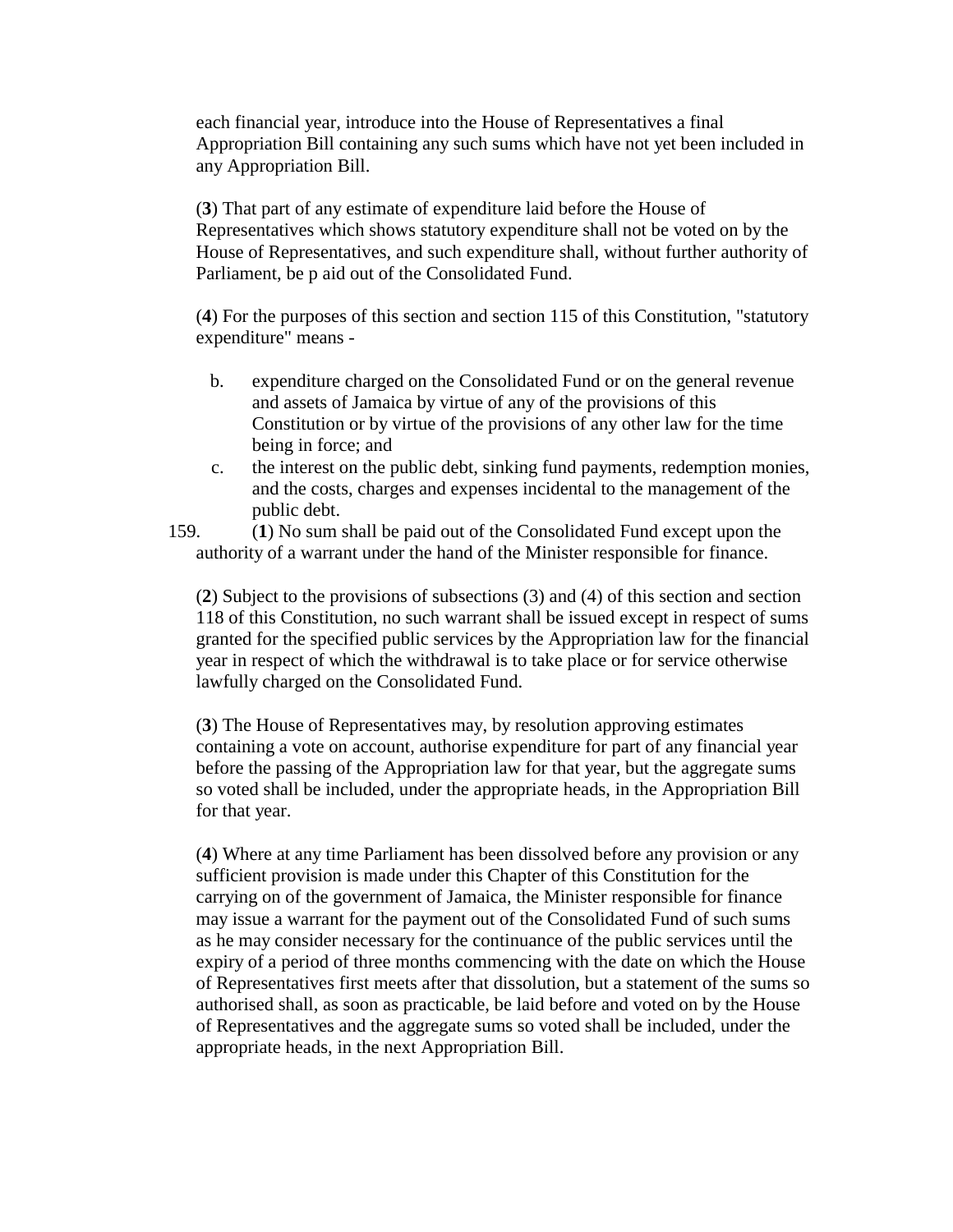160. (**1**) Any law for the time being in force may create or authorise the creation of a Contingencies Fund and may authorise the Minister responsible for finance to make advances from that Fund if he is satisfied that there is an unforeseen need for expenditure for which no provision or no sufficient provision has been made by an Appropriation law.

(**2**) Where any advance is made by virtue of an authorisation conferred under subsection (1) of this section, a supplementary estimate of the sum required to replace the amount so advanced shall, as soon as practicable, be laid before and voted on by the House of Representatives and the sum so voted shall be included in a Supplementary Appropriation Bill or a Final Appropriation Bill.

161. (**1**) The public debt of Jamaica is hereby charged on the Consolidated Fund.

(**2**) In this section references to the public debt of Jamaica include references to the interest on that debt, sinking fund payments and redemption monies in respect of that debt and the costs, charges and expenses incidental to the management of that debt.

162. (**1**) There shall be in and for Jamaica an Auditor-General who shall be appointed by the Governor-General by instrument under the Broad Seal.

(**2**) If the office of Auditor-General is vacant or the Auditor-General is for any reason unable to perform the functions of his office, the Governor-General may appoint a person to act as Auditor-General and any person so appointed shall, subject to the provisions of subsection (1) of section 121 of this Constitution, continue to act until the office of Auditor-General is filled or until his appointment is revoked by the Governor-General.

(**3**) A person who has held the office of Auditor-General shall not be eligible for appointment to any other public office.

(**4**) The Auditor-General shall receive such salary and allowances as may from time to time be prescribed by or under any law or by a resolution of the House of Representatives:

Provided that -

- . no such resolution may reduce any salary or allowance for the time being prescribed by or under a law; and
- a. the salary of the Auditor-General shall not be reduced during his continuance in office.

(**5**) The salary for the time being payable to the Auditor-General under this Constitution shall be charged on and paid out of the Consolidated Fund.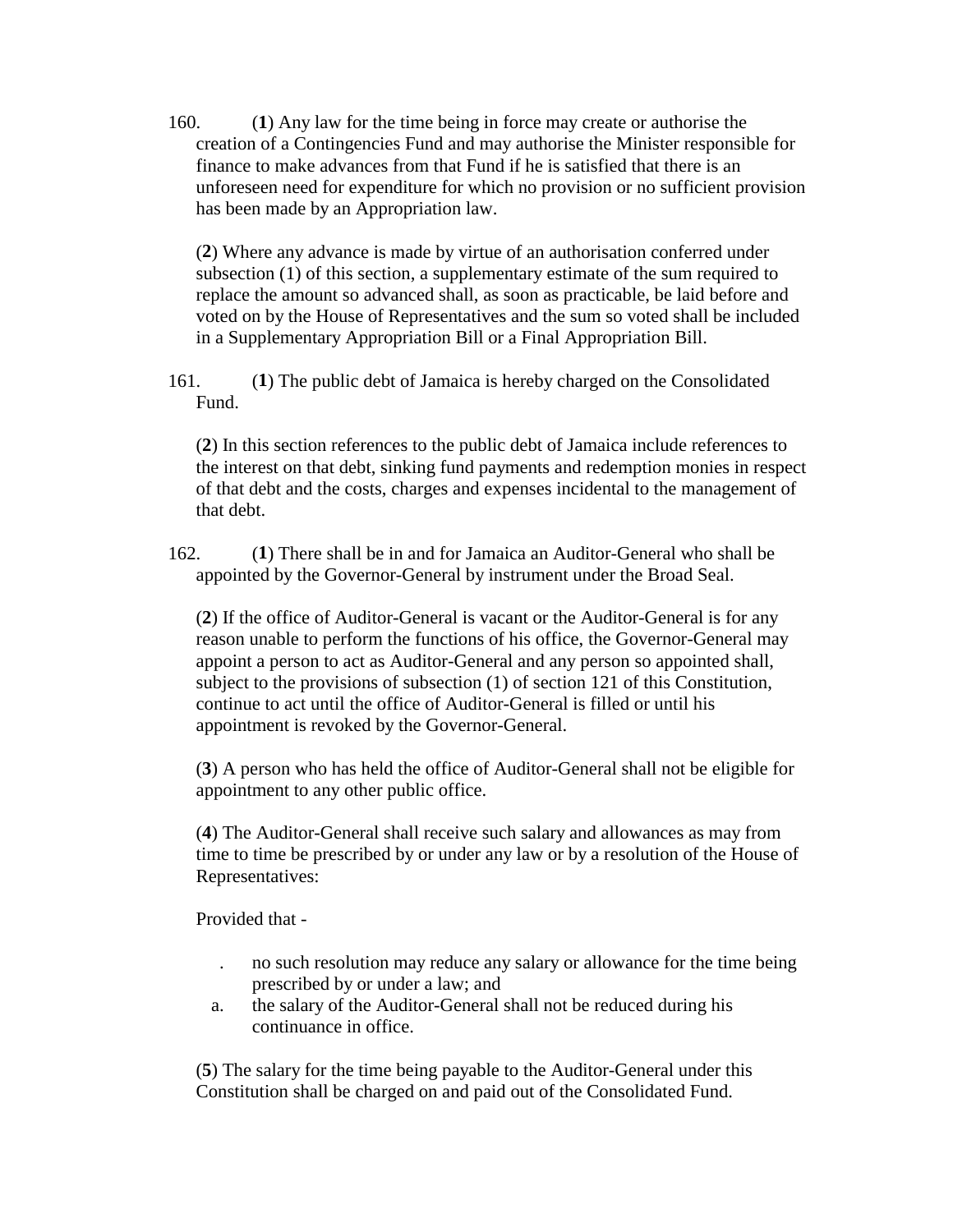(**6**) In the exercise of his powers under this section the Governor-General shall act in accordance with the recommendation of the Public Service Commission:

Provided that -

- b. before he acts in accordance therewith he shall inform the Prime Minister of the nature of that recommendation and shall, if the Prime Minister so requires, once refer that recommendation (hereafter in this subsection called the "original recommendation") back to the Public Service Commission for reconsideration; and
- c. if, upon such reconsideration, the Public Service Commission submits a different recommendation, the provisions of this subsection and of subsection (2) of section 32 of this Constitution shall apply to that different recommendation as they apply to t he original recommendation.
- 163. (**1**) Subject to the provisions of subsections (3) to (6) (inclusive) of this section, the Auditor-General shall hold office until he attains the age of sixty years:
- 164. Provided that
	- . he may at any time resign his office; and
	- a. the Governor-General, acting in the manner prescribed by subsection (6) of section 120 of this Constitution, may permit an Auditor-General who has attained the age of sixty years to remain in office until he has reached such later age, not exceeding sixty-five years, as may (before the Auditor-General has reached the age of sixty years) have been agreed between the Governor-General and the Auditor-General.

(**2**) Nothing done by the Auditor-General shall be invalid by reason only that he has attained the age at which he is required by this section to vacate his office.

(**3**) The Auditor-General may be removed from office only for inability to discharge the functions thereof (whether arising from infirmity of body or mind or any other cause) or for misbehaviour, and shall not be so removed except in accordance with the provisions of subsection (4) of this section.

(**4**) The Auditor-General shall be removed from office by the Governor-General by instrument under the Broad Seal if the question of his removal from office has been referred to a tribunal appointed under subsection (5) of this section and the tribunal has recommended to the Governor-General that he ought to be removed from office for inability as aforesaid or for misbehaviour.

(**5**)If the Prime Minister or the Chairman of the Public Service Commission advises the Governor-General that the question of removing the Auditor-General from office for inability as aforesaid or for misbehaviour ought to be investigated, then -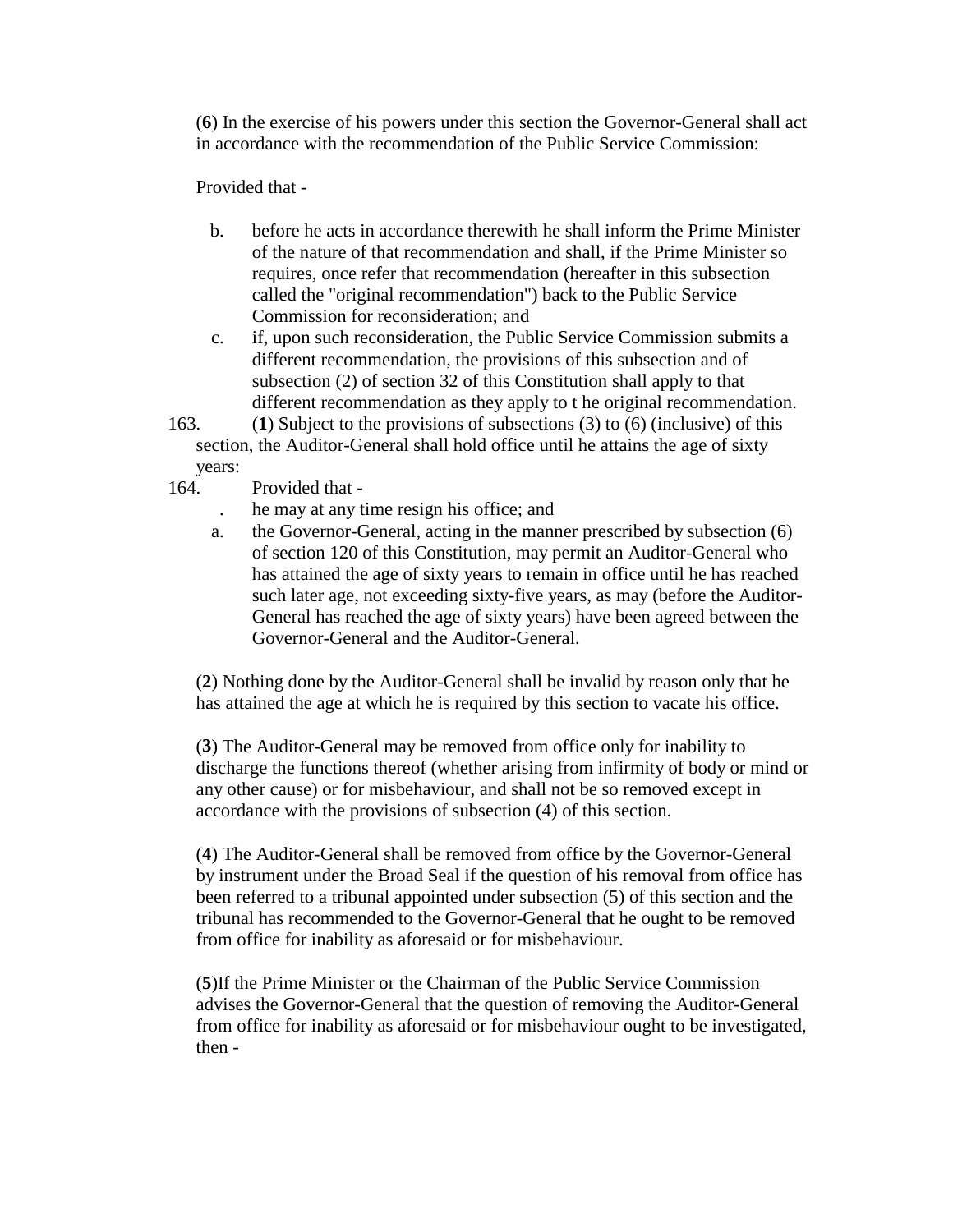- b. the Governor-General shall appoint a tribunal, which shall consist of a Chairman and not less than two other members, selected by the Governor-General, acting on the advice of the Chief Justice, from among persons who hold or have held the office of a judge of a court having unlimited jurisdiction in civil and criminal matters in some part of the Commonwealth or a court having jurisdiction in appeals from any such court; and
- c. that tribunal shall enquire into the matter and report on the facts thereof to the Governor-General and recommend to the Governor-General whether the Auditor-General ought to be removed from office for inability as aforesaid or for misbehaviour.

(**6**) The provisions of the Commissions of Enquiry Act as in force immediately before the appointed day shall, subject to the provisions of this section and of the Third Schedule to this Constitution, apply as nearly as may be in relation to tribunal s appointed under subsection (5) of this section or, as the context may require, to the members thereof as they apply in relation to Commissions or Commissioners appointed under that Act, and for that purpose shall have effect as if they formed part of this Constitution.

(**7**) If the question of removing the Auditor-General from office has been referred to a tribunal under subsection (5) of this section, the Governor-General acting in the manner prescribed by subsection (6) of section 120 of this Constitution, may suspend the Auditor-General from performing the functions of his office and any such suspension may at any time be revoked by the Governor-General, acting as aforesaid, and shall in any case cease to have effect if the tribunal recommends to the Governor-General that the Auditor-General should not be removed from office.

165. (**1**) The accounts of the Court of Appeal, the accounts of the Supreme Court, the accounts of the offices of the Clerks to the Senate and the House of Representatives and the accounts of an departments and offices of the Government of Jamaica (including the offices of the Cabinet, the Judicial Service Commission, the Public Service Commission and the Police Service Commission but excluding the department of the Auditor-General) shall, at least once in every year, be audited and reported on by the Auditor-General who, with his subordinate staff, shall at all times be entitled to have access to all books, records, returns and reports relating to such accounts.

(**2**) The Auditor-General shall submit his reports made under subsection (1) of this section to the Speaker (or, if the office of Speaker is vacant or the Speaker is for any reason unable to perform the functions of his office, to the Deputy Speaker) who shall cause them to be laid before the House of Representatives.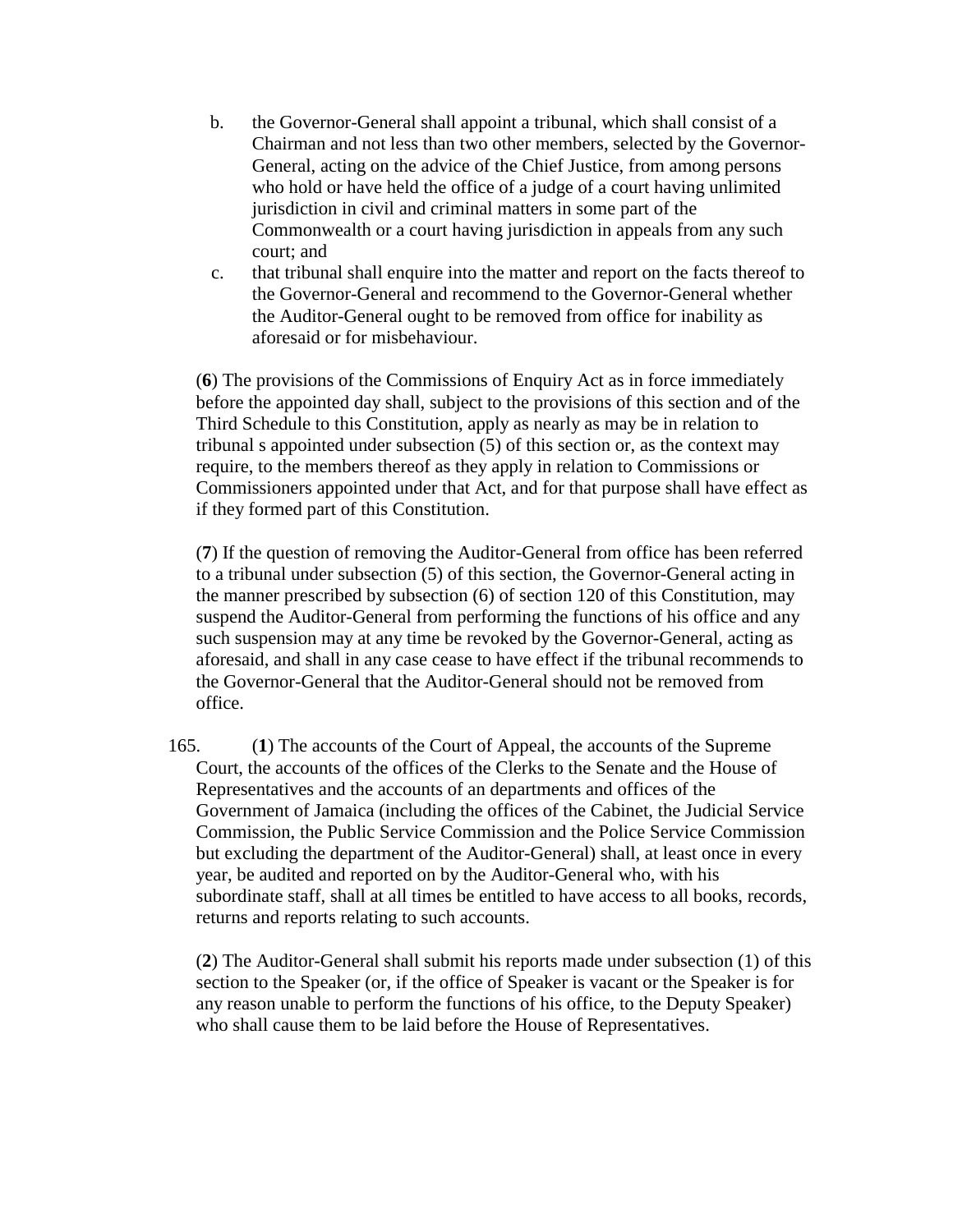(**3**) In the exercise of his functions under the provisions of subsections (1) and (2) of this section, the Auditor-General shall not be subject to the direction or control of any other person or authority.

(**4**) The accounts of the department of the Auditor-General shall be audited and reported on by the Minister responsible for finance, and the provisions of subsections (1) and (2) of this section shall apply in relation to the exercise by that Minister of those functions as they apply in relation to audits and reports made by the Auditor-General.

(**5**) Nothing in this section shall prevent the performance by the Auditor-General  $of -$ 

- . such other functions in relation to the accounts of the Government of Jamaica and the accounts of other public authorities and other bodies administering public funds in Jamaica as may be prescribed by or under any law for the time being in force in Jamaica; or
- a. such other functions in relation to the supervision and control of expenditure from public funds in Jamaica as may be so prescribed; or
- b. such other functions in relation to the accounts of any other government as he may be empowered to perform by any authority competent in that behalf.

# **Chapter IX**

## **The Public Service**

### **Part I**

### *General*

- 166. For the purposes of this Chapter of this Constitution, "public office" does not include office as a member of any board, panel, committee or other similar body (whether incorporated or not) established by any law for the time being in force in Jamaica .
- 167. (**1**) There shall be a Public Service Commission for Jamaica consisting of a Chairman and such number of other members, being not less than three nor more than five, as the Governor-General, acting on the recommendation of the Prime Minister after consultation with the Leader of the Opposition, may from time to time decide.

(**2**)The members of the Public Service Commission shall be appointed by the Governor-General, acting on the recommendation of the Prime Minister after consultation with the Leader of the Opposition, by instrument under the Broad Seal: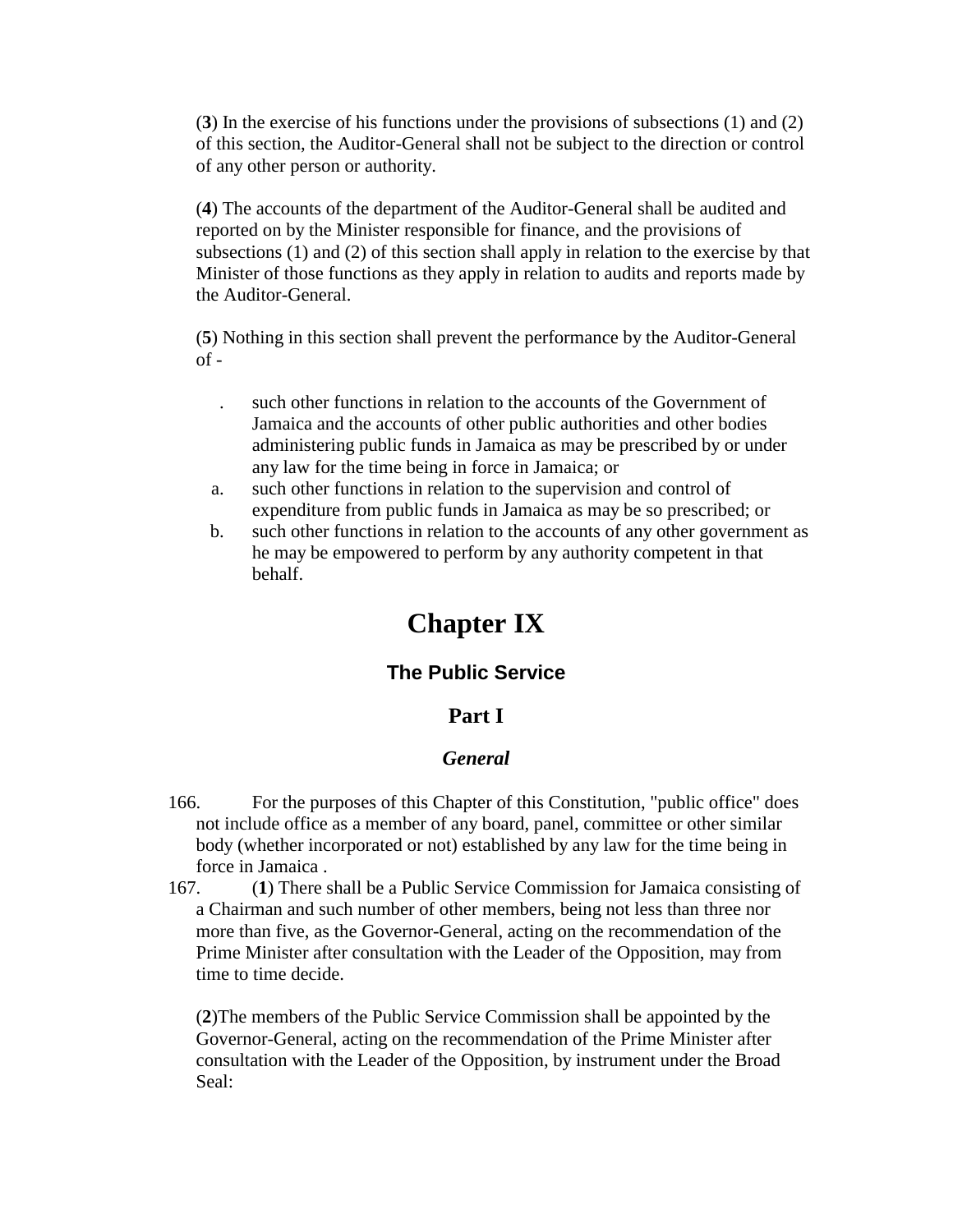Provided that one such member shall be so appointed by the Governor-General from a list of persons, not disqualified for appointment under this section, submitted by the Jamaica Civil Service Association (or any other body representing members of the public service which may from time to time, in the opinion of the Governcr-;General acting on the recommendation of the Prime Minister after consultation with the Leader of the Opposition, have succeeded to the functions of that Association).

(**3**) No person shall be qualified to be appointed as a member of the Public Service Commission if he holds or is acting in any public office other than the office of member of the Judicial Service Commission or member of the Police Service Commission.

(**4**) A member of the Public Service Commission shall not, within a period of three years commencing with the date on which he last held or acted in that office, be eligible for appointment to any office power to make appointments to which is vested by this Constitution in the Governor-General acting on the advice of the Public Service Commission.

(**5**) The office of a member of the Public Service Commission shall become vacant -

- . at the expiration of five years from the date of his appointment or such earlier time as may be specified in the instrument by which he was appointed;
- a. if he resigns his office;
- b. if he is appointed to any public office other than the office of member of the Judicial Service Commission or member of the Police Service Commission; or
- c. if the Governor-General, acting on the recommendation of the Prime Minister after consultation with the Leader of the Opposition, directs that he shall be removed from office for inability to discharge the functions thereof (whether arising from infirmity of body or mind or any other cause) or for misbehaviour.

(**6**) If the office of a member of the Public Service Commission is vacant or a member is for any reason unable to perform the functions of his office, the Governor-General, acting on the recommendation of the Prime Minister after consultation with t he Leader of the Opposition, may appoint a person who is qualified for as a member of the Commission to act as a member of the Commission, and any person so appointed shall, subject to the provisions of subsection (5) of this section, continue to act until the office of the member of the Commission is filled or until his appointment is revoked by the Governor-General acting on the recommendation of the Prime Minister after consultation with the Leader of the Opposition.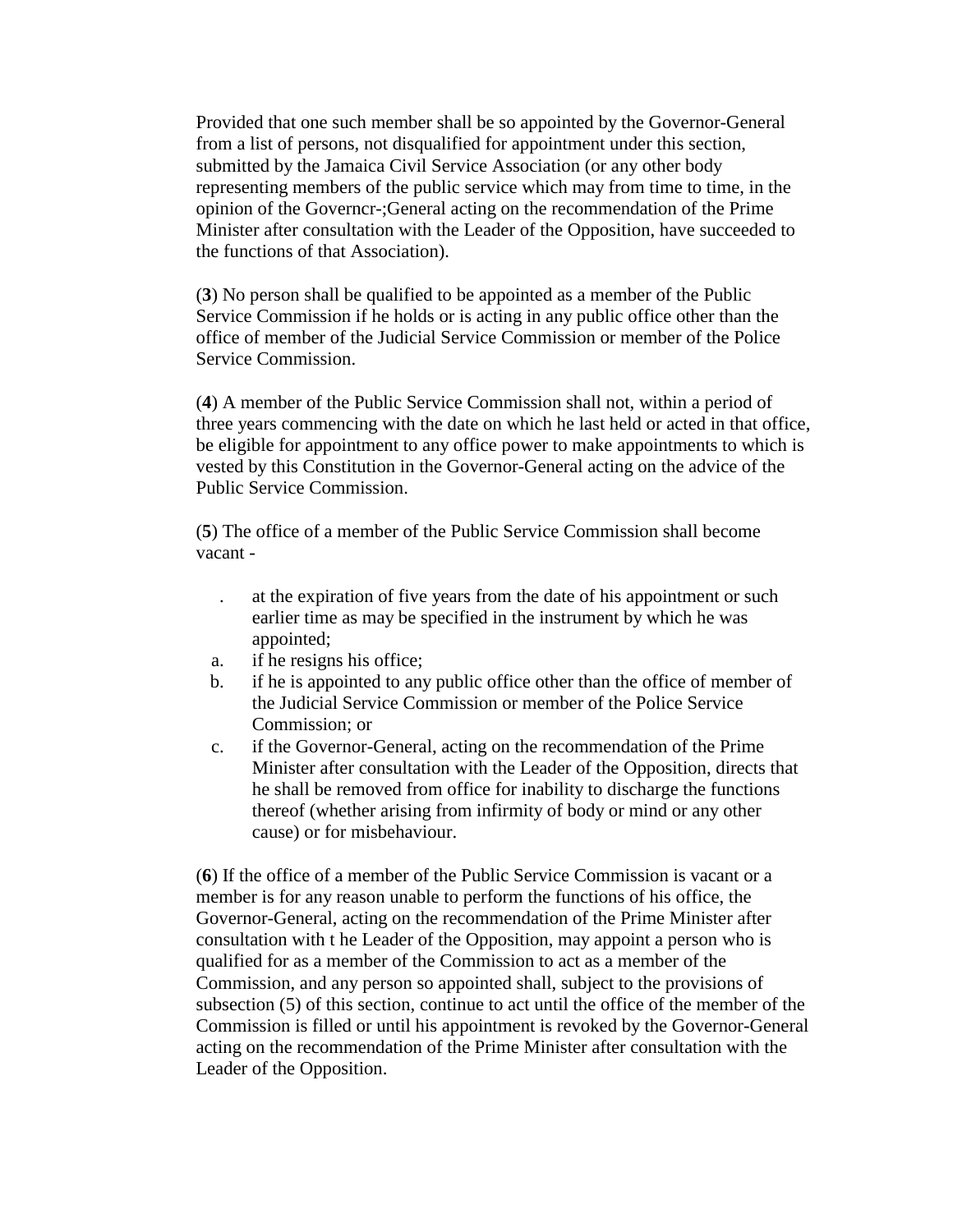(**7**) The members of the Public Service Commission shall receive such salaries and allowances as may from time to time be prescribed by or under any law or by a resolution of the House of Representatives:

Provided that -

- d. no such resolution may reduce any salary or allowance for the time being prescribed by or under a law; and
- e. the salary of a member of the Public Service Commission shall not be reduced during his continuance in office.

(**8**) The salaries for the time being payable to members of the Public Service Commission under this Constitution shall be charged on and paid out of the Consolidated Fund.

- 168. (**1**) Subject to the provisions of this Constitution, power to make appointments to public offices and to remove and to exercise disciplinary control over persons holding or acting in . any such offices is hereby vested in the Governor-General ac ting on the advice of the Public Service Commission.
- 169. (**2**) Before the Public Service Commission advises the appointment to any public office of any person holding or acting in any office power to make appointments to which is vested by this Constitution in the Governor-General acting on the advice of t he Judicial Service Commission or the Police Service Commission, it shall consult with the Judicial Service Commission or the Police Service Commission, as the case may be.

(**3**) Before the Governor-General acts in accordance with the advice of the Public Service Commission that any public officer should be removed or that any penalty should be imposed on him by way of disciplinary control, he shall inform the officer o f that advice and if the officer then applies for the case to be referred to the Privy Council, the Governor-General shall not act in accordance with the advice but shall refer the case to the Privy Council accordingly:

Provided that the Governor-General, acting on the advice of the Commission, may nevertheless suspend that officer from the exercise of his office pending the determination of the reference to the Privy Council.

(**4**) Where a reference is made to the Privy Council under the provisions of subsection (3) of this section, the Privy Council shall consider the case and shall advise the Governor-General what action should be taken in respect of the officer, and the Governor-General shall then act in accordance with such advice.

(**5**) Except for the purpose of making appointments thereto or to act therein or of revoking an appointment to act therein, the provisions of this section shall not apply in relation to the office of the Director of Public Prosecutions.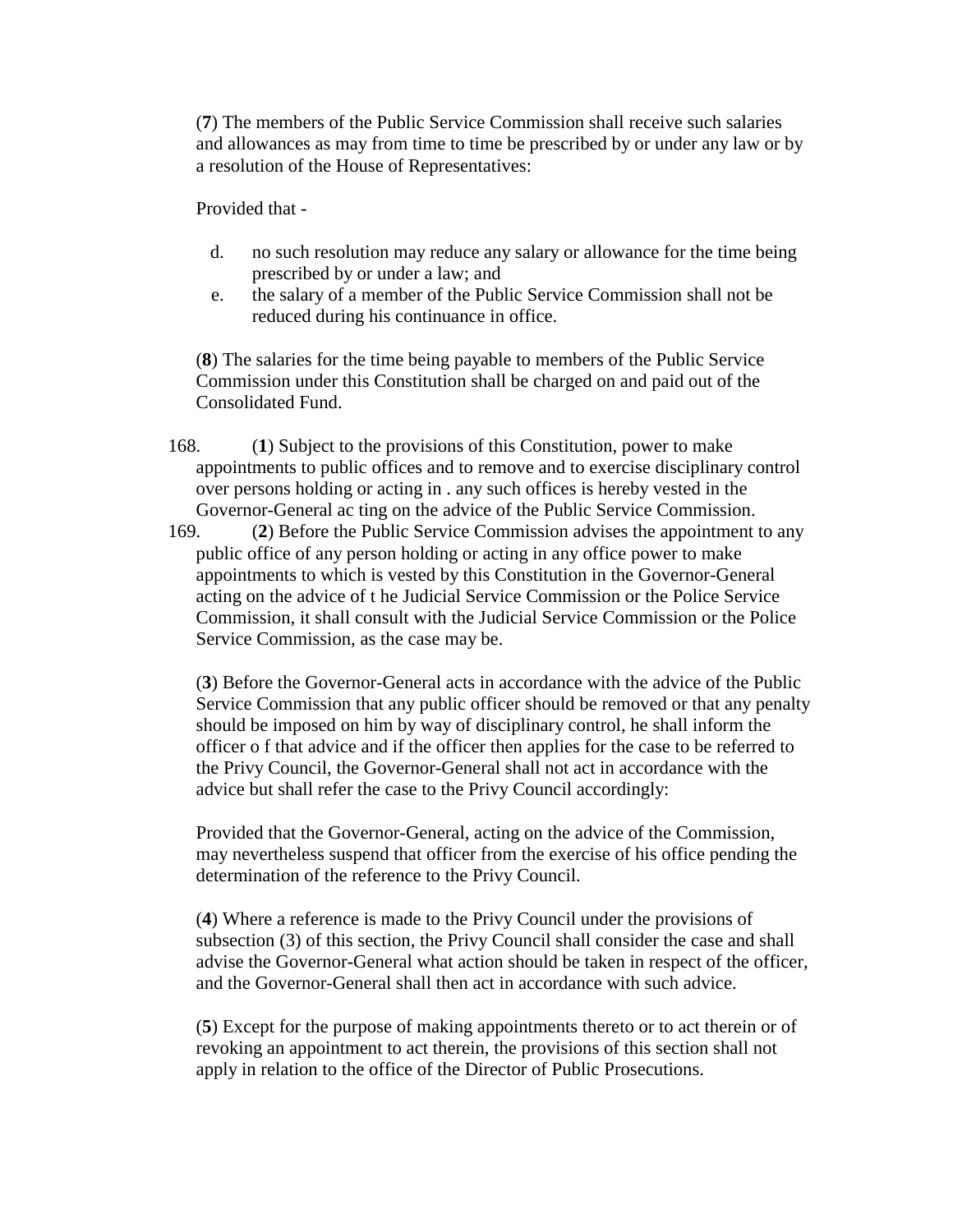170. (**1**) Subject to the provisions of subsection (2) of this section, power to make appointments to the office of Permanent Secretary (other than appointments on transfer from another such office carrying the same salary) is hereby vested in the Governor-General acting on the recommendation of the Public Service Commission.

(**2**) Before the Governor-General acts in accordance with a recommendation of the Public Service Commission made under subsection (1) of this section, he shall consult the Prime Minister who may once require that recommendation (hereafter in this sub section called the "original recommendation") to be referred back to the Public Service Commission for reconsideration; and if, upon such reconsideration, the Public Service Commission submits a different recommendation, the provisions of this subsection and of subsection (2) of section 32 of this Constitution shall apply thereto as they apply to an original recommendation.

(**3**) Power to make appointments to any office of Permanent Secretary on transfer from another such office carrying the same salary is hereby vested in the Governor General acting on the recommendation of the Prime Minister.

(**4**) For the purposes of this section the office of Financial Secretary shall be deemed to be the office of Permanent Secretary.

171. (**1**) The Governor-General, acting on the advice of the Public Service Commission, may by instrument under the Broad Seal direct that, subject to such conditions a. may be specified in that instrument, power to make appoint meets to such offices, being offices to which this section applies, as may be so specified and power to remove and power to exercise disciplinary control over persons or acting in those offices, or any of those powers, shall (without prejudice to the exercise of such power by the Governor-General acting on the advice of the Public Service Commission) be exercisable by such one or more members of the Public Service Commission or by such other authority or public officer as may be so specified.

(**2**) In relation to any power made exercisable under subsection (1) of this section by some person or authority other than the Governor-General acting on the advice of the Public Service Commission, the offices to which this section applies are all offices in respect of which that power is, apart from this section. vested by this Constitution in the Governor-General acting on such advice.

(**3**) In any case where an appointment is to be made by virtue of an instrument made under this section and the person to be appointed holds or is acting in any office power to make appointments to which is vested by this Constitution in the Governor -General acting on the advice of the Judicial Service Commission or the Police Service Commission. the person or authority specified in the said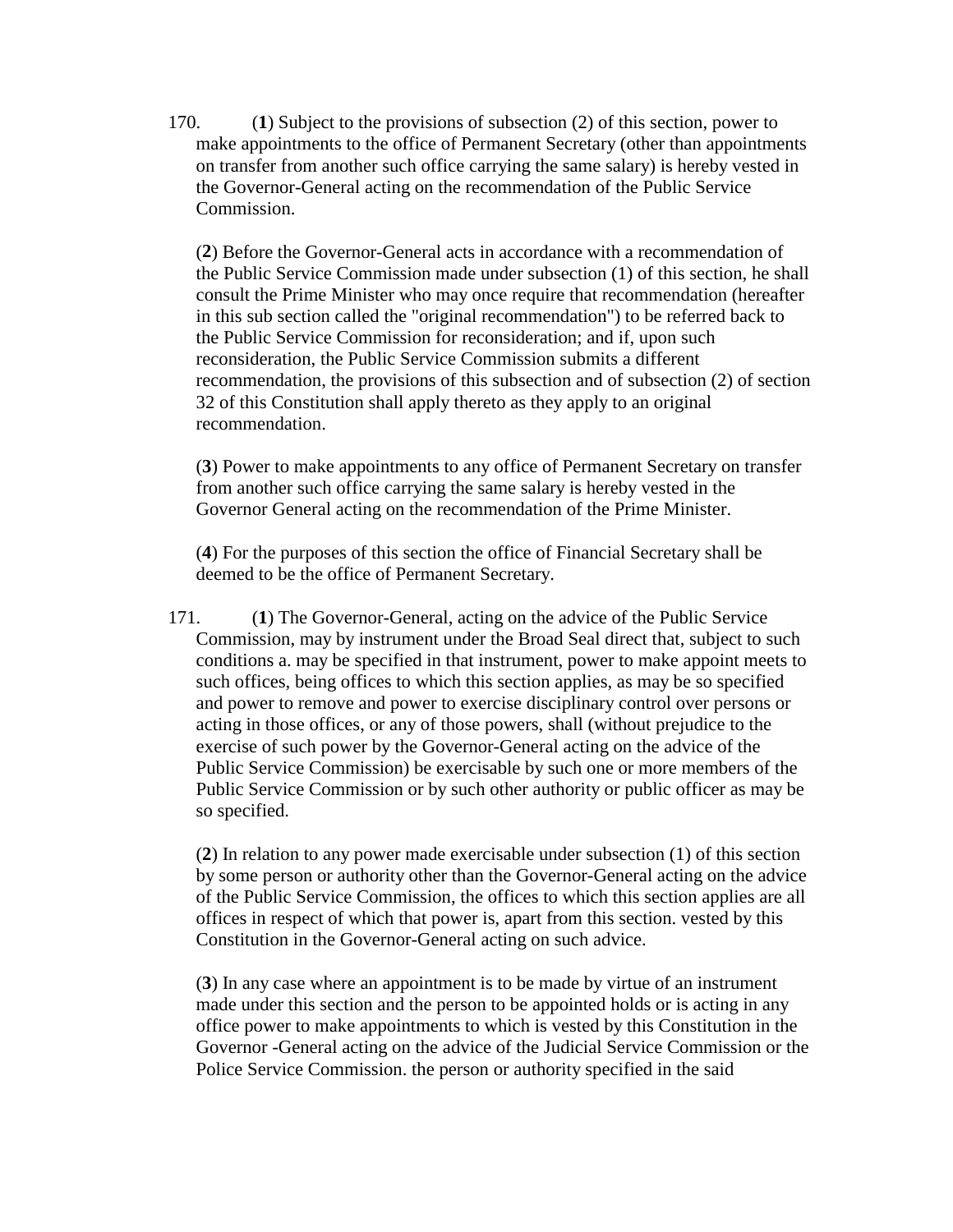instrument shall consult with the Judicial Service Commission or the Police Service Commission, as the case ma y be before making the appointment.

(**4**) Where, by virtue of an instrument made under this section, the power to remove or to exercise disciplinary control over any officer has been exercised by a person or authority other than the Governor-General acting on the advice of the public Service Commission, the officer in respect of whom it was so exercised may apply for the case to be referred to the Privy Council. and thereupon the action of the aforesaid person or authority shall cease to have effect and the case shall be referred to the Privy Council accordingly and the Governor-General shall then take such action in respect of that officer as the Privy Council may advise:

Provided that -

- where the action of the aforesaid person or authority included the removal of that officer or his suspension from the exercise of his office, that person or authority may nevertheless suspend him from the exercise of his office pending the determination of the reference to the Privy Council; and
- a. before advising the Governor-General under this subsection, the Privy Council shall consult with the Public Service Commission.
- 172. (**1**) Power to appoint persons to hold or act in the offices to which this section applies (including power to make appointments on promotion and transfer and to confirm appointments) and to remove persons so appointed from any such office shall vest in the Governor-General, acting in accordance with the advice of the Prime Minister.

(**2**) Before tendering any advice for the purposes of this section in relation to any person who holds or acts in any public office other than an office to which this section applies, the Prime Minister shall consult the Public Service Commission.

(**3**) The offices to which this section applies are the offices of any Ambassador, High Commissioner or other principal representative of Jamaica in countries other than Jamaica.

### **Part II**

#### *Police*

173. (**1**) There shall be a Police Service Commission for Jamaica consisting of a Chairman and such number of other members, being not less than two nor more than four, as the Governor-General, acting on the recommendation of the Prime Minister after consultation with the Leader of the Opposition, may from time to time decide.

(**2**) The members of the Police Service Commission shall be appointed by the Governor-General on the recommendation of the Prime Minister after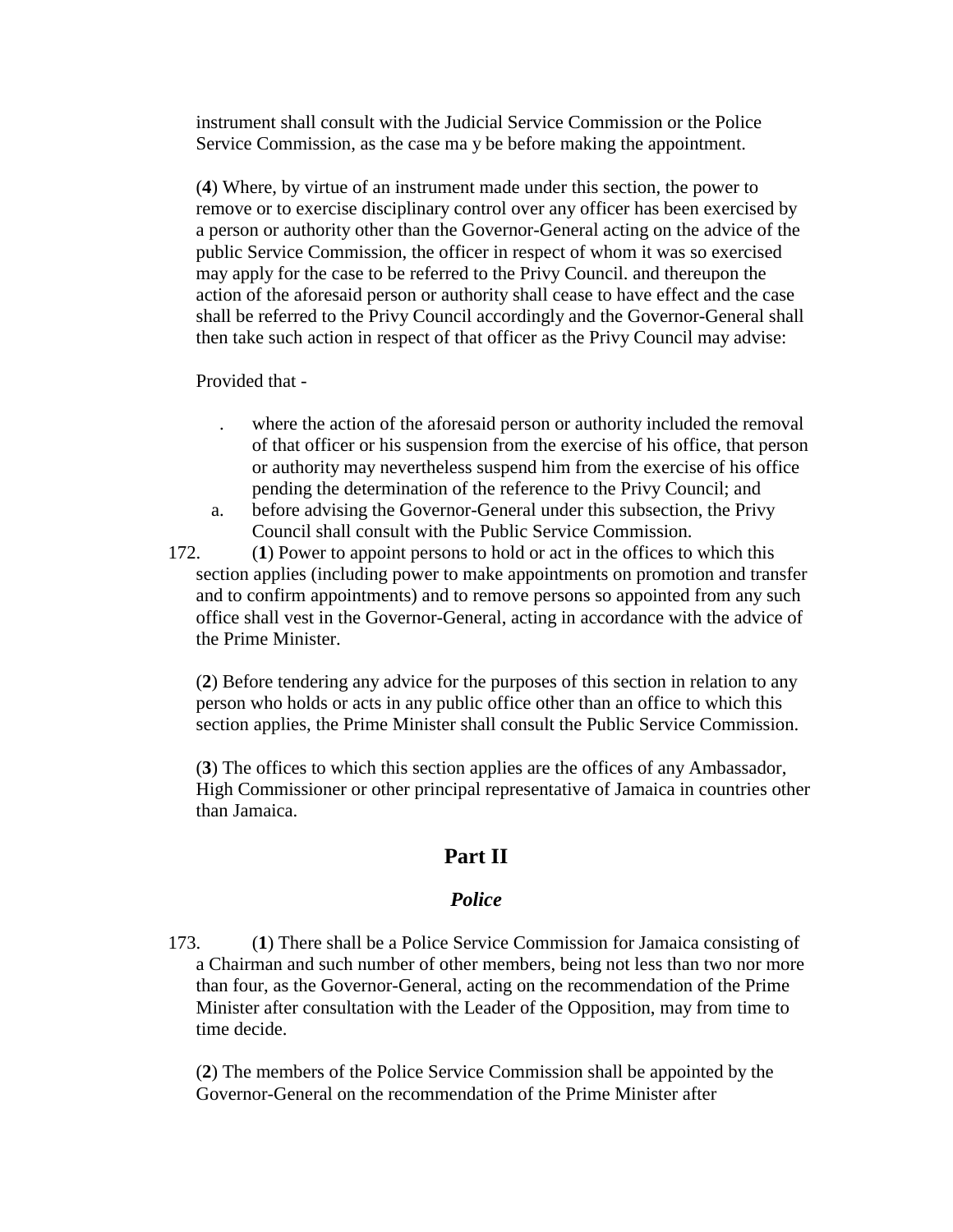consultation with the Leader of the Opposition, by instrument under the Broad Seal.

(**3**) No person shall be qualified to be appointed as a member of the Police Service Commission if he holds or is acting in any public office other than the office of member of the Judicial Service Commission or member of the Public Service Commission.

(**4**) A member of the Police Service Commission shall not, within a period of three years commencing with the date on which he last held or acted in that office, be eligible for appointment to any office power to make appointments to which is vested by this Constitution in the Governor-General acting on the advice of the Police Service Commission.

(**5**) The office of a member of the Police Service Commission shall become vacant -

- . at the expiration of five years from the date of his appointment or such earlier time as may be specified in the instrument by which he was appointed;
- a. if he resigns his office;
- b. if he is appointed to any public office other than the office of member of the Judicial Service Commission or member of the Public Service Commission;
- c. if the Governor-General, acting on the recommendation of the Prime Minister after consultation with the Leader of the Opposition, directs that he shall be removed from office for inability to discharge the functions thereof (whether arising from infirmity of body or mind or any other cause) or for misbehaviour.

(**6**) If the office of a member of the Police Service Commission is vacant or a member is for any reason unable to perform the functions thereof, the Governor-General, acting on the recommendation of the Prime Minister after consultation with the Leader of the Opposition, may appoint a person who is qualified for appointment as a member of the Commission to act as a member of the Commission, and any person so appointed shall, subject to the provisions of subsection (5) of this section, continue to ac t until the office of the member of the Commission is filled or until his appointment is revoked by the Governor-General, acting on the recommendation of the Prime Minister after consultation with the Leader of the Opposition.

(**7**) The members of the Police Service Commission shall receive such salaries and allowances as may from time to time be prescribed by or under any law or by a resolution of the House of Representatives:

Provided that -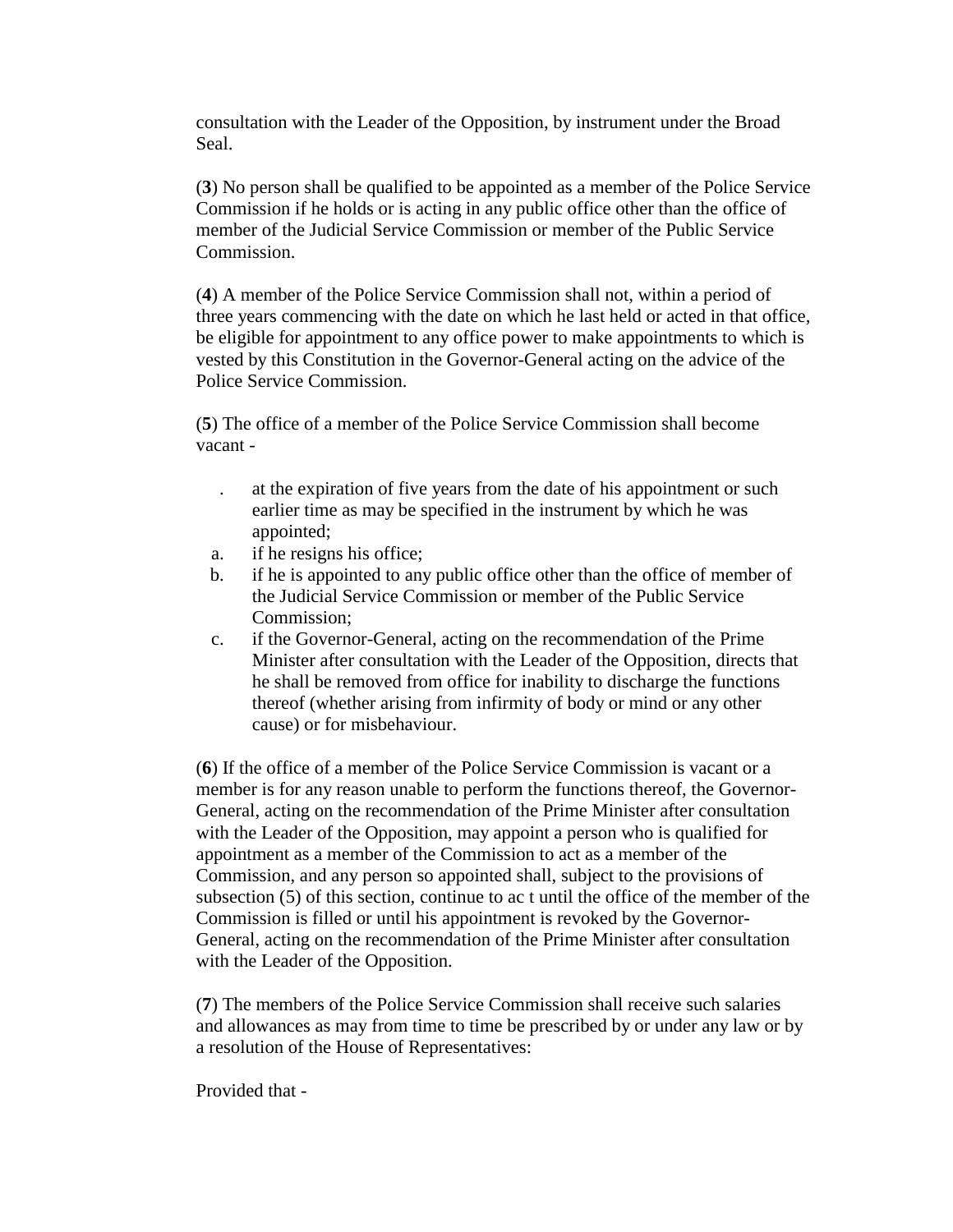- d. no such resolution may reduce any salary or allowance for the time being prescribed by or under a law; and
- e. the salary of a member of the Police Service Commission shall not be reduced during his continuance in office.

(**8**) The salaries for the time being payable to members of the Police Service Commission under this Constitution shall be charged on and paid out of the Consolidated Fund.

- 174. Section 125 of this Constitution (with the substitution therein of the words "the Police Service Commission" for the words "the Public Service Commission" wherever the same occur and of the words "the Public Service Commission" for the words "the Police Service Commission" in subsection (2) thereof) shall apply in relation to police officers as it applies in relation to other public officers.
- 175. (**1**) The Governor-General, acting on the advice of the Police Service Commission, may by instrument under the Broad Seal direct that, subject to such conditions as may be specified in that instrument, power to make appointments to such offices, being offices to which this section applies, as may be so specified and power to remove and power to exercise disciplinary control over persons holding or acting in those offices, or any of those powers shall (without prejudice to the exercise of such power by the Governor-General acting on the advice of the Police Service Commission) be exercisable by such one or more members of the Police Service Commission or by such other authority or public officer as may be so specified.

(**2**) The offices to which this section applies are the offices of all police officers not above the rank of inspector.

(**3**) In any case where an appointment is to be made by virtue of an instrument made under this section and the person to be appointed holds or is acting in any office power to make appointments to which is vested by this Constitution in the Governor -General acting on the advice of the Judicial Service Commission or the Public Service Commission, the person or authority specified in the said instrument shall consult with the Judicial Service Commission or the Public Service Commission, as the case ma y be, before making the appointment.

(**4**) Where, by virtue of an instrument made under this section, the power to remove or to exercise disciplinary control over any officer has been exercised by a person or authority other than the Governor-General acting on the advice of the Police Service Commission, the officer in respect of whom it was so exercised may apply for the case to be referred to the Privy Council, and thereupon the action of the aforesaid person or authority shall cease to have effect and the case shall be referred to the Privy Council accordingly; and the Governor-General shall then take such action in respect of that officer as the Privy Council may advise:

Provided that -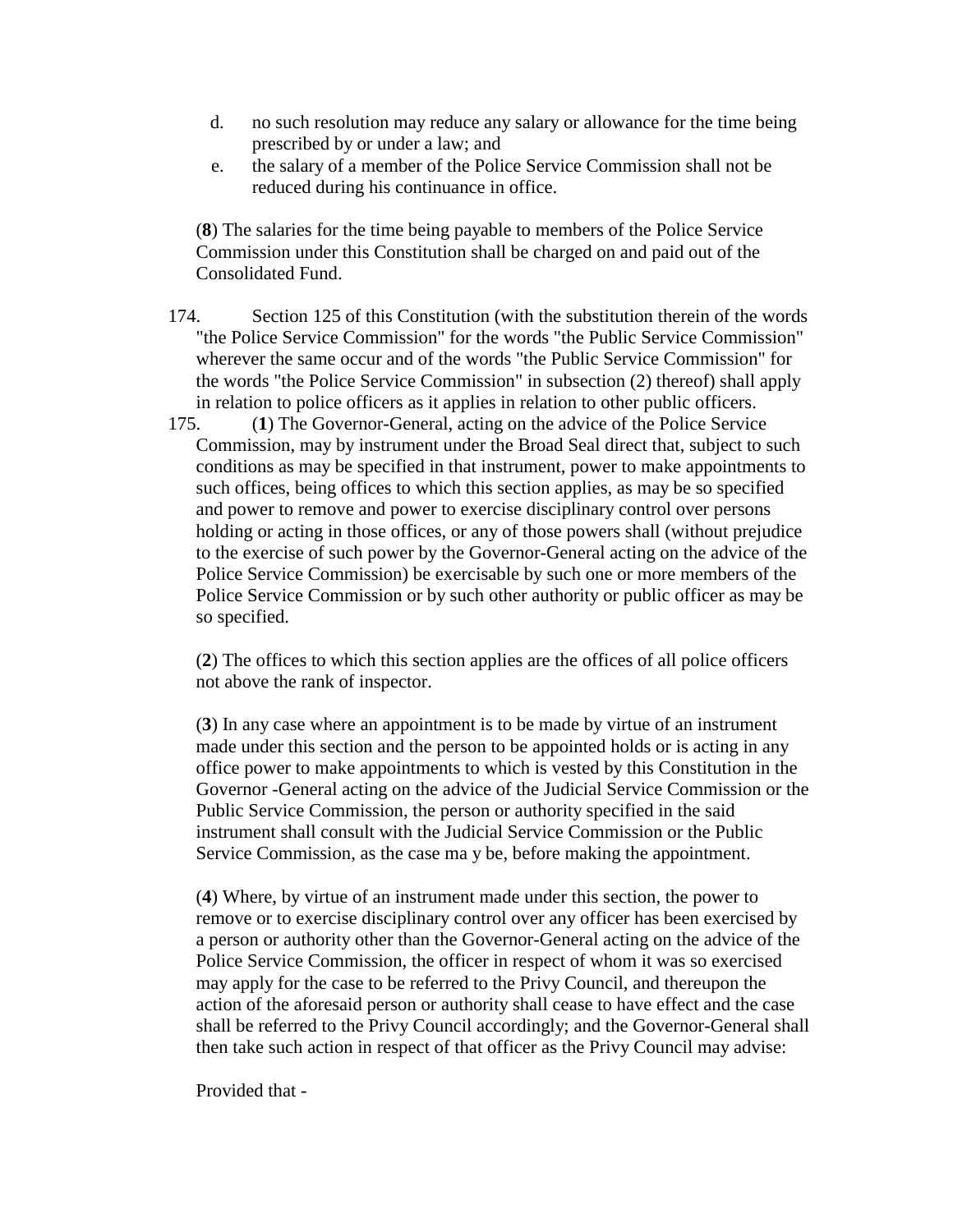. where the action of the aforesaid person or authority includes the removal of that officer or his suspension from the exercise of his office, that person or authority may nevertheless suspend him from the exercise of his office pending the determination of the reference to the Privy Council; and

a. before advising the Governor-General under this subsection, the Privy Council shall consult with the Police Service Commission.

### **Part III**

#### *Pensions*

176. (**1**) Subject to the provisions of section 134 of this Constitution, the law applicable to the grant and payment to any officer, or to his widow, children, dependents or personal representatives, of any pension, compensations, gratuity or other like allowance (in this section and in sections 133 and 134 of this Constitution referred to as day is an "award") in respect of the service of that officer in a public office shall be that in force on the relevant day or any later law not less favourable to the person concerned.

(**2**) For the purposes of this section, the relevant day is -

- . in relation to an award granted before the appointed day, the day on which the award was granted;
- a. in relation to an award granted or to be granted on or after the appointed day to or in respect of a person who was a public officer before that day, the day immediately before that day;
- b. in relation to an award granted or to be granted to or in respect of a person who first becomes a public officer on or after the appointed day, the day on which he becomes a public officer.

(**3**) For the purposes of this section, in so far as the law applicable to an award depends on the option of the person to or in respect of whom it is granted or to be granted, the law for which he opts shall be taken to be more favourable to him than any other law for which he might have opted.

(**4**) For the purposes of this section and of sections 133 and 134 of this Constitution, service as a Judge of the Court of Appeal or as a Judge of the Supreme Court shall be deemed to be public service.

- 177. Awards granted under any law for the time being in force in Jamaica in respect of the public service shall be charged on and paid out of the Consolidated Fund.
- 178. (**1**) The power to grant any award under any pensions law for the time being in force in Jamaica (other than an award to which, under that law, the person to whom it is payable is entitled as of right) and, in accordance with any provisions in that behalf contained in any such law, to withhold, reduce in amount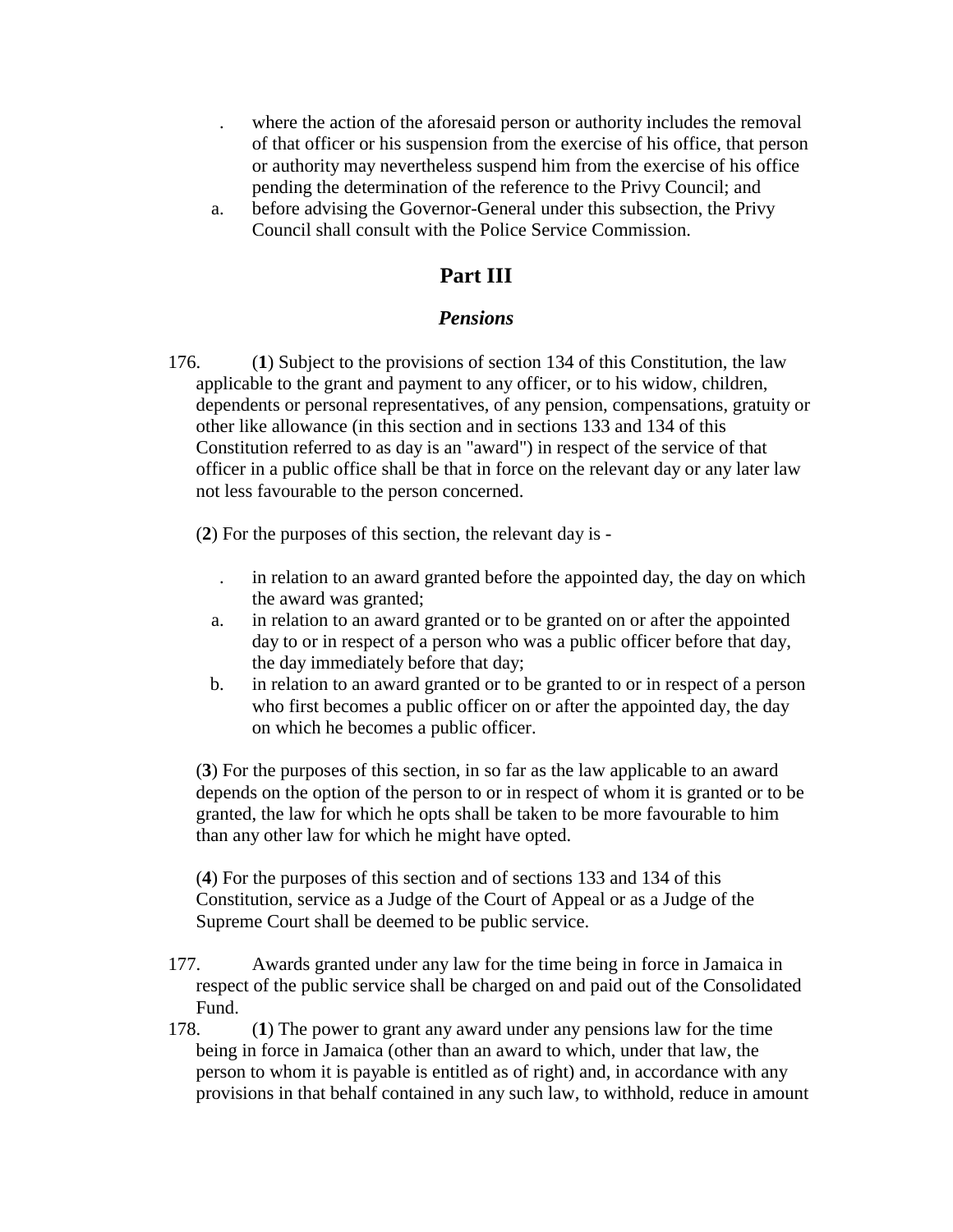or suspend any award payable under any such law is hereby vested in the Governor-General.

(**2**) The power vested in the Governor-General by subsection (1) of this section shall be exercised by him -

- . in the case of an award payable to a person who, having been a public officer, was immediately before the date on which he ceased to hold public office, serving -
	- . as a Judge of the Court of Appeal;
	- i. as a Judge of the Supreme Court;
	- ii. in any office to which section 112 of this Constitution applies at the date of the exercise of the power,

on the recommendation of the Judicial Service Commission;

- a. in the case of an award payable to a person who, having been a public officer, was, immediately before the date aforesaid, serving as a police officer, on the recommendation of the Public Service Commission; and
- b. in the case of an award payable to any other person, on the recommendation of the Public Service Commission.

(**3**) In this section, "pensions law" means any law relating to the grant to any person, or to the widow, children, dependants or personal representatives of that person, of an award in respect of the services of that person in a public office, and includes any instrument made under any such law.

# **Chaspter X**

### **Miscellaneous**

179. (**1**) In relation to any Commission established by this Constitution, the Governor-General, acting in accordance with the advice of the Commission, may by regulation or otherwise regulate its procedure and, subject to the consent of the Prime Minister or such other Minister as may be authorised in that behalf by the Prime Minister, confer powers and impose duties on any public officer or any authority of the Government of Jamaica for the purpose of the discharge of the functions of the Commission .

(**2**) At any meeting of any Commission established by this Constitution a quorum shall be constituted if three members are present. If a quorum is present the Commission shall not be disqualified for the transaction of business by reason of any vacancy among its members and any proceedings of the Commission shall be valid notwithstanding that some person who was not entitled so to do took part therein.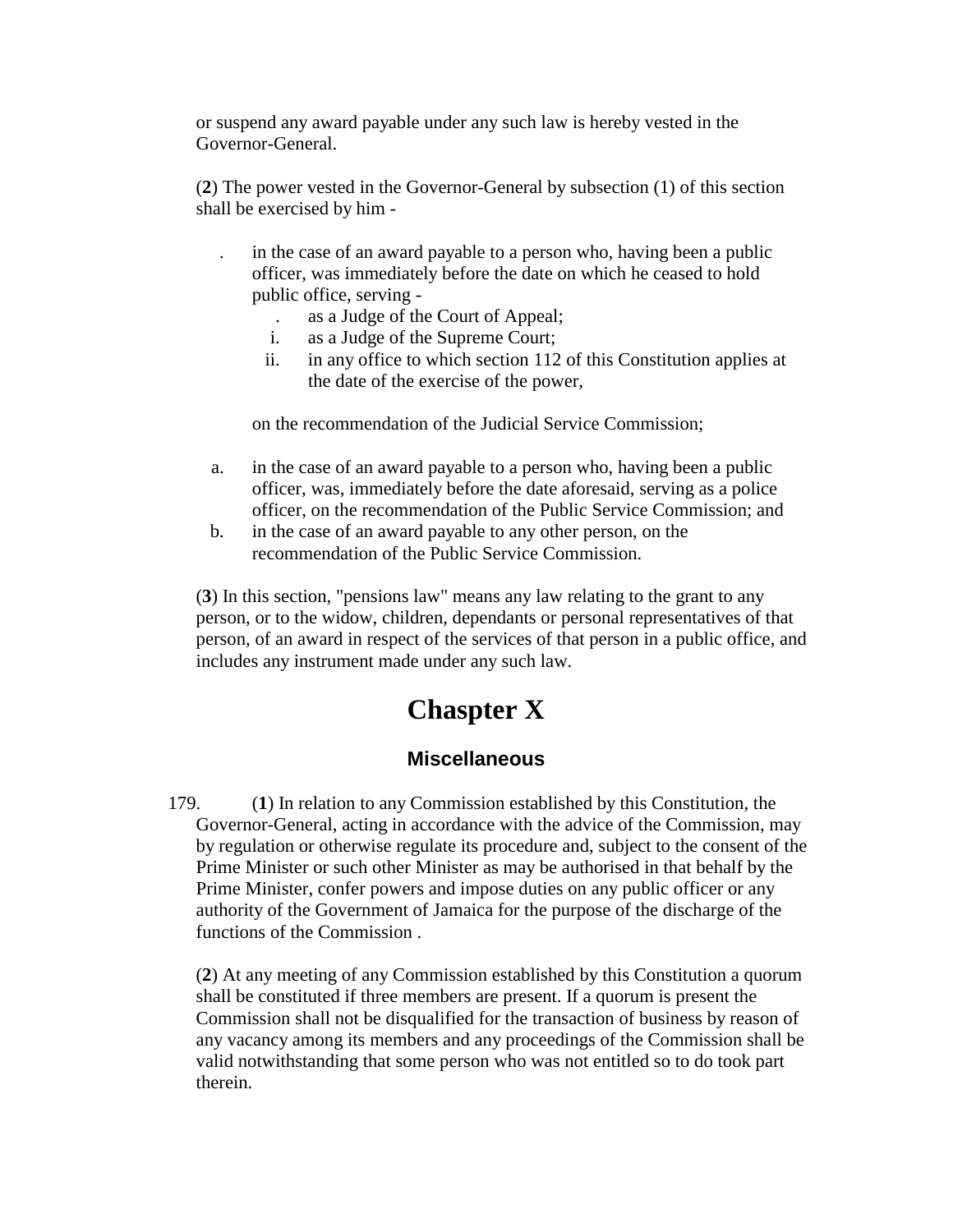(**3**) Any question proposed for decision at any meeting of any Commission established by this Constitution shall be determined by a majority of the votes of the members thereof present and voting, and if on any such question the votes are equally divided the member presiding shall have and exercise a casting vote.

- 180. The question whether-
	- . any Commission established by this Constitution has validly performed any function vested in it by or under this Constitution;
	- a. any member of such a Commission or any other person or authority has validly performed any function delegated to such member, person or authority in pursuance of the provisions of section 113 or, as the case may be, of section 127 or of section 131 of this Constitution; or
	- b. any member of such a Commission or any other person or authority has validly performed any other function in relation to the work of the Commission or in relation to any such function as is referred to in paragraph (b)of this section,

shall not be enquired into in any court.

- 181. (**1**) Any person who is appointed, elected or otherwise selected to any office established by this Constitution (including the office of Prime Minister or other Minister or Parliamentary Secretary) may resign from that office by writing under his hand addressed to the person or authority by whom he was appointed, elected or selected:
- 182. Provided that in the case of
	- . a person who holds office as President or Deputy President of the Senate his resignation from that office shall be addressed to the Senate;
	- a. a person who holds office as Speaker or Deputy Speaker his resignation from that office shall be addressed to the House of Representatives;
	- b. a member of the House of Representatives his resignation from the House shall be addressed to the Speaker.

(**2**) The resignation of any person from any such office as aforesaid shall take effect when the writing signifying the resignation is received by the person or authority to whom it is addressed or any person authorised by that person or authority to whom it is addressed or by this Constitution to receive it.

(**3**) A resignation that is required to be addressed to the President or Speaker shall, if the office of President or Speaker (as the case may be) is vacant, or the President or Speaker is absent from Jamaica, be received by the Deputy President or Deputy Speaker on behalf of the President or Speaker.

183. (**1**) Where any person has vacated any office established by this Constitution (including the office of Prime Minister or other Minister or Parliamentary Secretary) he may, if qualified, again be appointed, elected or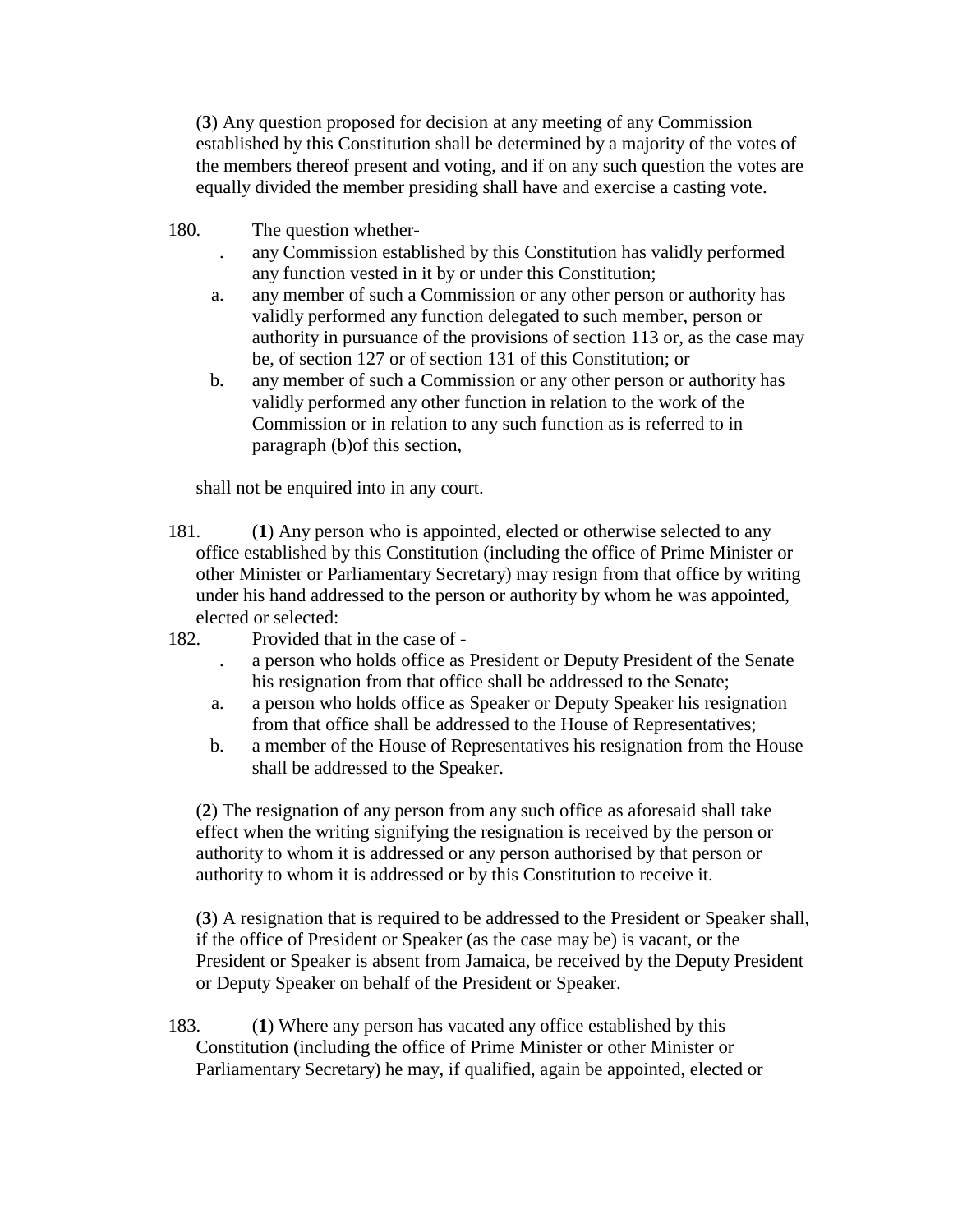otherwise selected to hold t hat office in accordance with the provisions of this Constitution.

(**2**) Without prejudice to the provisions of subsection (3) of this section, when the holder of any office constituted by or under this Constitution is on leave of absence pending relinquishment of that office, the person or authority having power to make appointments to that office may appoint another person thereto.

(**3**) Where two or more persons are holding the same office by reason of an appointment made pursuant to subsection (2) of this section, the person last appointed shall, in respect of any function conferred on the holder of that office, be deemed to be the sole holder of that office.

## **First Schedule**

# **OATHS**

## **Oath of Alliegance**

 $I \longrightarrow$  do swear that I will be faithful and bear true allegiance to Her Majesty Queen Elizabeth II, Her Heirs and Successors, according to law. So help me God.

*Oath for the due execution of the office of Governor-General.*

I \_\_\_\_\_\_\_\_\_\_\_\_\_\_\_\_\_\_\_\_\_\_\_\_\_\_\_\_\_\_\_\_\_\_\_\_\_\_ ,do swear that I will well and truly serve Her Majesty Queen Elizabeth II, Her Heirs and Successors, in the office of Governor-General. So help me God.

*Oath for the due execution of the office of Prime Minister* 

*or other Minister or Parliamentary Secretary.*

I \_\_\_\_\_\_\_\_\_\_\_\_\_\_\_\_\_\_\_\_\_\_\_\_\_\_\_\_\_\_\_\_\_\_\_\_\_\_\_\_\_\_\_, being appointed Prime Minister/Minister/Parliamentary Secretary, do swear that I will to the best of my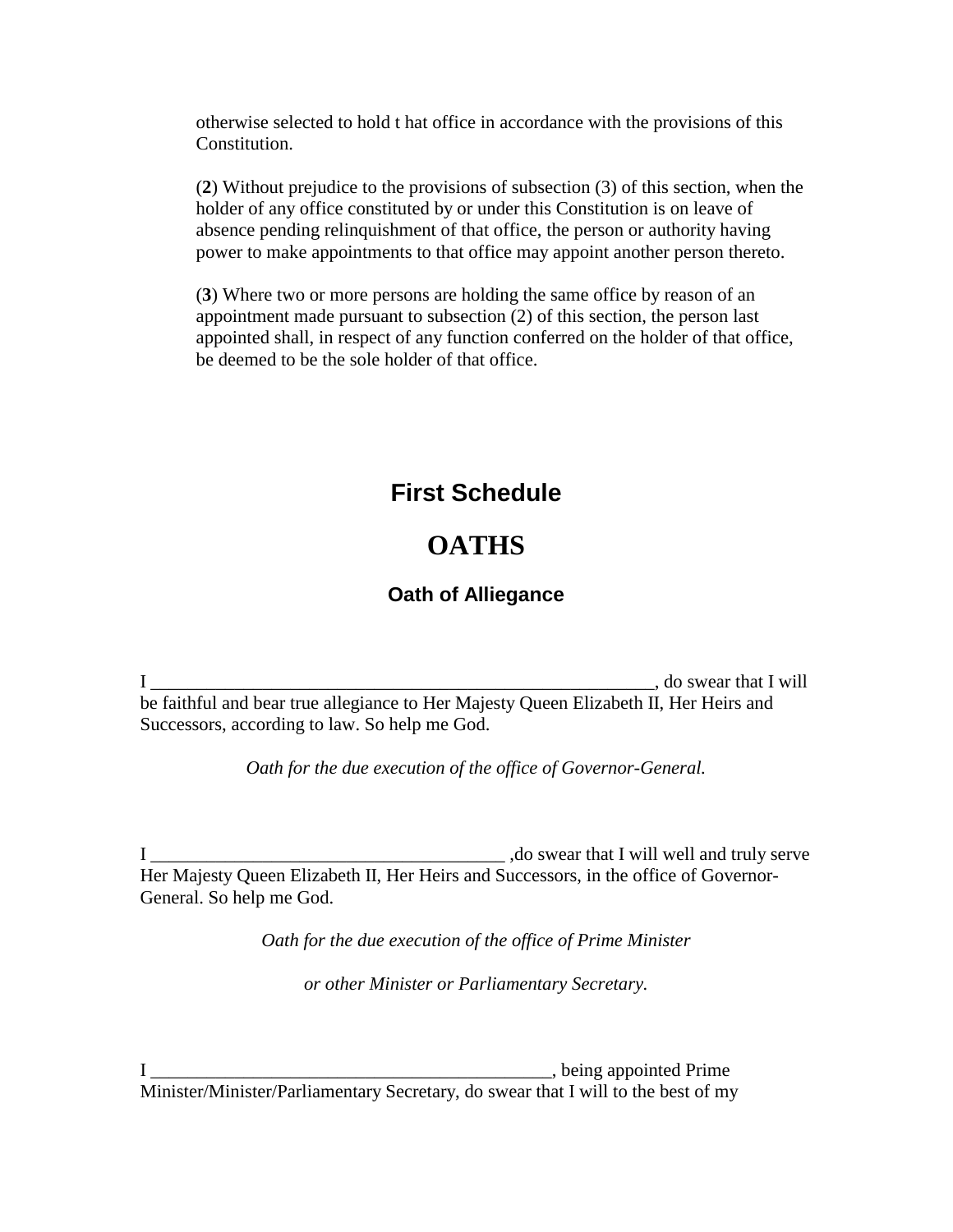judgment, at all times when so required, freely give my counsel and advice to the Governor-General (or a ny other person for the time being lawfully performing the functions of that office) for the good management of the public affairs of Jamaica, and I do further swear that I will not on any account, at any time whatsoever, disclose the counsel, advice, opi nion or vote of any particular Minister or Parliamentary Secretary and that I will not, except with the authority of the Cabinet and to such extent as may be required for the good management of the affairs of Jamaica, directly or indirectly reveal the bus iness or proceedings of the Cabinet or the nature or contents of any documents communicated to me as a Minister/Parliamentary Secretary or any matter coming to my knowledge in my capacity as such and that in all things I will be a true and faithful Prime Minister/Minister/Parliamentary Secretary.

So help me God.

#### *Judicial Oath.*

I \_\_\_\_\_\_\_\_\_\_\_\_\_\_\_\_\_\_\_\_\_\_\_\_\_\_\_\_\_\_\_\_\_\_\_\_\_\_\_\_\_\_\_\_\_\_\_\_\_\_\_\_\_\_\_\_, do swear that I will well and truly serve Our Sovereign Lady Queen Elizabeth II, Her Heirs and Successors, in the office of \_\_\_\_\_\_\_\_\_\_\_\_\_\_\_\_\_\_\_and I will do right to all manner of people after th e laws and usages of Jamaica without fear or favour, affection or ill will. So help me God.

## **Second Schedule**

## **Number and Boundaries of Constituencies.**

- 1. The number of constituencies shall be such as will most conveniently permit the application of paragraphs 2 to 5 (inclusive) of this Schedule.
- 2. (**1**) The boundary of a constituency shall not cross the boundary of a Parish as delimited by the Counties and Parishes Act or by any law amending or replacing that law.

(**2**) There shall be at least two constituencies in each such parish.

- 3. Subject to the provisions of paragraphs 2 and 4 of this Schedule, the boundaries of each constituency shall be such that the number of the electorate thereof is as nearly equal to the electorate quota as is reasonably practicable.
- 4. The electorate of a constituency may be greater or less than the electorate quota in order to take account of
	- a. the varying physical features and transportation facilities within Jamaica; and
	- b. the difference between urban and rural areas in respect of density of population: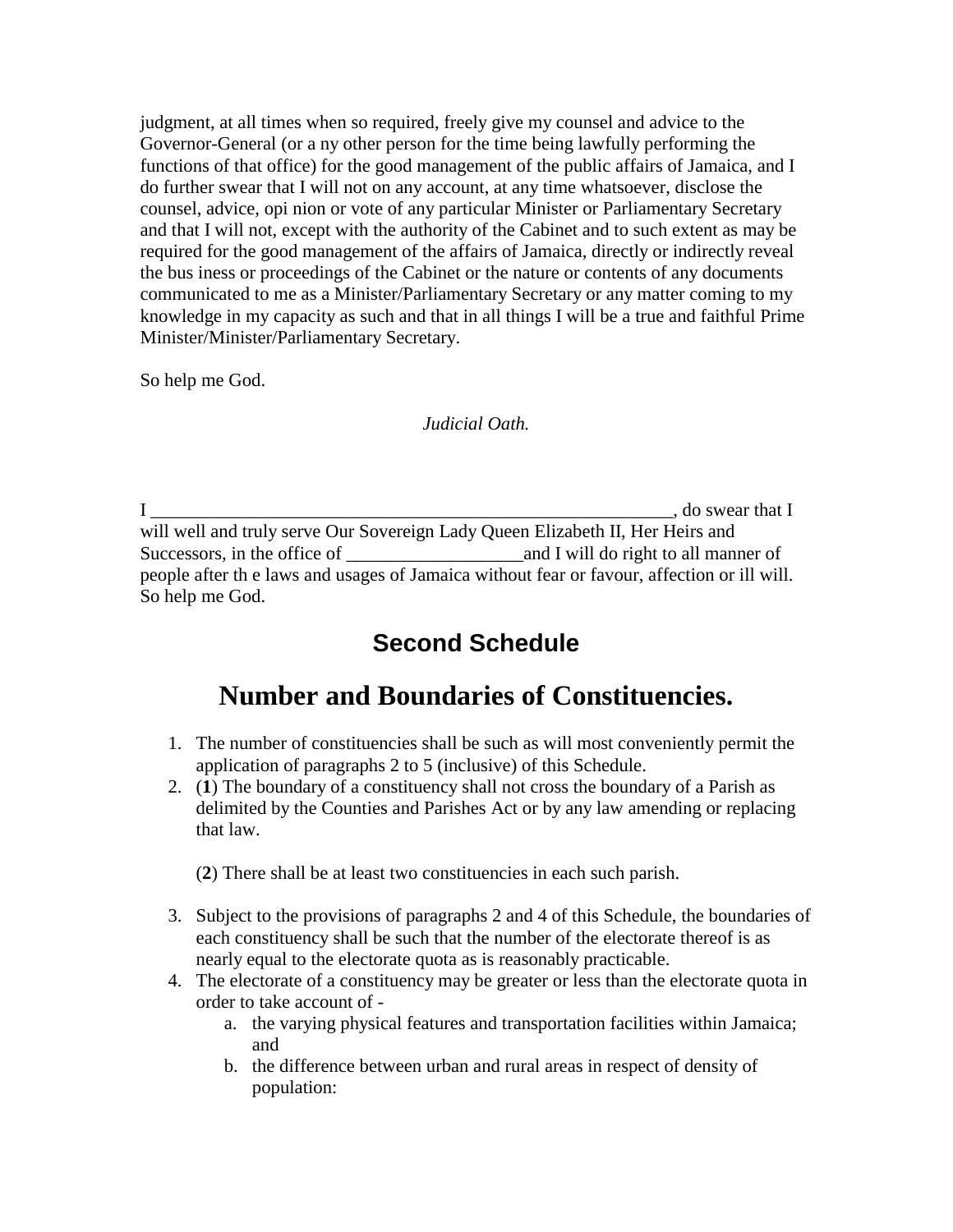Provided that, subject to the provisions of paragraph 2 of this Schedule, the electorate of a constituency shall not -

- iii. exceed the electorate quota by more than fifty per centum; or
- iv. be less than sixty-six and two-thirds per centum of the electorate quota.
- 5. For the purposes of this Schedule
	- . the electorate of a constituency means the number of persons whose names appear on the official lists of electors for the area comprised in that constituency in force on the enumeration date under the law for the time being regulating the conduct of e lections;
	- a. the "enumeration date" means, in relation to any report of the Standing Committee, the date on which the notice with respect to that report is punished in accordance with sub. section (7) of section 67 of this Constitution; and
	- b. the "electorate quota" means the number obtained by dividing the total of the electorate of all the constituencies by the number of constituencies into which the Standing Committee recommends Jamaica should be divided.

## **Third Schedule**

## **Provisions Relating to Applicability of the Commissions of Enquiry Act to Tribunals Appointed under this Constitution**

- 1. The following provisions of the Act shall not apply, that is to say:
	- a. section 2-whole section;
	- b. section 3-so much of the section as follows the words "in his place";
	- c. section 5-whole section;
	- d. section 7-the words "after taking such oath or affirmation";
	- e. section 15-whole section.
- 2. In section 13 there shall be substituted for the words "Such sums, so directed to be paid, shall be paid by the Accountant-General out of the ordinary cash balance in the Treasury", the words "Such sums so directed to be paid, shall be charged on and paid out of the Consolidated Fund".
- 3. All powers and duties conferred or imposed on the Governor-General under the Act shall be exercised or performed by him acting in each case in the manner prescribed by this Constitution.